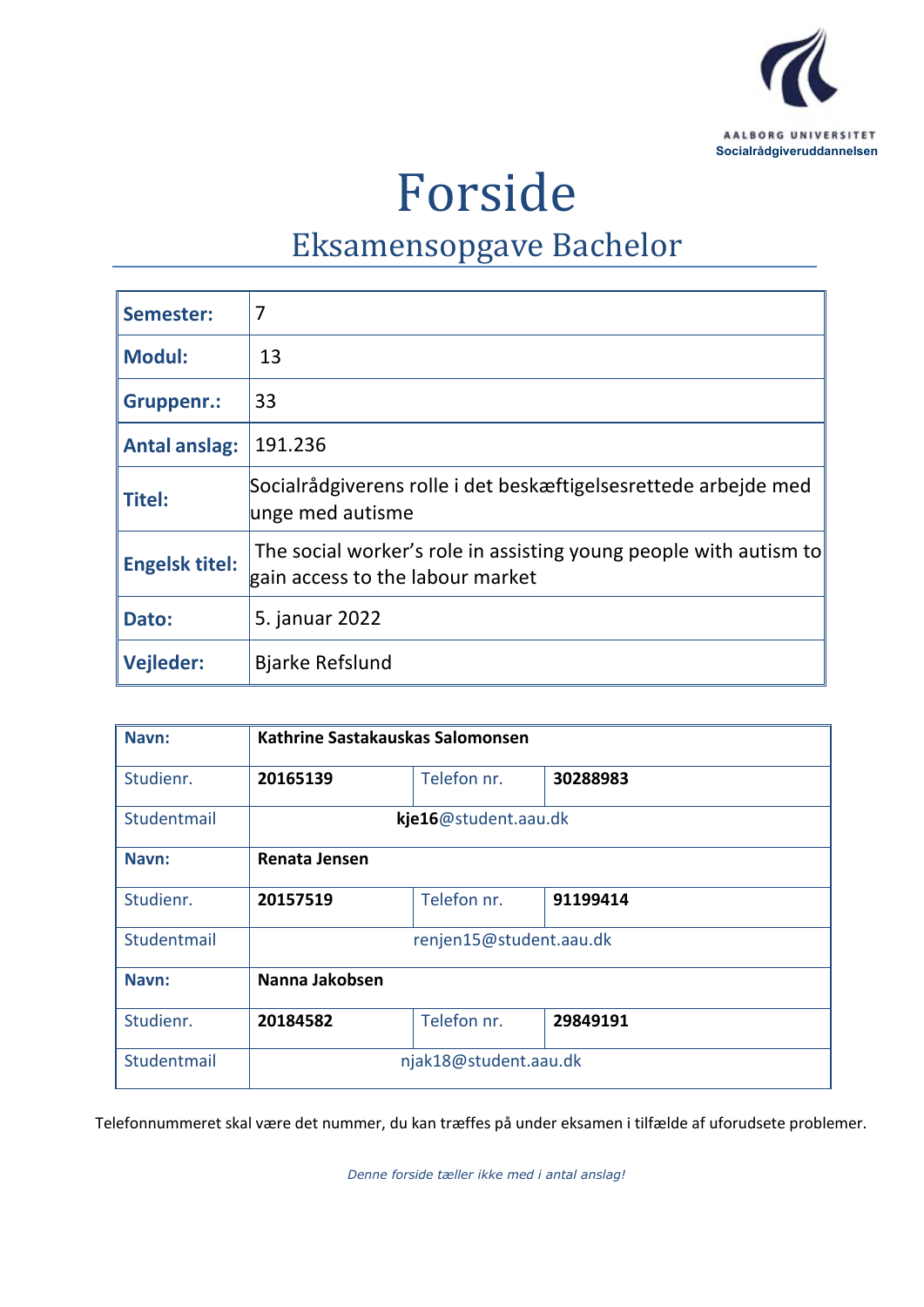

I DET BESKÆFTIGELSESRETTEDE ARBEJDE MED UNGE MED AUTISME



Bachelorprojekt 2022

AALBORG UNIVERSITET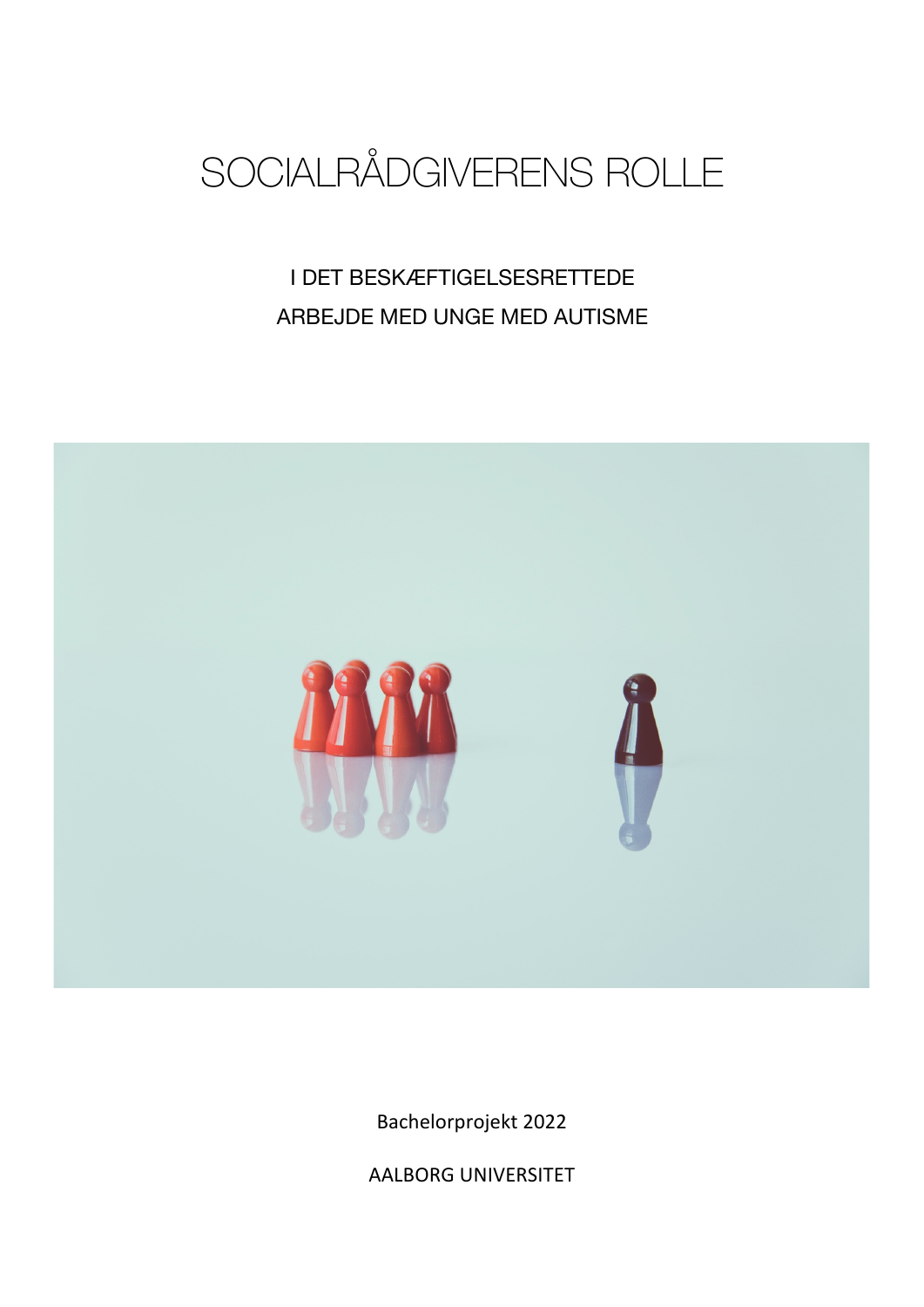## **Abstract**

Around 1% of the Danish population are diagnosed with the neurodevelopmental disorder autism, and the amount of young people with autism has been increasing for the last couple of years. Employment under ordinary circumstances is a constant challenge for this group, especially for those who are entering the labour market for the first time. Considering the fundamental role that employment plays in the social welfare system, and in Danish society as a whole, the low employment affiliation among this group is considered a social challenge. Since social workers have a central function in employment efforts in Denmark, their capacity to enable and facilitate this process for young people with autism is important for its success.

In this paper, the social worker's role in assisting young people with autism to gain access to the labour market will be examined further. In order to do this, three qualitative interviews were conducted with social workers who work with young people with autism. Additionally, a fourth interview was conducted with the spokesperson for the Danish interest group Autisme Ungdom, Silke Ena Svarre, who is diagnosed with autism. The interviews are analysed through the scope of Pierre Bourdieu's theory of practice as well as other concepts relevant to social practice, in order to gain a better understanding of the importance the social worker may have on the employment effort towards young people with autism.

The results show that the social workers must adapt their style of communication, acquire more of a holistic perspective, and take responsibility for establishing an appropriate relationship, in order to facilitate the process constructively. Additionally, the study shows that the social worker has a vital role with regard to communicating the citizen's resourcefulness to the employee, as well as communicating the requirements of the labour markets to the citizen with autism. However, the businesses also have to take responsibility for this process so that the labour market may become more inclusive for young people with autism, and an increased emphasis on *Corporate Social Responsibility* strategies might be a route to reach this goal.

Based on the results from the study, the paper's last chapter includes specific suggestions for social workers who are working with the employment prospects of young people with autism.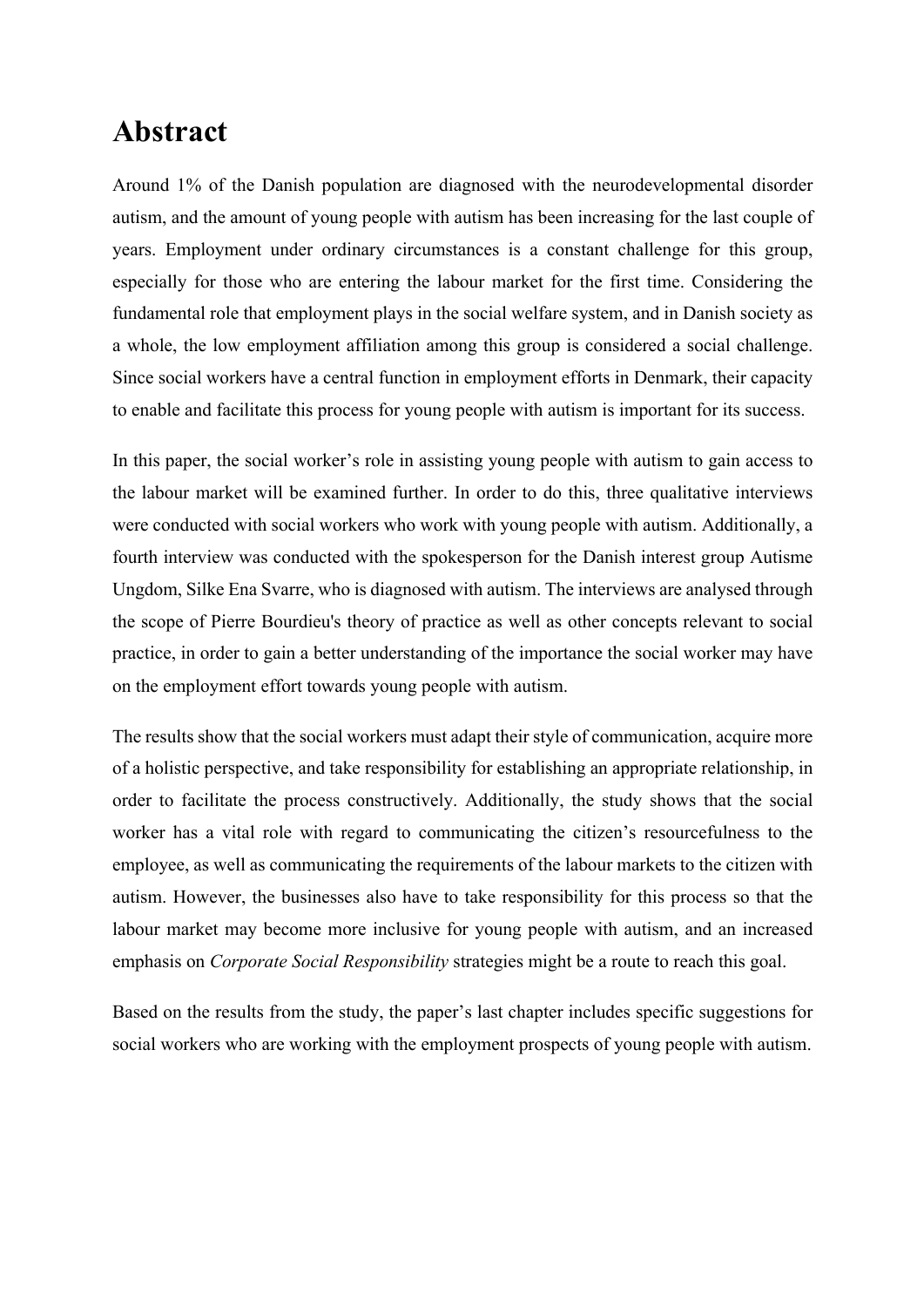## Indholdsfortegnelse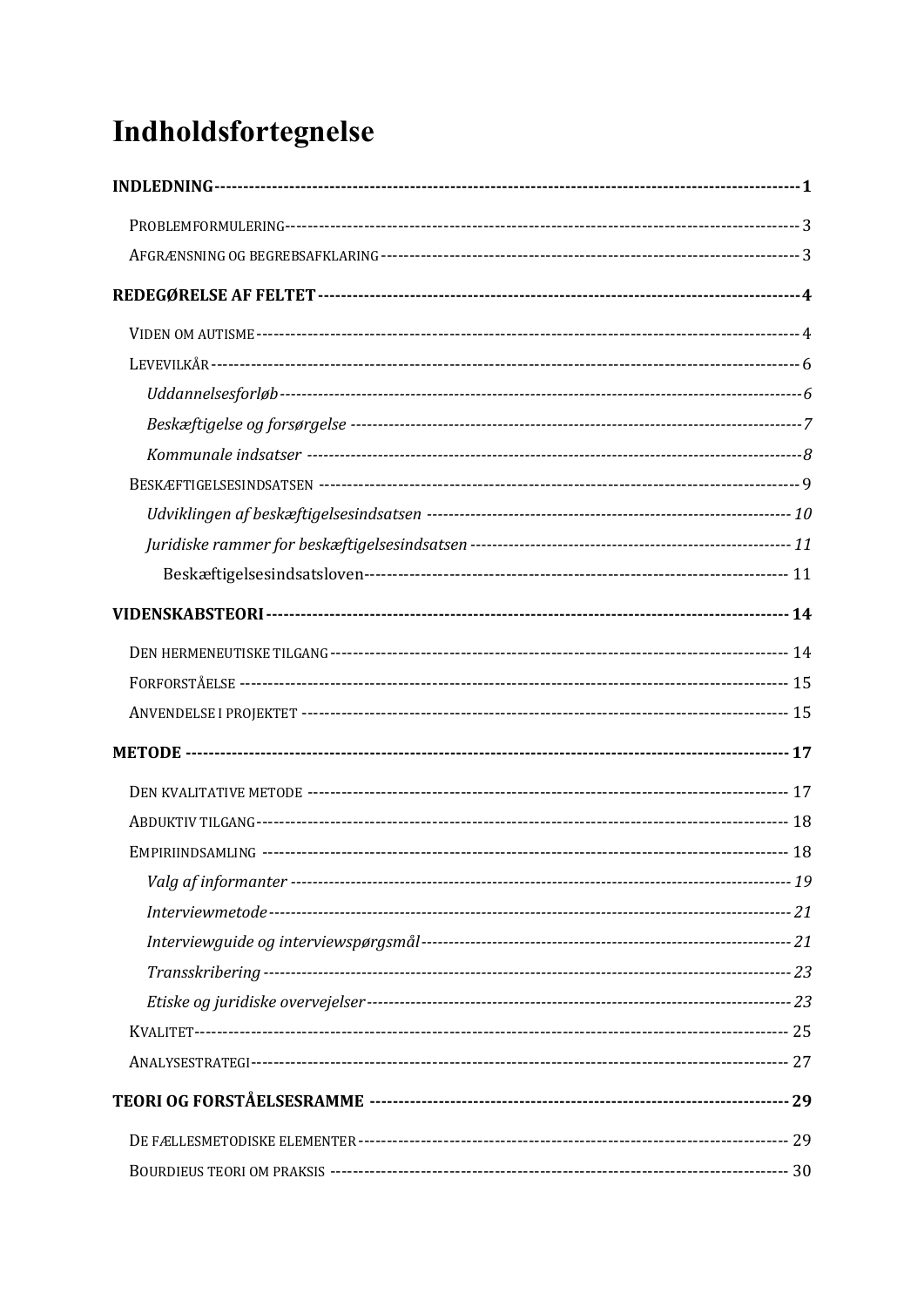| Socialrådgivernes overvejelser om samfundsmæssige strukturer og vilkår---------------------- 50       |  |
|-------------------------------------------------------------------------------------------------------|--|
|                                                                                                       |  |
|                                                                                                       |  |
|                                                                                                       |  |
|                                                                                                       |  |
| De unges ressourcer og barrierer i et beskæftigelsesperspektiv ----------------------------------- 55 |  |
|                                                                                                       |  |
|                                                                                                       |  |
|                                                                                                       |  |
|                                                                                                       |  |
|                                                                                                       |  |
|                                                                                                       |  |
|                                                                                                       |  |
|                                                                                                       |  |
|                                                                                                       |  |
|                                                                                                       |  |
|                                                                                                       |  |
|                                                                                                       |  |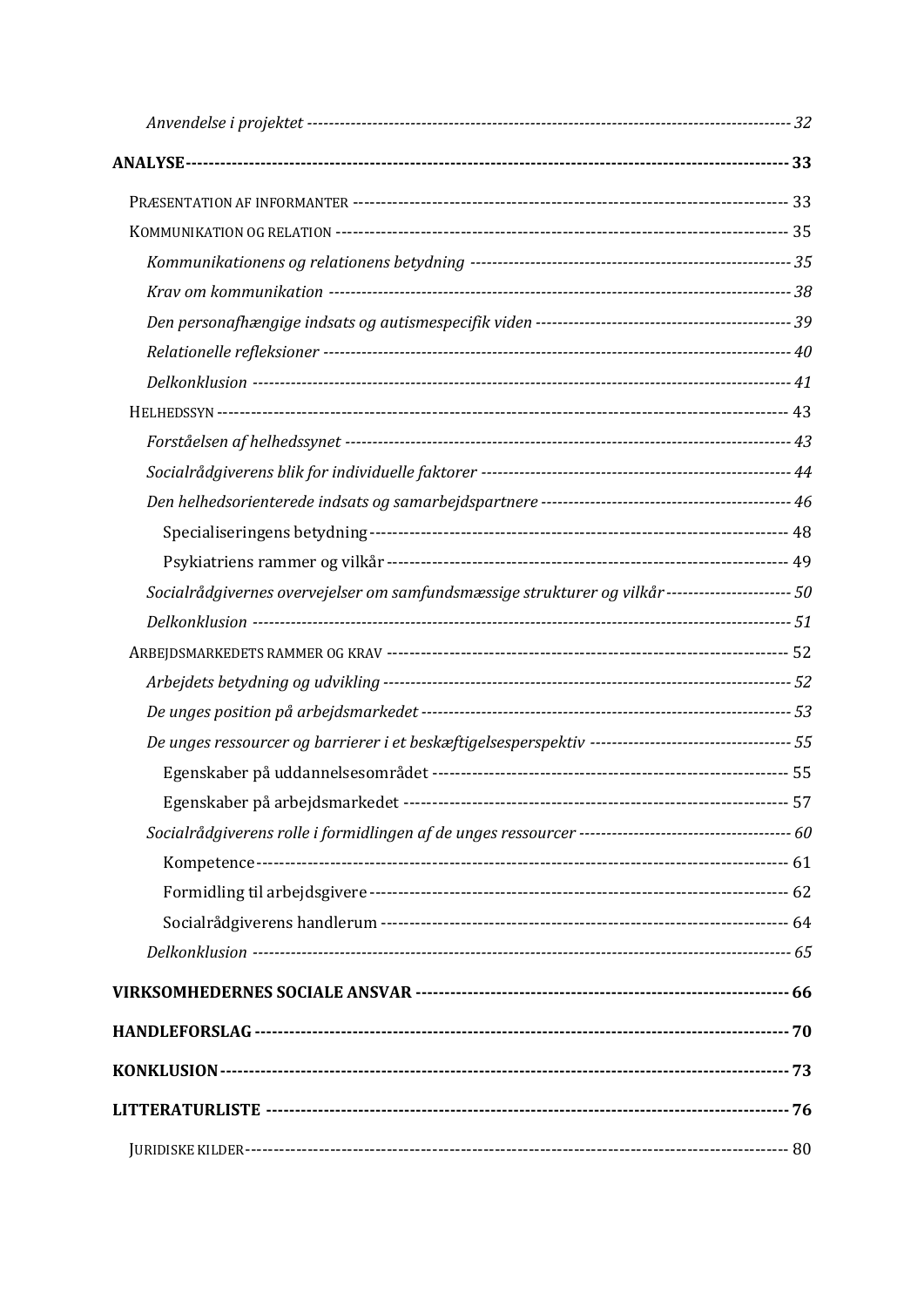## **Indledning**

Nærværende projekt drejer sig om socialrådgiverens arbejde på beskæftigelsesområdet med unge mellem 18 og 29 år med autisme. Praksiserfaring fra arbejdet med målgruppen, og et ønske om at blive klogere på, hvordan vi som socialrådgivere spiller en rolle i de unges vej ind på arbejdsmarkedet, skabte den indledende interesse for at skrive dette bachelorprojekt. Dertil bestyrkede den indledende gennemgang af udvalgt empiri på området også relevansen for projektet.

Generelt kan det at have et handicap, og herunder autisme, forstås som et socialt problem, da det kan danne en barriere for deltagelse på arbejdsmarkedet og samfundslivet generelt (Bengtsson, 2015, s. 156). Når et handicap udgør en barriere for deltagelse på arbejdsmarkedet, kan det således medvirke til ledighed, og i yderste konsekvens, langtidsledighed. Deltagelse på arbejdsmarkedet anses som en grundlæggende del af menneskers liv, og som en væsentlig kilde til både selvværd, socialt liv og evnen til at forsørge sig selv (Sylvestersen, 2014). En undersøgelse udarbejdet af VIVE og PwC viser, at 12% af unge mellem 18 og 29 år med autisme er på det ordinære arbejdsmarked, mens 32% forsørges gennem offentlige ydelser (VIVE & PwC, 2020a). Sammenlignet med den øvrige population af unge mellem 18 og 29 år, er 41% i arbejde, og kun 5% er forsørget gennem offentlige ydelser (VIVE & PwC, 2020a). Ovenstående er således med til at indikere, at gruppen af unge med autisme er i risiko for langtidsledighed. Desuden har der siden 2013 været en stigning på 42% i andelen af børn, der diagnosticeres med autisme fra 11.900 i 2013 til 16.900 i 2017 (Boye, 2019). Dette indikerer således ikke kun, at mennesker med autisme kan have svært ved at opnå beskæftigelse, men også at vi som socialrådgivere i højere grad kan komme til at møde unge mennesker med autisme i det sociale arbejde på beskæftigelsesområdet fremover. Langtidsledighed kan opfattes som et socialt problem, da arbejdsmarkedet i stigende grad anses som et felt for inklusion og deltagelse i samfundet, og fordi langtidsledighed også forbindes med en risiko for udvikling af og fastholdelse i sociale problemer (Dall, 2015, s. 259). Langtidsledighed kan også medføre problemer i forhold til identitetsdannelse og anerkendelse fra det omgivende samfund (Dall, 2015, s. 259). Problemer i identitetsdannelsen kan især være udfordrende for de unge, da det er i ungdommen, at grundstenene i identiteten opbygges (Bertelsen, 2016, s. 46). Der findes forskellige forklaringer på, hvorfor nogle personer bliver langtidsledige. En forklaring kan være arbejdsgiverens fravælgelse på baggrund af stigmatisering, eksempelvis på grund af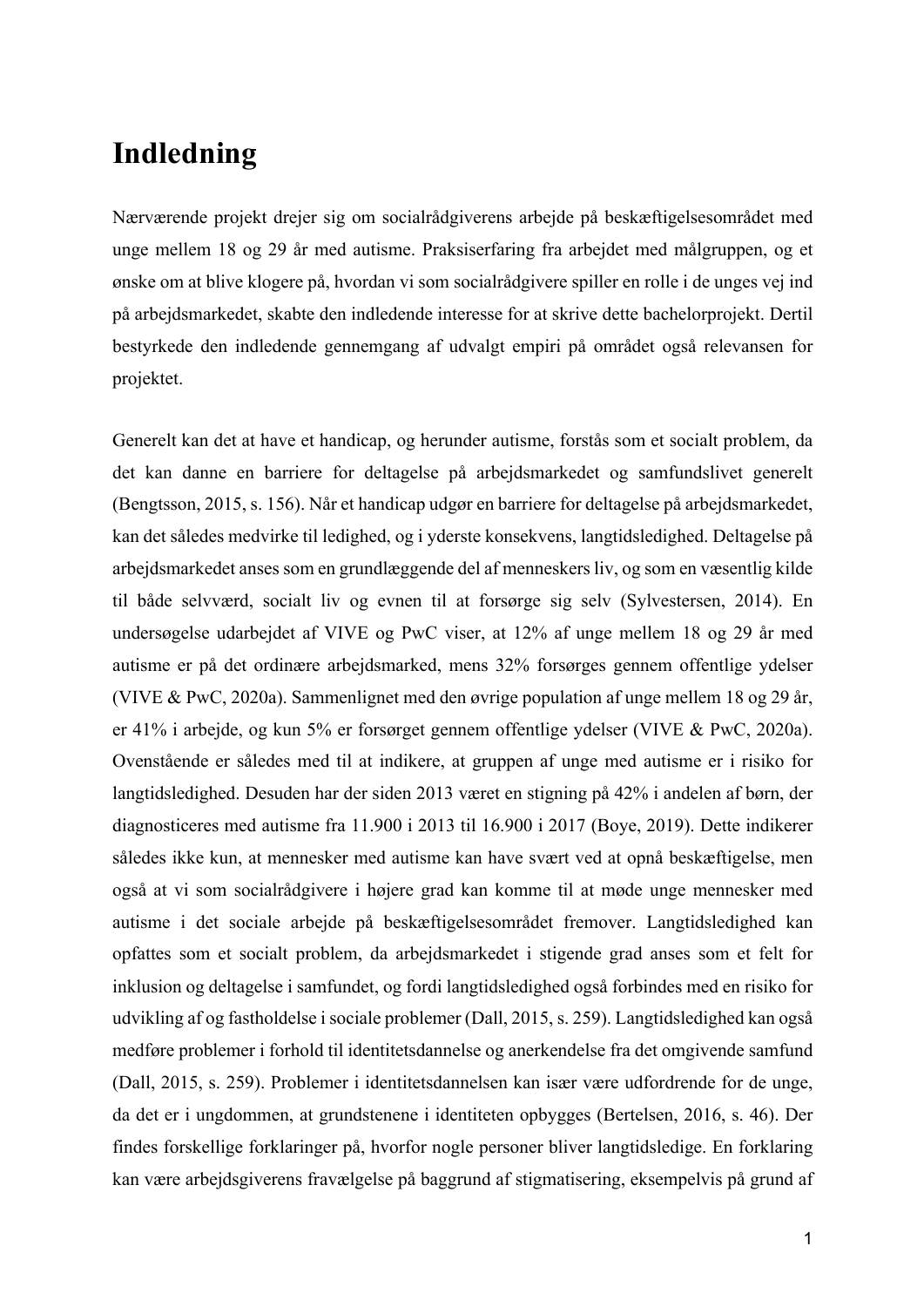et handicap (Dall, 2015, s. 271). Denne årsag til langtidsledighed kan personer med autisme derfor være i risiko for at opleve. Langtidsledighed kan således i samspil med en autismediagnose udgøre en kombination af sociale problemer, som kan have en forstærkende effekt på hinanden, og som kan skabe barrierer for deltagelse på arbejdsmarkedet.

Mennesker med autisme har nogle overordnede kendetegn, som vil være mere eller mindre til stede hos den enkelte. Overordnet har mennesker med autisme ofte udfordringer i forhold til blandt andet socialt samspil og kommunikation, og hertil forekommer også ofte repetitiv, stereotyp eller restriktiv adfærd og interesser (Sheldrick-Michel, 2017). De sociale og kommunikative udfordringer hos personer med autisme kan komme til udtryk ved, at de kan have svært ved at fortolke andre menneskers signaler, og ofte har en udpræget konkret tankegang, som kan gøre det svært at forstå ironi, ordsprog, metaforer og det implicitte (Sheldrick-Michel 2017). Derudover kan personer med autisme have et stort behov for faste strukturer, og kan derfor også have svært ved at deltage i spontane aktiviteter (Sheldrick-Michel, 2017). Generelt har mennesker med autisme også ofte et særligt behov for støtte, som kræver en koordineret indsats (Kaufmanas, Beyer, Jørgensen & Kaas, 2014). Disse kendetegn kan være med til at gøre det svært for de unge at finde fodfæste på arbejdsmarkedet, da de kan udgøre en barriere i forhold til de øgede krav på arbejdsmarkedet til effektivitet og omstillingsparathed. Samlet set indikerer disse kendetegn ved målgruppen, at vi som socialrådgivere må være særligt opmærksomme på dele af kommunikationen, samt understøtte en fast struktur for relationen og koordinering af det beskæftigelsesrettede arbejde.

Interesseorganisationen, Autisme Ungdom, har i forbindelse med Kommunalvalget i 2021, udarbejdet fem politiske løsningsforslag til arbejdsmarkedet. Her fremhæves det i et af forslagene, at jobcenterrådgivere med autismespecifik viden, kan være en vej til effektiv og specialiseret jobsøgning, samt være med til at bygge bro mellem de unge og arbejdsmarkedet (Autisme Ungdoms Kampagne Udvalg, u.d.). Et andet forslag omhandler behovet for tryg, forståelig, kontinuerlig kommunikation mellem den unge og kommunen, herunder ved brug af en fast rådgiver, og tydelighed i kommunikationen ved eksempelvis at undgå fagsprog (Autisme Ungdoms Kampagne Udvalg, u.d.). Forslagene indikerer således også at autismespecifik viden, samt en tilpasset kommunikation, kan være nødvendig for at opnå succes i det beskæftigelsesrettede arbejde med de unge.

Samlet set har praksiserfaring og en nysgerrighed på socialrådgiverens rolle i det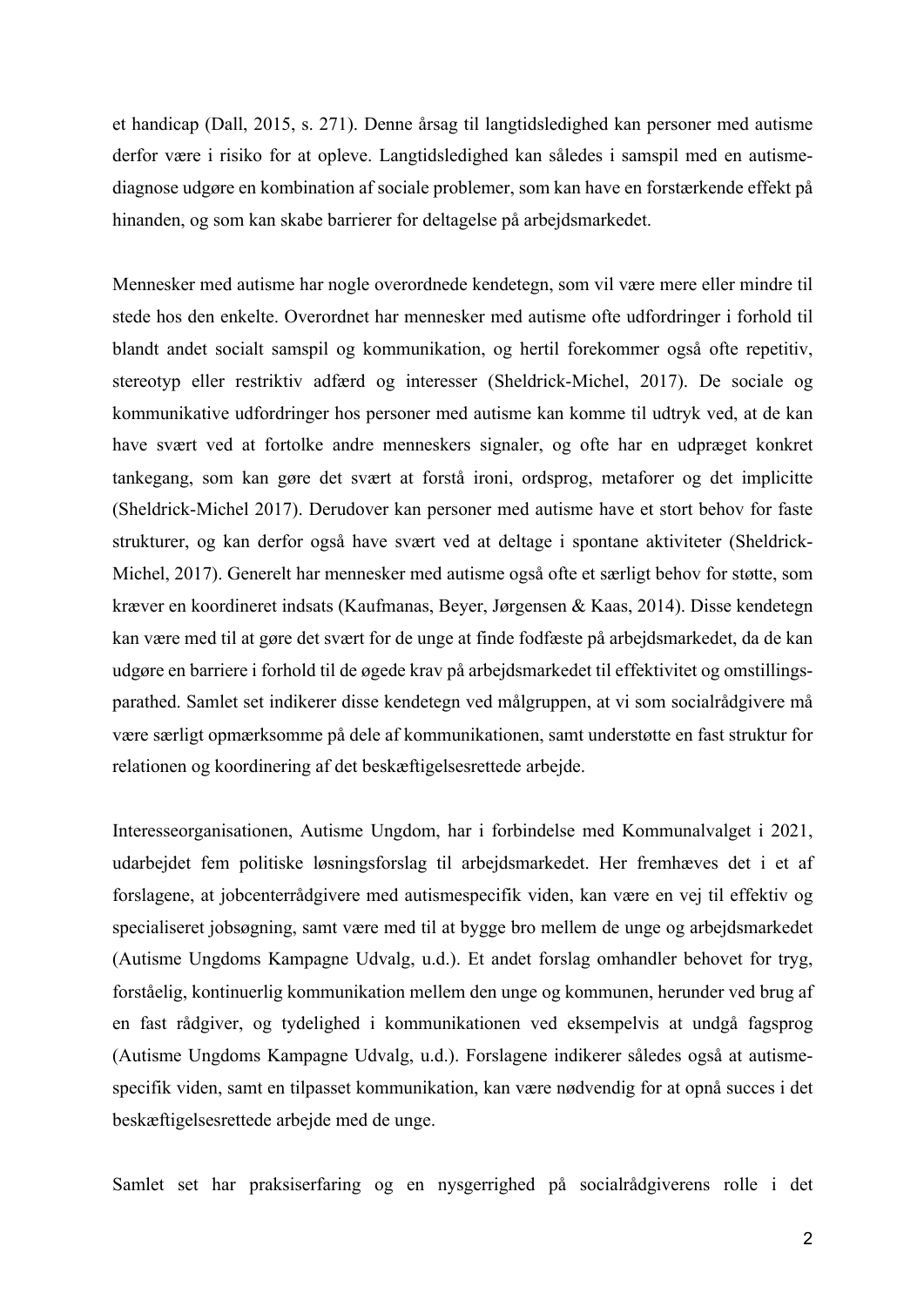beskæftigelsesrettede arbejde med unge med autisme, samt viden om den lavere grad af beskæftigelse blandt unge med autisme, stigningen i autismediagnoser, og vores forståelse af autisme og langtidsledighed som et socialt problem, skabt interessen for projektet. Hertil tydede vores indledende afdækning af området på, at socialrådgiverens autismespecifikke viden, koordinering af indsatser i det sociale arbejde, samt relation og kommunikation, er af væsentlig betydning for det beskæftigelsesrettede arbejde med unge med autisme, hvorfor vi i projektet ønsker at forstå socialrådgiverens rolle i arbejde med målgruppen. Dette har således dannet baggrund for problemformuleringen i projektet.

#### Problemformulering

*Hvordan kan vi forstå socialrådgiverens rolle og dennes betydning for arbejdet med unge med autisme i beskæftigelsesindsatsen?*

### Afgrænsning og begrebsafklaring

Nærværende projekt er afgrænset til at omhandle socialrådgiverens rolle i arbejdet med unge med autisme, som modtager uddannelseshjælp som aktivitetsparate. Projektet har dermed fokus på unge mellem 18 og 29 år, og afgrænser sig fra at have fokus på andre ydelsesgrupper eller visitationskategorier. I projektet afgrænser vi os desuden fra at have fokus på uddannelse, og har derimod fokus på de unges muligheder for at opnå tilknytning til arbejdsmarkedet. Dette gør vi, da målgruppens problematikker som følge af de autismespecifikke udfordringer, samt visitationskategorien af aktivitetsparate, medfører at vi har valgt at have fokus på den del af målgruppen, som ikke er i målgruppen for ordinær uddannelse, men hvor der i højere grad er fokus på muligheden for at opnå tilknytning til arbejdsmarkedet. Vi har desuden fokus på socialrådgiverens rolle i de virksomhedsrettede indsatser og i kontaktforløbet med borgeren, og afgrænser os således fra at have fokus på øvrige beskæftigelsesrettede tilbud.

I opgaven anlægges en bred forståelse af autisme, hvorfor begrebet *autisme* anvendes som dækkende over alle former for autismespektrumforstyrrelser. Når begrebet *målgruppe* anvendes i opgaven skal dette forstås som unge med autisme, som modtager uddannelseshjælp som aktivitetsparate. Målgruppen omtales i projektet også som *de unge* og som *unge med autisme*. *Socialrådgiveren* forstås i projektet som myndighedssagsbehandleren på beskæftigelsesområdet. Begrebet om socialrådgiveren omhandler i projektet også den ansvarlige for det virksomhedsrettede arbejde, selvom vi er bevidste om at denne i nogle kommuner har en selvstændig funktion.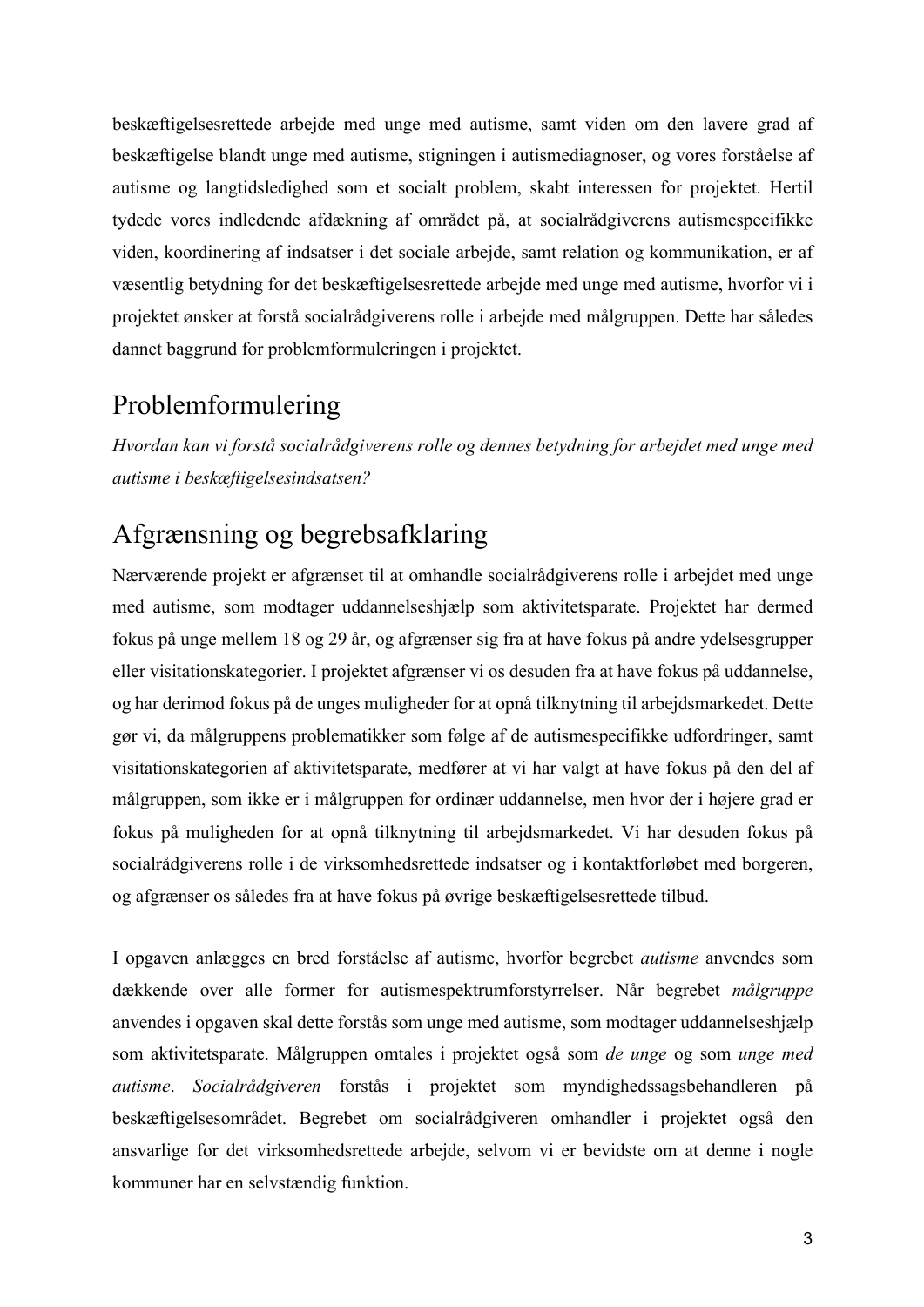## **Redegørelse af feltet**

I det følgende vil vi redegøre for den baggrundsviden, som ligger til grund for projektet. Indledningsvist redegøres der for vores viden om autisme. Herefter redegøres der for levevilkår for personer med autisme, hvor vi berører de unges uddannelsesforløb, beskæftigelsesmuligheder og kommunale indsatser. Afslutningsvist redegøres der for udviklingen og rammerne for beskæftigelsesindsatsen, med fokus på indsatsen til unge under 30.

#### Viden om autisme

Autisme er en gennemgribende livslang udviklingsforstyrrelse, som præger personens liv på alle områder (Sheldrick-Michel, 2017). Autisme har første gang været beskrevet tilbage i 1940'erne, og siden har forståelsen af autisme udviklet sig løbende (Sheldrick-Michel, 2017). I 1960'erne havde man eksempelvis en hypotese om, at autisme hos børn opstod på grund af følelseskolde forældre, hvilket siden er afvist i undersøgelser (Sheldrick-Michel, 2017). Det vides ikke, hvad der fører til autisme, og forskningsmæssigt findes der således ikke en entydig årsagsforklaring. Foreløbige undersøgelser tyder dog på, at der er tale om en neurologisk forstyrrelse i hjernen i samspil med miljøfaktorer, som kan være forårsaget af adskillige forhold, herunder genetik og infektioner (Nyhuus, 2020a).

En person med autisme vil, som beskrevet, generelt have symptomer indenfor de tre områder: Socialt samspil, kommunikation, og et stereotypt og rutinepræget adfærdsmønster (Sheldrick-Michel, 2017). Nogle personer med autisme har også sanseforstyrrelser, samt sproglige og motoriske udfordringer (Nyhuus, 2020b). Alle ovenstående symptomer vil dog altid komme forskelligt til udtryk hos den enkelte, som følge af personlighed, alder, begavelse og livsomstændigheder (Jacobsen, Callesen, Larsen, Kessing, & Kjeldsen, 2021). De generelle udfordringer med det sociale samspil kan medføre fordomme om, at personer med autisme har manglende empati (Landsforeningen Autisme, u.d.). Der er dog ikke tale om manglende empati hos personer med autisme, men nærmere det, at de kan fortolke ting anderledes, og derfor kan have sværere ved at sætte sig i andres sted (Sheldrick-Michel, 2017). Landsforeningen Autisme beskriver, at voksne personer med autisme ofte oplever verden som fyldt med krav, som kan være overvældende (Landsforeningen Autisme, u.d). De beskriver også, at voksne med autisme ikke intuitivt kender til muligheder og begrænsninger i en given situation, og derfor ofte vil være i gang med at planlægge situationer frem i tiden, for at gøre verden mere overskuelig, meningsfuld og overkommelig (Landsforeningen Autisme, u.d).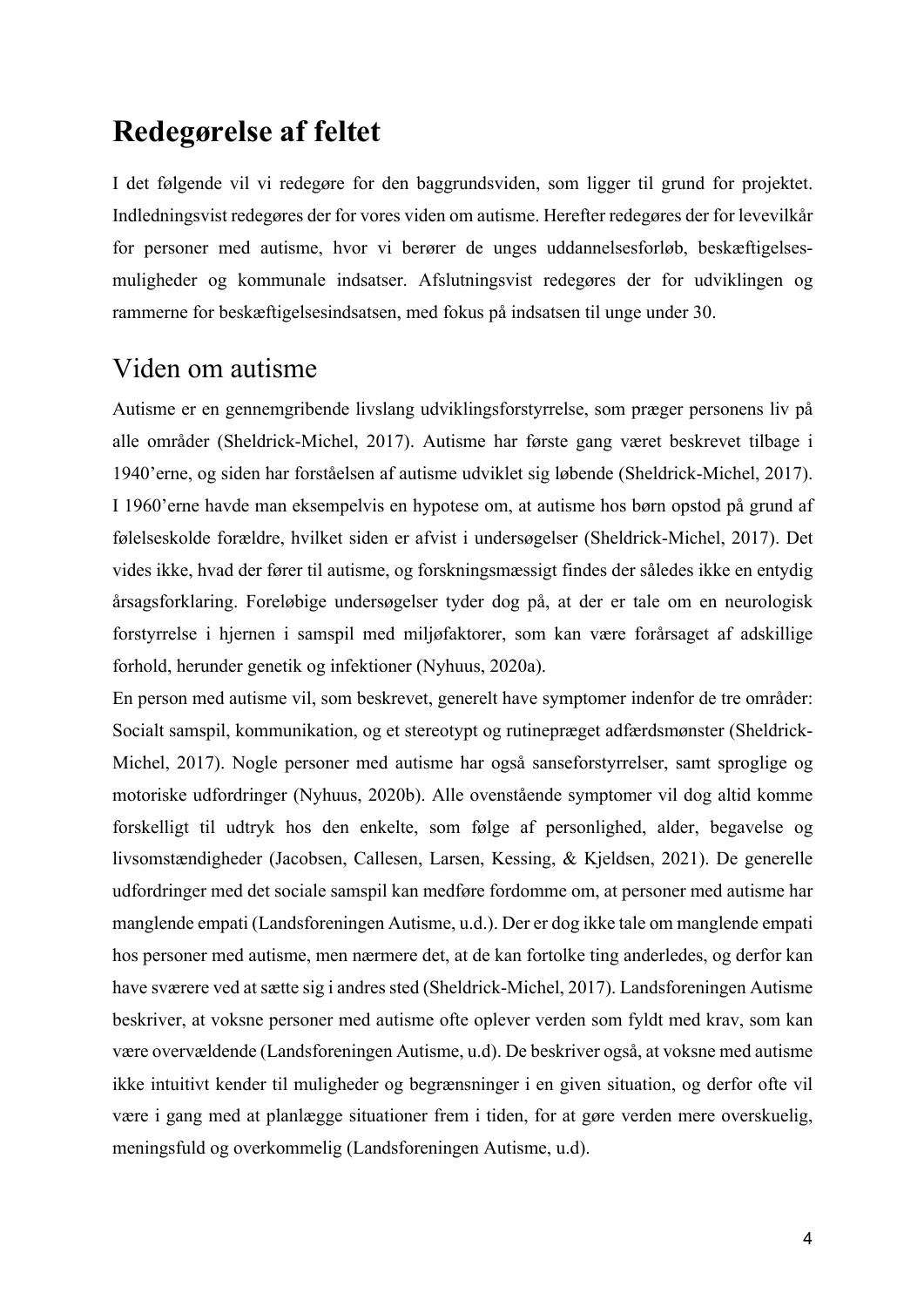Der findes forskellige måder at inddele og diagnosticere personer med autisme på. I ICD-10 diagnosesystemet, som er det officielle diagnosesystem i Danmark, inddeles autisme i forskellige underdiagnoser, herunder Infantil autisme, Aspergers Syndrom, Atypisk autisme, Retts syndrom, Anden gennemgribende udviklingsforstyrrelse (GUA) og Gennemgribende udviklingsforstyrrelse, uspecificeret (GUU) (Sheldrick-Michel, 2017). I de forskellige underdiagnoser lægges for eksempel vægt på, hvorvidt symptomerne er opstået før eller efter barnets tredje leveår, samt personens udvikling af sprog (Sheldrick-Michel, 2017). I DSM-5 diagnosesystemet, som blandt andet anvendes i USA, inddeles autisme ikke i forskellige kategorier, her benyttes blot autismespektrumforstyrrelser (ASF) som en fælles betegnelse (Sheldrick-Michel, 2017). I daglig tale kan man derfor støde på alt lige fra ASF eller autisme som fælles betegnelser, og til de mere forskelligartede betegnelser i underkategorierne i ICD-10. Hertil er det værd at bemærke, at autisme fremover vil blive inddelt i tre forskellige grader som led i det nye ICD-11 diagnosesystem, som træder i kraft i 2022 (Nyhuus, 2020a).

Cirka 1% af befolkningen har autisme (Sheldrick-Michel, 2017), og som nævnt i indledningen, er antallet af autismediagnoser steget markant de senere år. Der er ikke en entydig forklaring på denne stigning, men foreløbig forskning tyder blandt andet på tidligere diagnosticering, forbedret opsporing og opmærksomhed på autisme, samt en reel stigning i antallet af mennesker med autisme (Nyhuus, 2020c). Hidtil har autisme været et mere eller mindre glemt område i voksenpsykiatrien, hvorfor der også har været begrænset med viden og tilbud til voksne med autisme (Sheldrick-Michel, 2017). Der er dog kommet en øget opmærksomhed på området de seneste år, hvilket kan skyldes, at mange diagnosticerede børn og unge er ved at blive voksne, hvorfor behovet for viden på voksenområdet er stødt stigende (Jacobsen et. al., 2021). I forbindelse med autisme ses ofte en eller flere komorbide diagnoser, herunder ADHD (Nyhuus & Hansen, 2020), epilepsi, personlighedsforstyrrelser, depression, angst og tics (Sheldrick-Michel, 2017). Derfor får nogle personer med autisme også medicinsk behandling som led i behandlingen af komorbide diagnoser (Sheldrick-Michel, 2017). Der findes ingen medicinsk behandling af autisme, og behandlingen af autisme vil ofte være af psykosocial karakter. Behandlingen kan bestå af flere forskellige tiltag, herunder psykoedukation (Jacobsen et. al., 2021), social færdighedstræning og TEACHH, som omhandler tilpasning af omgivelser (Sheldrick-Michel, 2017). Behandlingen vil oftest have til formål at skabe nogle rammer, som den enkelte med autisme kan fungere indenfor, da autisme, som nævnt, er en livslang udviklingsforstyrrelse.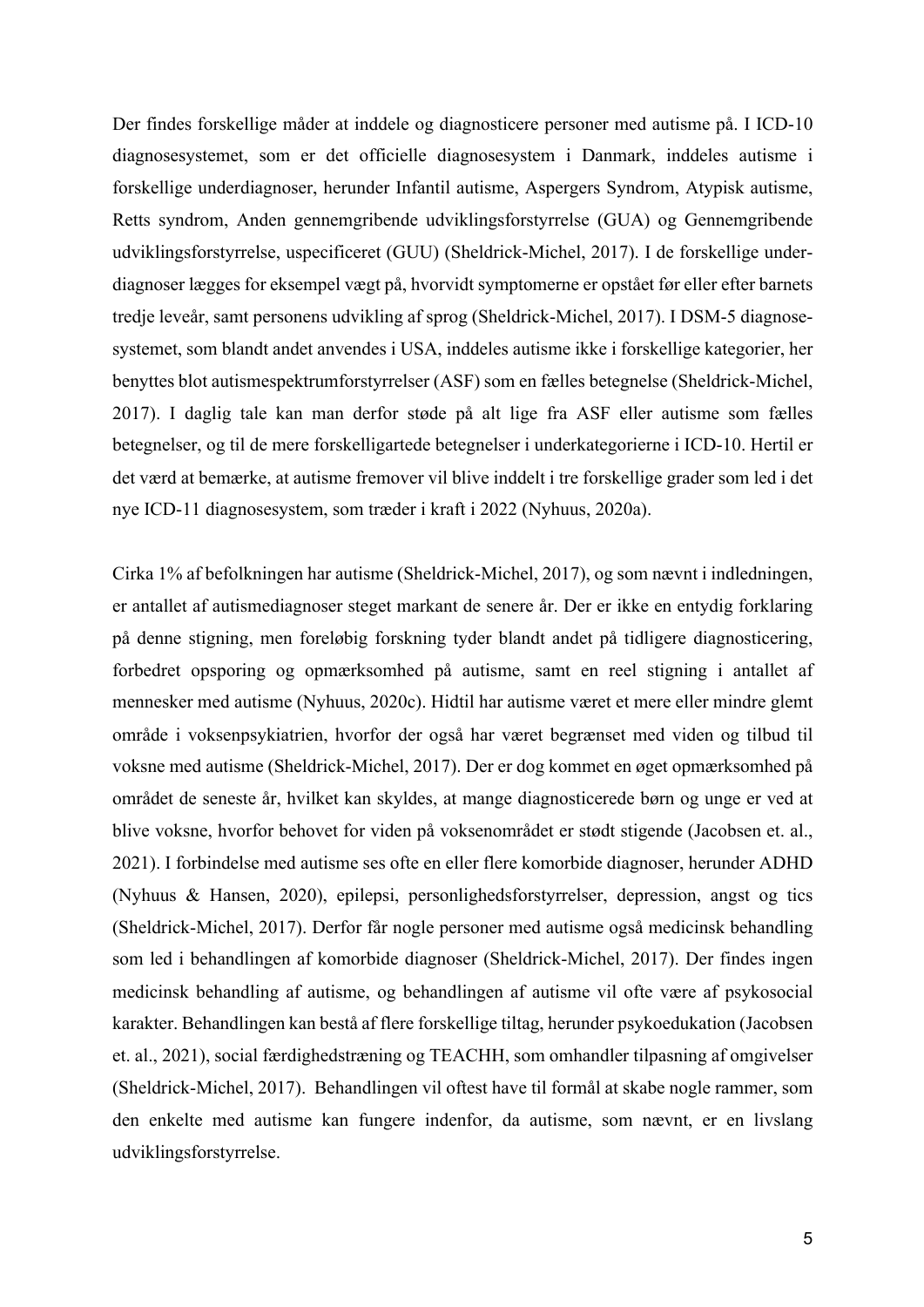#### Levevilkår

Gennem de seneste år, har blandt andet VIVE, PwC og Landsforening Autisme foretaget undersøgelser om mennesker med autisme og deres levevilkår. Undersøgelserne har blandt andet til formål at komme nærmere på de problematikker, som mennesker med autisme kan opleve i løbet af deres opvækst og voksenliv. I det følgende vil vi gennemgå nogle af de undersøgelser, som har relevans for de problematikker, som vi ønsker at bearbejde i nærværende projekt.

#### Uddannelsesforløb

I marts 2020, udgav VIVE og PwC en række notater med resultaterne fra et projekt omkring unge mennesker med autisme og overgangen til et selvstændigt liv. Et af notaterne har til formål at kortlægge målgruppen, og herunder at belyse diverse karakteristika hos unge med autisme i Danmark (VIVE & PwC, 2020a, s. 3). Undersøgelsen er blandt andet foretaget på baggrund af registerdata fra Danmark Statistik, og tager udgangspunkt i unge mellem 16 og 29 år, der indgår i Befolkningsregisteret 1. januar 2018 (VIVE & PwC, 2020a, s. 4). Et af de områder der bliver afdækket i kortlægningen, er målgruppens uddannelsesforløb, sammenlignet med uddannelsesforløbet hos personer uden autisme i samme aldersgruppe. Her fremgår det blandt andet, at 27% af unge med autisme ikke har bestået folkeskolens afgangsprøve, mens det kun gør sig gældende for 13% af unge uden autisme. For begge grupper gælder det dog at 97% af dem, der går op til afgangsprøven, består. Det betyder, at forskellen blandt de to grupper ikke skyldes en forskel i dumpeprocent, men kan i stedet skyldes, som det fremgår af kortlægningen, at omkring hver fjerde af de unge med autisme ikke er gået op til afgangsprøven (VIVE & PwC, 2020a, s. 18). I forhold til de unges videre forløb fra grundskolen, er unge med autisme også dårligere stillet, sammenlignet med unge uden autisme. Det fremgår af kortlægningen, at 81,8% af unge med autisme har grundskolen som højest fuldførte uddannelse og 10,8% har gymnasiale uddannelser som højeste fuldførte uddannelse. Dette betyder, at mindre end 7,5% af unge med autisme har andet end grundskolen eller gymnasial uddannelse som deres højest gennemførte uddannelse, mens dette sig gældende for omkring 30% af unge uden autisme (VIVE & PwC, 2020a, s. 19).

Overordnet viser kortlægningen således, at unge med autisme i mindre grad uddanner sig, og allerede i grundskolen kan komme til at halte bagud, i forhold til andre jævnaldrende.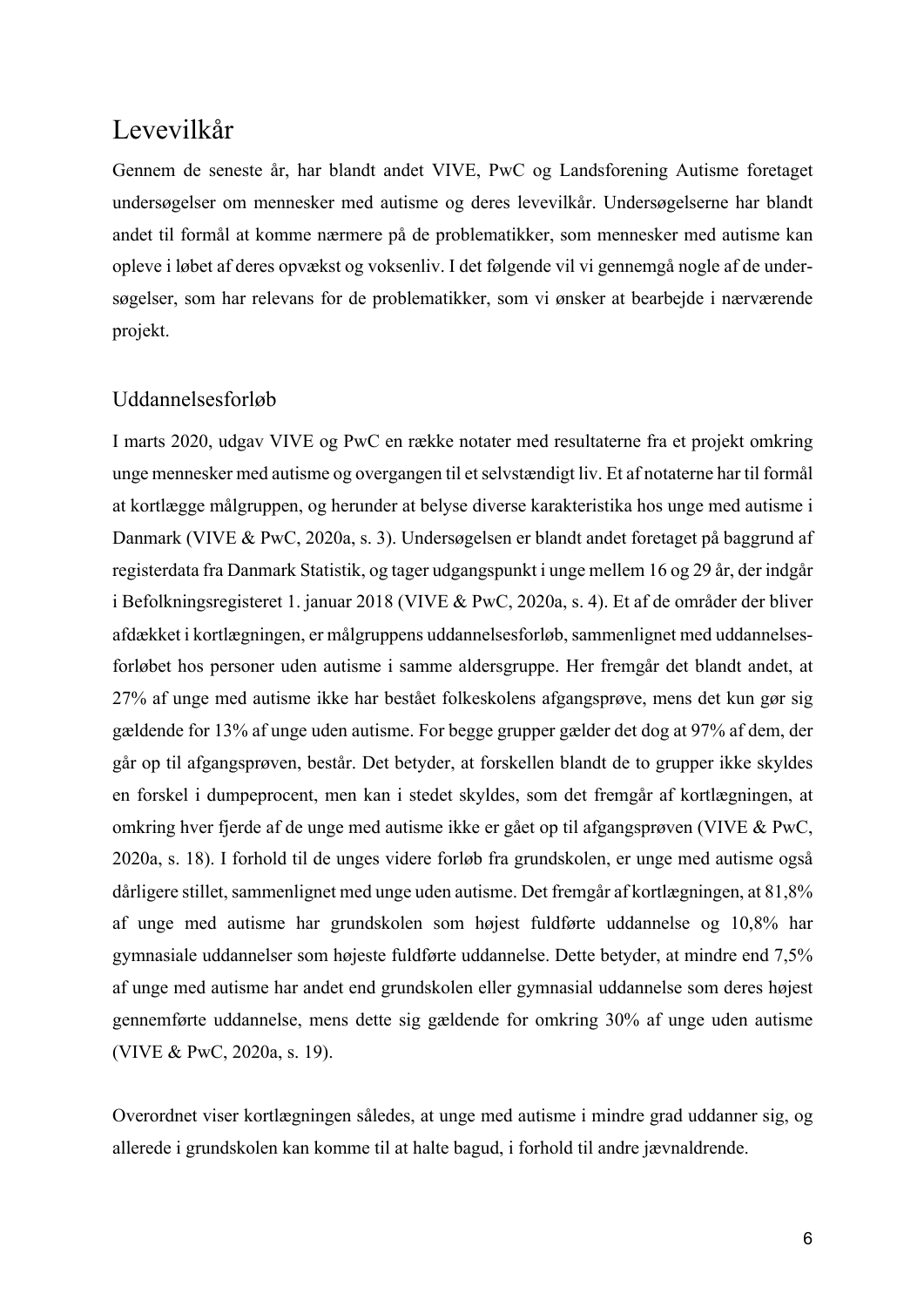#### Beskæftigelse og forsørgelse

I førnævnte notatet fra VIVE & PwC, indgår også statistisk data omkring målgruppens forsørgelsesgrundlag. Tabellen nedenfor viser forsørgelsesgrundlaget for unge mellem 18 og 29 år med og uden autisme:

| Unge 18-29-åriges forsørgelsesgrundlag |                             |                         |  |  |  |
|----------------------------------------|-----------------------------|-------------------------|--|--|--|
|                                        | Populationen af 18-29-årige | 18-29-årige med autisme |  |  |  |
| <b>Beskæftiget</b>                     | 41%                         | 12%                     |  |  |  |
| Arbejdsløs                             | 3%                          | 1%                      |  |  |  |
| Studerende                             | 45%                         | 43%                     |  |  |  |
| Førtidspension                         | 1%                          | 12%                     |  |  |  |
| Kontanthjælp                           | 4%                          | 20%                     |  |  |  |
| Andre                                  | 7%                          | 12%                     |  |  |  |
| Sum                                    | 100%                        | 100%                    |  |  |  |

*Figur 1: VIVE & PwC, 2020a*

Af tabellen fremgår det, at blandt de unge med autisme, er 12% i beskæftigelse, 12% på førtidspension og 20% på kontanthjælp. Til sammenligning er 41% af unge uden autisme i beskæftigelse, og kun 5% er enten på førtidspension eller kontanthjælp (VIVE & PwC, 2020a, s. 22). Undersøgelsen viser således, at det overordnet er en forholdsvis lille andel af personer med autisme, der er i beskæftigelse, og en forholdsvis stor andel, der modtager midlertidige offentlige ydelser.

I 2008 udgav Landsforeningen Autisme og Center for Autisme en rapport på baggrund af en undersøgelse om integreringen af personer med autisme på arbejdsmarkedet (Kyung & Christiansen, 2008). Formålet med undersøgelsen var blandt andet at finde frem til, hvordan normaltbegavede med autisme klarer sig på arbejdsmarkedet. I undersøgelsen tages der udgangspunkt i 14 personer med autisme, som alle er i beskæftigelse, og er tilknyttet et autismespecifikt erhvervsrettet tilbud. Derudover agerer repræsentanter fra arbejdspladserne og det erhvervsrettede tilbud også som informanter i undersøgelsen. Resultaterne viser blandt andet, at det er vigtigt, at der er tilknyttet en vejledende jobkonsulent med specifik viden om den enkelte ansatte med autisme, og autisme i hele taget. Jobkonsulenten kan både fungere som tolk, i forhold til de behov som arbejdsgiveren og den ansatte med autisme hver især har, og være med til at sikre at ansættelsesforholdet afstemmes gensidigt (Kyung & Christiansen, 2008). Derudover peger undersøgelsen på, at det kan være vigtigt, at den ansatte med autisme er tilknyttet en kollegial kontaktperson eller mentor. Dette kan både hjælpe på trivslen hos den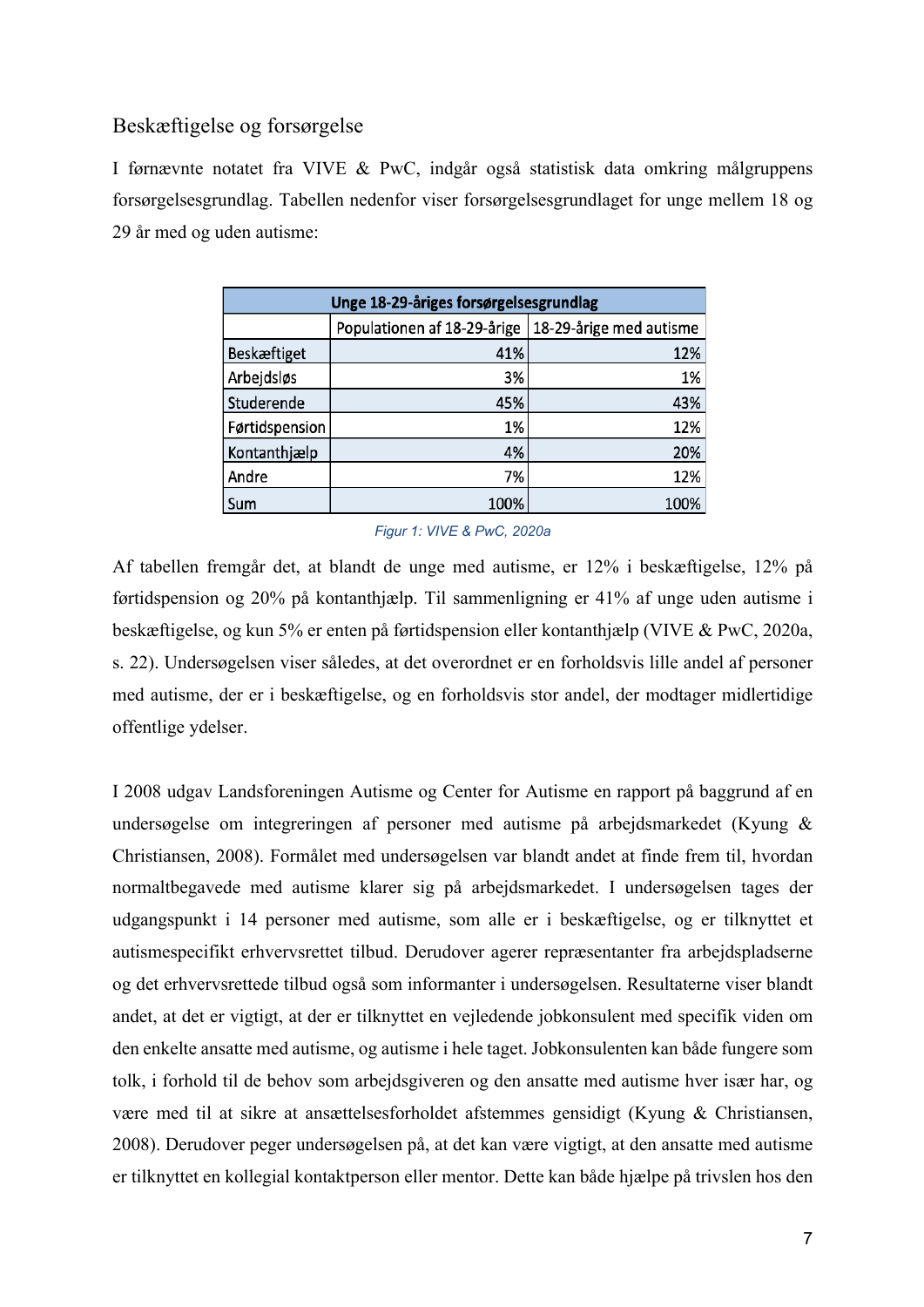ansatte med autisme, samt give de andre medarbejdere mere tolerance overfor dem (Kyung & Christiansen, 2008). Selvom undersøgelsen er foretaget for snart 15 år siden, viser det sig stadig at være relevant for den nyere udvikling på området. I 2019 udarbejdede Landsforeningen Autisme fem konkrete forslag til en handlingsplan for beskæftigelse af mennesker med autisme (Landsforeningen Autisme, 2019). Handleplanen blev blandt andet udarbejdet på baggrund af en opfattelse af, at der i Danmark mangler viden om og anerkendelse af personer med autisme og deres potentiale på arbejdsmarkedet (Landsforeningen Autisme, 2019). De fem forslag omfatter blandt andet at indføre en permanent mentorordning, som skal følge den enkelte med autisme både i hjemmet og på arbejde. Mentorordningen skal give større mulighed for, at virksomhederne kan trække på mentorens viden, samt være med til at skabe stabilitet i hverdagen hos den enkelte (Landsforeningen Autisme, 2019). Endvidere omfatter handleplanen et forslag om, at alle kommuner forpligtes til at søge og gøre brug af specialviden om autisme, da det anses som værende en mangelvare hos sagsbehandlerne (Landsforeningen Autisme, 2019). Undersøgelser på området peger således på et behov for både at have tilknyttet nogle professionelle med autismespecifik viden, som kan være i tæt samarbejde med både den unge med autisme og arbejdspladsen, samt et behov for at virksomhederne er involverede i processen, og kan stille en medarbejder til rådighed for den ansatte med autisme.

I rapporten fra 2008 bliver der dog påpeget, at det også kan være relevant at kigge nærmere på de værdier arbejdsmarkedet lægger vægt på, og hvilken betydning det kan have for mennesker med autisme, i forhold til beskæftigelse. Eksempelvis kan det være svært for personer med autisme at leve op til værdier som fleksibilitet, mobilitet og omstillingsparathed, som alle kan virke særlig attraktivt på arbejdsmarkedet, og som kan komme til præge hvilke forventninger og krav der stilles til medarbejderne (Kyung & Christiansen, 2008). Beskæftigelsesmulighederne hos mennesker med autisme, kan altså, som tidligere nævnt, delvis forstås gennem deres uddannelsesforløb og deres muligheder for at få støtte, både fra professionelle og selve arbejdspladserne, men også i høj grad gennem den måde arbejdsmarkedet er indrettet i dag.

#### Kommunale indsatser

Slutligt vil vi også inddrage viden om den kommunale indsats og de tilbud, der eksisterer i kommunerne.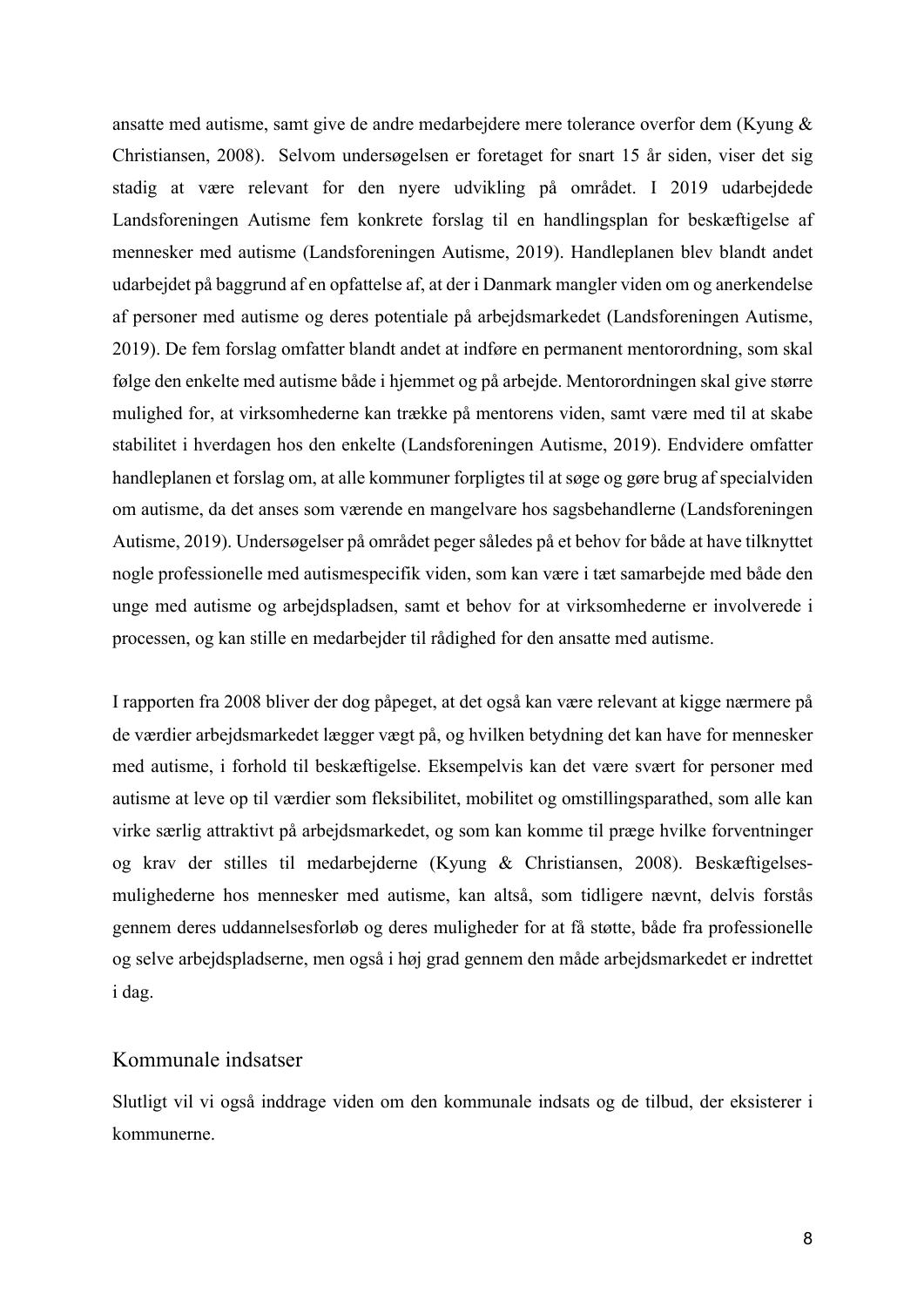Udover notatet om kortlægningen af målgruppen, som vi har benyttet i de ovenstående afsnit, har VIVE & PwC også udgivet et notat om kortlægningen af praksis. I notatet undersøges den kommunale indsats på autismeområdet, med henblik på at finde frem til hvilke indsatser kommunerne anvender og deres virkning for borgeren (VIVE & PwC, 2020b, s. 3). 91% af alle danske kommuner har deltaget i undersøgelsen, hvoraf de enkelte kommuner har afgivet op til 11 besvarelser i spørgeskemaundersøgelsen, mens 10 kommuner også har deltaget i opfølgende telefoninterview. I resultaterne fra undersøgelsen fremgår det blandt andet, at 40% af respondenterne har svaret ja til at have etableret særlige indsatser, metoder eller forløb til målgruppen af unge med mildere former for autisme. Det drejer sig blandt andet om ansættelse af en autismekonsulent, kompetenceudvikling hos medarbejdere, bostøtte specifikt målrettet borgere med autisme, og koordinerende indsatser og forløb på tværs af forvaltningen med fælles målsætninger og opfølgning (VIVE & PwC, 2020b, s. 15). Samtidig fremgår det også af notatet, at 51% af respondenterne vurderer, at de eksisterende indsatser i nogen grad tilgodeser målgruppens behov, og 55% savner målrettede indsatser, metoder eller forløb til målgruppen (VIVE & PwC, 2020b, s. 16). Selvom der er en forholdsvis stor andel af kommunerne, der angiver at have etableret særlige indsatser overfor målgruppen, er der samtidig mange, som oplever, at indsatserne ikke er tilstrækkelige.

I forhold til den virkning indsatserne har overfor målgruppen, konkluderes der i undersøgelsen, at indsatserne er så nye, at kommunerne i de fleste tilfælde ikke har fulgt op på deres virkning. Kommunerne oplever dog selv, at eksempelvis den helhedsorienterede sagsbehandling og koordinering på tværs af afdelingerne er væsentlig for arbejdet med målgruppen, og de fremhæver også fokus på motivation og ønsker, tæt opfølgning og livsmestring, som noget der fremstår særligt virksomt (VIVE & PwC, 2020b, s. 19). Selvom de kommunale indsatser overfor målgruppen tilsyneladende stadig er i udvikling, og det derfor kan være svært at sige, hvad der fungerer i praksis, er der således stadig nogle virksomme elementer, som kommunerne hver især kan arbejde videre med.

#### Beskæftigelsesindsatsen

Beskæftigelsesområdet er et felt, som er vokset gennem de sidste mange år, og i dag er området et af de største arbejdsområder for socialrådgivere, idet op imod 40 % af socialrådgivere arbejder inden for området (Hansen, 2016a). Området er dermed blevet aktuelt for flere og flere socialrådgivere, og spiller i dag også en central rolle på socialrådgiveruddannelsen, da området har sit eget obligatoriske modul på uddannelsen. I det følgende afsnit vil vi kort gennemgå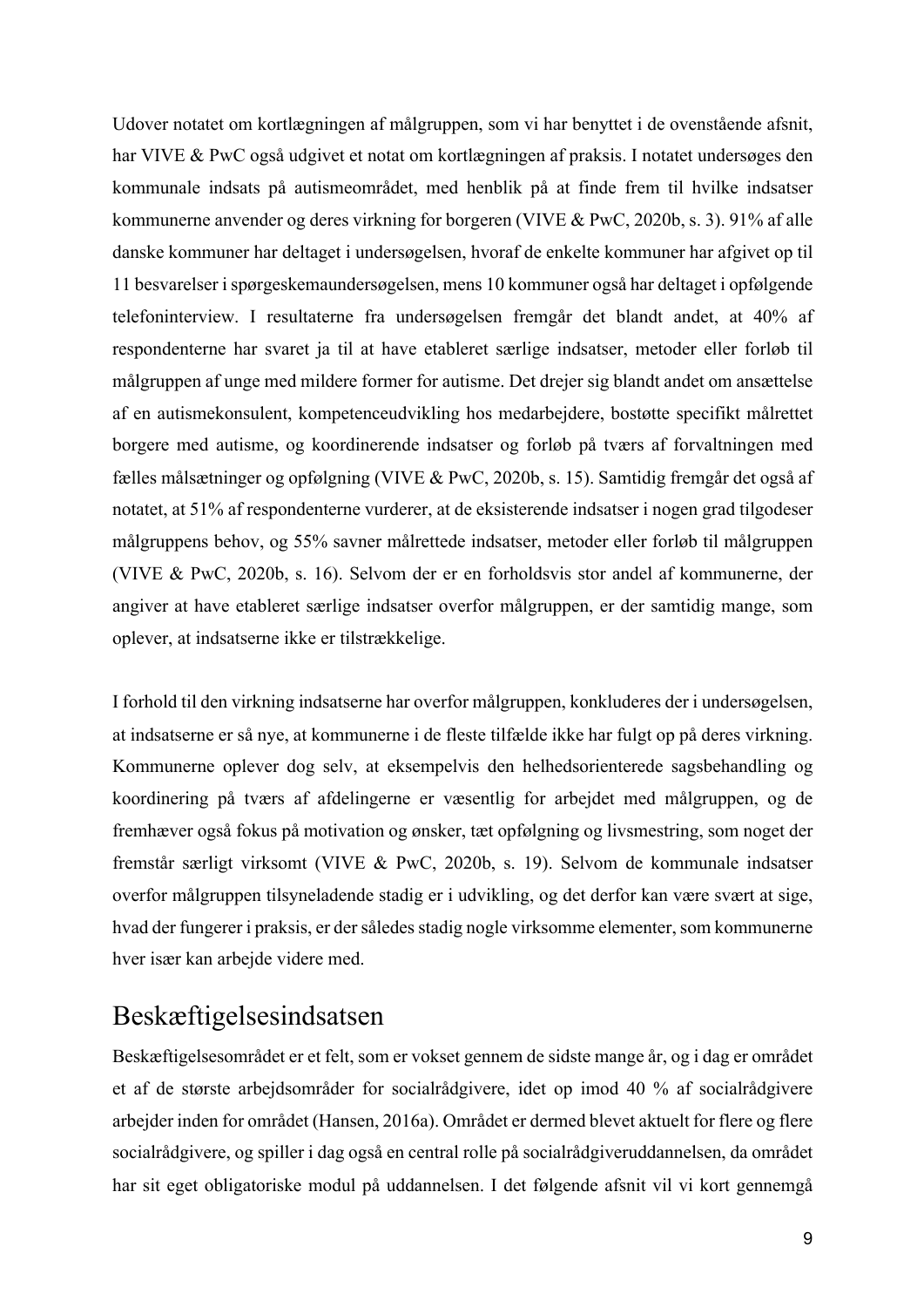udviklingen af beskæftigelsesområdet og centrale reformer på området. Herefter vil vi give et kort overblik over de juridiske rammer for beskæftigelsesindsatsen med fokus på indsatsen over for de unge under 30 år.

#### Udviklingen af beskæftigelsesindsatsen

Baggrunden for at inddrage viden om Aktivlinjen er, at denne kan anses som fundamentet for den måde beskæftigelsesindsatsen er tilrettelagt på i dag. Aktivlinjen udsprang blandt andet af de økonomiske kriser, som ramte Danmark igennem 1970'erne og 1980'erne, og som påvirkede det danske arbejdsmarked hårdt. Dette blev et af startskuddene til en grundlæggende ændring i forståelsen af sammenhængen mellem offentlig forsørgelse og kravet om en aktiv deltagelse i beskæftigelsesindsatsen (Hansen, 2016a). Aktivlinjen var desuden inspireret af det amerikanske begreb *workfare,* som er en sammentrækning af *work for welfare,* der indebærer et princip om arbejde for velfærd (Møller, 2016). I takt med at workfare-tankegangen spredte sig til Europa, skete der også et generelt ideologisk skifte i vesten til en mere liberalistisk tilgang til socialpolitikken, som placerede mere ansvar hos det enkelte individ (Møller, 2016).

I Danmark blev Aktivlinjen for alvor cementeret ved arbejdsmarkedsreformen i 1993 under Poul Nyrup regeringen. Reformen indebar en aktiv arbejdsmarkedspolitik med fokus på ret og pligt til aktivering under ledighed, og blev siden betegnet som et paradigmeskifte fra den passive til den aktive arbejdsmarkedspolitik. Opfattelsen af ledighed gik fra en konjunkturforståelse, hvor ledigheden skyldes konjunkturforskelle, til en udbudsforståelse, hvor ledigheden skyldes en ubalance i arbejdsmarkedets efterspørgsel og udbuddet af arbejdskraft (Bredgaard, Jørgensen, Madsen, & Rasmussen, 2017). I 2002 blev der med den nye VKregering, med Anders Fogh som statsminister, vedtaget en ny arbejdsmarkedsreform, også kaldet *Flere I Arbejde,* som indeholdt flere af de elementer, vi stadig ser på beskæftigelsesområdet i dag. Reformen indeholdt blandt andet følgende elementer: kontaktforløb hver tredje måned, rådighedskontrol og oprettelsen af Jobnet.dk (Bredgaard et. al., 2017). Dertil blev der indført et loft over kontanthjælpen, hvilket også cementerede princippet om, at det skal kunne betale sig at arbejde (Bredgaard et. al., 2017). I den efterfølgende VK-regering, med Lars Løkke som statsminister, indførtes Kommunalreformen i 2007, som blandt andet resulterede i oprettelsen af de kommunale jobcentre (Bredgaard et. al., 2017). Derudover betød reformen, at de tidligere 271 kommuner blev omlagt til 98 kommuner, og de 14 amter blev til 5 regioner (Indenrigs og boligministeriet, u.d.). I kølvandet på finanskrisen tilbage i 2008 startede en bølge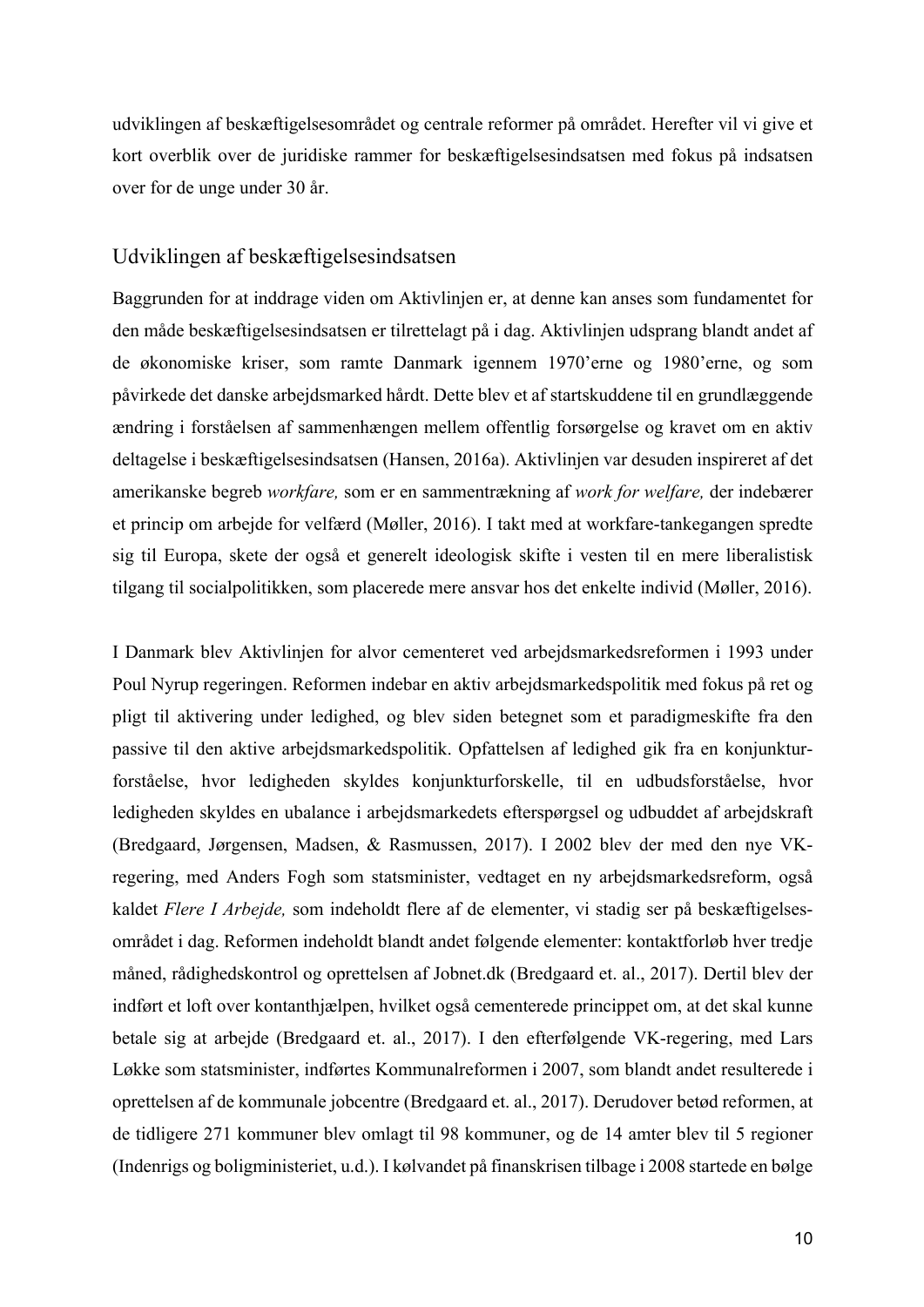af reformer i 2010 (Bredgaard et. al., 2017). Disse tæller blandt andet: Dagpengereformerne fra 2010 og 2015, Reform af førtidspension og fleksjob fra 2013, Sygedagpengereformen fra 2014 og Kontanthjælpsreformen fra 2014 (Bredgaard et. al., 2017), Beskæftigelsesreformen fra 2014 (Styrelsen for Arbejdsmarked og Rekruttering, u.d.-a), samt Jobreformen fra 2016 (Styrelsen for Arbejdsmarked og Rekruttering, u.d.-b). Kontanthjælpsreformen fra 2014, som blev indført under den daværende S-R-regering med Helle Thorning som statsminister, er central for den måde beskæftigelsesindsatsen er tilrettelagt over for de unge i dag, og dermed for nærværende målgruppe i projektet. Det var med denne reform, at kontanthjælpen til unge under 30, uden en erhvervskompetencegivende uddannelse, blev afskaffet og omdannet til uddannelseshjælp med dertilhørende uddannelsespålæg (Beskæftigelsesministeriet, u.d.). Med denne reform blev fokus for beskæftigelsesindsatsen for uddannelseshjælpsmodtagere at gøre denne målgruppe i stand til at starte på en uddannelse og på den måde erhverve sig kompetencer til brug på arbejdsmarkedet.

#### Juridiske rammer for beskæftigelsesindsatsen

Det er kommunalbestyrelsen, som har ansvaret for at varetage beskæftigelsesindsatsen, jf. § 2 i Lov om organisering og understøttelse af beskæftigelsesindsatsen m.v., jf. LBK nr. 1482 af 23.12.2014, herefter Organiseringsloven. Ifølge lovens § 2 skal den enkelte kommune oprette et jobcenter til formålet, jf. Organiseringsloven § 5. Kommunen kan hertil vælge at oprette en særskilt enhed af jobcentret, som varetager indsatsen overfor unge under 30 år, som ikke har en uddannelse, jf. Organiseringsloven § 6 stk. 2. Dette betyder derfor i praksis, at der i nogle kommuner kan være et ungecenter, som har til formål særskilt at varetage beskæftigelsesindsatsen overfor unge under 30, som ikke har en uddannelse eller et arbejde.

#### **Beskæftigelsesindsatsloven**

Det er Lov om en aktiv beskæftigelsesindsats, jf. LBK nr. 548 af 07.05.2019 (herefter LAB), som primært regulerer tilrettelæggelsen af beskæftigelsesindsatsen. Det fremgår af loven, at formålet med denne er at bidrage til et velfungerende arbejdsmarked, herunder både ved at bistå arbejdsgivere og jobsøgende med forskellige indsatser og tiltag, jf. LAB § 1 stk. 1. Loven inddeler beskæftigelsesindsatsen i 13 målgrupper fordelt på forskellige ydelser og visitationskategorier, jf. LAB § 6, hvor der for hver målgruppe kan gælde særlige vilkår. Målgruppen i nærværende projekt fremgår af LAB § 6, nr. 5, og omhandler aktivitetsparate unge under 30 år uden en erhvervskompetencegivende uddannelse, som modtager uddannelseshjælp.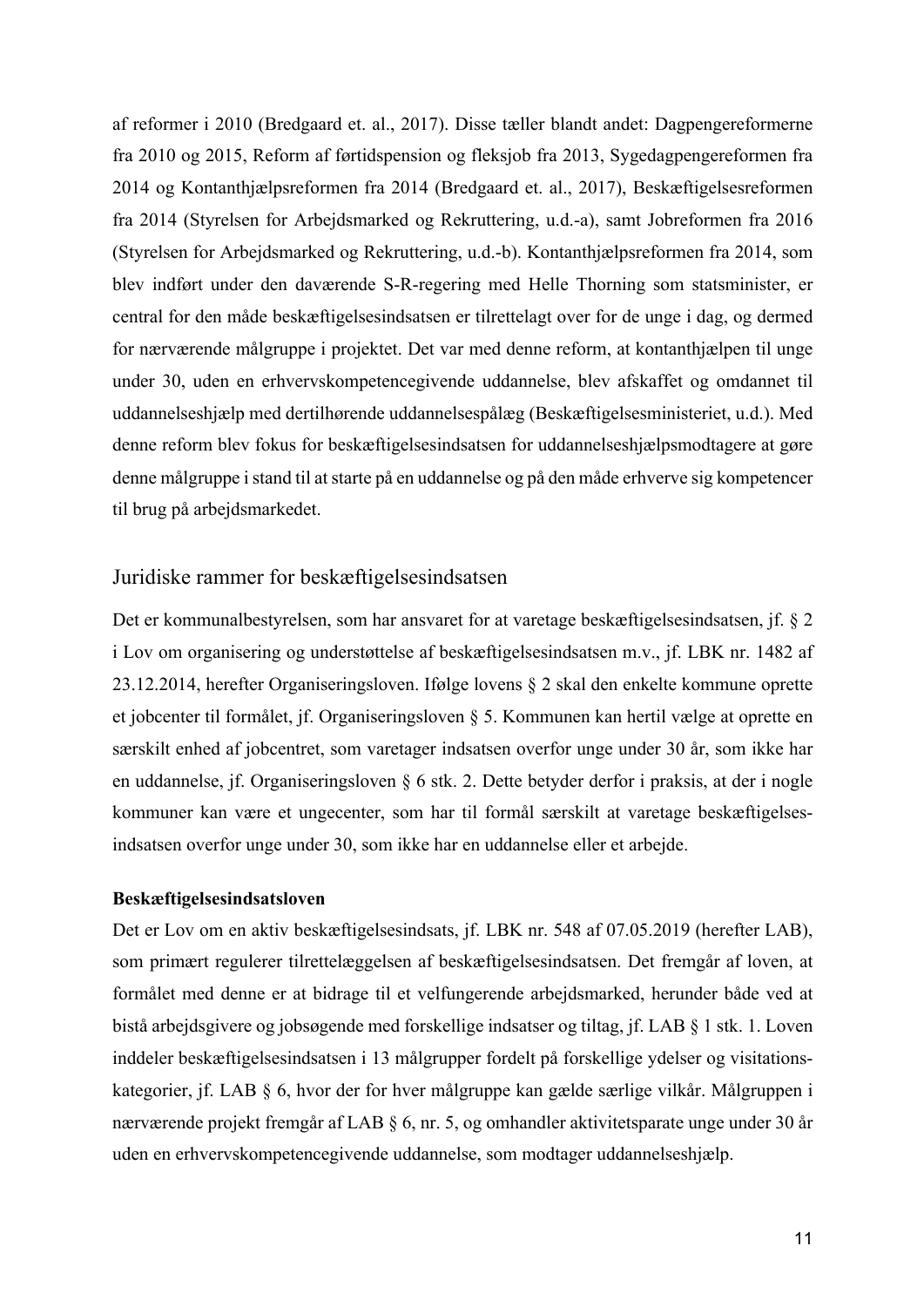Målgruppen af uddannelseshjælpsmodtagere kan visiteres som enten uddannelsesparate eller aktivitetsparate, jf. § 6, nr. 4 og 5. Det er imidlertid ikke uvæsentligt, hvorvidt en borger bliver visiteret som uddannelsesparat uddannelseshjælpsmodtager eller aktivitetsparat uddannelseshjælpsmodtager. Denne inddeling siger noget om, hvorvidt borgeren vurderes parat til at starte på en uddannelse. Visiteres borgeren som uddannelsesparat af kommunen, betyder dette, at borgeren ikke har væsentlige problematikker, som kan hindre borgeren i at starte på en uddannelse, jf. Bekendtgørelse om en aktiv beskæftigelsesindsats, jf. BEK nr. 2636 af 28.12.2021, § 4, stk. Hvis borgeren vurderes aktivitetsparat, betyder det at borgeren vurderes at have væsentlige problematikker, som kræver en særlig indsats førend at borgeren kan starte på en uddannelse, og hvor det vurderes at indsatsen strækker sig ud over et år jf. Bekendtgørelse om en aktiv beskæftigelsesindsats, § 4, stk. 4. Alle personer, som modtager uddannelseshjælp er desuden omfattet af et uddannelsespålæg, jf. LAB § 30. Uddannelsespålægget omhandler, at der i det beskæftigelsesrettede arbejde skal være fokus på de unges uddannelsesmål, og at indsatsen skal tilrettelægges, så den fremmer disse. Selve uddannelseshjælpsydelsen kan også variere alt efter, om borgeren er uddannelsesparat eller aktivitetsparate, da aktivitetsparate har mulighed for at modtage et aktivitetstillæg under visse betingelser, jf. Lov om en aktiv socialpolitik, LBK nr. 241 af 12.02.2021, (herefter LAS), § 24. Projektet beskæftiger sig således med aktivitetsparate uddannelseshjælpsmodtagere, hvilket vil sige, at borgerne har væsentlige problematikker, som er til hinder for at starte på en uddannelse.

Personer omfattet af målgruppen i LAB § 6 nr. 5, har pligt til at tage imod tilbud efter kapitel 11-14 indtil en ordinær uddannelse påbegyndes, jf. LAB § 104. Dette skal ske hurtigst muligt og senest efter 1 måned, og der må højest være fire uger mellem tilbuddene, jf. LAB § 105, stk. 1 og 2. Overordnet kan jobcentret give tilbud om virksomhedspraktik, jf. kap 11, ansættelse med løntilskud, jf. kap. 12, nytteindsats, jf. kap. 13, samt vejledning og opkvalificering, jf. kap 14, jf. LAB, § 52, stk. 1. For personer omfattet af § 6 nr. 4 og 5, skal tilbud gives med henblik på, at personen hurtigst muligt starter på en uddannelse og gennemfører denne på ordinære vilkår, jf. LAB § 53, stk. 5. Tilbuddene til nærværende målgruppe skal altså være fremmende for fremtidig uddannelsesaktivitet. Til at understøtte denne indsats kan borgeren tildeles mentorstøtte i højst seks måneder, dog med mulighed for en ny periode på op til seks måneder efter en konkret vurdering, jf. LAB § 167. Derudover kan der gives tilskud til hjælpemidler med henblik på at understøtte deltagelsen i tilbuddet, jf. LAB § 172 stk. 1.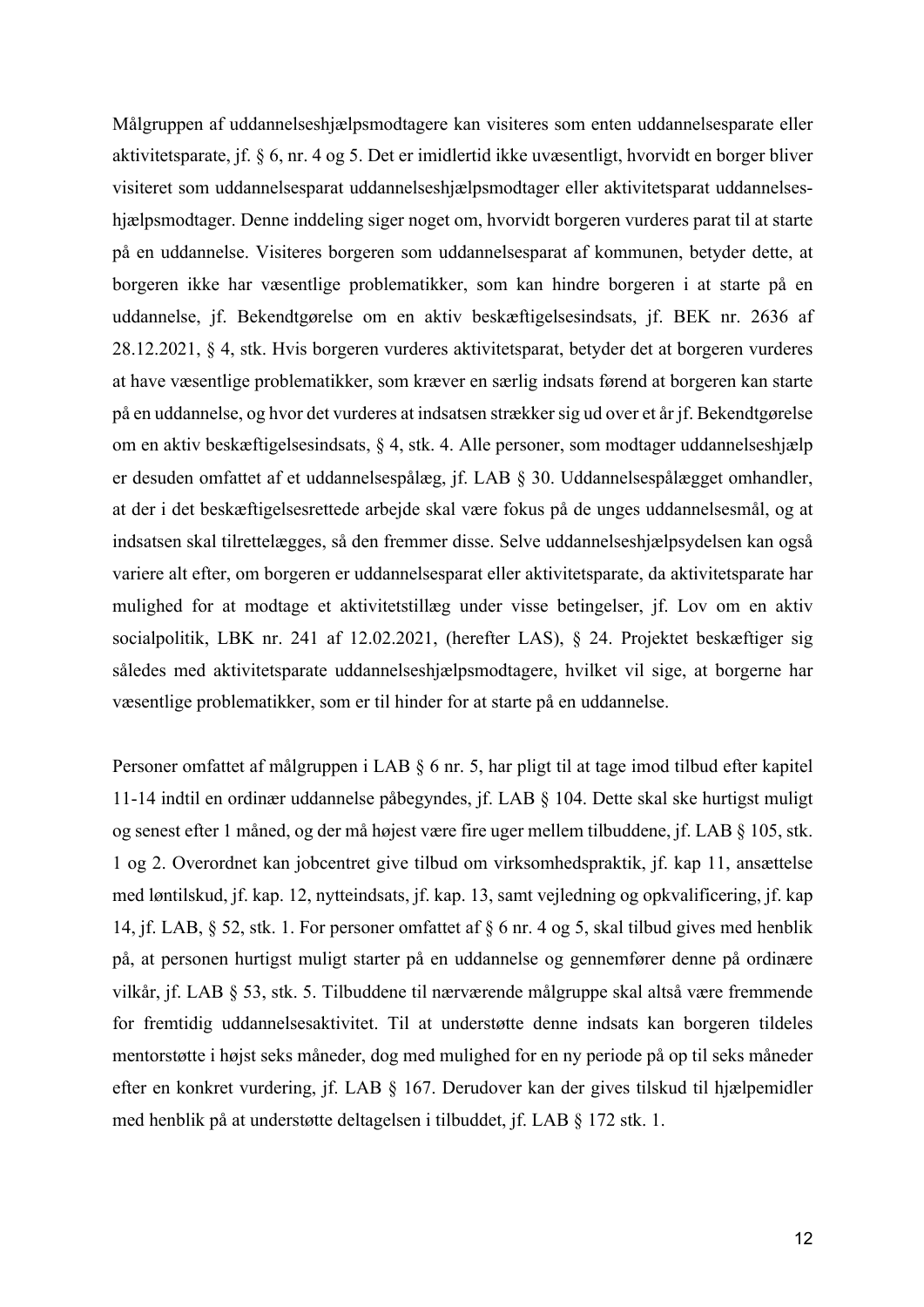Kontaktforløbet er reguleret i LAB kapitel 7, hvor det fremgår, at kommunen blandt andet skal tilrettelægge et individuelt og fleksibelt kontaktforløb, under hensyntagen til uddannelsesmålet for personer med uddannelsespålæg, jf. LAB § 27, stk. 1. For målgruppen i § 6 nr. 5, er målet med kontaktforløbet, at personen hurtigst muligt starter på en uddannelse på ordinære vilkår, eller bliver klar til dette, jf. § 28 stk. 3. Beskæftigelsesindsatsloven regulerer således beskæftigelsesindsatsens rammer og krav, som danner udgangspunktet for socialrådgiverens arbejde med målgruppen.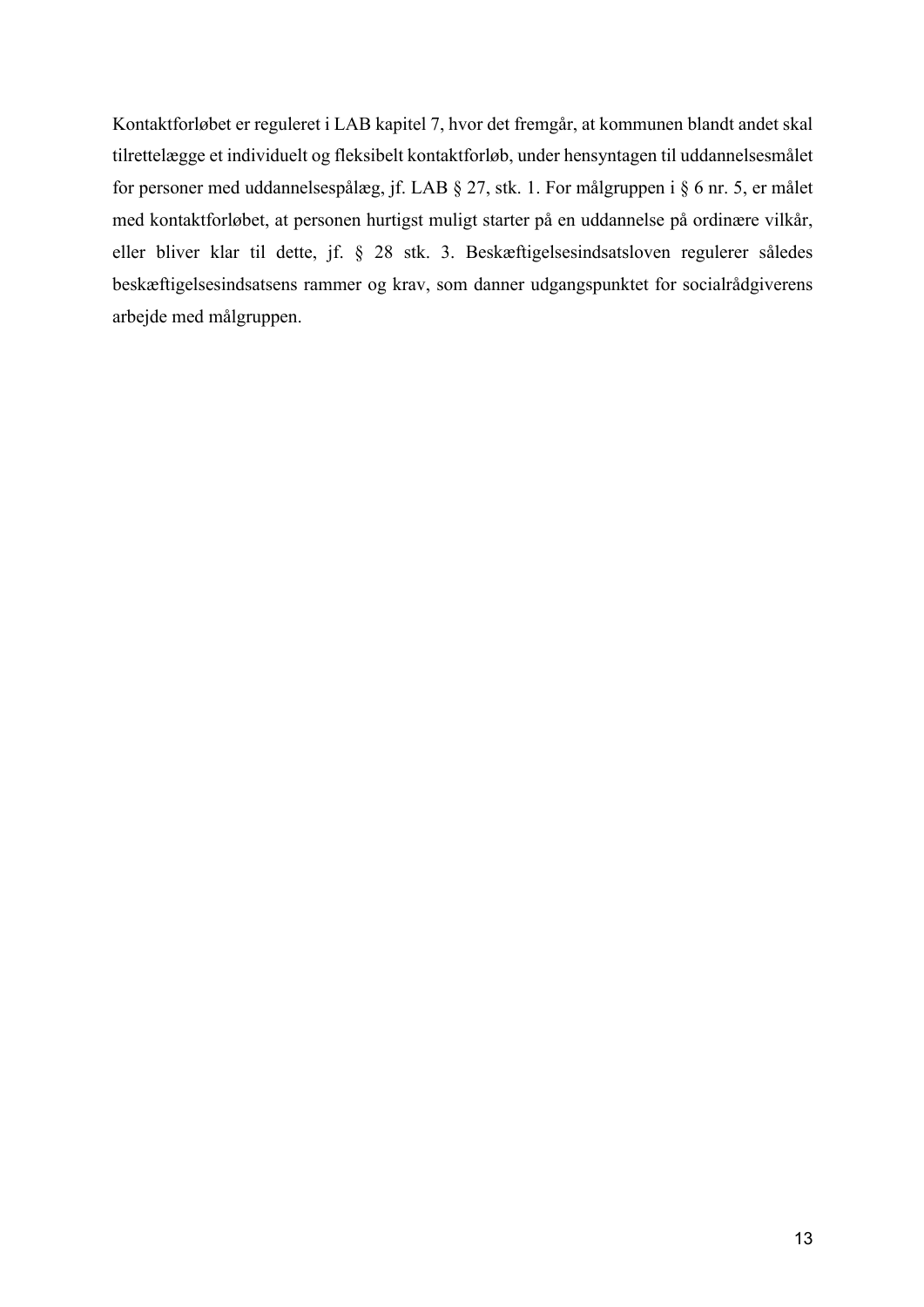## **Videnskabsteori**

I det følgende, vil vi redegøre for projektets videnskabsteoretiske position. Indledningsvis vil vi redegøre for den hermeneutiske videnskabsteoretiske tilgang og de centrale begreber, der knytter sig til denne. Dernæst vil vi beskrive og reflektere over, hvordan disse kommer til udtryk i projektets undersøgelse.

## Den hermeneutiske tilgang

En af de væsentligste erkendelser i den hermeneutiske tilgang er, at det er gennem *fortolkning*, at man som en social aktør kan forstå andre menneskers handlinger (Christensen, 2021, s. 114). Når mennesker møder, og agerer med hinanden, vil der ifølge hermeneutikken altid opstå en fortolkningsproces, da et givent udsagn eller handling vil kunne forstås forskelligt, alt efter den aktuelle kontekst. Fortolkningsprocessen foregår dog aldrig forudsætningsløst, men er i høj grad præget af både den enkeltes tidligere erfaringer og oplevelser, samt andres fortolkninger af en given situation (Christensen, 2021, s. 118). Hermeneutikkens ontologi er således baseret på, at man aldrig kan møde verdenen forudsætningsløst, da man som et socialt væsen altid er i gang med en fortolkningsproces (Christensen, 2021, s. 114). I hermeneutikken kaldes den viden som vi trækker på, når vi møder noget nyt, som skal fortolkes, *forforståelse* (Christensen, 2021, s. 119). Forforståelse står derfor også som et af de centrale begreber i den hermeneutiske tilgang, da man aldrig kan se sig selv fri af denne. Fordi at den enkeltes forforståelse af et givent emne altid vil være tilstedeværende, er det vigtigt, at man som forsker gør sig bevidst om sin forforståelse af det som undersøges, for at kunne forholde sig kritisk til dennes betydning i undersøgelsens resultater (Christensen, 2021, s. 119).

Udover fortolkning og forforståelse, står også den *hermeneutiske cirkel* central i den hermeneutiske tilgang. Den hermeneutiske cirkel drejer sig overordnet om den overbevisning, at for at kunne forstå et givent fænomen i sin helhed, er det nødvendigt også at forstå dets enkeltdele. Omvendt, er det også nødvendigt at inddrage helheden, for at kunne forstå enkeltdelene (Christensen, 2021, s. 120). Hermeneutikkens epistemologiske udgangspunkt, drejer sig således om fortolkning og en vekselvirkning mellem dele og helhed, da det er gennem denne proces, at vi kan tilegne os en forståelse af et givent fænomen (Christensen, 2021, s. 114). Erkendelsesprocessen i den hermeneutiske cirkel skal således resultere i en ny og bedre forståelse af det, som undersøges, hvilket i hermeneutikken betegnes som *horisontsammensmeltning*. Gennem en åbenhed og en oprigtig interesse i at forstå andres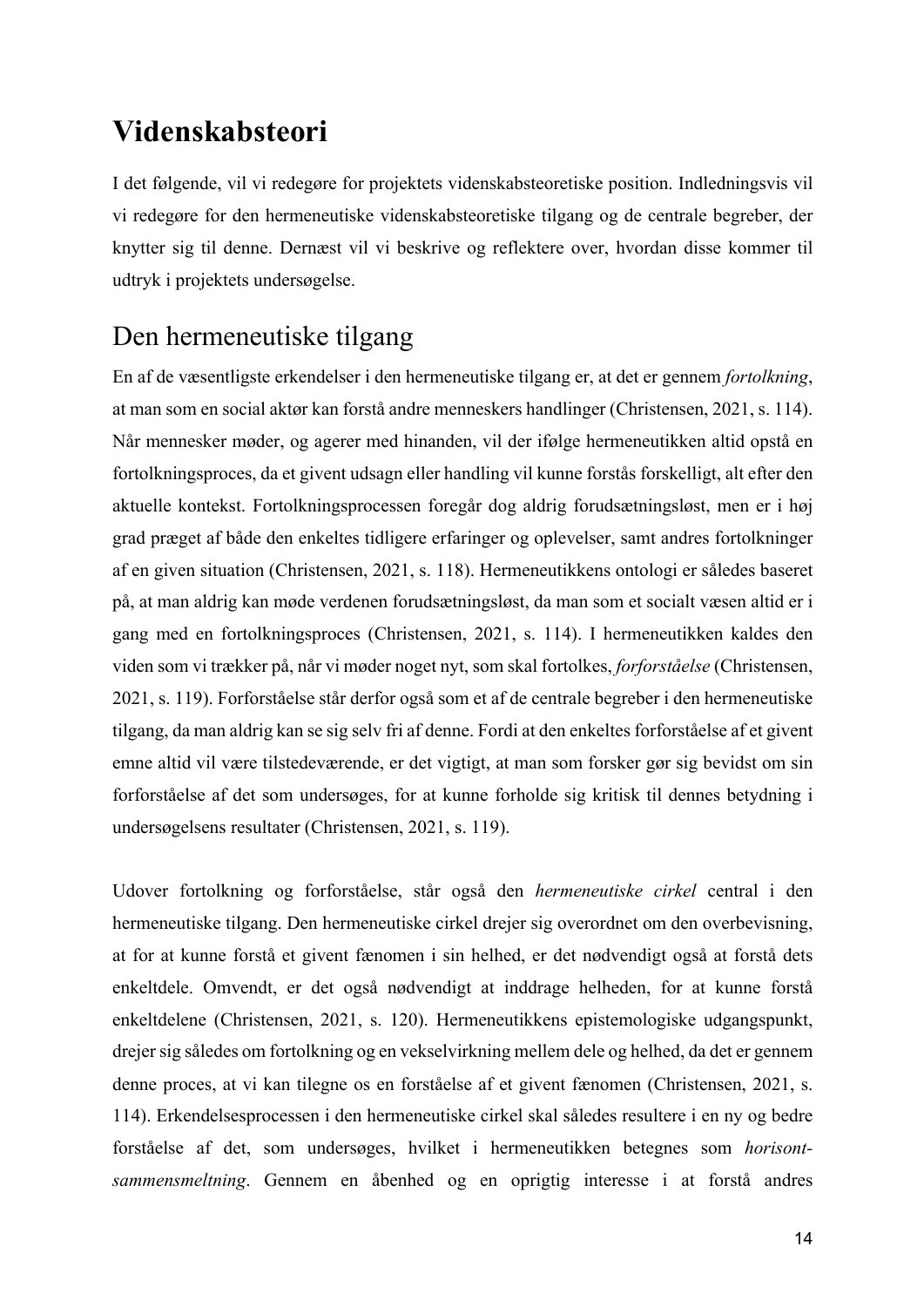forståelseshorisonter, kan den oprindelige opfattelse ændres, og dermed kan to forståelseshorisonter smelte sammen til en ny (Christensen, 2021, s. 122).

Når man arbejder hermeneutisk i et projekt, interesserer man sig således for at forstå en problemstilling, både ved at undersøge den kontekst, eller de dele, problemstillingen indgår i, og selve problemstillingen. Hvordan man forstår og undersøger henholdsvis delene og helheden, er dog betinget af den forforståelse man har med sig, da denne vil præge ens fortolkning af delene og helheden, og den virkning de kan have på hinanden. Bevidstgørelsen af ens forforståelse, bliver således central for, at man som forsker kan være gennemsigtig i forhold til sin undersøgelse og resultater. I det følgende, vil vi redegøre for vores forforståelse og vores anvendelse af den hermeneutiske tilgang i projektet.

#### Forforståelse

Som nævnt i projektets indledning, er vores grundlæggende undren baseret på undersøgelser der viser, at unge med autisme har en relativt lav grad af tilknytning til arbejdsmarkedet, i forhold til andre unge mennesker. På baggrund af gruppemedlemmernes egne erfaringer fra praksis i beskæftigelsesindsatsen, samt den faglige viden vi har tillært os gennem studiet, havde vi en forforståelse af socialrådgiverens rolle som værende central i arbejdet med unge med autisme i beskæftigelsesindsatsen. Det blev derfor en af vores forforståelser, at socialrådgivere potentielt kan spille en afgørende rolle i arbejdet med at hjælpe de unge med autisme i beskæftigelse. Vi havde desuden også en forforståelse om, at den enkelte socialrådgivers forståelse af de unges ressourcer og barrierer, var central for det beskæftigelsesrettede arbejde. Vi havde dog ikke en ambition om at kunne undersøge og forklare, om virkeligheden netop stemte overens med denne forforståelse. Vores interesse har nærmere været, som problemformulering gengiver, at forsøge at forstå socialrådgiverens rolle og dennes betydning for det beskæftigelsesrettede arbejde.

## Anvendelse i projektet

Overordnet, kan den hermeneutiske videnskabsteoretiske tilgang bidrage med en fremgangsmåde og en forståelsesramme, der kan hjælpe os med at besvare projektets problemformulering. Gennem den hermeneutiske tilgang, kan vi tilstræbe at forstå socialrådgiverens rolle, ved at undersøge de forskellige dele, der kan gøre sig gældende for denne. Denne vekselvirkning mellem del og helhed, kommer til udtryk i vores projekt ved, at vi gennem vores analyse undersøger både kommunikation, relation, helhedssynet og arbejds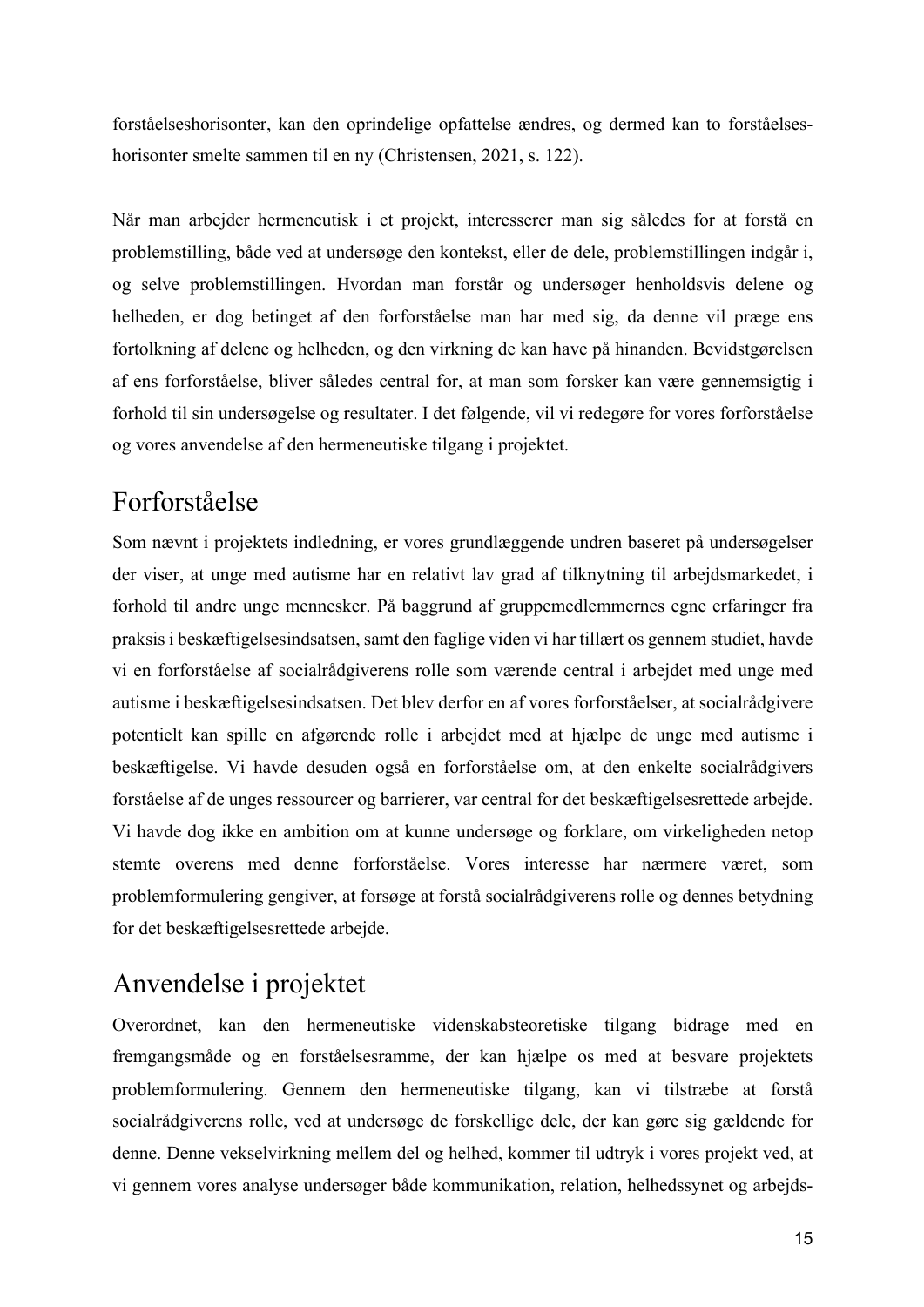markedets rammer og krav, for at kunne forstå den overordnede problemstilling, som omhandler socialrådgiverens rolle i arbejdet med unge med autisme. I de enkelte delanalyser fremgår også denne vekselvirkning, da vi her inddrager både informanternes udtalelser, faglige begreber og anden faglig viden om autisme, for at kunne forstå de overordnede emner, som de enkelte delanalyser har til formål at undersøge. Vi anvender således den hermeneutiske cirkel i vores projekt, da vi på baggrund af vores forforståelser fortolker de forskellige elementer, der gør sig gældende på de forskellige niveauer i det socialfaglige arbejde, med henblik på at forstå socialrådgiverens rolle bedre. Gennem vores analytiske arbejde, opnår vi således en horisontsammensmeltning gennem vores nye forståelse af socialrådgiverens rolle og dennes betydning.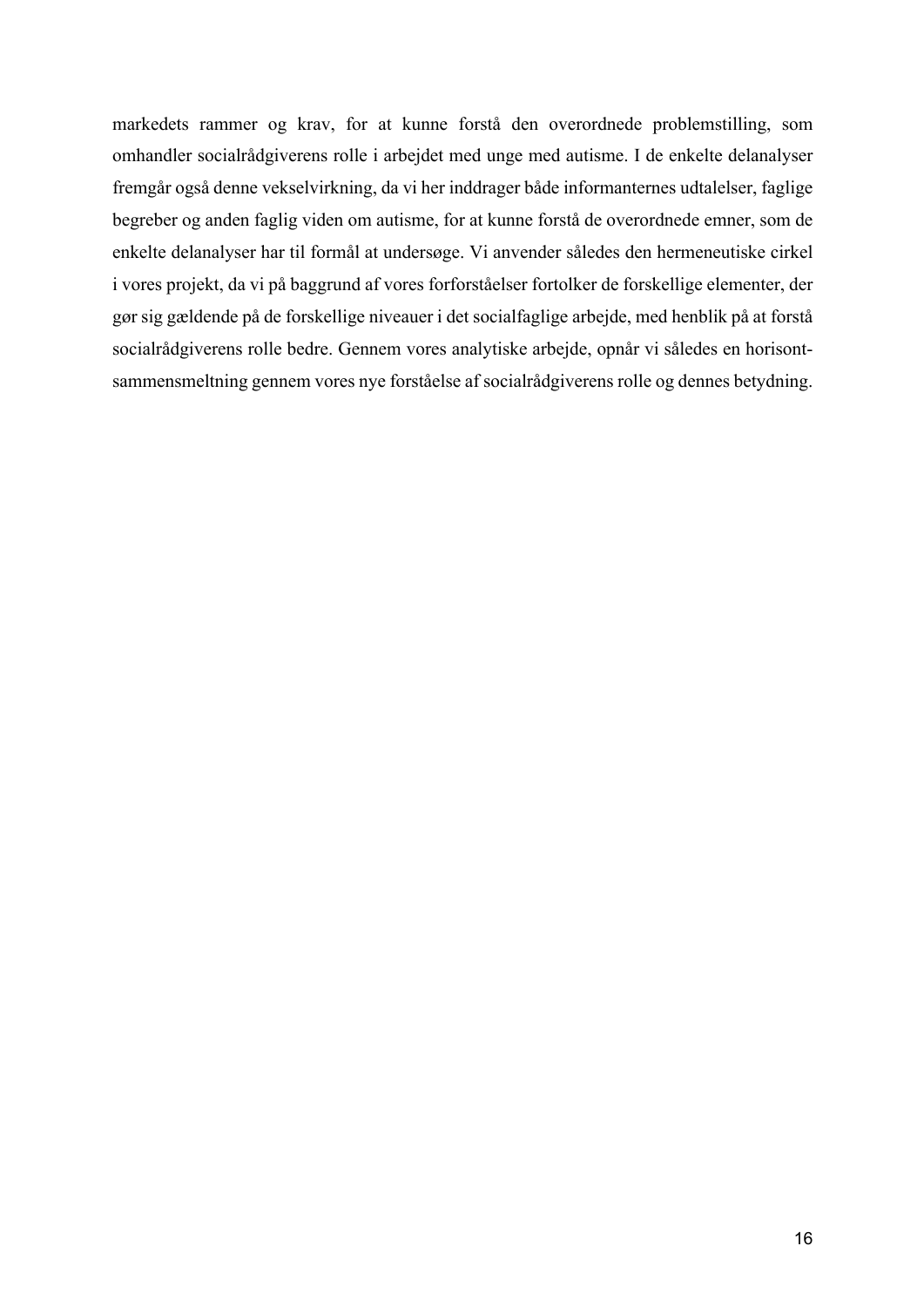## **Metode**

Det følgende afsnit har til formål at redegøre for projektets metodiske overvejelser og fremgangsmåde. På baggrund af projektets problemstilling og videnskabsteoretiske position, har vi i løbet af projektets udarbejdelse foretaget nogle metodiske valg, som vi i det følgende vil beskrive og reflektere over. Indledningsvis beskrives og begrundes valget af den kvalitative metode og abduktive tilgang, og dernæst gennemgås den empiriske undersøgelse. Afslutningsvist redegøres der for undersøgelsens kvalitetsmæssige aspekter og vores valg af analysestrategi.

#### Den kvalitative metode

Projektets undersøgelse tager udgangspunkt i den kvalitative metode. I den kvalitative tilgang interesserer man sig for at finde frem til mening, og hvordan mening udtrykkes gennem sproget. Mens den kvantitative metode tilstræber at undersøge og forstå det ens mellem mennesker, ønsker man gennem kvalitative undersøgelser således at undersøge og forstå det forskellige mellem mennesker (Ingemann, Kjeldsen, Nørup & Rasmussen, 2018, s. 43). I den kvalitative metode anvendes ofte interview eller observationer som metode til at indhente data, da dette kan give et indblik i menneskers subjektive forståelse af et givent emne. Dette data bearbejdes efterfølgende, med henblik på at opnå en forståelse gennem fortolkning af datamaterialet (Ingemann et al., 2018, s. 48). Vi har foretaget vores empiriske undersøgelse som kvalitative interview, således at informanterne har haft mulighed for at uddybe deres eget perspektiv på problemstillingen. Ved at anvende den kvalitative metode, kan vi, i tråd med den hermeneutiske tilgang, spørge ind til socialrådgivernes egne forståelser af deres arbejde, og således selv få en dybere forståelse af socialrådgiverens rolle i arbejdet med målgruppen.

Projektet indeholder dog også kvantitativ viden, som har været med til at definere vores forståelse af målgruppens udfordringer. Vi har eksempelvis benyttet os af statistisk viden om arbejdsmarkedstilknytning og uddannelsesforløb blandt mennesker med autisme, som begge har været med til at belyse omfanget af problemstillingen. Den kvalitative metode er dog den primære tilgang i vores projekt, da vores overordnede formål er at opnå en dybere forståelse af socialrådgiverens rolle, både i forhold til hvad den indebærer, og hvad den er under indflydelse af.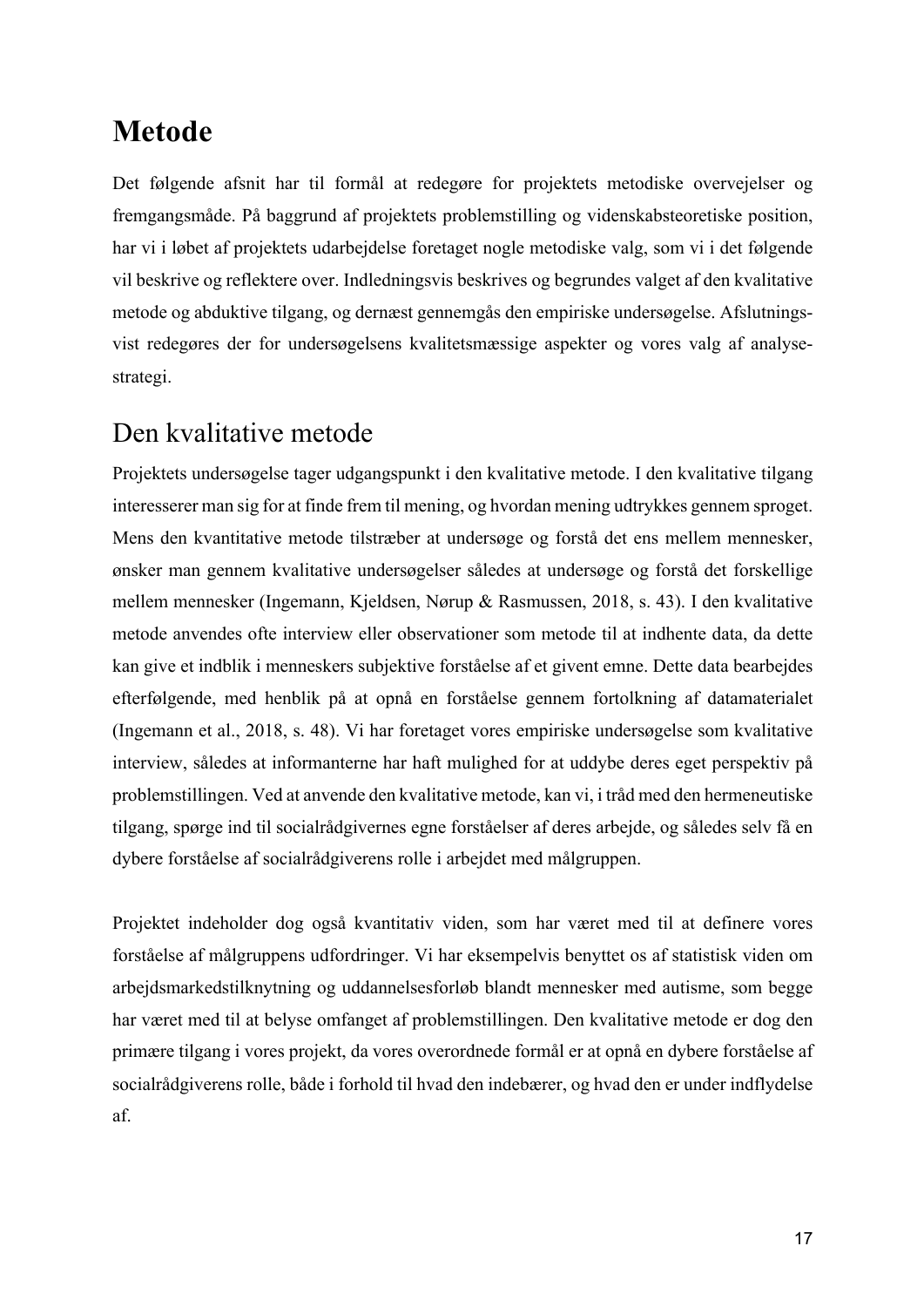### Abduktiv tilgang

I projektet tages der udgangspunkt i en abduktiv metode for både indsamlingen af empiri og den efterfølgende behandling af denne. I den abduktive tilgang veksles der mellem induktiv tilgang, hvor dataene i sig selv danner grundlag for teorivalg, og den deduktive tilgang, hvor undersøgelser udarbejdes med udgangspunkt i at afprøve teorien (Thagaard, 2004, s. 181). Den abduktive tilgang giver således mulighed for både at have en teoretisk ramme for undersøgelsen, men samtidig at være opmærksom på mønstre og sammenhænge i empirien, som der ikke på forhånd er opstillet hypoteser omkring (Thagaard, 2004, s. 181).

Et deduktivt element i vores undersøgelse er, at vi har valgt at undersøge kommunikationen, relationen og den koordinerende indsats i socialrådgiverens arbejde med unge med autisme. Vi har dog hverken taget udgangspunkt i en specifik teoretisk ramme, eller opstillet konkrete hypoteser, da vi først har fundet frem til relevante begreber og teorier, efter at empirien er indsamlet. Vi har således ikke haft en fuldstændig åben tilgang til undersøgelsen, da vi har haft et udgangspunkt for vores forståelse af socialrådgiverens rolle, men vores undersøgelse har dog delvis været styret af den empiriske undersøgelse. I løbet af projektets tilblivelse, har vi således vekslet mellem både deduktive og induktive elementer, og dermed arbejdet med en abduktiv tilgang. Denne vekselvirkning mellem empiriens resultater og den forståelsesramme vi havde på forhånd, afspejler sig også i projektets hermeneutiske tilgang, som vi har beskrevet tidligere.

## Empiriindsamling

Projektets empiriske undersøgelse omfatter fire individuelle interviews, som alle tre gruppemedlemmer har medvirket i. To af interviewene med socialrådgiverne, blev afholdt af to af gruppemedlemmerne ved fysisk fremmøde i et mødelokale på de respektive socialrådgiveres arbejdsplads. Da der opstod nogle tekniske problemer ved brugen af Teams, blev det tredje interview med en socialrådgiver, afholdt som en telefonsamtale, hvor alle tre gruppemedlemmer var på medhør. Det fjerde og sidste interview, med talsperson for Autisme Ungdom, Silke Ena Svarre, blev afholdt over Teams, hvor alle tre gruppemedlemmer deltog. Alle fire interviews varede omkring en time, hvor en blandt gruppemedlemmerne var den primære interviewer, mens de andre havde til opgave at stille opfølgende spørgsmål ved behov.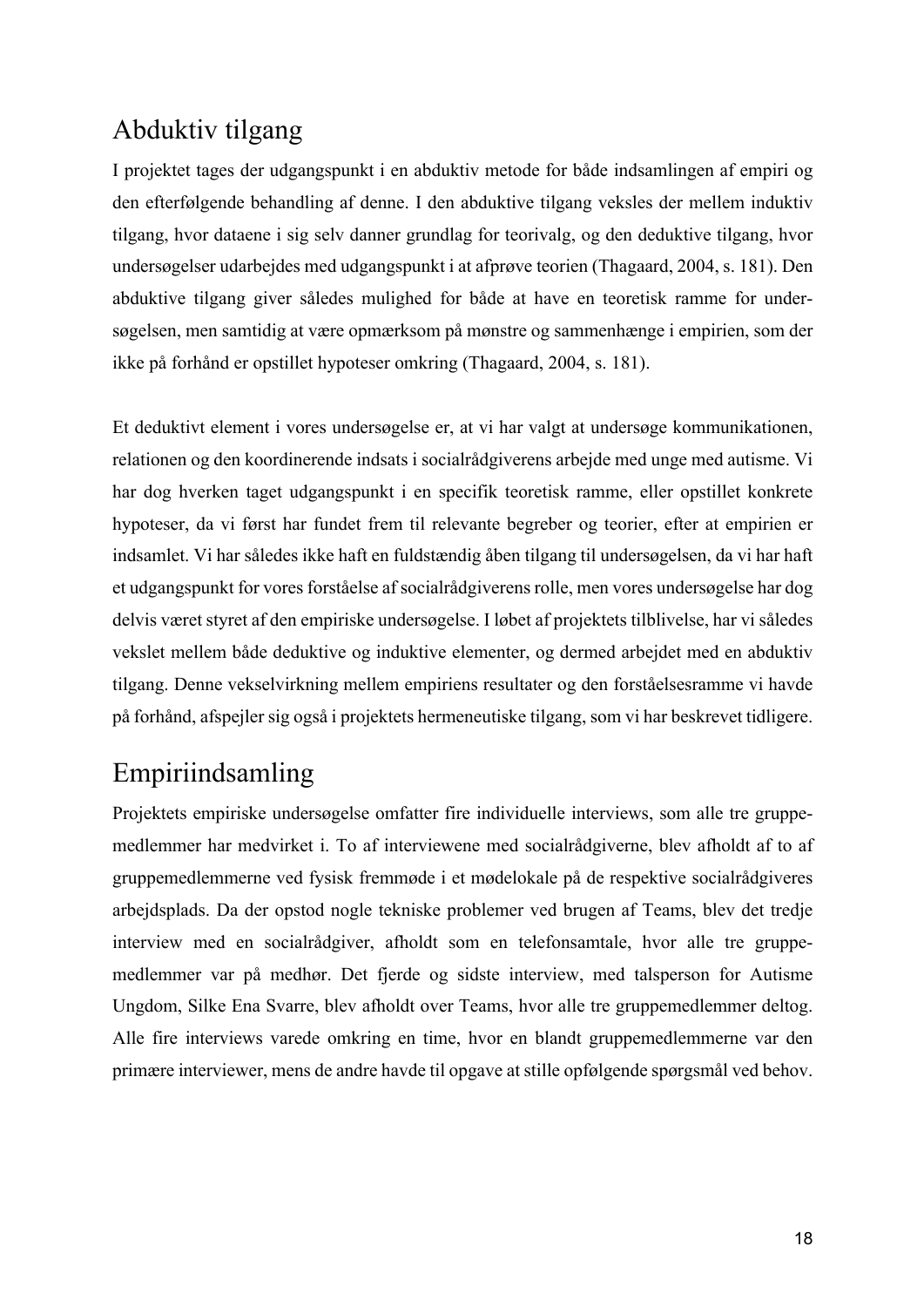#### Valg af informanter

På baggrund af vores interesse i at undersøge socialrådgiverens rolle i arbejdet med unge med autisme, har vi fundet det relevant at have både socialrådgivere og mennesker med autisme repræsenteret i projektets empiriske undersøgelse. Vores informanter består derfor af tre socialrådgivere og Silke Ena Svarre, som er diagnosticeret med autisme og er talsperson for interesseorganisationen Autisme Ungdom.

For at finde frem til de socialrådgivere, som vi mente kunne bidrage med relevant viden til vores projekt, opstillede vi nogle indledende kriterier for informanterne. Som udgangspunkt ønskede vi, at de skulle være uddannede socialrådgivere og arbejde som myndighedssocialrådgiver på beskæftigelsesområdet med de aktivitetsparate uddannelseshjælpsmodtagere med autisme. Derudover havde vi et krav om, at kommunerne som informanterne var ansat i, var af cirka samme størrelse og lå forholdsvis tæt på hinanden geografisk, da vi formodede, at de havde et lignende udgangspunkt i forhold til kommunale ressourcer og omfanget af borgere med autisme. Endvidere var det vigtigt, at informanterne ikke havde en stilling i en særligt tilrettelagt indsats overfor unge med autisme, da vi har vurderet, at deres viden i så fald ikke ville være repræsentativ i forhold til størstedelen af de rådgivere, der arbejder på området. Indledningsvist havde vi også et krav om, at socialrådgiverne som minimum havde to års erfaring på området, således at de havde et erfaringsgrundlag at svare ud fra. På baggrund af den tidsmæssige ramme, fik vi dog ikke indfriet dette krav, da to af socialrådgiverne har arbejdet med præcis denne målgruppe i henholdsvis 1 måned og 1 år. På trods af dette vurderede vi, at deres forskellige erfaringsgrundlag kunne bidrage med nogle interessante perspektiver, da alle tre rådgivere havde flere års erfaring med arbejdet med personer med autisme.

Processen med at finde frem til de relevante informanter, var primært styret af vores indledende interesse og projektets problemstilling, men den var delvis også præget af praktiske forhold, hvor gruppens tid og ressourcer skulle medregnes, i forhold til indhentelsen af empirien. Dette resulterede i, at vi indledningsvist tog udgangspunkt i de omkringliggende kommuner, og foretog derefter en sortering i forhold til kommunernes størrelse og deres individuelle organisering af beskæftigelsesindsatsen overfor unge med autisme. Dernæst tog vi kontakt til teamlederne i de relevante afdelinger, i alt syv kommuner, hvoraf vi fik en positiv tilbagemelding fra tre. For at sikre os, at både teamledere og eventuelle informanter, var indforstået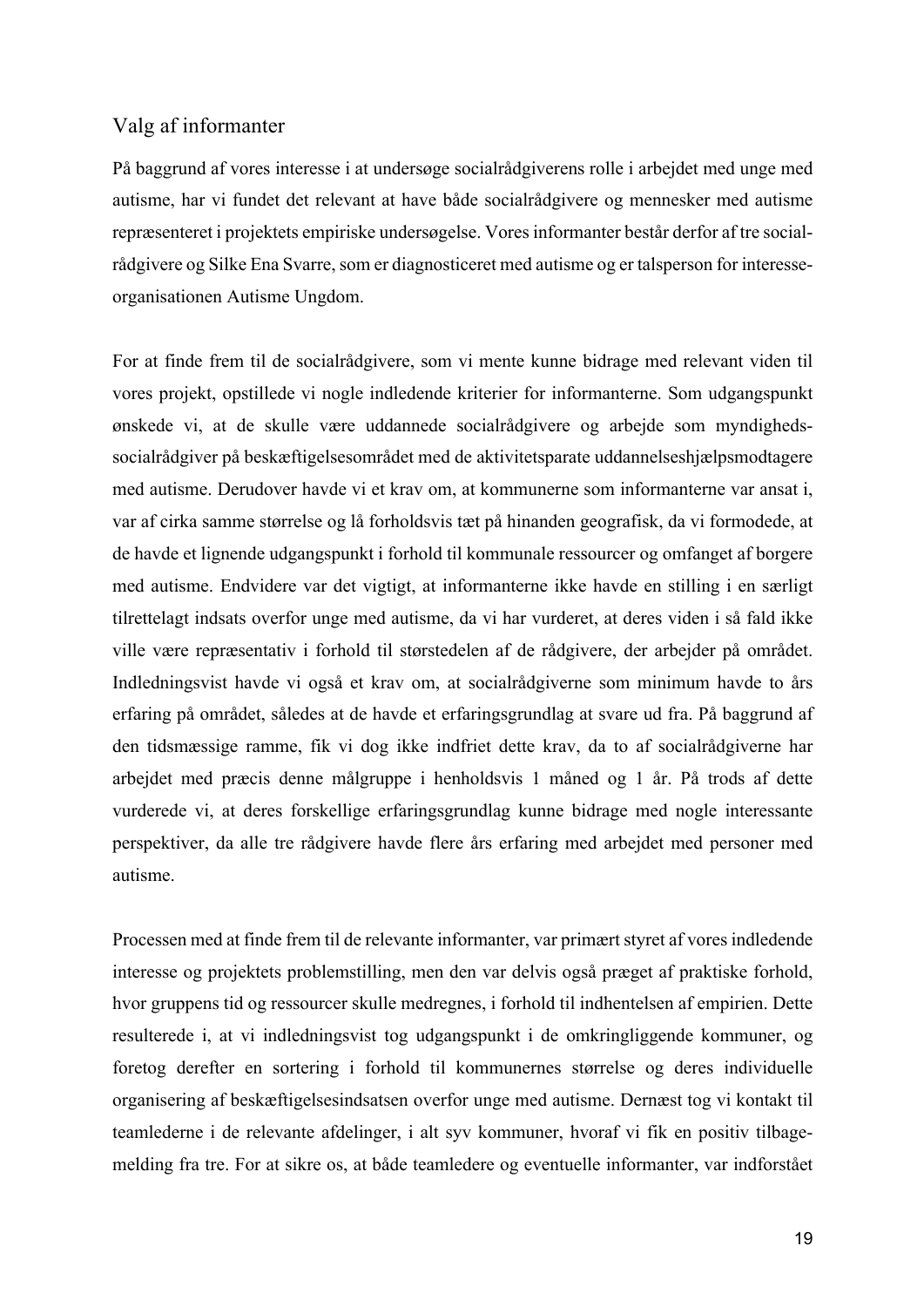med interviewets præmisser, tilsendte vi skriftlig materiale vedrørende projektets emne, og hvad vi havde forestillet os, at de kunne bidrage med. Efterfølgende formidlede teamlederne kontakten til relevante socialrådgivere, som vi efterfølgende tog direkte kontakt til.

Vi havde fra begyndelsen en idé om, at det var relevant og nødvendigt for undersøgelsens kvalitet, også at have mennesker med autisme repræsenteret i projektet. Vores fokus har dog primært været på socialrådgivernes praksis, hvorfor vi valgte at inddrage mennesker med autisme som et sekundært perspektiv på problemstillingen. Vi undersøgte derfor de forskellige interesseorganisationer, som arbejder med autisme, hvor vi fandt frem til Autisme Ungdom, som er Danmarks ungdomsorganisation for unge med autisme i alderen 13 til 30 år. Formålet med Autisme Ungdom er at udbrede viden om autisme, at tale de unges sag i relation til politik, og at skabe autismevenlige fællesskaber (Autisme Ungdom, u.d.). På baggrund af målgruppen i projektet, var Autisme Ungdom som unik ungdomsorganisation på området, derfor relevant at undersøge nærmere med henblik på at etablere et samarbejde. Vi kontaktede herefter Autisme Ungdoms talsperson, Silke, som gerne ville medvirke. Silkes bidrag til projektet er todelt, da hun selv har autisme, og er ansat som talsperson for Autisme Ungdom. Selvom hun selv er ung og har autisme, er hun ikke omfattet af projektets målgruppe, som er karakteriseret ved at være tilknyttet beskæftigelsesindsatsen som aktivitetsparat. Hun repræsenterer således ikke direkte borgerperspektivet i forhold til socialrådgiverens arbejde med målgruppen, men hun bidrager alligevel med en forståelse og viden om, hvad det betyder at være ung med autisme, og herunder hvilke udfordringer og ressourcer det kan indebære. Foruden Silkes personlige erfaringer og viden, var formålet med interviewet også at anvende hende som kilde til ekspertviden. Ekspertudtalelser kan anvendes til at supplere undersøgelsen med et generelt perspektiv på de problematikker, som relaterer sig til målgruppen (Ingemann et al., 2018, s. 156). Gennem Silkes position i Autisme Ungdom besidder hun en særlig viden om medlemmernes oplevelser, som gør, at hun kan anvendes som ekspert på området. Det er dog vigtigt at være opmærksom på, at selvom hun repræsentere den generelle gruppe af unge med autisme, vil hendes perspektiv både være præget af de interesser, Silke har i kraft af hendes position i Autisme Ungdom, og hendes personlige erfaringer. Silke kan således, med ovenstående forbehold, bidrage med at nuancere vores forståelse af socialrådgiverens rolle i arbejdet med unge med autisme.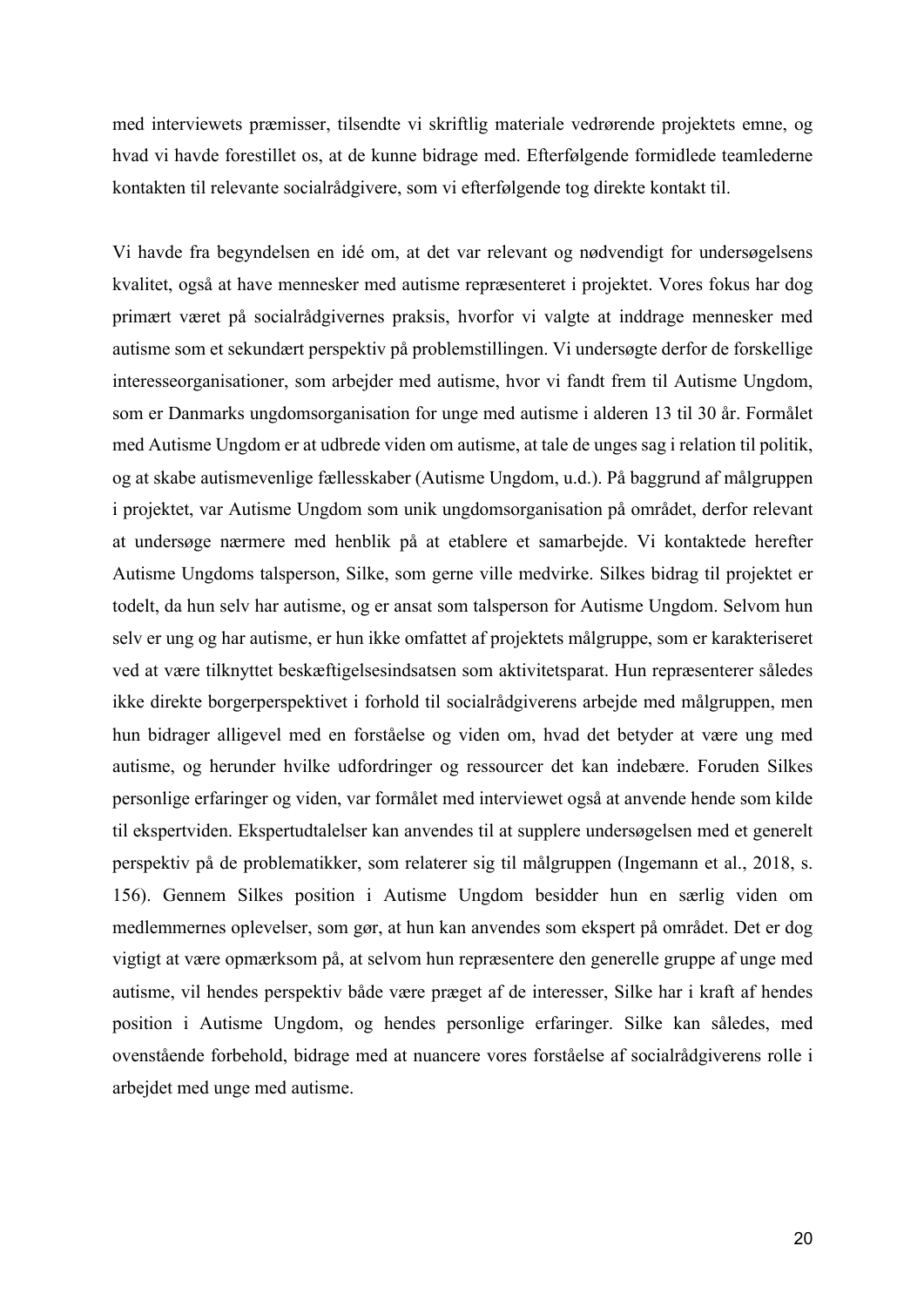#### Interviewmetode

Til at indsamle vores empiri blandt informanterne, har vi gjort brug af enkeltinterview. Metoden enkeltinterview har den fordel, at det er muligt at skabe et rum, hvor den enkelte kan formidle uddybende information omkring sit eget perspektiv (Ingemann, et al. 2018, s. 153). Dette stemte dermed godt overens med, at vi ønskede at opnå en indsigt i socialrådgivernes egne forståelser og erfaringer af arbejdet med målgruppen. Dette samme gjorde sig gældende i interviewet med Silke, hvor vi også var interesserede i hendes egne personlige oplevelse af at have autisme, samt hendes opfattelse af holdninger og oplevelser hos medlemmerne i Autisme Ungdom.

Vi har i forbindelse med udarbejdelsen og tilrettelæggelsen af interviewene, overvejet hvilken struktur som ville passe bedst til indsamlingen af vores empiri i den konkrete kvalitative undersøgelse. I vores projekt har vi taget udgangspunkt i det semistrukturerede interview, da dette typisk følger et bestemt tema, og indeholder konkrete spørgsmål, men hvor der stadig efterlades plads til at afvige fra interviewguiden (Ingemann, et al. 2018, s. 158). Det semistrukturerede interview fandtes således mest relevant, da vi i vores projekt ønskede at undersøge et bestemt emne indenfor informanternes livsverdener, men vi ønskede samtidig, at informanterne selv kunne være med til definere, hvad der var mest relevant at undersøge yderligere. Gennem det semistrukturerede interview blev det dermed muligt at tage udgangspunkt i undersøgelsens overordnede temaer, og samtidig give plads til at tilpasse interviewspørgsmålene løbende.

#### Interviewguide og interviewspørgsmål

I forbindelse med foretagelsen af de fire interviews, forberedte vi på forhånd to forskellige interviewguides til henholdsvis socialrådgiverne og Silke, som fremgår af projektets bilag (Bilag, s. 1-4). Interviewguiden havde til formål at give et overblik over de emner, som vi ønskede at undersøge for at kunne besvare vores problemformulering, og blev således delvis styrende for interviewet (Tanggaard & Brinkmann, 2015, s. 38-40). Ved udarbejdelsen af interviewguiden til socialrådgiverne, havde vi nogle overordnede emner, som vi ønskede at undersøge. Efter vi havde formuleret de overordnede emner, formulerede vi nogle åbne spørgsmål omkring socialrådgiverens holdninger og oplevelser af de respektive emner. Dernæst udarbejdede vi nogle mere konkrete hjælpespørgsmål, som havde til formål at hjælpe os med at udforske det overordnede emne, i tilfælde af at informanten ikke selv afdækkede de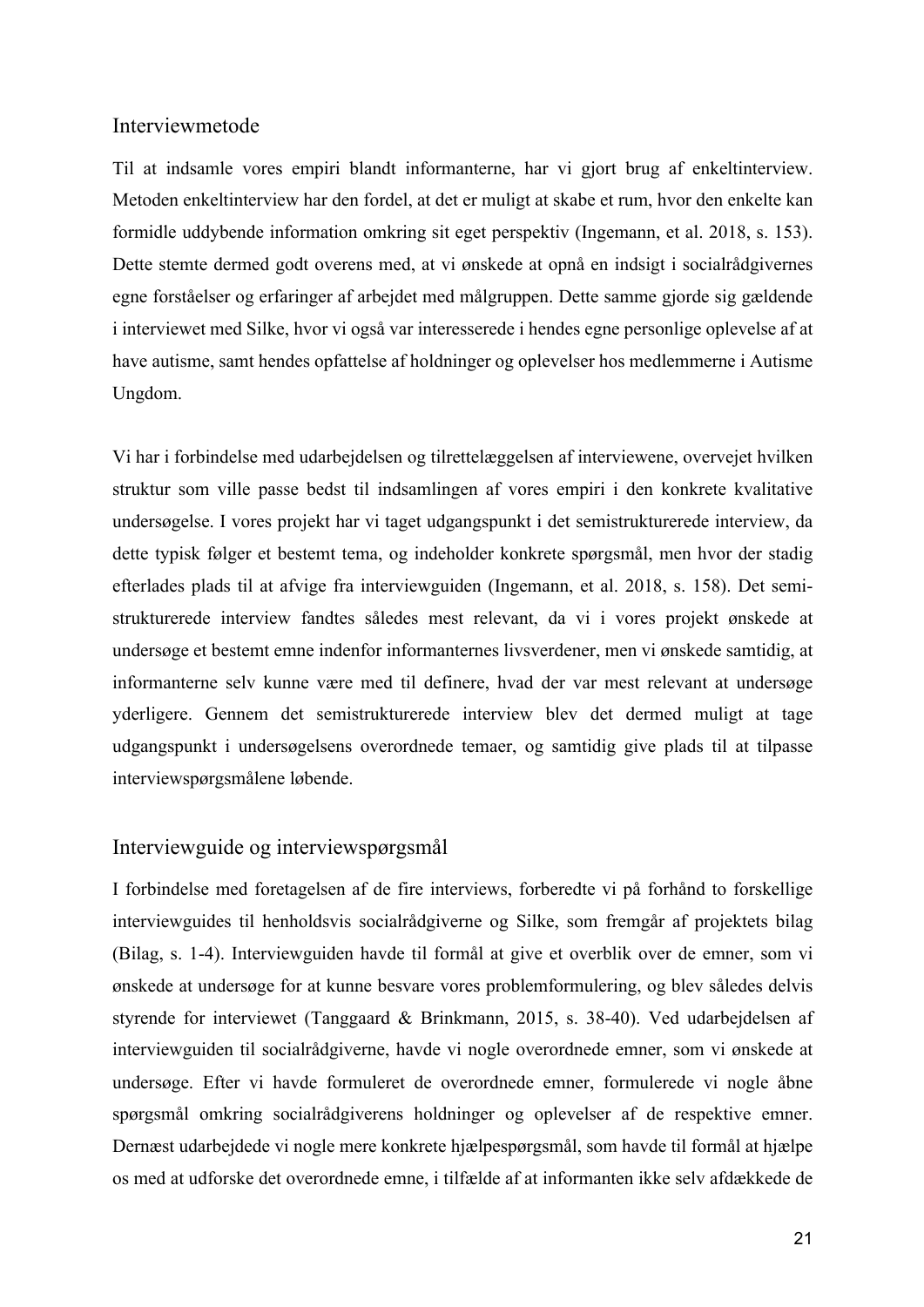aspekter, vi ønskede at berøre. Under udarbejdelsen af interviewspørgsmålene, som primært var åbne af karakter, var vi opmærksomme på, ikke at stille ledende spørgsmål, da de ville kunne begrænse informanternes svarmuligheder og generelt påvirke resultaterne (Kvale & Brinkmann, 2015). Vi var desuden opmærksomme på, at der var en risiko for, at spørgsmålene ikke nødvendigvis var tilstrækkeligt dækkende i forhold til projektets interesse. Vi lavede derfor en aftale omkring, at alle gruppemedlemmerne skulle være opmærksomme på, om der var nogle spørgsmål, som med fordel kunne revideres eller tilføjes. Dette medførte, at vi efter det første interview, valgte at tilføje et yderligere spørgsmål, som drejede sig om informanternes holdning til nødvendige forandringer på beskæftigelsesområdet. Dette emne blev også berørt i det første interview, men spørgsmålet blev ikke stillet direkte her.

Det første emne, som interviewguiden berørte, var en introduktion til informanten, hvor vi bad informanten om at præsentere sig selv, og herunder at komme ind på sin professionelle baggrund. Dernæst fulgte vi de overordnede emner, hvor vi afdækkede informanternes egne oplevelser og erfaringer med arbejdet med målgruppen, informantens oplevelse af kommunens arbejde med målgruppen, informantens forståelse af samarbejdets betydning i arbejdet, og afslutningsvis, informantens oplevelse af beskæftigelsesindsatsen. Nogle af de spørgsmål som vi valgte at stille informanterne, som eksempelvis spørgsmålet om, hvordan informanten oplever at kollegerne forholder sig til arbejdet med unge med autisme, var præget af en indledende interesse i at undersøge socialrådgivernes fortællinger omkring det beskæftigelsesrettede arbejde med unge med autisme. Denne interesse fra gruppens side, ændrede sig dog undervejs, da den information, vi fik gennem interviewene, ikke afspejlede den indledende forståelse, vi havde af socialrådgivernes oplevelse af arbejdet med målgruppen. Det fandtes derfor mere interessant at dykke ned i de forskellige emner, som dannede udgangspunkt for interviewguiden, og som informanterne også selv havde en klar holdning til.

Med udgangspunkt i interviewguiden til socialrådgiverne, udarbejdede vi også en særskilt interviewguide til Silke. Nogle af emnerne gik således igen, da vi overordnet ønskede at få Silkes oplevelser omkring nogle af de samme emner. Interviewguiden tog igen afsæt i faktuelle spørgsmål omkring Silkes baggrund, herunder hendes alder, beskæftigelse, og rolle i Autisme Ungdom. Dernæst spurgte vi ind til hendes viden om unge med autismes forhold i det danske samfund, både samfundsmæssigt og politisk, og hvad hun mener er væsentligt i forhold til de unges mulighed for beskæftigelse. Endeligt spurgte vi også ind til hendes personlige oplevelser som ung med autisme, herunder hendes oplevelser af beskæftigelsessystemet og arbejds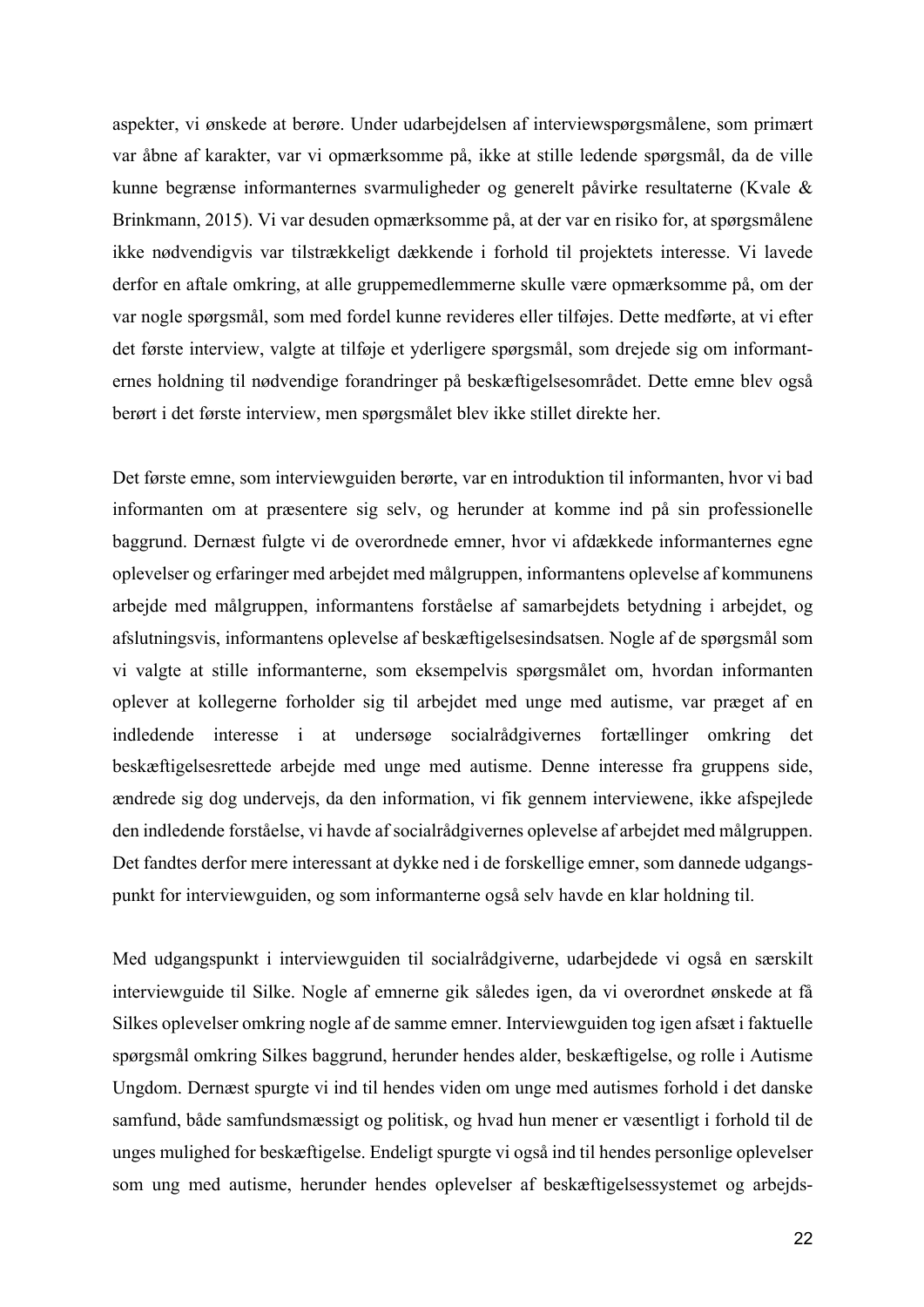markedet. Igen var vi opmærksomme på ikke at stille ledende spørgsmål, men overordnet var spørgsmålene i højere grad udarbejdet på forhånd, end de var i interviewguiden til socialrådgiverne. Interviewguiden til Silke skulle således hjælpe os med at undersøge hendes viden om den generelle forståelse af autisme, og de udfordringer der kan forbindes hermed, samt hendes egne oplevelser og erfaringer. Strukturmæssigt var vi opmærksomme på at vente med at stille de mere personlige spørgsmål til sidst i interviewet, så Silke kunne føle sig mere tryg til at besvare vores spørgsmål. Vi var desuden opmærksomme på at være tydelig omkring, hvornår vores spørgsmål relaterede sig til hendes oplevelse af autisme generelt, og hvornår de drejede sig om hendes personlige oplevelser, da det var væsentligt for vores bearbejdning og videre anvendelse af empirien, at kunne adskille de to områder.

#### Transskribering

For at kunne anvende og håndtere interviewene i projektets analyse, har vi omdannet alle fire interviews fra mundtligt til skriftligt materiale, hvilket også kaldes for en transskribering (Ingemann m.fl., 2018). Før vi gik i gang med transskriberingsprocessen, skulle vi træffe nogle valg i forhold til det format, vi ønskede at transskribere efter. Vi skulle eksempelvis tage stilling til, hvor detaljeret vi ønskede at transskribere vores interviews. For at sikre, at vi hverken kom til undlade noget, som kunne være relevant for projektet eller kom til at fortolke på informanternes udsagn, aftalte vi at transskribere så ordret som muligt, hvor vi også inddrog både pauser, gentagelser og fyldord som "øh" og "hmm". Afslutningsvis valgte vi at uddele transskriberingsopgaven til alle gruppemedlemmer, således at alle tre gruppemedlemmer transskriberede et interview hver, mens det fjerde interview blev delt op mellem to af gruppemedlemmerne. Når der er flere involverede i transskriberingsprocessen, kan der være en risiko for, at der ikke er konsistens i det færdige produkt, da der kan være forskel i hvordan to personer transskriberer (Ingemann et al., 2018, s. 201). For at undgå inkonsistens i det færdige materiale, har vi som nævnt udarbejdet nogle specifikke retningslinjer for, hvordan vi som gruppe transskriberede interviewene. Vi har derudover også valgt at afstemme de citater, som vi har anvendt i opgaven, ved at lytte til den aktuelle passage i lydoptagelsen igen, og dermed sikre os, at citatet ikke afviger fra det faktiske udsagn.

#### Etiske og juridiske overvejelser

I forbindelse med undersøgelsen, har vi været opmærksomme på både forskningsetiske og juridiske aspekter i udarbejdelsen af den empiriske undersøgelse. Overordnet, drejer den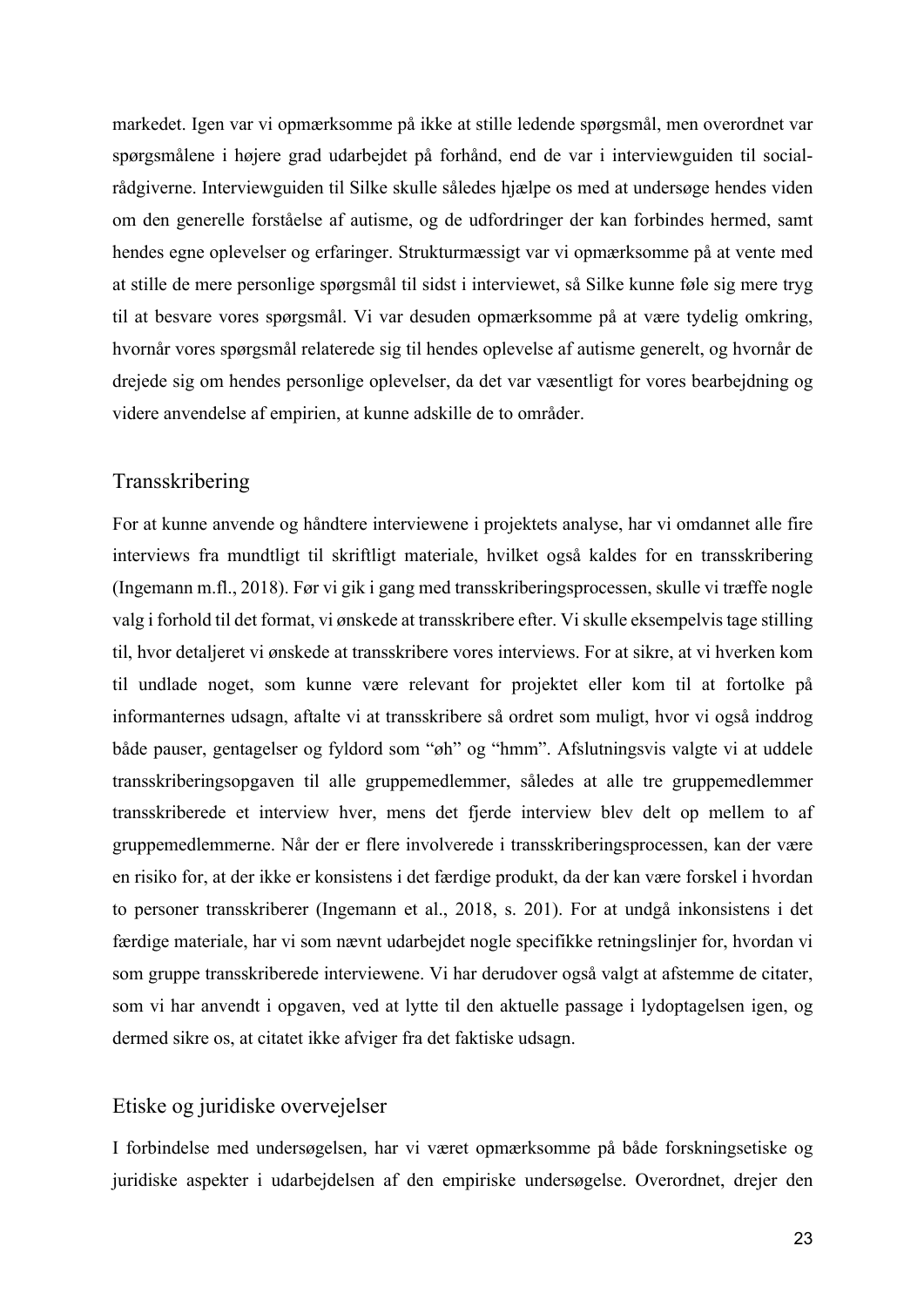forskningsetiske problemstilling sig om, at når vi gennem vores interviews udforsker andre menneskers private holdninger og forståelser, har vi også et ansvar for at udføre undersøgelsen på en hensigtsmæssig måde (Kvale & Brinkmann, 2015). Som udgangspunkt, har det været centralt for vores indhentelse af empiri, at alle informanterne har været indforstået med præmisserne for undersøgelsen (Kvale & Brinkmann, 2015). Udover det skriftlige materiale, som informanterne fik tilsendt, som led i den indledende kontakt, udarbejdede vi også en samtykkeerklæring, hvoraf det fremgik tydeligt for hvem det indsamlede data ville være tilgængelig, hvad den skulle benyttes til, samt hvem havde ansvaret overholdelsen af aftalen. Derudover blev det også fremhævet for socialrådgiverne, at deres fortrolighed ville blive beskyttet gennem anonymisering af personlige oplysninger, at deres deltagelse var udelukkende frivillig, og at de til enhver tid havde retten til at trække deres samtykke tilbage. Disse formelle forpligtelser fremgår også af Europa-Parlamentets og Rådets forordning af 27.04.2016 om beskyttelse af fysiske personer i forbindelse med behandling af personoplysninger og om fri udveksling af sådanne oplysninger og om ophævelse af direktiv 95/46/EF (herefter Databeskyttelsesforordningen), som har til formål at beskytte personers grundlæggende rettigheder i forhold til deres personoplysninger, jf. Databeskyttelsesforordningens art. 1. Som led i vores undersøgelse, er vi databehandlere af de personoplysninger, vi modtager fra vores informanter, og er således dataansvarlige og omfattet af reglerne i Databeskyttelsesforordningen. Vores indledende overvejelser vedrørende oplysning af informanternes rettigheder og undersøgelsens formål, var således også noget, vi som dataansvarlige var forpligtede til. Som udgangspunkt, havde vi et ansvar for at indhente samtykke fra vores informanter for at kunne anvende oplysningerne, da de indeholdt almindelige personlige oplysninger, som ville kunne afsløre informanternes identitet. For at kunne lovligt behandle oplysninger af denne karakter, skal informanten give samtykke hertil, jf. Databeskyttelsesforordningen art. 6 nr. 1. Vi udarbejdede derfor, som sagt, en samtykkeerklæring, hvor vi fremhævede de oplysninger som vi, som dataansvarlige, var forpligtede til, jf. Databeskyttelsesforordningen art. 13 om oplysningspligt.

Udover de gennemgåede pligter vi har som dataansvarlige, har vores overvejelser omkring oplysning også været relevant, idet vi har benyttet os af gatekeepers. Når man bruger *gatekeepers* for at få kontakt til relevante informanter, kan der være en risikoen for, at informanterne føler sig tvunget til at deltage, hvis det eksempelvis er lederen på arbejdspladsen der anmoder om deltagelsen (Carlsen, 2018, s. 259). Det kan derudover tænkes, at socialrådgiverne kan føle et ansvar for at udtale sig til fordel for teamlederen og afdelingen. Det har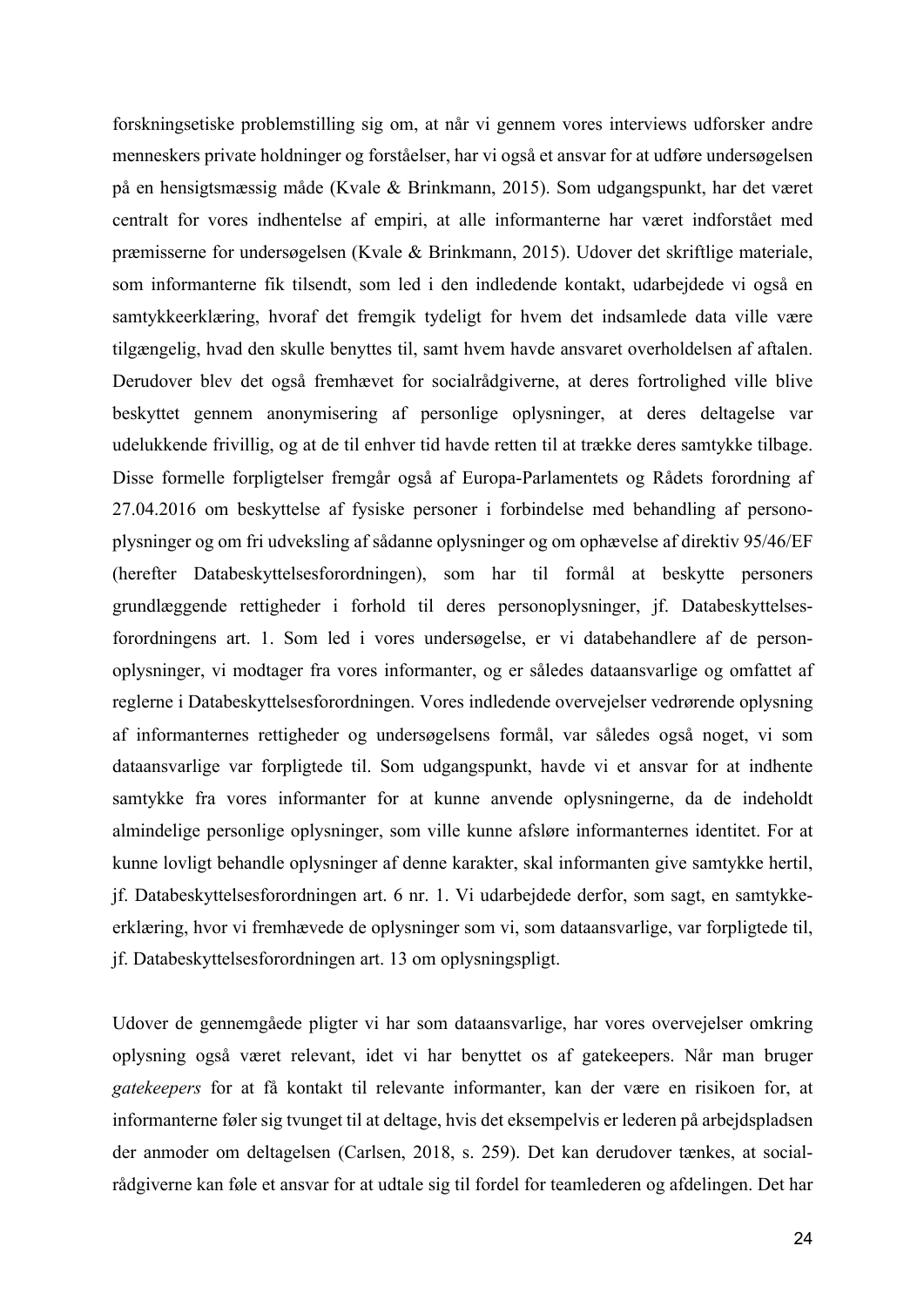derfor været særligt vigtigt for os at fremhæve betingelserne for deltagelsen i undersøgelsen overfor informanterne, både skriftligt og mundtligt.

Ved udførelsen af interviewene, har det været vigtigt for os, at informanterne selv har haft mulighed for at forventningsafstemme i forhold til placering og tidspunkt for interviewene. Dette både på baggrund af praktiske årsager, men også for at informanterne har skulle føle sig trygge og komfortable. Det resulterede i, at alle tre socialrådgivere ønskede at interviewene blev afholdt i deres arbejdstid, på deres respektive arbejdsplads. To af socialrådgiverne inviterede os til et mødelokale i deres afdeling, mens den tredje ønskede at interviewet blev foretaget gennem Teams. Vi var således alene med vores informanter, uden at blive forstyrret eller observeret af andre i afdelingen. På trods af det, er der en risiko for, at vores informanter til en vis grad, er blevet påvirket af deres kollegers tilstedeværelse og de fysiske rammer generelt, da nogle af emnerne vi berørte i interviewene, drejede sig om kollegernes og kommunens tilgange til arbejdet med unge med autisme.

I forbindelse med interviewet med Silke, udarbejdede vi også en samtykkeerklæring, hvoraf undersøgelsens præmisser fremgik. Til forskel for den, som blev præsenteret for socialrådgiverne, skulle interviewet med Silke ikke anonymiseres, da hendes medvirken, som tidligere nævnt, blandt andet fungerer som en ekspertudtalelse. Ud over almindelige personoplysninger som navn og hendes uddannelsesmæssige og erhvervsmæssige baggrund, ville der også fremgå særligt følsomme personoplysninger, såsom hendes diagnose, jf. Databeskyttelsesforordningen art. 9 stk. 2, litra a, er der kun tilladelse til at dele personoplysninger af denne karakter, hvis der er givet udtrykkeligt samtykke til at behandle disse til et eller flere specifikke formål. Vi var således omhyggelige med at fremhæve disse betingelser, inden interviewet blev afholdt, da hendes medvirken ellers ikke ville have den ønskede værdi for projektet.

#### Kvalitet

For at kunne vurdere den videnskabelige kvalitet af nærværende projekt, vil vi i det følgende præsentere nogle af de kvalitetsmæssige overvejelser, vi har foretaget ved udarbejdelsen af vores projekt. Dette er nogle vigtige overvejelser i kraft af den hermeneutiske og kvalitative tilgang, vi har anlagt i projektet, som er grundlæggende fortolkende af karakter (Thagaard, 2004, s. 176).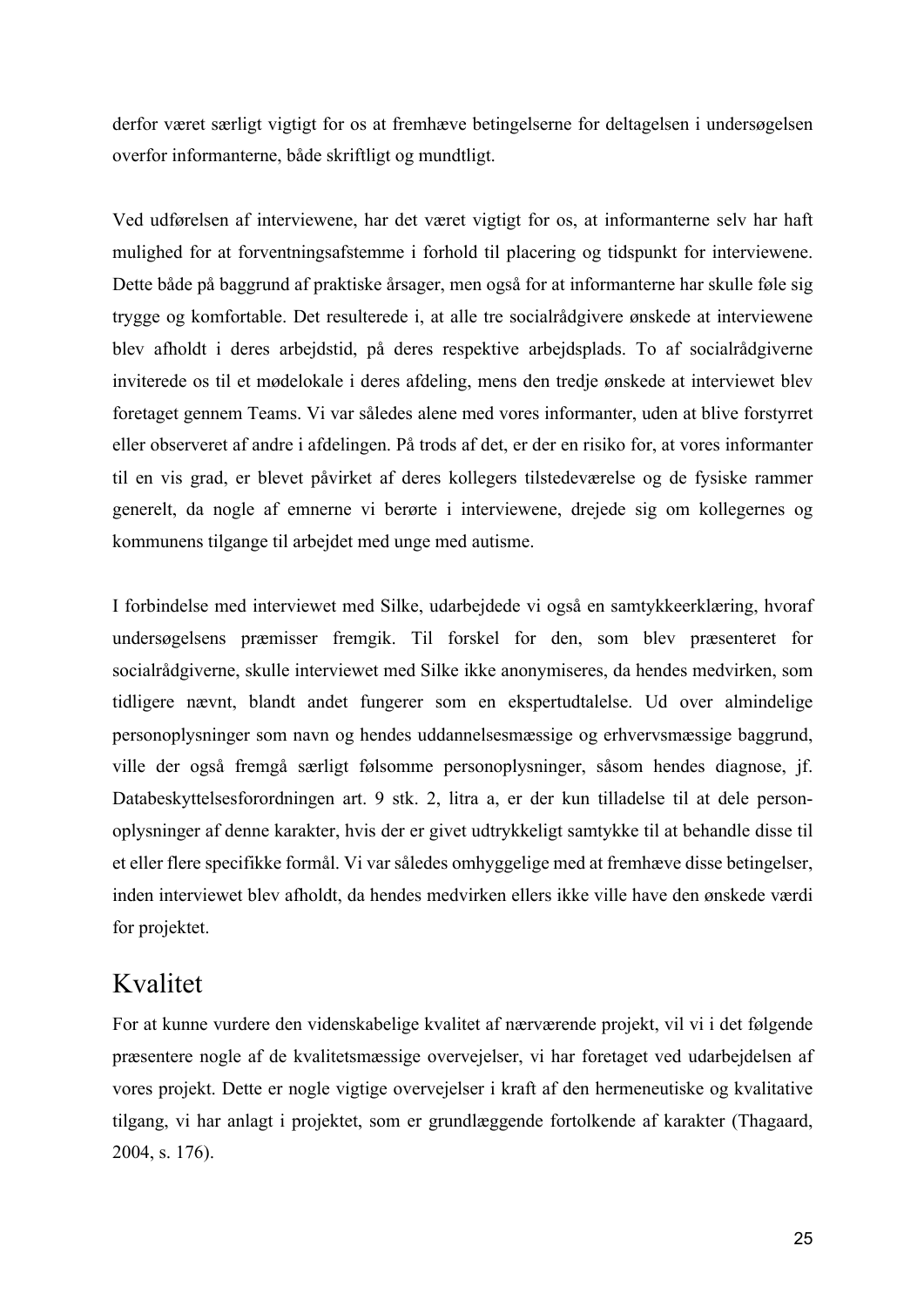En af de væsentlige kvalitetsmæssige overvejelser, vi som forskere bør tydeliggøre, er om undersøgelsen er udført på en tillidsvækkende måde (Thagaard, 2004, s. 176). Dette kan gøres ved at inddrage begreberne *troværdighed* og *bekræftbarhed*, som blandt andet drejer sig om, at man som forsker skal være tydelig omkring fremskaffelsen og bearbejdning af undersøgelsens data (Thagaard, 2004, s. 176). I vores projekt, har vi gjort dette ved at skelne tydeligt mellem informanternes udtalelser, og vores egne fortolkninger og vurderinger (Thagaard, 2004, s. 185). I analysen er vi opmærksomme på at indsætte informanternes udtalelser i citationstegn, og derefter gengive med egne ord, hvordan vi forstår vedkommendes udtalelse. På den måde, har læseren mulighed for at se, hvordan vi kommer frem til vores fortolkning. Da vi har vedhæftet transskriberingerne af interviewene som bilag i projektet, har læseren også mulighed for selv at vurdere, om den kontekst informationen er givet i, er retvisende. Dette har desuden været særligt vigtigt i vores projekt, da vi, som bekendt, har Silke til at medvirke uden anonymisering, og vores fremstillingen af hende derfor potentielt kan komme til at påvirke hende personligt. Både troværdigheden og bekræftbarheden i en undersøgelse kan også styrkes ved, at man som forsker er tydelig omkring sin relation til informanterne, og den kontekst dataindsamlingen er foregået i (Thagaard, 2004, s. 186). Som nævnt i ovenstående afsnit om etiske og juridiske overvejelser, har vi i forbindelse med indhentelsen af empirien, været omhyggelige med at sætte informanterne grundigt ind i undersøgelsens formål, herunder den problemstilling vi forsøger at besvare gennem nærværende projekt. Selvom vi ikke har haft mulighed for at informere dem om, hvordan deres udtalelser præcist ville blive anvendt i projektets udarbejdelse, har vi været så åbne og ærlige omkring formålet med undersøgelsen som muligt. Derover kan det også være relevant at overveje hvilken betydning vores forforståelse af socialrådgiverens arbejde med unge med autisme, kan have for vores fortolkninger og generelle bearbejdning af informanternes udtalelser (Thagaard, 2004, s. 187). Som tidligere nævnt i afsnittet om projektets videnskabsteoretiske tilgang, vil vores forforståelse altid til en vis grad, komme til at præge, hvordan vi forstår verdenen. Det gør sig således også gældende i vores fortolkning af informanternes udtalelser, at vi ikke kan se os selv fri for den viden, vi har på forhånd, om det socialfaglige arbejde med unge med autisme. Vi har dog forsøgt at redegøre for den viden og forståelse, vi har haft, og på den måde været gennemsigtige i forhold til den betydning den kan have for undersøgelsens resultater.

Slutligt vil vi også inddrage begrebet *overførbarhed*, som drejer sig om hvorvidt den viden, man kommer frem til i sin undersøgelse, kan gøre sig gældende i andre situationer (Thagaard, 2004, s. 177). Vores projekt tager som nævnt udgangspunkt i den kvalitative metode, og er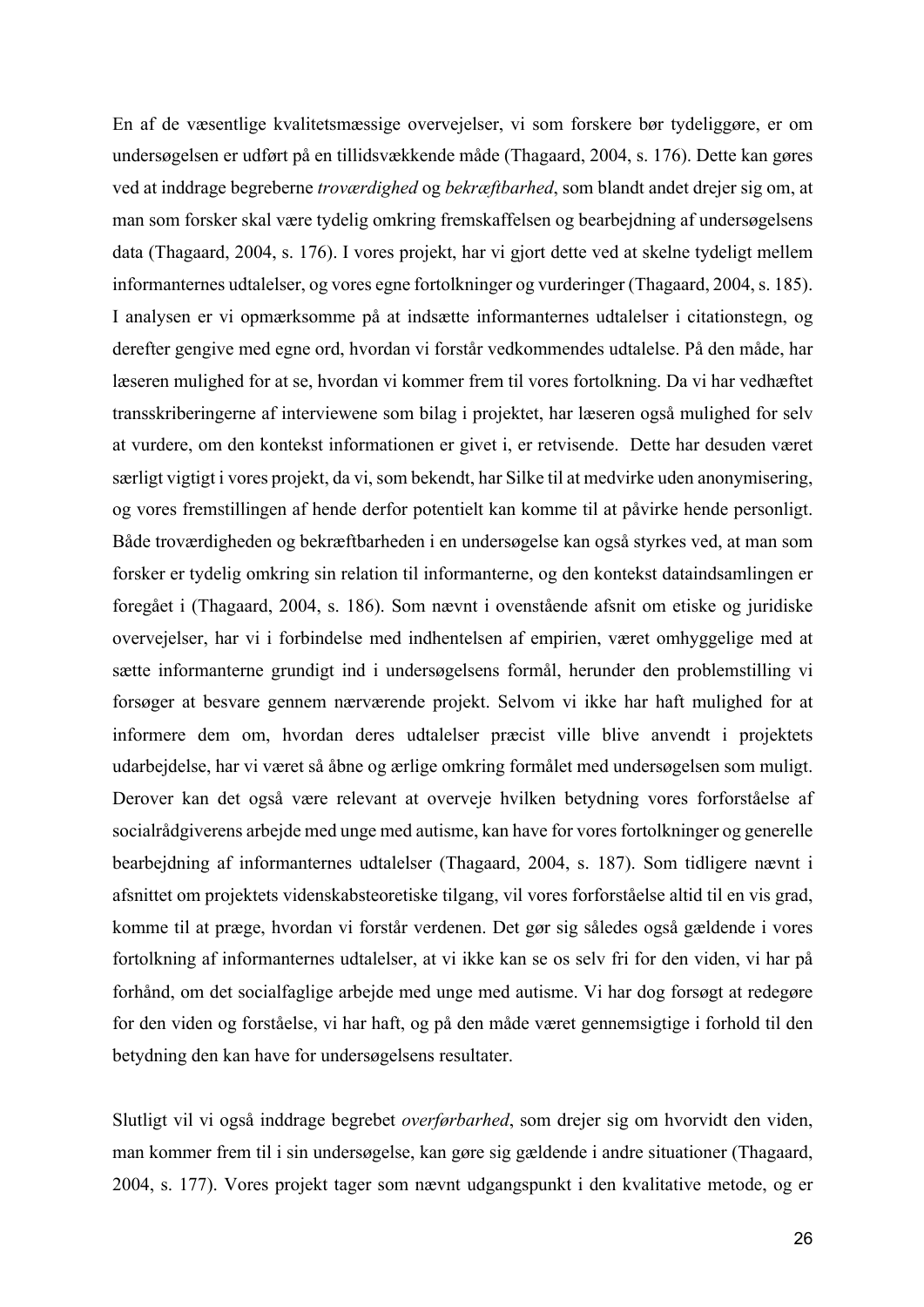baseret på udtalelser fra fire forskellige informanter. Dette betyder, at det data vi har fundet frem til og bearbejder i løbet af undersøgelsen, som udgangspunkt altid vil være unikt, da kontekstuelle forhold gør, at man aldrig ville kunne få de samme resultater, hvis man foretog de samme interviews igen (Lysen & Christensen, 2021). Der kan dog være nogle elementer af vores undersøgelse, som kan forstås som værende gældende i andre situationer. Dette forsøger vi også at pege på gennem projektets analyse, hvor vi inddrager faglige begreber og viden, for netop at kunne gøre det specifikke og subjektive mere generelt.

#### Analysestrategi

For at kunne anvende indholdet i den empiriske undersøgelse i projektets analyse, har vi anvendt den klassiske indholdsanalyse, som har fokus på indhold og fortolkning (Ingemann et al., 2018, s. 107). Formålet med den klassiske indholdsanalyse er både at afdække det, som direkte fremgår af en given tekst, samt det som kan forstås som værende bagvedliggende, og at fortolke det i forhold til den aktuelle kontekst og problemstilling (Ingemann et al., 2018). I vores projekt kommer den til udtryk ved, at vi har gennemarbejdet de transskriberede interviews, med henblik på at finde frem til de oplevelser, erfaringer og betingelser informanterne hver især har om arbejdet med unge med autisme. Vi har således ikke kun fokuseret på det sagte ord, men vi har også været opmærksomme på, hvad det sagte kan være et udtryk for i forhold til projektets problemformulering, samt hvilken betydning de rammer og krav informanterne er underlagt, kan have for informationen. Dette relaterer sig ligeledes til den hermeneutiske tilgang, som projektet tager udgangspunkt i, da denne også har fokus på konteksten af det, som undersøges.

For at skabe et overblik over de emner, der fremgår af interviewene, har vi gjort brug af kodning som et analytisk redskab. Kodning drejer sig om at læse en tekst igennem og markere ord, sætninger eller passager, der kan være udtryk for et specifikt emne, begreb eller forståelse, og dermed skabe et overblik over tekstens indhold (Ingemann et al., 2018). Kodningen kan gøres enten som lukket kodning, hvor temaerne er bestemt på forhånd, eller som åben kodning, hvor temaerne bliver opdaget undervejs (Ingemann et al., 2018). Som tidligere nævnt, har vores interviewguide til socialrådgiverne været præget af vores indledende interesse i og undersøgelse af socialrådgiverens arbejde med unge, og vores efterfølgende kodning tog som udgangspunkt afsæt i de emner, som vi havde opstillet i interviewguiden. På baggrund heraf formulerede vi følgende koder: 'kommunikation', 'relation', 'samarbejdet internt', 'samarbejdet eksternt', 'socialrådgiverens beskrivelse af de unge', 'arbejdsmarkedet' og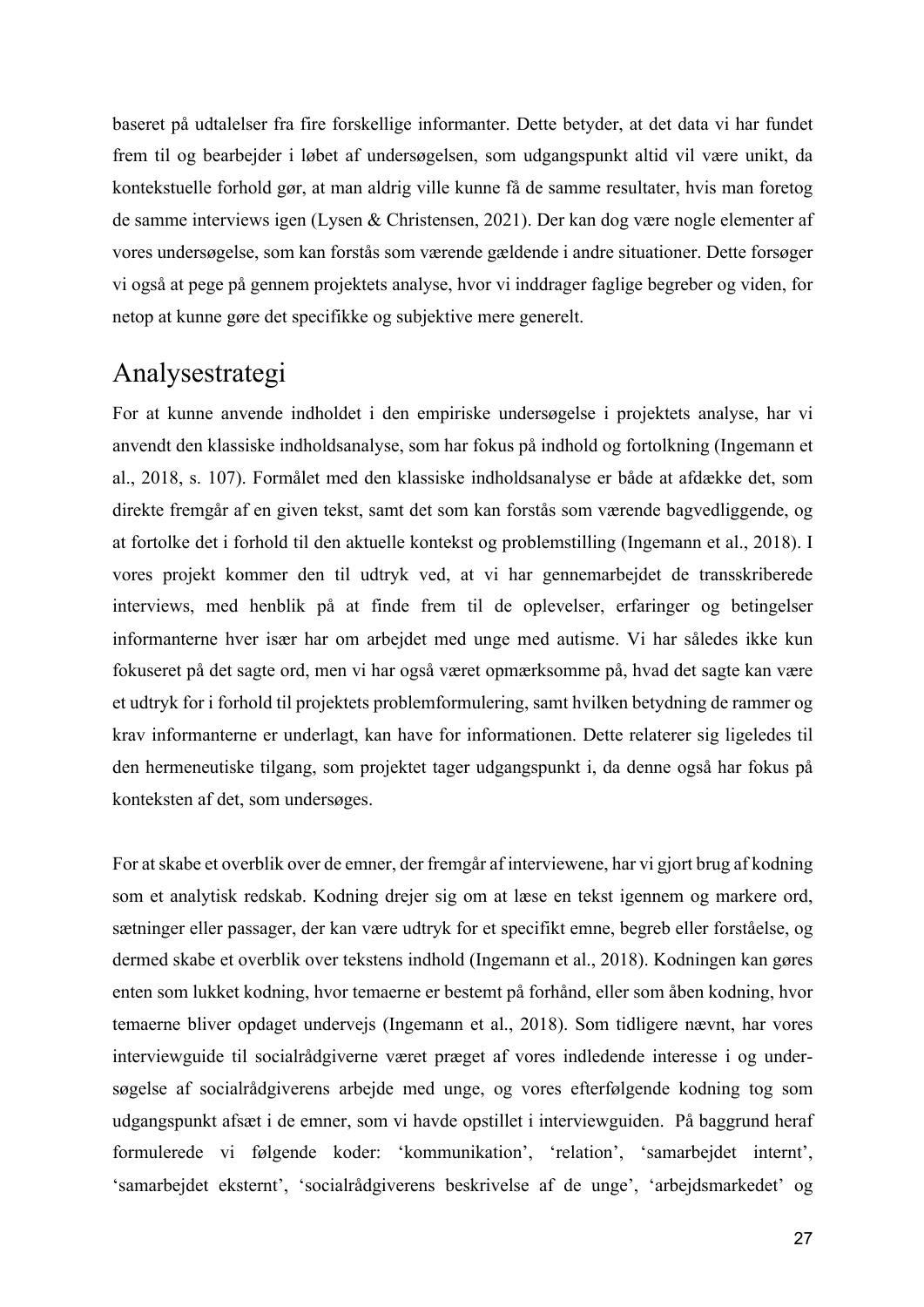'strukturelle rammer'. Undervejs i kodningsproccessen, har vi endvidere udarbejdet koden, 'den personafhængige indsats', som vi opdagede, var noget alle informanterne berørte i en eller anden grad. Som tidligere nævnt, var interviewguiden til Silke i høj grad præget af de spørgsmål, vi stillede i interviewguiden til socialrådgiverne. Denne tilgang brugte vi også, i udarbejdelsen af koderne til transskriberingen af interviewet med Silke, hvor vi udarbejdede koderne 'Silkes fortælling', 'beskrivelse af autisme', 'arbejdsmarkedet', 'jobcentret' og 'politik, samfundssyn og medier', der afspejlede både de spørgsmål, vi stillede, og de emner hun selv kom ind på. Formålet med koderne i interviewet med Silke var, at de skulle medvirke til at nuancere koderne fra interviewene med socialrådgiverne.

Efter vi havde defineret koderne yderlige i forhold til indhold, markerede vi hvor i transskriberingerne, de forskellige emner fremgik. Til denne proces anvendte vi kodningsprogrammet Nvivo, hvor vi, efter at have markeret relevante passager i teksten, kunne trække markeringerne ud, således at de forskellige koder blev opdelt, og dermed nemmere at anvende efterfølgende. Da vi efterfølgende læste koderne igennem, opdagede vi, at helhedssyn også var et gennemgående emne i flere koder, og valgte derfor også at inddrage 'helhedssyn' som en kode. Vores tilgang har således delvist været teoristyret, og dermed præget af en lukket kodning, da vi på forhånd har besluttet hvad vi interesserede os for i teksterne, men den har samtidig også været præget af en åben kodning, da nogle af koderne blev udviklet undervejs.

For at undersøge socialrådgiverens rolle i forhold til kommunikation og relation, har vi i den første delanalyse anvendt koderne kommunikation, relation og den personafhængige indsats, hvor vi har fokuseret på mikroperspektivet i socialrådgiverens rolle i arbejdet med unge med autisme. I næste del af analysen, har vi taget udgangspunkt i koden helhedssyn, samt suppleret denne med koderne arbejdsmarkedet, socialrådgiverens beskrivelse af de unge, samarbejdet både internt og ekstern og strukturelle rammer, for at kunne undersøge helhedssynets betydning i arbejdet. Afslutningsvist har vi anvendt koderne arbejdsmarkedet, socialrådgiverens beskrivelse af de unge og strukturelle rammer, for at undersøge socialrådgiverens rolle i arbejdet med at formidle de unges ressourcer til arbejdsmarkedet. Koderne fra interviewet med Silke, blev anvendt i alle tre delanalyser, da de som tidligere nævnt, blev udarbejdet med henblik på at nuancere socialrådgivernes perspektiv på de forskellige emner.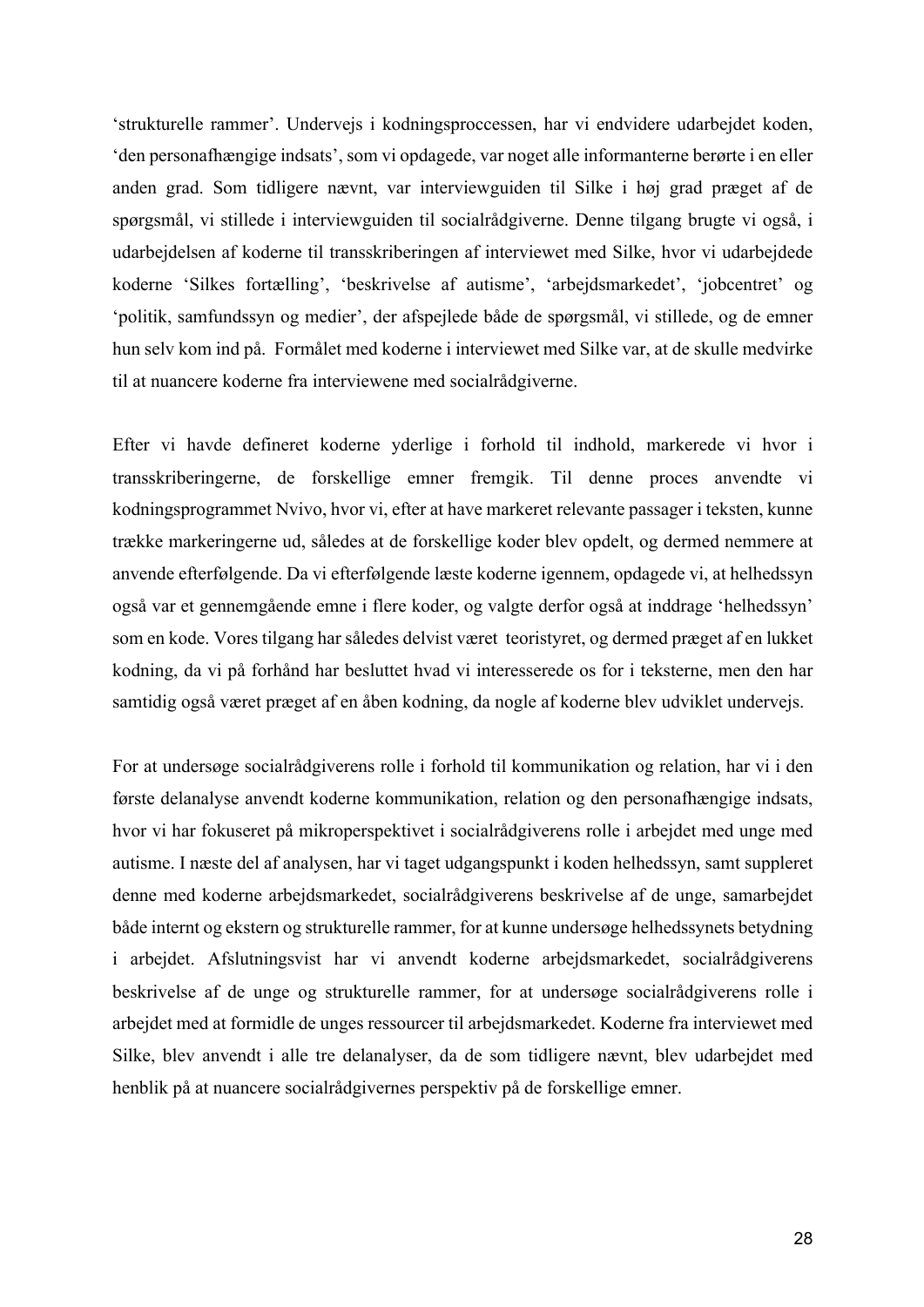## **Teori og forståelsesramme**

I det følgende vil vi redegøre for projektets teori og forståelsesramme. Indledningsvist introduceres de fællesmetodiske elementer som en forståelsesramme for de første to delanalyser, hvorefter der følger en gennemgang af Pierre Bourdieus teori om praksis, og hvordan denne anvendes i projektet.

#### De fællesmetodiske elementer

I analysen vil vi gøre brug af de fællesmetodiske elementer som analysebegreber og som en forståelsesramme for socialrådgiverens praksis. De fællesmetodiske elementer kan forkortes til HEKS, hvilket står for helhedssyn, etik, kommunikation og systematisk sagsarbejde (Murakami, 2016).

Det første element omhandler *helhedssyn*, som drejer sig om socialrådgiverens formåen til at anlægge et helhedssyn på borgerens liv. Det indebærer, at socialrådgiveren inddrager og kombinerer både faglig viden og teori, som samlet skal danne grundlag for en kvalificeret forståelse af borgerens situation og valg af socialfaglig indsats (Post, 2016). Det næste element omhandler *etik*. I det sociale arbejde er professionsetikken vigtig, da socialrådgiveren dagligt træffer væsentlige beslutninger omkring andre menneskers liv. Det er i den forbindelse vigtigt, at socialrådgiveren har nogle professionsetiske værdier, og generelt er i stand til at reflektere etisk over praksis (Dansk Socialrådgiverforening, u.d). Det fællesmetodiske element om *kommunikation* fastslår kommunikation som en central del af socialrådgiverens arbejde. Det anses som en grundlæggende færdighed, at socialrådgiveren kan indgå i kommunikation med mennesker i alle former for livssituationer, og at socialrådgiveren kan anvende faglige metoder og viden, samt empati og kompetencer indenfor kommunikation i sit professionelle arbejde. En grundlæggende del af kommunikationen er desuden evnen til at etablere bæredygtige relationer til borgeren, samt at tage ansvar for disse (Hansen, 2016b). Det sidste af de fire elementer indbefatter *det systematiske sagsarbejde*, og omhandler socialrådgiverens systematiske tænkning og skriftlighed i det socialfaglige arbejde. Gennem socialrådgiverens konkrete og autentiske beskrivelse af borgerens situation, samt fagligt begrundede vurdering, kan sagsarbejdet gøres gennemsigtigt og kontrollerbart for både forvaltningen og borgeren selv (Djurhuus, 2016).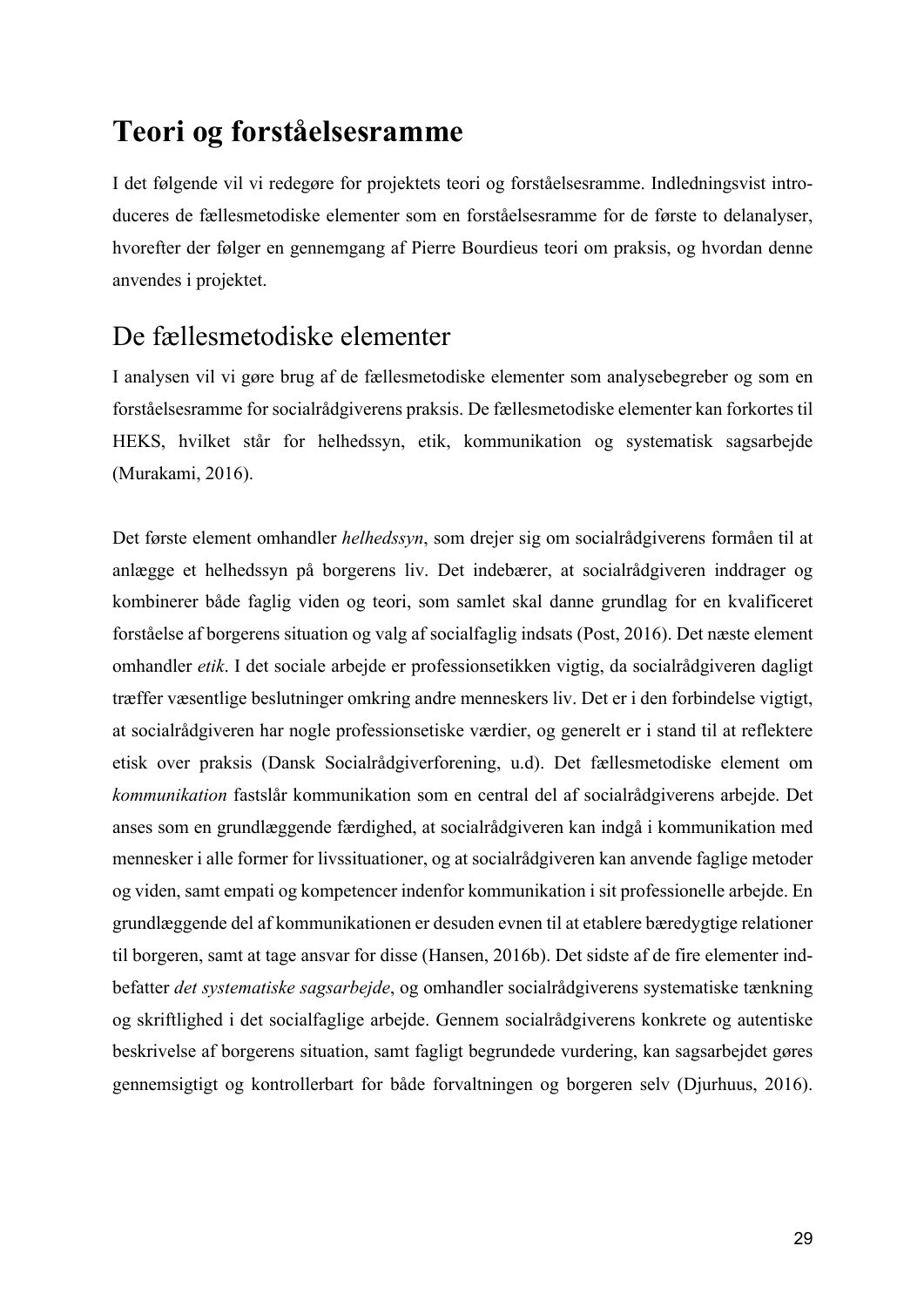Disse fælles elementer blev formuleret tilbage i 1980'erne i et forsøg på at skabe en fælles metode i det sociale arbejde (Alminde, Henriksen, Nørmark & Andersen, 2008). Begreberne i de fællesmetodiske elementer kan anses som mere eller mindre brede. Eksempelvis indbefatter begreberne helhedssyn og etik en mere abstrakt forståelse, og kan opfattes som brede begreber, hvorimod kommunikation og systematisk sagsarbejde indebærer nogle mere konkrete metoder og færdigheder (Uggerhøj, 2011). Elementernes forskellige niveauer og forståelser, gjorde det i sin tid vanskeligt at håndtere dem teoretisk og praktisk, hvorfor elementerne ikke blev kom til at udgøre den samlede metode, som man håbede på tilbage i 1980'erne (Uggerhøj, 2011). Der er dog i dag en forståelse af, at elementerne udgør et fundament og indeholder nogle færdigheder, som kan forstås som en grundforudsætning for at kunne arbejde med sociale problemer (Uggerhøj, 2011). I projektet deler vi således denne forståelse, hvorfor fælleselementerne som praksisnære begreber findes relevante at gøre brug af i projektets analyse.

I analysen anvendes de fællesmetodiske elementer som udgangspunkt for at analysere socialrådgiverens rolle og dennes betydning i det beskæftigelsesrettede arbejde med unge med autisme. Helhedssynet anvendes som udgangspunkt for at analysere, hvordan dette kommer til udtryk i praksis, betydningen heraf. Kommunikation som et praksisnært begreb anvendes som udgangspunkt for en analyse af socialrådgiverens kommunikation og relation med borgerne i målgruppen og dennes betydning for arbejdet med de unge med autisme. Dertil inddrages etisk refleksion i analysen af socialrådgiverens relation til de unge. I projektets analyse anvendes således primært elementerne kommunikation og helhedssyn. Etik bruges som et supplerende begreb til refleksion i delanalyserne, mens det systematiske sagsarbejde ikke indgår i projektets analyse.

#### Bourdieus teori om praksis

I analysen anvendes Pierre Bourdieus teori om praksis til at danne ramme om en analyse af arbejdsmarkedets rammer og krav og socialrådgiverens rolle i relation til målgruppens overgang til arbejdsmarkedet. Pierre Bourdieu var en fransk sociolog og samfundsforsker, som i det 20. århundrede udviklede en teori om praksis, som indeholder en række begreber, der kan bruges til at analysere komplekse problemstillinger i den sociale virkelighed (Wilken, 2011, s. 9). Bourdieu har et overvejende konfliktteoretisk udgangspunkt, hvor "grundlaget for den sociale orden er konfliktende perspektiver og interesser frem for konsensus og harmoni" (Larsen, 2013, s. 98). Bourdieu introducerer begreber som habitus, kapital og felt, samt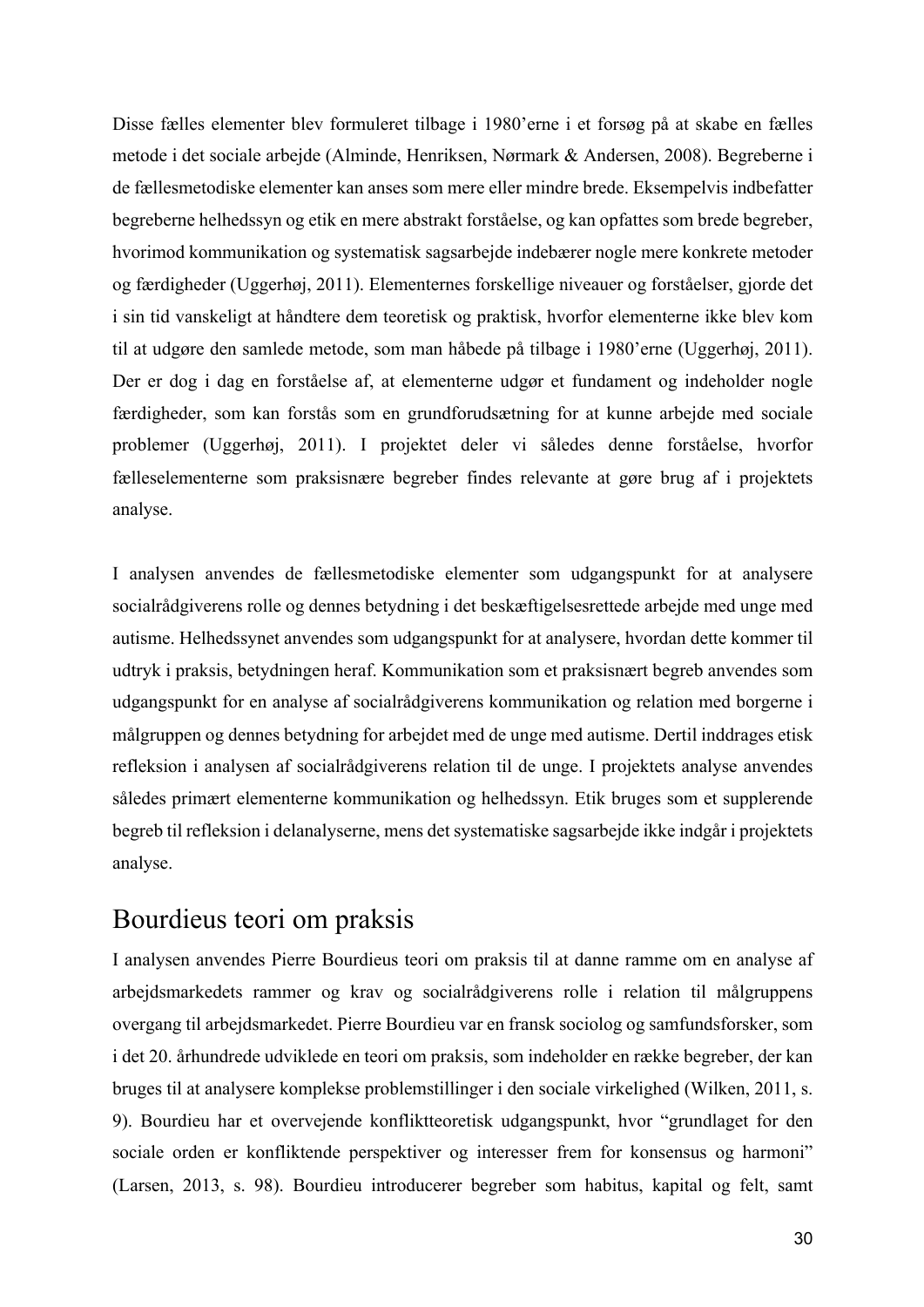symbolsk magt og vold, som kan anvendes til at undersøge og forklare, hvordan social ulighed reproduceres i samfundet (Wilken, 2011, s. 9). Nedenfor redegøres der kort for de enkelte begreber.

Begrebet om *habitus* omfatter internaliserede sociale strukturer, som udgøres af de erfaringer, den enkelte har med sig gennem livet, og som omsættes til en form for social stedsans (Larsen, 2013, s. 102). Habitus er et produkt af socialisering, og er med til at afgøre, hvordan den enkelte forstår og handler i forskellige situationer (Wilken, 2011, s. 47).

Begrebet om *felter* indebærer, at den sociale virkelighed kan inddeles i felter, hvorpå der eksisterer nogle fælles logikker og værdier (Wilken, 2011, s. 51). Et felt er karakteriseret ved, at der er noget på spil på feltet, som gør at feltets aktører indgår i en kamp om magten på feltet. Dette betyder, at der på feltet altid vil være en vis enighed om, hvad der er værd at kæmpe for, og at der udspilles en løbende og konstant kamp om feltets udvikling og grænser (Wilken, 2011, s. 52). På felterne vil der desuden altid være nogle aktører, som er dominerede, og som kæmper for at opnå magt og indflydelse på feltet, mens andre aktører er dominerende og kæmper for at fastholde deres magt og position på feltet (Wilken, 2011, s. 54). Et felt kan have *doxa,* hvilket forstås som usagte selvfølgeligheder, der er med til at bestemme aktørernes adfærd og muligheder på feltet. Doxa omhandler det, som aktørerne på et givent felt er enige om er værd at kæmpe for, og er dermed med til at tilføre mening til et felt. Det er en forudsætning for at deltage i kampen på et felt, at aktøren anerkender de doxa, som eksisterer på feltet, og at disse er inkorporeret i aktørens habitus (Wilken, 2011, s. 56).

Bourdieus begreb om *kapitaler* udgør, i sammenhæng med begreberne om habitus og felter, de grundlæggende elementer i Bourdieus teori om praksis. Kapitalerne skal forstås som "de ressourcer og kilder til indflydelse og magt, som sociale agenter kæmper om at få adgang til og kontrollere" (Wilken, 2011, s. 58). Bourdieu anvender fire overordnede kapitalformer, som samlet kan danne et billede af, hvilke magtformer og ressourcer, der er på spil på et felt (Wilken, 2011, s. 58). *Økonomisk kapital* omhandler penge og materiel rigdom. Den *kulturelle kapital* kan forstås på flere forskellige måder, og indebærer blandt andet kulturel læring, som er tillært gennem sprog og socialisering, og omhandler forståelsen af normer, værdier og opførsel. Den kan også forstås i en mere institutionaliseret form, hvor den kulturelle kapital kommer til udtryk gennem uddannelsespapirer, akademiske titler og lignende. Den kulturelle kapital er ikke direkte afhængig af den økonomiske, men det er væsentligt at bemærke, at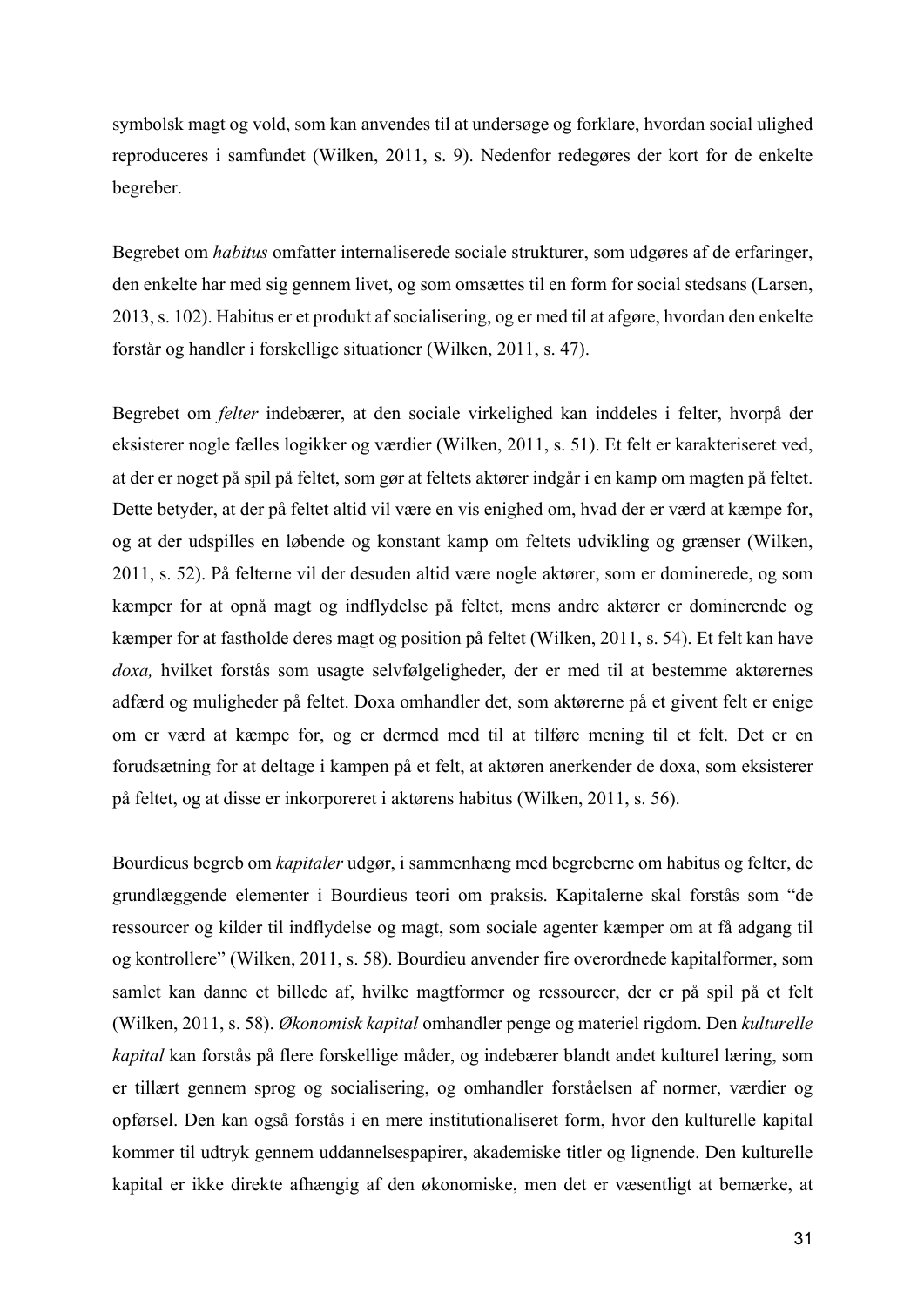forudsætningerne for at opnå en stærk kulturel kapital ofte vil være, at der hos forældre er midler til at give børn tilstrækkelig kulturel læring og uddannelse. *Social kapital* dækker over en persons netværk af sociale relationer, og kan være med til at give adgang til fordele, status eller magtfulde positioner på et felt. Den sociale kapital er under indflydelse af de andre kapitaler, idet adgang til særligt magtfulde netværk, relationer og positioner ofte kan være forbundet med krav om en vis mængde af økonomisk eller kulturel kapital (Wilken, 2011, s. 59-62). Endeligt bruger Bourdieu begrebet *symbolsk kapital.* Den symbolske kapital omfatter den symbolske værdi, som kapitalerne kan veksles til, når disse sættes i spil på et bestemt felt. Dette kan i praksis udspille sig gennem eksempelvis ære, prestige, anerkendelse og berømmelse (Wilken, 2011, s. 63).

Afslutningsvist findes det relevant også at redegøre for det centrale begreb om *symbolsk magt* i Bourdieus teori om praksis. Symbolsk magt defineres som "magten til at bestemme, hvordan noget skal fortolkes, hvilken mening der kan skabes omkring en situation" (Larsen, 2013, s. 104). Symbolsk magt indebærer således magten til at definere en bestemt forståelse af en situation eller en virkelighed (Wilken, 2011, s. 90). Den symbolske magt kan blive til symbolsk vold, hvis den mindre magtfulde i situationen sættes i en position, hvor vedkommende ikke kan udtrykke uenighed med den magtfuldes fortolkning (Larsen, 2013, s. 104).

#### Anvendelse i projektet

I projektet anvendes Bourdieus begreber til at skabe en ramme for en dybere forståelse af socialrådgiverens rolle, og dennes betydning for det beskæftigelsesrettede arbejde med de unge med autisme. Begrebet om felt anvendes til at afgrænse og definere arbejdsmarkedsfeltet, og hvilke ressourcer der værdsættes på dette. Begreberne om kapital anvendes til at undersøge de unge med autismes kapitalsammensætning i relation til de værdsatte kapitaler på arbejdsmarkedet. Endeligt anvendes begrebet om symbolsk magt til at undersøge socialrådgiverens magt i forhold til at formidle de unge med autisme til arbejdsmarkedsfeltet og i forhold til formidlingen af arbejdsmarkedets rammer og krav til de unge med autisme.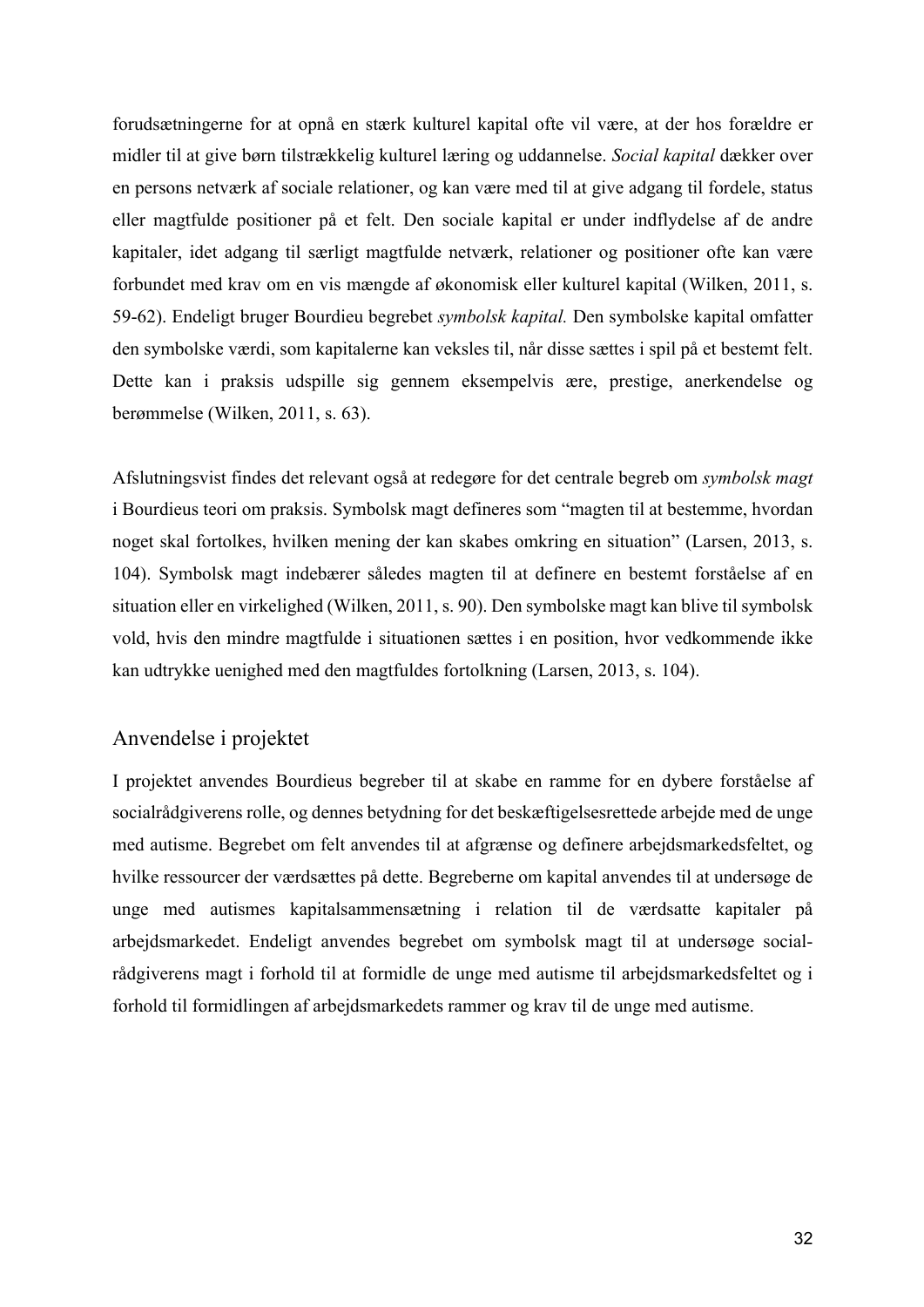# **Analyse**

Forud for analysen vil vi starte med kort at præsentere undersøgelsens informanter. Herefter følger tre delanalyser. Den første omhandler socialrådgiverens rolle og dennes betydning i kommunikationen og relationen med de unge med autisme. Herefter følger en delanalyse vedrørende socialrådgiverens anvendelse af helhedssyn og dettes betydning for socialt arbejdes praksis. Endeligt følger en delanalyse vedrørende arbejdsmarkedets rammer og krav, samt socialrådgiverens rolle som brobygger mellem de unge med autisme og arbejdsmarkedet.

## Præsentation af informanter

Louise fra Kommune A er uddannet socialrådgiver, og har fire års erfaring med arbejdet med mennesker med autisme. Hun har det seneste år haft en stilling, hvor hun varetager beskæftigelsesindsatsen overfor aktivitetsparate unge mellem 18 og 29 år. Afdelingen, som Louise er ansat i, har organiseret sig således, at alle socialrådgivere, mentorer, virksomhedskonsulenter og uddannelsesvejledere, som arbejder med samme målgruppe, er indlogeret i samme hus.

Jette fra Kommune B er uddannet socialrådgiver, og har de sidste fem år arbejdet i den samme kommune med fortrinsvis aktivitetsparate unge mellem 18 og 29 år som målgruppe. Jette er ansat i en ungegruppe, hvor de varetager beskæftigelsesindsatsen overfor både de åbenlyst uddannelsesparate, de uddannelsesparate og de aktivitetsparate uddannelseshjælpsmodtagere. Fordelingsmæssigt er det erfaring, kompetencer og lyst, der afgør, hvem af socialrådgiverne, der får de enkelte sager. Jette sidder dog selv primært med de aktivitetsparate, hvoraf mange har autisme.

Julie fra Kommune C er uddannet socialrådgiver, og har fem års erfaring på beskæftigelsesområdet, hvor hun blandt andet har arbejdet med borgere med autisme. For få måneder siden startede hun i sin nuværende stilling, hvor hun primært arbejder med aktivitetsparate unge mellem 18 og 29 år. På samme måde som de andre socialrådgivere, arbejder Julie i en afdeling, som varetager beskæftigelsesindsatsen overfor henholdsvis åbenlyst uddannelsesparate, uddannelsesparate og aktivitetsparate. Julie beskriver, at 80% af hendes nuværende sagsstamme består af unge med autisme.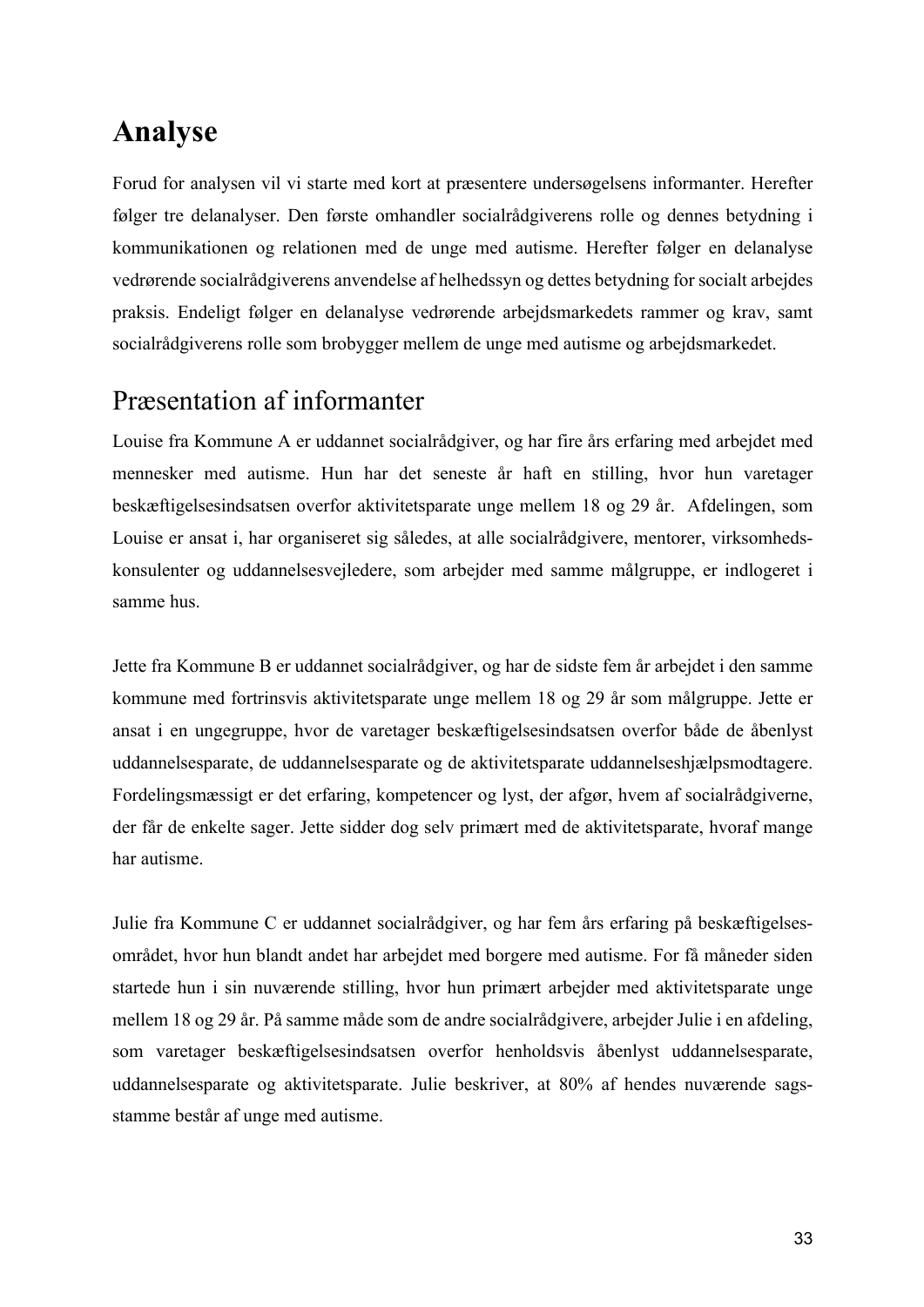Silke Ena Svarre er 21 år, og blev som 16-årig diagnosticeret med autisme. Silke var i 2019 med til at stifte foreningen Autisme Ungdom, og fungerede som foreningens kasserer, indtil hun i marts 2021 blev valgt som organisationens talsperson. Udover hendes stilling som talsperson, studerer hun også HF som enkeltfag på nedsat tid. Silke fortæller, at hendes personlige erfaringer med det kommunale system er præget af gentagne sagsbehandlerskift og en oplevelse af at være kastebold mellem instanser og afdelinger.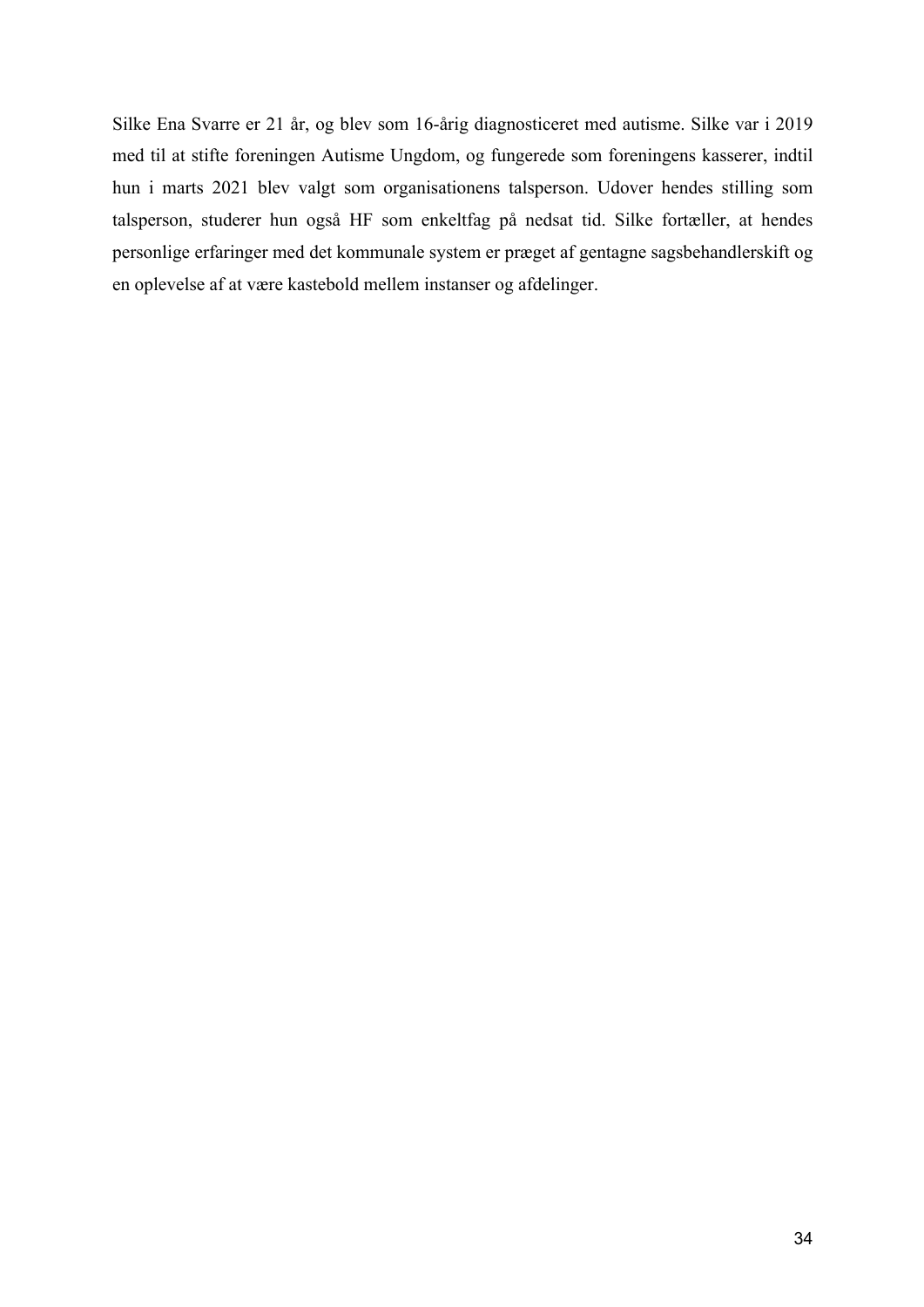## Kommunikation og relation

Formålet med følgende delanalyse er at komme nærmere socialrådgiverens rolle, og at forstå dennes betydning i samspillet med den unge med autisme. I analysen tager vi udgangspunkt i det fællesmetodiske element om kommunikation, og analyserer i den forbindelse socialrådgiverens arbejde med kommunikation og relationsdannelse, med inddragelse af centrale opmærksomhedspunkter i kommunikationen med unge med autisme. Derudover inddrager vi også det fællesmetodiske element om etik, og hvilken betydning etisk refleksion har i relationsarbejdet.

#### Kommunikationens og relationens betydning

Som redegjort for anses kommunikation som en af grundstenene i socialrådgiverfaget, da det er herigennem, at socialrådgiveren kan nå ud til borgeren og give den rådgivning og hjælp, som borgeren har behov for (Hansen, 2016a, s. 361). Overordnet, er kommunikation et vidt begreb, som omfatter flere forskellige aspekter i interaktionen mellem to mennesker. Eksempelvis, drejer det sig om den verbale kommunikation, som omfatter formidling gennem ord, og den nonverbale kommunikation, som blandt andet omfatter kropsholdning, bevægelse, ansigtsudtryk og tonefald (Eide & Eide, 2017, s. 24). Derudover, drejer kommunikationen sig også om relationen mellem individer, som kan være med til at definere, hvordan det sagte, og de signaler der sendes, kan opfattes (Eide & Eide, 2017, s. 82). Det er gennem samspillet mellem det verbale, nonverbale og det relationelle, at der kan lægges en særlig mening, følelse eller forståelse i det som kommunikeres (Eide & Eide, 2017, s. 96).

Som beskrevet i projektets redegørelse, kan kommunikationen og det sociale samspil, være noget af det, som mennesker med autisme har svært ved. Det vil som udgangspunkt være individuelt, hvordan vanskelighederne udspiller sig hos den enkelte, men nogle af de kliniske symptomer kan eksempelvis være mangelfuld gestik og mimik, begrænset fleksibilitet i sproglige udtryk, indskrænket kreativitet og fantasi i tankeprocessen, og formindsket følelsesmæssig resonans til verbale og nonverbale signaler fra andre (Sheldrick-Michel, 2017). I praksis kan dette eksempelvis komme til udtryk ved, at de kan have svært ved både at udtrykke sig selv og at forstå andre menneskers udtryksformer og intentioner, og at de kan have en mangelfuld forestillingsevne (Socialstyrelsen, u.d.-a). Samlet set, kan dette indikere, at kommunikationen spiller en særlig rolle i det sociale arbejde med unge med autisme.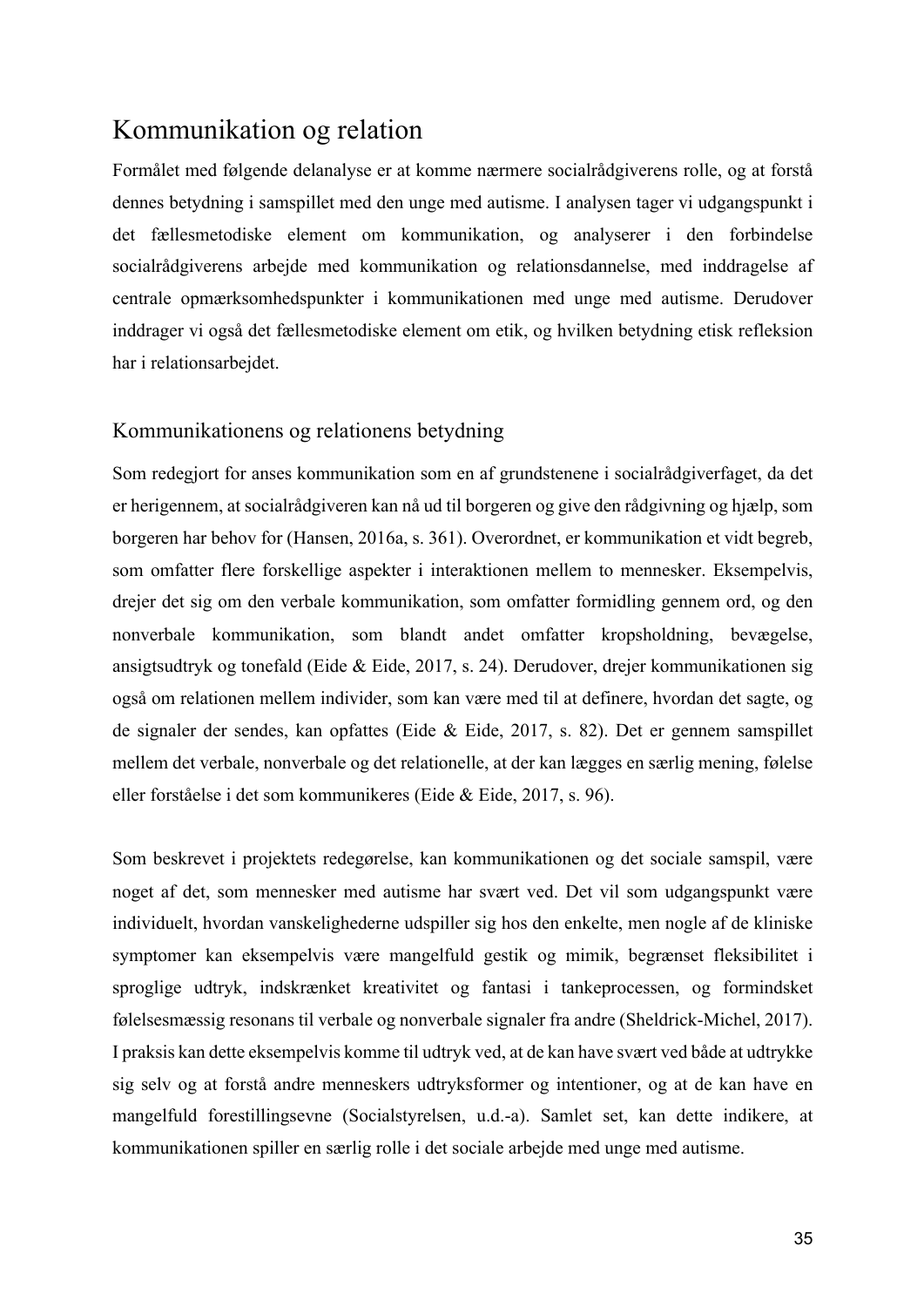I forbindelse med vores interviews med socialrådgiverne, har alle tre hver især lagt vægt på både kommunikationens og relationens betydning i arbejdet med de unge. Jette fortæller eksempelvis, at relationen gør en stor forskel, fordi at det er derigennem, at hun kan nå ind til den unge: "Kæmpe. Kæmpe, kæmpe kæmpestor. Fordi det jo der jeg kan rykke noget" (Jette, bilag s. 42). På samme måde fremhæver Louise relationens betydning i arbejdet med de unge: "Det tror jeg faktisk har en rigtig god, eller en rigtig stor betydning. Fordi jo bedre relationen er, jo mere ærlige er de også omkring, både hvad de gerne vil, men også hvad de kan holde til" (Louise, bilag s. 16). Der er således en forståelse af, at relationen er en væsentlig faktor i samtaler med den unge. Relationen kan også forstås som central i det sociale arbejde, da denne bliver fundamentet for alle de tiltag, som i sidste ende kan iværksættes for at hjælpe og støtte borgeren (Hansen, 2016a, s. 362). Eksempelvis fortæller Louise, hvordan relationen til en af borgerne i hendes sagsstamme, har haft en særlig betydning for, at den unge har formået at være ærlig omkring hans ønsker og behov:

I starten, der har jeg haft en borger som... hver gang jeg foreslog noget, så sagde han: 'det kan jeg godt.' Kigger på ham, og så siger jeg sådan: 'du skal ikke sige det, fordi du tror, at jeg gerne vil høre det.' Men da han var ligesom vant til at sige, nåmen hvis han siger, det kan han godt, så får han fred. Og der har relationen helt klart haft en betydning, fordi ellers så havde jeg risikeret at sende ham ud i ting, som han faktisk ikke kunne rumme, fordi han har sagt det, fordi han egentlig bare gerne vil have, at jeg lader ham være. Så på den måde, betyder det rigtig meget (Louise, bilag s. 16).

I ovenstående eksempel fremgår det, hvor vigtigt det kan være, at socialrådgiveren formår at aflæse kommunikationen i sin helhed, da det sagte ikke nødvendigvis stemmer overens med de tanker, der ligger bagved. Derudover fremgår det også, hvordan relationen kan have en betydning for at kunne nå ind til den unge, og dermed skåne ham for aktivering, som han ikke kunne rumme. Både kommunikationen og relationen har i denne situation således haft en central betydning for, at Louise har formået at give den rette indsats overfor den unge.

Alle tre socialrådgivere giver i interviewene også udtryk for, at der er nogle særlige kommunikative aspekter, der især gør sig relevante i arbejdet med unge med autisme. Jette lægger eksempelvis vægt på, at kommunikationen skal være tydelig og konkret: "Tydelighed, både for hvem jeg er, hvad vi skal, og hvad vi skal snakke om, hvornår vi er færdige, altså og hvad det hele handler om i det hele taget. Meget tydeligt, ikke for mange fyldord – men konkret" (Jette, bilag s. 40). Julie udtrykker på samme måde, at hun gør noget ud af at være konkret og forståelig: "Jamen, jeg tænker jeg gør noget ud af ikke at bruge for mange fyldord,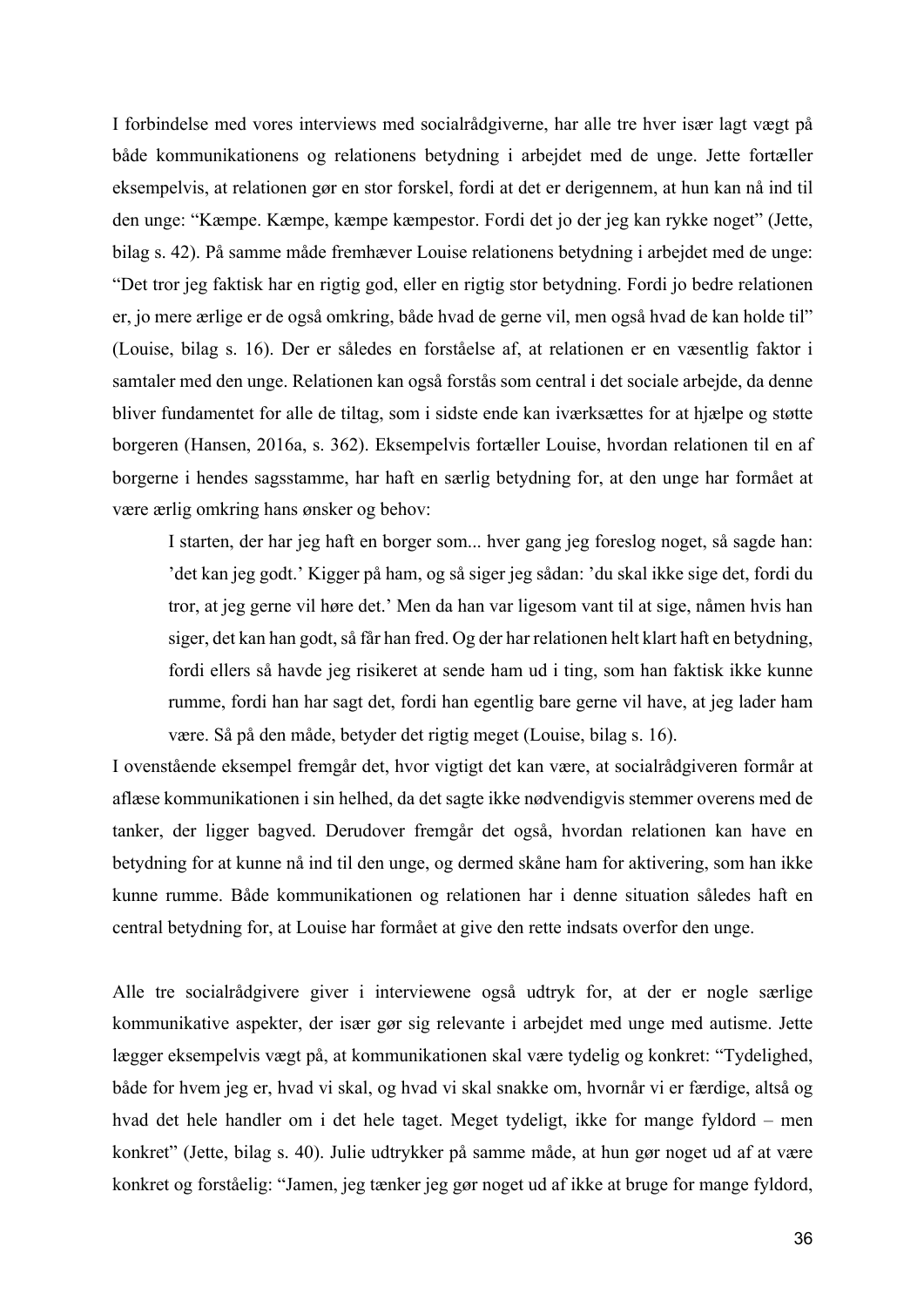og... ehm... så konkret og forståeligt, ehm, og ikke så meget med at man skal forestille sig et eller andet..." (Julie, bilag s. 70). Jette og Julie tager her hensyn til nogle af de kommunikative vanskeligheder, som unge med autisme kan opleve. Derudover fortæller alle tre informanterne også, at de oplever, at de unge kan have behov for hjælp til at finde frem til deres ønsker og behov. Julie fortæller i følgende citat, at hun oplever, at de unge kan have svært ved at give udtryk for deres ønsker:

De kan ikke, sådan, 'hvad vil du nu?' 'Det ved jeg ikke'... altså, hvis det er alt for åbent, sådan, så er der ikke... så er der ikke... altså, nu skal jeg passe på jeg ikke tager alle over en kam, men så er der ikke særlige mange af dem, der vil... der kunne komme og fortælle mig hvad, hvad skal indholdet være. Jeg kunne godt læne mig tilbage og sige 'hvad, hvad er den gode plan for dig?' Det ved de heller ikke (Julie, bilag s. 67).

I ovenstående citat, fortæller Julie, at det kan være svært for de unge at forholde sig til en for åben ramme, hvor de selv skal kunne italesætte, hvad de ønsker indholdet kan være. De kommunikative krav, der stilles til socialrådgiveren i arbejde med unge med autisme, indebærer således både at tilpasse kommunikationsformen således, at det ikke stiller for mange krav til den unge i forhold til at kunne afgive og aflæse kommunikative signaler, og at socialrådgiveren bør være forsigtig i forhold til, hvordan de unge bedes om at bidrage til deres sagsforløb. Ifølge Julie, vil det ikke give mening at stille en så åben ramme, at den unge ikke har noget at forholde sig til. Inddrager man ovenstående redegørelse af symptomer hos mennesker med autisme, kan dette eksempelvis knyttes til det, at de kan have en mangelfuld forestillingsevne. Det kan altså være problematisk for den unge at forestille sig, hvad den gode plan for ham eller hende skal indeholde, og derfor kan det blive nødvendigt at man som socialrådgiver kan hjælpe den unge på vej. Julie fortæller endvidere, at hun i sådanne situationer, i stedet for vælger at opstille tre forskellige tilbudsmuligheder, som hun og den unge kan tage ud og besøge sammen, og som den unge efterfølgende kan tage stilling til:

Det er noget med, at jeg siger: 'Jeg har de her tre, skal vi tage ud og besøge dem sammen?' Og så... eller: 'du vender tilbage, hvilke af de her vil du gerne besøge?' Så tager vi ud og besøger dem (...) Så det kan tage længere tid, 'og så... får du en dato, hvor du lige melder tilbage hvad du tænker (Julie, bilag s. 66).

På den måde, kan Julie hjælpe den unge med at finde frem til en løsning, uden at fratage den unge indflydelse på indsatsen. Der vil dog stadig være en risiko for, at alle tre tilbudsmuligheder Julie opstiller, er de forkerte for den unge, og det derfor kan resultere i, at den unges ønsker og behov ikke kan realiseres. Det vil i sidste ende være et fagligt skøn, hvor social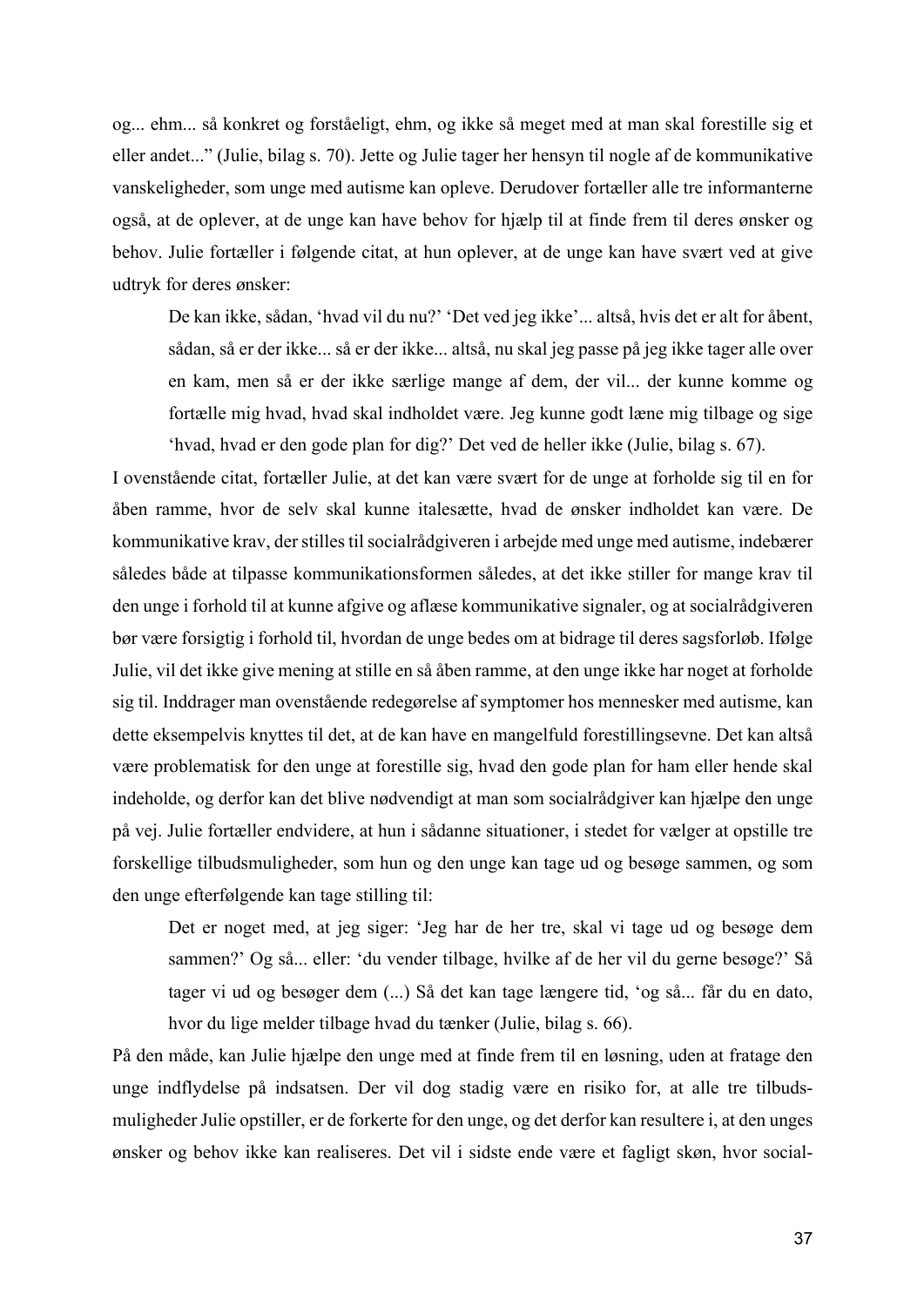rådgiveren skal kunne tilpasse sig borgernes kommunikative fremgangsmåde og evne, men samtidig være omhyggelig med ikke at overtage og definere den unges ønsker.

#### Krav om kommunikation

Socialrådgiverens formåen til at skabe de rigtige rammer for kommunikationen, kan således være afgørende for, at den unge med autismes ønsker og drømme kan italesættes og realiseres. Socialrådgiverens kompetencer i at kunne samtale med den unge med autisme og kunne tilrettelægge kommunikationen således, at den unge kan være med, er dog ikke kun noget, som kan forstås som værende nødvendigt for, at den unge skal komme nærmere på arbejdsmarkedet, det er også et lovmæssigt krav, der stilles til den enkelte sagsbehandler. Ifølge dialogprincippet, som fremgår af Lov om retssikkerhed og administration på det sociale område af retssikkerhedsloven, jf. LBK af 1121 af 04.08.2021, herefter RSL, § 4 stk. 1, skal borgeren have mulighed for at medvirke ved behandling af egen sag, og det er kommunalbestyrelsen, der har ansvaret for at tilrettelægge sagsbehandlingen således, at borgeren kan udnytte denne mulighed. Bestemmelsen drejer sig overordnet om, at borgeren skal inddrages i et sådant omfang, at forvaltningen kan forstå borgerens situation bedre, og at borgerens autonomi og medansvar i egen sag sikres (Andersen, 2016). Ifølge punkt 51 i Vejledning om retssikkerhed og administration på det sociale område, jf. Vej. nr. 9330 af 21.03.2021, er bestemmelsen blandt andet baseret på, at borgeren har det primære ansvar for sin egen situation, og kan dermed også blive inddraget i selve tilrettelæggelsen af sin indsats. Det forudsætter dog, at borgeren reelt set har fået muligheden for at medvirke og ved, at hans eller hendes synspunkter er blevet taget i betragtning, jf. Vejledning om retssikkerhed og administration på det sociale område, punkt 52. Kompetence i at inddrage borgeren kan også ses som et vigtigt led i at opfylde socialrådgiverens oplysningspligt, som fremgår af RSL § 10 og omhandler socialrådgiverens pligt til at oplyse en sag tilstrækkeligt forud for en afgørelse. Inddragelse af borgeren er i relation til oplysningspligten væsentlig, da borgeren som udgangspunkt altid vil være en vigtig kilde til information i egen sag. På den måde hænger dialogprincippet og oplysningspligten uløseligt sammen, hvilket også cementerer vigtigheden af socialrådgiverens rolle i at kunne tilpasse sagsbehandlingen, og herunder kommunikationen, til de unges præmisser. Dermed sætter bestemmelserne i sig selv, nogle specifikke krav til socialrådgiverens evne til at facilitere kommunikationen med de unge.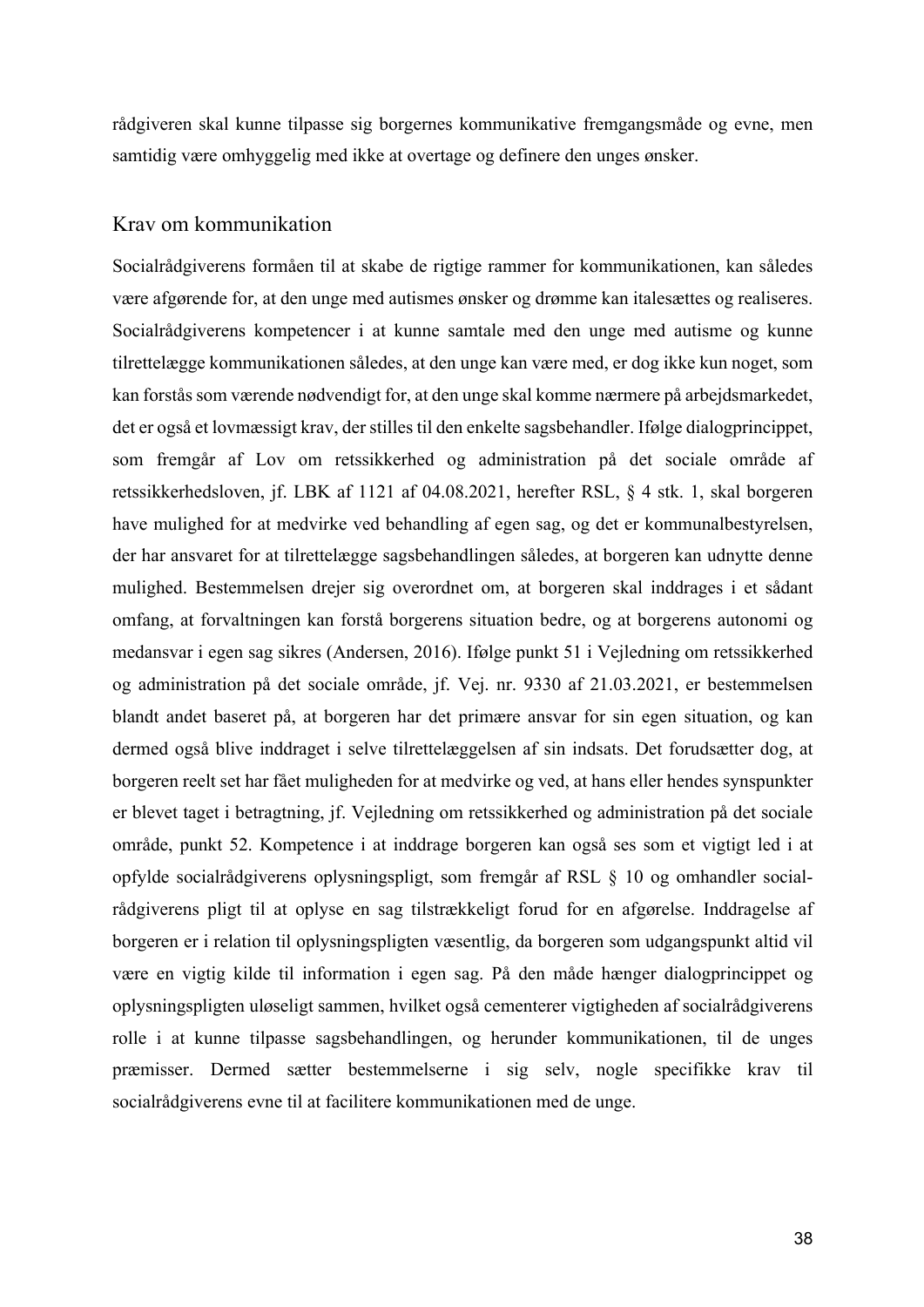#### Den personafhængige indsats og autismespecifik viden

Som tidligere nævnt, er relationen en grundlæggende del af kommunikationen, og vil derfor altid gøre sig gældende, når mennesker interagerer. Det er dermed ikke uvæsentligt, hvorvidt den enkelte socialrådgiver er i stand til at opbygge en relation. I de foretagne interviews adspørges socialrådgiverne, hvilken betydning tildelingen af den enkelte socialrådgiver har. Adspurgt hertil fortæller Jette: "Ja, i princippet burde det jo ikke have, men selvfølgelig har det det. Det har da kæmpestor betydning." (Jette, bilag s. 54). Hun udtaler endvidere:

"det kan jo være på mange forskellige måder, fordi vi er jo alle sammen forskellige. Er man i stand til sådan ligesom og … øhm ja, knytte bånd ja det lyder sådan lidt højt.. højtråbende, men er man i stand til at etablere et samarbejde" (Jette, bilag s. 54).

Jette fremhæver her, at den enkelte socialrådgiver skal være i stand til at knytte et bånd og etablere et samarbejde. Det findes i den forbindelse relevant at overveje, hvad der skal til for at skabe en god relation til den specifikke målgruppe. Undersøgelsens empiri tyder på, at den enkelte socialrådgivers viden og interesse for arbejdet med de unge med autisme er en væsentlig faktor, når der skal etableres en relation. Louise spørges ind til, hvilken betydning hun vurderer, at hendes egen personlige interesse og viden indenfor autismeområdet har for hendes arbejde med de unge. Hertil svarer hun blandt andet:

Det tænker jeg, det har en stor betydning. Ehm... Jeg tænker, det har en stor betydning for hvilken forståelse jeg har, når jeg møder borgeren. Det har en forstå... eller, det har en betydning for hvilken viden, jeg kan bringe i spil, øh, til gavn for borgeren. Ehm... og det har også en, en betydning for hvordan, altså, hvordan ser jeg de her mennesker med autisme, fordi jeg har den her viden jeg har (Louise, bilag s. 34).

Hun adspørges desuden, hvilke udfordringer der kan være, hvis man som socialrådgiver ikke besidder hendes viden, hvortil hun svarer:

Så tror jeg, man kan komme til at presse dem på de forkerte punkter. Jeg tror, man kan... komme til at sige: 'nå, men du kan jo godt det der. Så kan du også det her.' Og sådan hænger det jo ikke nødvendigvis sammen (Louise, bilag s. 35).

Louise beskriver i sine udtalelser, at hun vurderer, at hendes viden og interesse for området har en stor betydning og kan være til gavn for den unge. Hun vurderer desuden, at der er risici forbundet ved manglende viden omkring autisme i det beskæftigelsesrettede arbejde. Silke udtaler sig også om socialrådgiverens autismespecifikke viden: "man kan sige, hvis det her så er et menneske, der ved noget om autisme, så er der også langt større chance for succes, fordi de ved, hvordan de skal gå til de her unge mennesker." (Silke, bilag s. 97). Silke fremhæver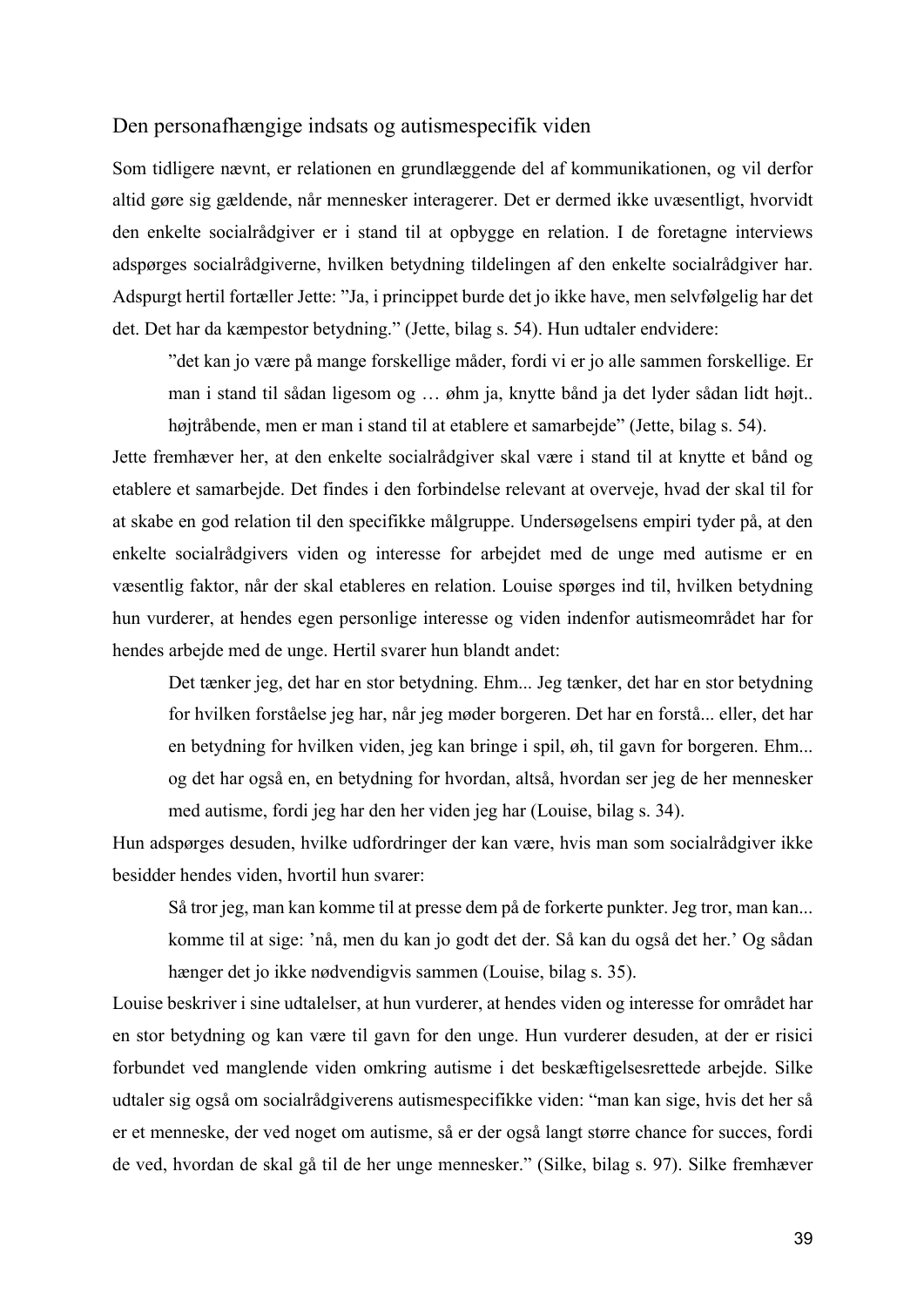socialrådgiverens autismespecifikke viden, som noget der forhøjer mulighederne for succes for kommunikationen og relationen til de unge. Ovenstående citater giver således et billede af, at socialrådgiverne og Silke vurderer, at den enkelte socialrådgivers faglighed, viden og interesse for målgruppen har en betydning for relationen, og dermed også hvilke indsatser der igangsættes. Alle tre socialrådgivere blev også spurgt ind til, hvordan de havde fået deres autismespecifikke viden, hvortil de alle svarede, at de selv havde tilegnet sig denne som led i en egeninteresse og arbejdserfaring. Det er således ikke en viden, som har været tilrettelagt af de konkrete kommuner, hvilket kan betyde en ulige fordeling af autismespecifik viden i de konkrete afdelinger, hvor nogle få medarbejdere på grund af egeninteresse ved meget om autisme, og andre ikke ved særlig meget. Den ulige fordeling af viden er med til at forstærke indtrykket af, at den beskæftigelsesrettede indsats overfor målgruppen er præget af en vis personafhængighed. Den personafhængige indsats kommer også til udtryk i interviewet med Silke. Her svarer hun, adspurgt til hvordan hun oplever medlemmernes oplevelse af socialrådgiverens evne til inddragelse i samtalen:

Det er.. Det afhænger af hvilken med-arbejder, du møder. Der er.. der er ikke noget generelt hverken fra kommune eller kommune eller afdeling til afdeling. Det er helt nede på, er du heldig at få en god medarbejder eller er du uheldig at få en dårlig medarbejder (Silke, bilag s. 100).

Citatet fra Silke er med til at forstærke billedet af, at den enkelte socialrådgivers relationsdannelse med den unge har en betydning for indsatsen, og i Silkes udtalelse også at denne hænger sammen med de unges oplevelse af inddragelse i sagsbehandlingen. Socialrådgiverens autismespecifikke viden indenfor kommunikation og relationsdannelse kan således have en særlig betydning i arbejdet med unge med autisme, da kommunikationen med denne målgruppe kan indebære en særlig autismespecifik tilpasning.

### Relationelle refleksioner

Som nævnt i det ovenstående, er relationen væsentlig, da den udgør fundamentet for den hjælp som kan gives til borgeren (Hansen, 2016a). Ud fra interviewet med Louise, tyder det dog også på, at en tæt relation, ikke altid er det samme som en god og bæredygtig relation. Louise fortæller i følgende citat, at netop den tætte relation til de unge, kan være noget som ikke altid er hensigtsmæssigt:

Den er lidt dobbelt, på en eller anden måde, fordi jeg skal jo have en god relation med mine borgere, men jeg skal heller ikke have så god en relation, at de ikke kan undvære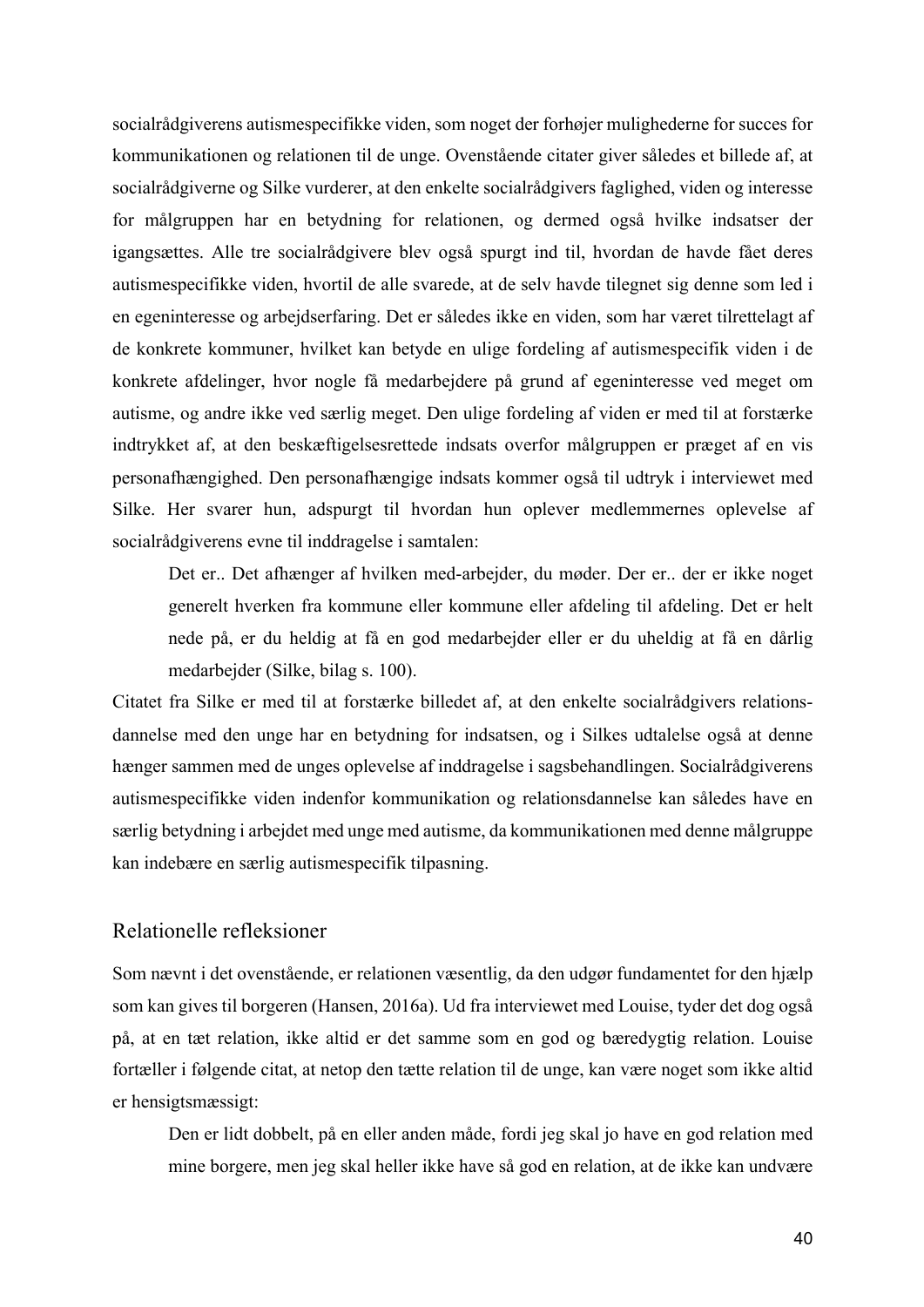den relation. (...) Og det er jo godt, at der sker en god tilknytning, men så, hvis jeg ved, at der kommer til at ske et skifte, enten fordi, hvis de bliver 30 og de skal over i jobcentret, så forbereder jeg dem også på det i så god tid som muligt, sådan at de ligesom ved, jamen det er det der kommer til at ske. Og så er det også nemmere at slippe den relation, som der er (Louise, bilag s. 15).

I ovenstående citat fortæller Louise, hvordan relationsarbejdet med de unge kan resultere i en situation, hvor hun på den ene side vil have en god tilknytning til de unge, men på anden side vurderer, at relationen ikke må være så tæt, at den unge ikke vil kunne undvære den. Ud fra ovenstående handler det således om, at socialrådgiveren skal være i stand til at afbalancere relationen til den unge, således at den forbliver bæredygtig for det sociale arbejde, og ikke overskrider hensigtsmæssige grænser. Til at reflektere over dette, kan det være relevant at tage fat i den danske filosof K.E. Løgstrups tanker om det etiske aspekt i mødet mellem mennesker, som omhandler, at man altid holder en del af det andet menneskes liv i sine hænder, når man indgår i en relation (Hansen, 2016a, s. 367). Denne del kan forstås som værende mere eller mindre stor, og sker ved at man, i kraft af relationen, vil have en påvirkning på det andet menneskes liv og fremtidsmuligheder (Hansen, 2016a, s. 367). Som socialrådgiver i det beskæftigelsesrettede arbejde med den unge med autisme, kan denne påvirkning anses som værende potentielt stor. Det er derfor relevant som socialrådgiver kontinuerligt at reflektere over, hvordan man indgår i relationen på den mest hensigtsmæssige måde. Dette indebærer således også, at socialrådgiveren har et ansvar for ikke at knytte en for tæt relation med den unge, som på sigt kan have en negativ indflydelse på den unges liv. Det må antages, at hvis socialrådgiveren ikke reflekterer over relationen til den unge, kan der opstå en risiko for, at socialrådgiveren i ren godhed, kan ende med at gøre mere skade end gavn i kraft af at den unge bliver afhængig af forholdet til socialrådgiveren på grund af en for nær relation. Louise gør sig dermed nogle relevante etiske overvejelser, når hun er bevidst omkring hendes relationsdannelse med de unge.

#### Delkonklusion

Vi har i det ovenstående undersøgt, hvordan socialrådgiveren forstår det kommunikative og relationelle aspekt i det beskæftigelsesrettede arbejde med unge med autisme. Socialrådgiveren skal i mødet med de unge både være opmærksom på sin egen udtryksform, og sin formåen til at forholde sig til de unges måde at udtrykke sig på. I kraft af de sociale og kommunikative udfordringer, som mange med autisme oplever, er det også vigtigt, at socialrådgiveren er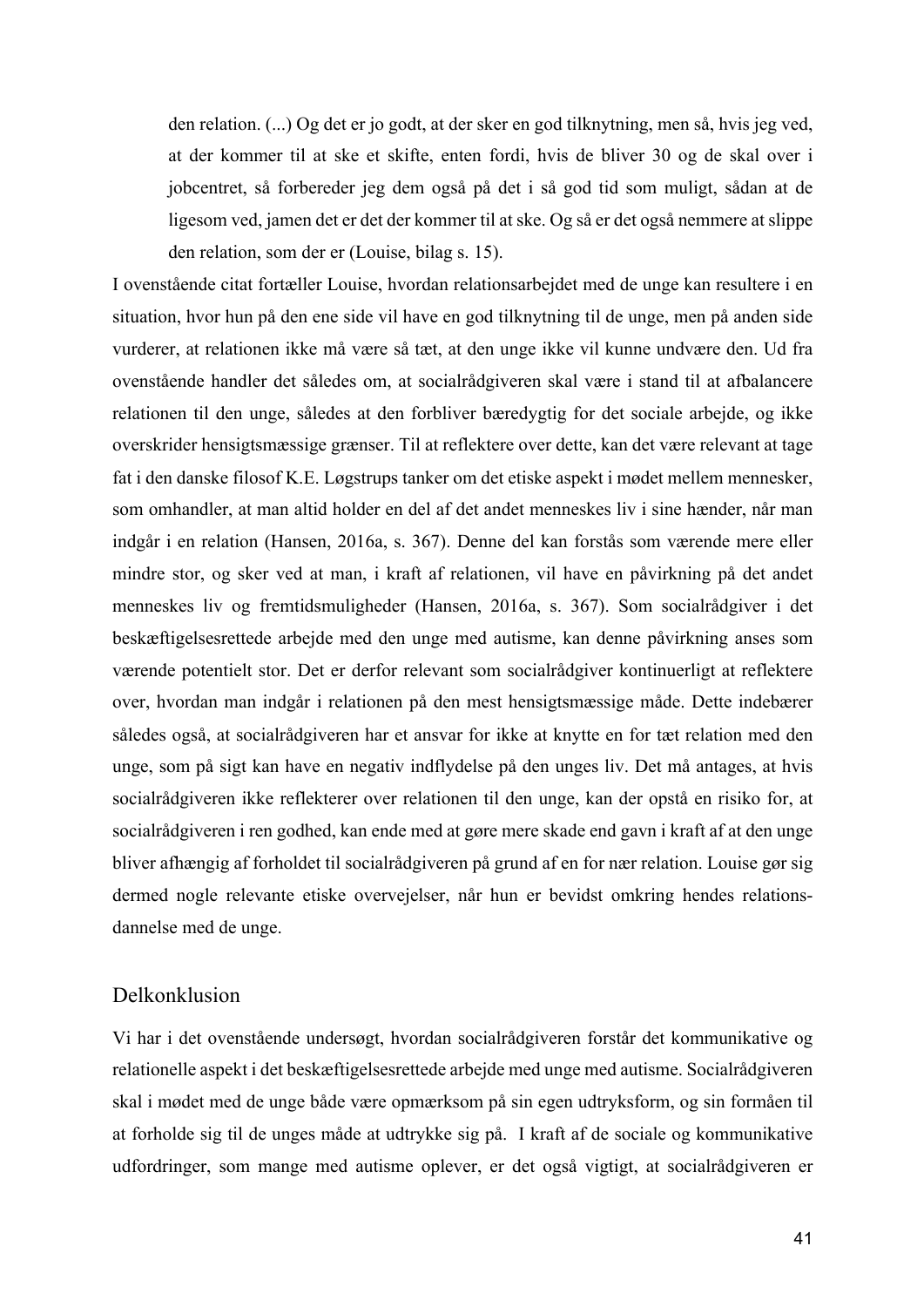opmærksom på sin måde at inddrage de unge på, da de kan have behov for, at socialrådgiveren hjælper dem med at definere, hvordan indsatsen og det fremadrettede forløb skal tilrettelægges. Udover at det kan være en socialfaglig fordel at forholde sig til disse forskellige kommunikative aspekter, fremgår det også som en af socialrådgiverens juridiske forpligtelser, at kommunikationen skal tilrettelægge således, at den unge kan medvirke i egen sag. Endvidere kan det konkluderes ud fra ovenstående, at relationen er grundlæggende for det sociale arbejde med målgruppen, og at socialrådgiverens autismespecifikke viden spiller en central rolle i etableringen af denne. Hertil kan det konkluderes, at socialrådgiveren har et ansvar for at relationen ikke bliver for nær og uundværlig for borgeren. Samlet er dette med til både at definere og fremhæve socialrådgiverens rolle og dennes betydning i arbejdet med unge med autisme.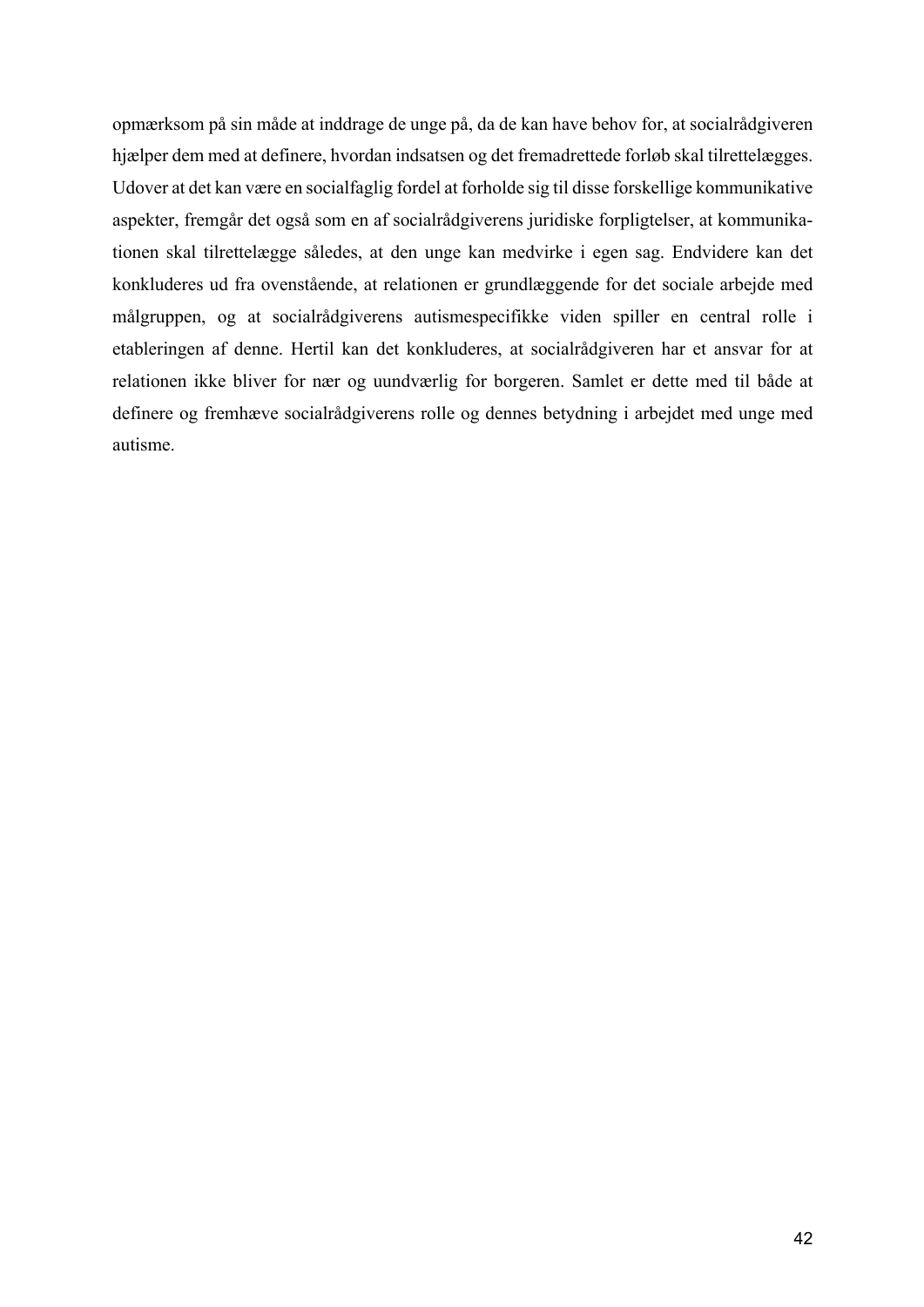## Helhedssyn

Følgende analyseafsnit tager udgangspunkt i det fællesmetodiske element helhedssyn, som et praksisnært begreb i det sociale arbejde. Formålet er at analysere, hvordan socialrådgiverne i undersøgelsen gør brug af helhedssyn i arbejdet med målgruppen, samt hvordan socialrådgiveren arbejder med at tilrettelægge en helhedsorienteret indsats. Hertil er analysens formål også at bidrage til en refleksion over socialrådgiverens arbejde på de forskellige niveauer.

## Forståelsen af helhedssynet

Indledningsvis findes det relevant at redegøre for, hvordan vi ønsker at benytte begrebet i denne analyse, da helhedssyn, som tidligere nævnt, kan opfattes som forholdsvis abstrakt (Uggerhøj, 2011). En undersøgelse af socialrådgiverens fremtidige kvalifikations- og kompetencebehov, viser eksempelvis også, at begrebet helhedssyn bliver forstået og anvendt på forskellige vis i praksis (Haarder, 2011, s. 27). Undersøgelsen pegede blandt andet på tre forskellige overordnede måder at forstå og bruge begrebet på, herunder som et rodfæstet begreb uden behov for udpensling, som en tankefigur til forståelse og forklaring, eller som et omsætningsredskab fra teori til praksis (Haarder, 2011, s. 27).

Helhedssynet som et kernebegreb i socialrådgiverprofessionen, blev først for alvor beskrevet i Danmark omkring 1960 og 1970, og har gennem tiden gennemgået forskellige forståelser og anvendelser (Haarder, 2011, s. 28). Helhedssynet som et begreb må dog også antages at indeholde en fælles stabil forståelse, da anlæggelsen af dette anses som en central kompetence i det sociale arbejde (Harder & Nissen, 2011, s. 14). Når dele af forståelsen af helhedssynet, og anvendelsen heraf, alligevel ændrer sig over tid, kan det antages at være et resultat af ændrede betingelser i det sociale arbejde (Harder & Nissen, 2011, s. 14). Margit Harder indkredser en fælles forståelse af helhedssynet efter en gennemgang af adskillige modeller for helhedssyn, herunder blandt minimumshelhedssynet, Allardts velfærdsdimensioner som helhedsmodel, Anna Kochs indkredsning af helhedssyn, samt Jens Guldagers bud på helhedssyn (Haarder, 2011, s. 40). Efter gennemgangen konstaterer Haarder:

Således synes der at være enighed mellem de til nu nævnte helhedssynsmodeller om, at såvel mikro- som makroniveau skal inddrages i et samspil, at det ses som en nødvendighed i komplekst socialt arbejde, og at konkrete refleksioner og handlinger i høj grad er bundet til den enkelte socialarbejders samfunds- og menneskesyn, viden, færdigheder samt socialpolitikkens og organisationens råderum (Haarder, 2011, s. 40).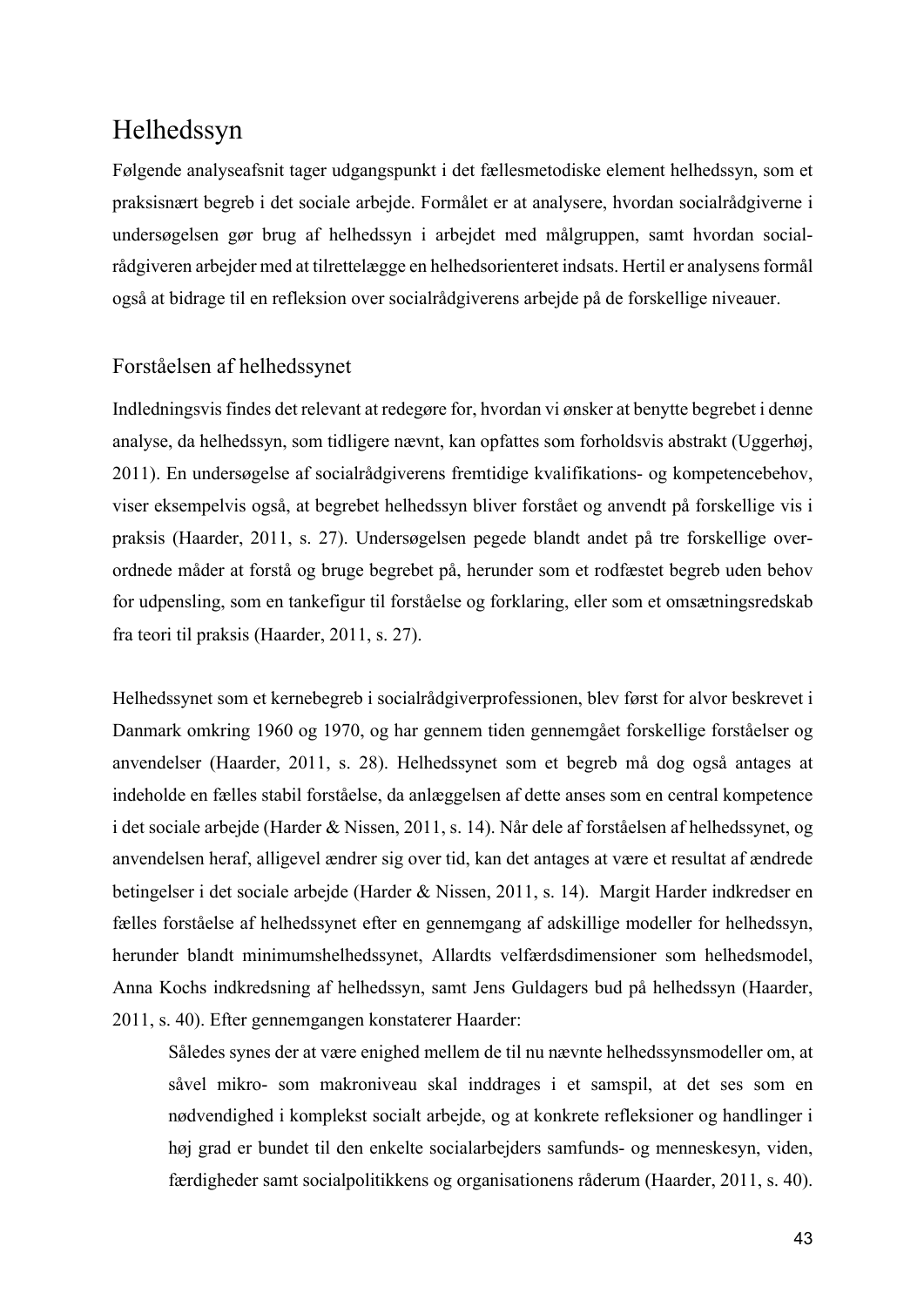Uanset valg af helhedsmodel er der således nogle fællestræk og en forståelse af nogle overordnede elementer, som et helhedssyn indebærer i mere eller mindre grad. I praksis vil helhedssynet altid anvendes relativt overfor det enkelte sociale problem, men da denne analyse ikke beskæftiger sig med en bestemt case, vil vi ikke benytte denne relative og individuelle forståelse af helhedssynet. I nærværende analyse forstår vi i stedet helhedssyn som en overordnet forståelsesramme, som benyttes til at analysere socialrådgiverens brug af helhedssyn i arbejdet med unge med autisme i beskæftigelsesindsatsen. Vi forstår helhedssynet som det at være i stand til at inddrage både individ-, gruppe- og samfundsniveau og overveje forskellige perspektiver, samt at reflektere over disse.

Udover denne overordnede forståelsesramme af helhedssyn, er der også et krav om at anlægge et helhedssyn i den retlige regulering, hvilket yderligere cementere helhedssynet som et centralt begreb i socialrådgiverprofessionen. Det fremgår af helhedsprincippet, som er lovfæstet i RSL § 5, at kommunen skal behandle alle ansøgninger om hjælp efter alle muligheder efter den sociale lovgivning, og hertil skal kommunen også være opmærksom på, om der kan søges hjælp hos anden myndighed eller efter anden lovgivning. Kompetencen i at arbejde helhedsorienteret, og dermed anlægge et helhedssyn, kan også anses som centralt i arbejdet med aktivitetsparate uddannelseshjælpsmodtagere, da målgruppen har ret til en koordinerende sagsbehandler, som skal sikre en helhedsorienteret indsats, jf. LAB § 36. Således skal socialrådgiveren i kraft af den mulige rolle som koordinerende sagsbehandler, også være i stand til at anlægge et retligt helhedssyn, samt være i stand til at koordinere og sikre en helhedsorienteret indsats.

#### Socialrådgiverens blik for individuelle faktorer

Med udgangspunkt i ovenstående redegørelse af vores forståelse af helhedssynet, vil vi i det følgende undersøge hvordan socialrådgiverens blik for de individuelle faktorer hos de unge med autisme, kommer til udtryk i arbejdet, samt reflektere over, hvilken betydning det kan have for det beskæftigelsesrettede arbejde.

I de foretagne interviews giver alle tre informanter udtryk for, at det individuelle perspektiv, er vigtigt at inddrage i arbejdet. Jette udtaler blandt andet:

Man skal høre efter, hvad de siger, fordi vi kan godt have alle mulige forskellige forestillinger om, hvordan andre mennesker har det, men det jo kun borgeren selv, der ved hvordan, det er. Og det er man nødt til at prøve og, altså altid være nysgerrig på,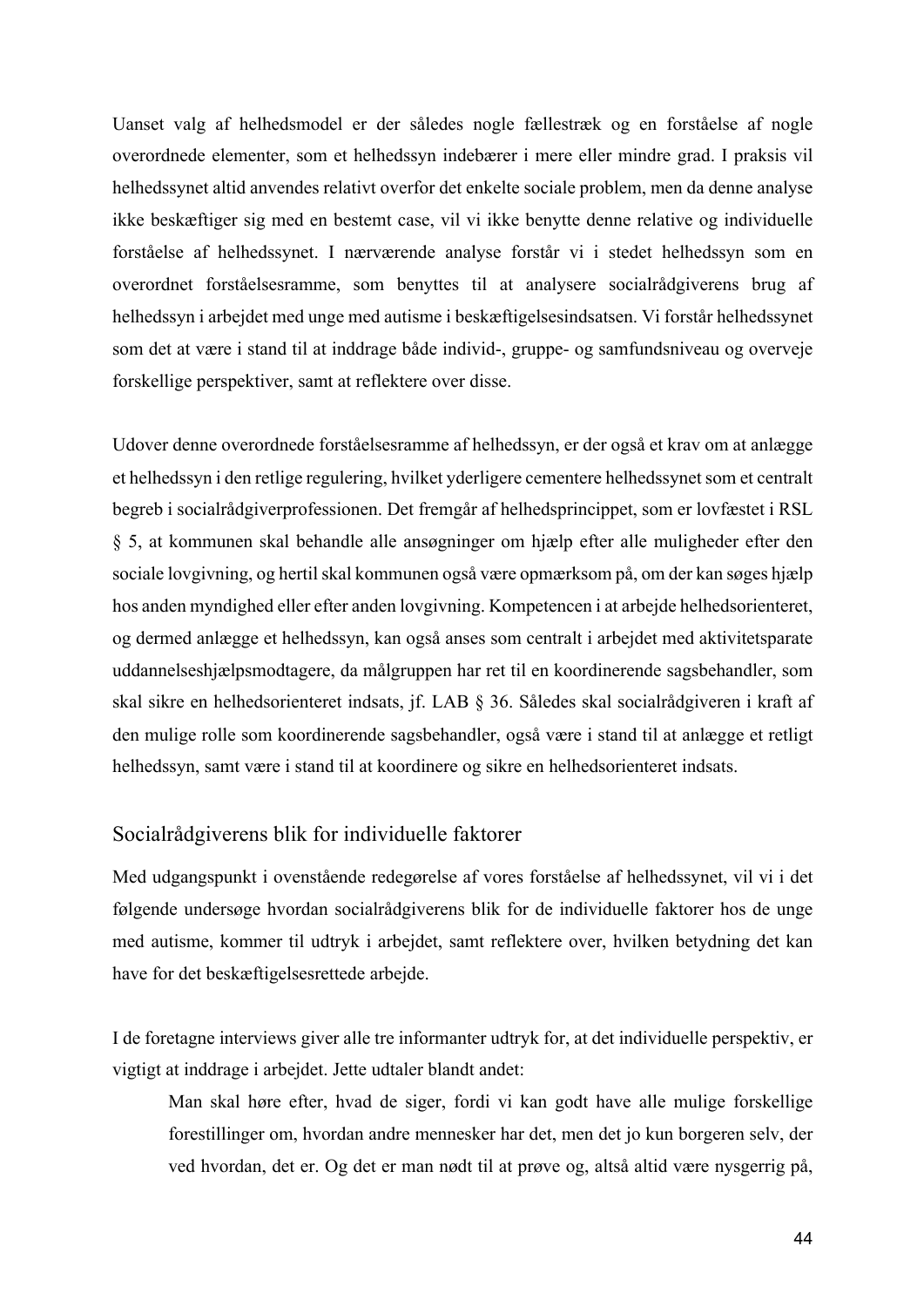hvad er det der sker, sådan at man ikke, falder i en eller anden forforståelse om 'øhhhm at har han en autismediagnose, så er han sådan og sådan'. Fordi det er i hvert fald meget forkert (Jette, bilag s. 54).

Som det fremgår af citatet, forklarer Jette, at man som socialrådgiver skal passe på ikke at falde i en bestemt forforståelse om personer med autisme. Ved at reflektere over dette, kan socialrådgiverne således undgå at have ensidige og stereotype forståelser af den enkelte person med autisme. I det hele taget er evnen til at være bevidst om egne forforståelser et vigtigt i led i den proces, hvor socialrådgiveren skal søge at udvide mulighedsbetingelserne for borgeren (Porsborg & Hoff, 2016). Her handler det netop om, at socialrådgiveren skal være bevidst om egne forforståelser, værdier og holdninger, og skal kunne adskille dem fra borgerens egne forståelser, således det ikke alene bliver socialrådgiverens egne forforståelser, der kommer til at dominere problemforståelsen og løsningen herpå (Porsborg & Hoff, 2016). Louise udtaler sig også omkring det individuelle perspektiv på unge med autisme:

Og så tror jeg også det er vigtigt, og det begynder folk heldigvis at få øjnene mere op for, generelt... men at... man skal passe på med, også beskæftigelsesmæssigt, at sætte mennesker med autisme i bås. Det er ikke alle sammen, der kan lide at sortere ting. Det er ikke alle samme, der vil arbejde med computere. Ligesom være åben for, hvad er det... 'hvad er det du drømmer om, hvad er det du gerne vil, hvad er det vi skal arbejde hen imod'. Ehm, så jeg tror det er sådan en blanding, og jeg tror især, hvorfor man ser det lige nu, jamen det er, at man har fået mere viden, men der kommer også flere og flere krav i samfundet på, på alle aspekter (Louise, bilag s. 24).

Louise giver således udtryk for, at hun også har en opfattelse af, at personer med autisme bør forstås som individuelle mennesker, med egne drømme og forudsætninger, som ikke skal tillægges stereotype personlighedstræk. I citatet nævner Louise også, at folk begynder at få øjnene mere op for dette perspektiv. Ovenstående citat fra Louise kan således indikere, at der i stedet for en stereotyp forståelse af personer med autisme i det sociale arbejde, er sket en bevægelse mod en mere individualistisk forståelse, og evne til at se mennesket uden om diagnosen.

Der kan ydermere reflekteres over, at denne individuelle forståelse af personer med autisme må være essentiel, hvis socialrådgiveren skal lykkedes med at koordinere en helhedsorienteret indsats, som er tilpasset den enkelte. Socialrådgiveren må da have et blik for at kunne igangsætte individuelt tilpassede indsatser fremfor, uden yderligere overvejelse, blot at benytte standardindsatser, som antages at passe til alle personer med autisme. Netop dette blik for, at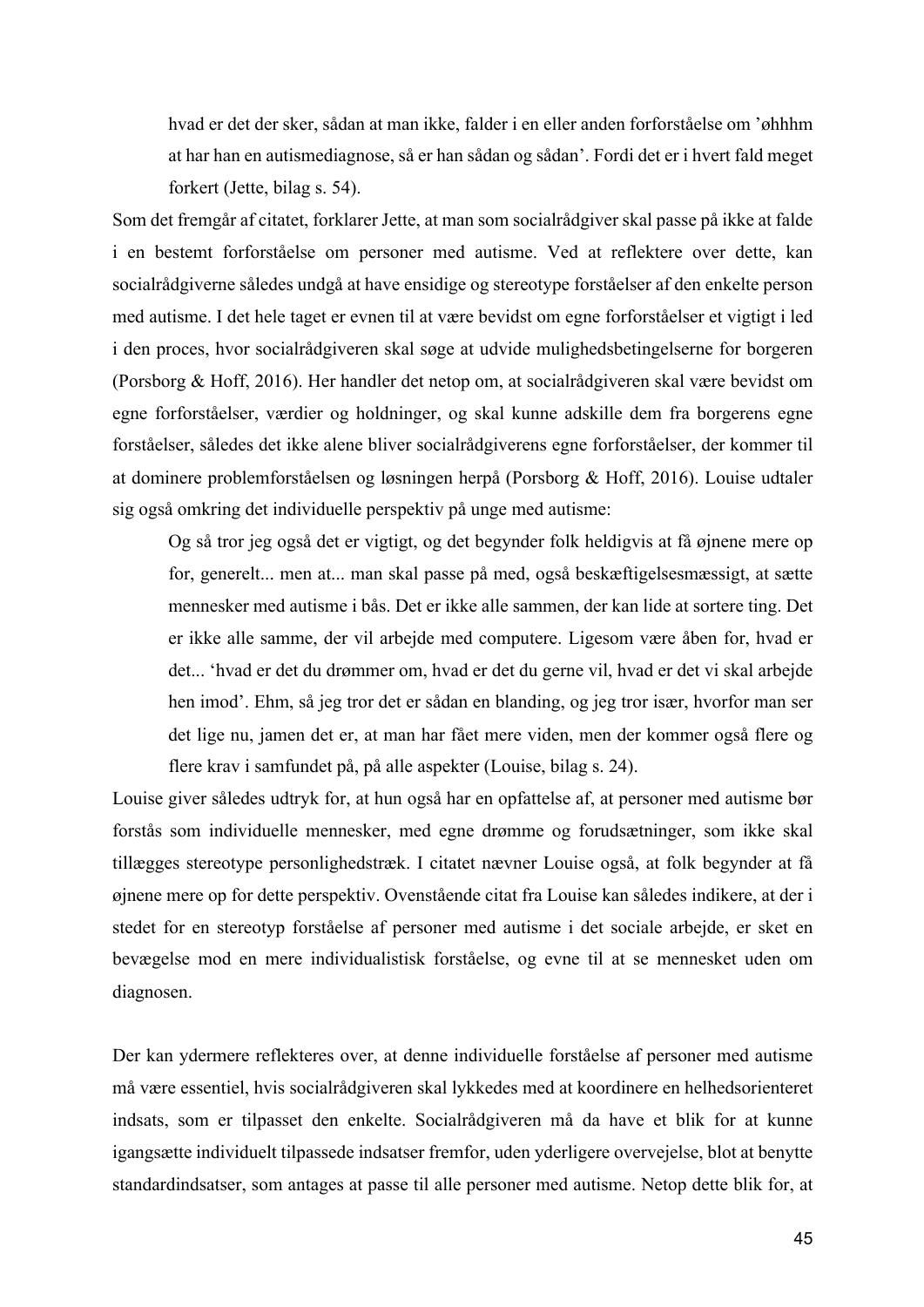det kan give mening ikke blot at benytte en standardløsning til personer med autisme, giver Jette udtryk for. Adspurgt til hvorvidt de i kommunen, kunne have en mere ensformig indsats til personer med autisme svarer Jette:

Altså jeg tænker … Det vil være lige så svært at få, æhm, de borgere til at passe i det, lige som det at få dem til at passe i alle mulige andre kasser. Man kan bare ikke… altså vi har jo lovgivningen kasser, og det er svært nok at få folk til at passe deri, fordi det gør de heller ikke, men det er med, at det sådan meget ensrettet, på en eller anden led, det er jeg simpelthen ikke tilhænger af, netop fordi borgerne er så forskellige. Der er selvfølgelig nogle helt grundlæggende ting, som vi også har snakket om, men jeg tænker godt, at der mange af de hensyn, dem kan man godt tage andre steder også, uden det nødvendigvis behøves at være en eller anden kasse, hvor der står autisme på (Jette, bilag s. 55).

Igen giver Jette således udtryk for en forståelse af, at alle personer med autisme er forskellige. Ud fra det ovenstående, kan disse forståelser og refleksioner som socialrådgiverne har omkring et individualistisk og anti-stereotype blik på personer med autisme, være med til at udvide mulighedsbetingelserne for den enkelte borger med autisme. Dermed får den enkelte borger med autisme mulighed for at blive set på en måde, hvor diagnosen ikke kommer til uhensigtsmæssigt at dominere det individuelle aspekt i helhedssynet, hvilket som nævnt er essentielt i den individuelle og helhedsorienterede indsats.

## Den helhedsorienterede indsats og samarbejdspartnere

Denne del af analysen omhandler socialrådgiverens anlæggelse af helhedssyn i arbejdet med kommunale indsatser og tværfagligt samarbejde, herunder praktiseringen af et helhedssyn i forbindelse med tilrettelæggelsen af en helhedsorienteret indsats. Som tidligere nævnt, har socialrådgiveren på en forpligtelse til at anlægge et retligt helhedssyn, og dermed vurdere hvilke forskellige lovgivninger og forvaltninger, som borgerens sag skal behandles efter, jf. helhedsprincippet i RSL § 5. Som følge af helhedsprincippet, skal socialrådgiveren derfor have et blik for alle relevante muligheder for hjælp og eventuelt henvise borgeren videre til andre relevante forvaltninger eller sektorer. Netop dette kan være særligt relevant for arbejdet med målgruppen, da de, som tidligere nævnt, ofte vil have behov for hjælp fra flere forskellige områder. I overensstemmelse med denne redegørelse, svarer Jette adspurgt til behovet for hjælp fra andre forvaltninger eller sektorer og koordineringen heraf: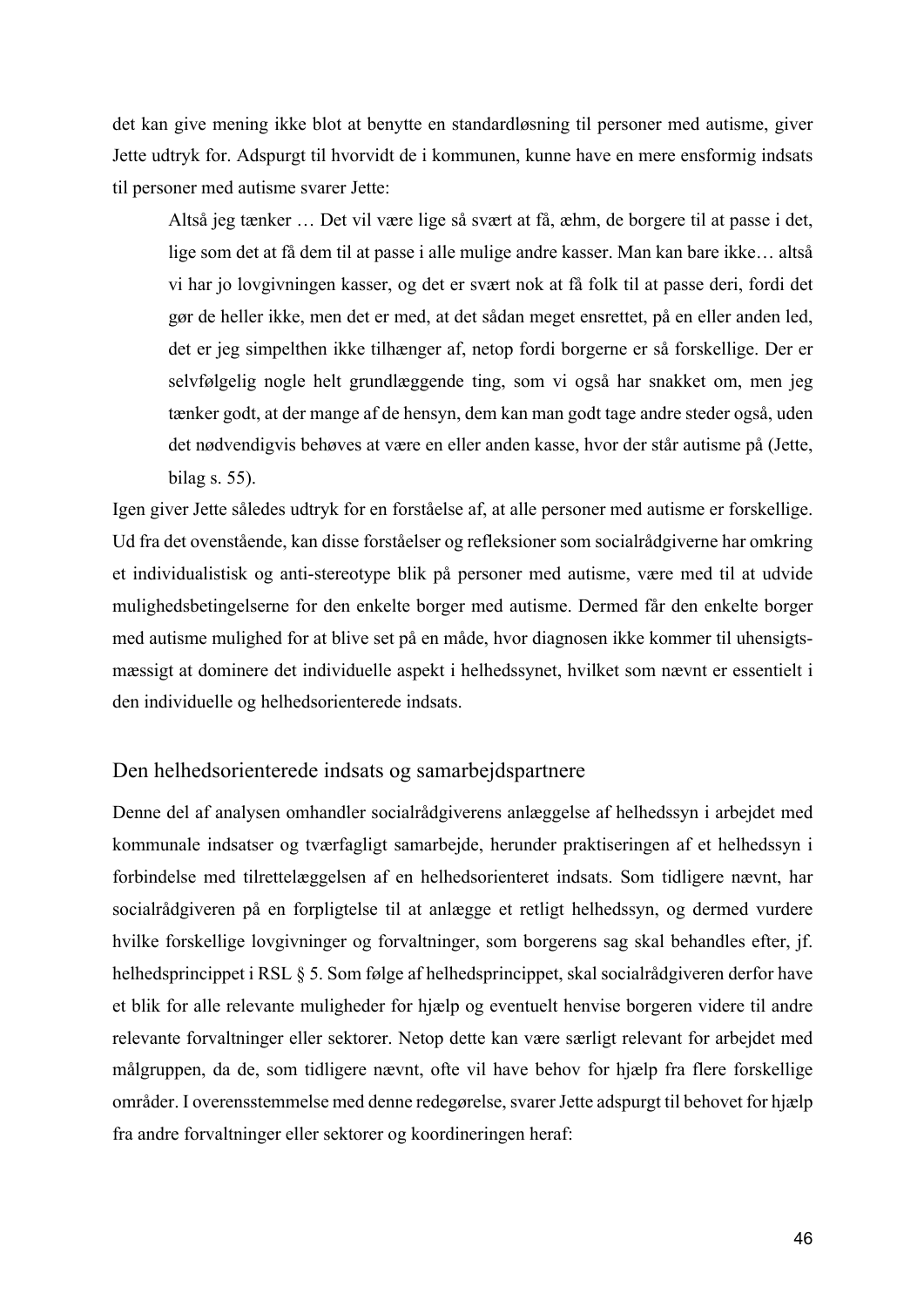Ja fordi det er som regel en hjælp som jeg har ikke har i min butik, altså så det jo, så kræver det jo noget hjælp fra socialafdelingen eller psykiatrien, eller hvor det kan være. Men det jo ikke noget jeg kan bevilge (Jette, bilag s. 40).

Det at målgruppen ofte har behov for hjælp fra andre områder end beskæftigelsesafdelingen, stiller på den måde også socialrådgiverens arbejde ud fra det retlige helhedsprincip centralt. Behovet for hjælp fra andre instanser resulterer således også i adskillige samarbejdspartnere. Adspurgt til hvilke typer af samarbejdspartnere, som socialrådgiverne har omkring arbejdet med målgruppen svarer Jette:

Jamen det kan også have mange forskellige former. Det kan det. Altså, alt afhængig af.. nogen er jo tilknyttet VISO … og hvis de har et forløb i VISO, så det jo typisk et samarbejde mellem VISO, socialafdelingen og mig, nogle gange psykiatrien, også nogle gange bostøtten (Jette, bilag s. 40).

Jette forklarer her, at samarbejdet kan tage mange forskellige former, og kan eksempelvis dreje sig om et samarbejde mellem socialafdelingen, hende selv og VISO, som er en statslig organisation, der leverer specialrådgivning (Socialstyrelsen, u.d.-b). Citatet viser dermed, at de forskellige samarbejdspartnere ofte spænder bredt. Som tidligere nævnt, har målgruppen også ret til en koordinerende sagsbehandler, der skal sikre en helhedsorienteret indsats, jf. LAB § 36. Den koordinerende sagsbehandler kan eksempelvis være socialrådgiveren fra beskæftigelsesafdelingen, hvilket i så fald vil stille et særligt krav til denne socialrådgivers helhedsorienterede arbejde. Dog må det antages, at uagtet om socialrådgiveren har fået denne formelle rolle som koordinerende sagsbehandler, må der alene på baggrund af de mange forskellige typer af samarbejdspartnere, stilles særlige krav til koordinering og tilrettelæggelsen af en helhedsorienteret indsats i det beskæftigelsesrettede arbejde.

Behovet for en særlig koordinering og tilrettelæggelse af den helhedsorienterede indsats, er også noget, som bliver fremhævet i interviewet med Silke:

Øhm.. jeg havde et medlem (...) hvor at vedkommende fortalte mig, at de havde havde implementeret sådan en lidt mere helhedsorienteret indsats som sådan et testforsøg, hvor at i stedet for at man havde 3 eller 4 forskellige kontaktpersoner, så havde man én person, der var ansvarlig for alting. Og det har virket sindssygt godt, fordi så har det ligesom været den samme trygge person, der har varetaget alle elementer af kommunikationen (...) Så øhm.. Og i og med, at det generelt er de her kulturbarrierer i kommunikationen mellem neurotypiske og autister, der er den store udfordring og kræver mest energi. Jo færre forskellige personer man kan have på det her unge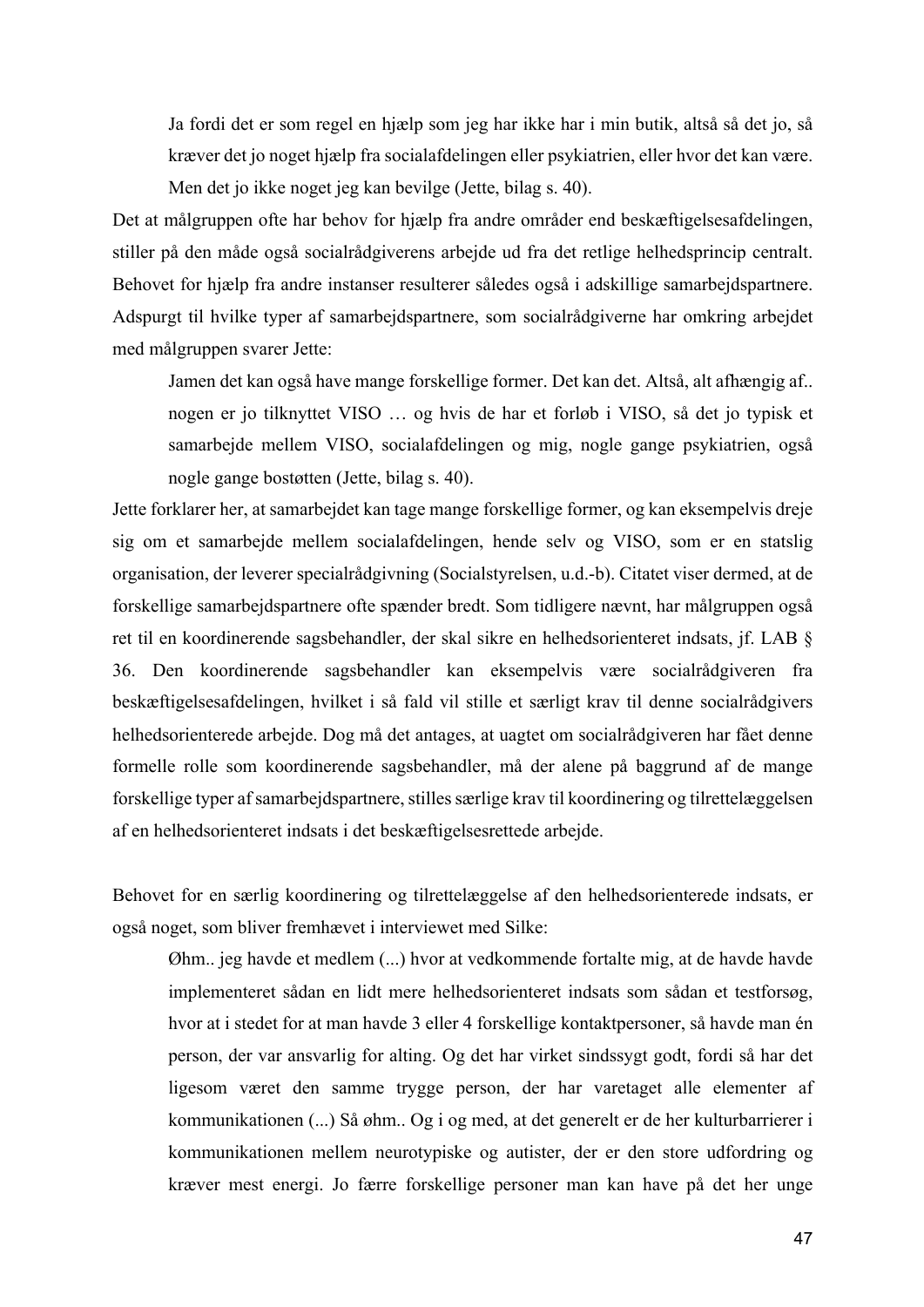menneskes sag.. jo mindre kulturbarriere, jo mindre energi skal vi bruge (Silke, bilag s. 96).

I citatet fremhæver Silke det positive ved, at der er få personer, som den enkelte borger med autisme skal forholde sig til. I forhold til dette kan den koordinerende sagsbehandler også spille en rolle, idet en del af den koordinerende indsats kan indebære at være i kontakt med andre fagpersoner og sikre sig, at der er ensartethed i indsatserne, således at den unge oplever en samlet plan. Dette kan eksempelvis foregå gennem netværksmøder for de fagpersoner, der er omkring den unge. Disse kan have til formål at sikre, at informationer ikke går tabt mellem instanser, og at de unge med autisme ikke falder mellem flere stole. Der kan i praksis eksempelvis, i den koordinerende indsats, udpeges en fagperson, som kan varetage den primære kontakt med borgeren, og herigennem skabe en tryg relation til den unge. Socialrådgiverens koordinering af indsatser kan således være noget, som understøtter den samlede indsats ved at skabe tryghed i forløbet og mindske antallet af kommunikative barriere.

#### **Specialiseringens betydning**

For at kunne arbejde helhedsorienteret er det ofte nødvendigt at inddrage viden fra forskellige samarbejdspartnere. I kraft af behovet for brug af specialviden fra samarbejdspartnere, og dermed tværprofessionelt samarbejde i det helhedsorienterede arbejde, findes det i lyset af den bureaukratiske organisationsform, som ofte dominerer i de offentlige forvaltninger, relevant at inddrage det bureaukratiske princip om specialisering, og hvad det kan betyde for muligheder og begrænsninger i arbejdet med målgruppen (Bømler & Seeman, 2003). Specialiseringen betyder overordnet, at samfundet indrettes således, at flere mennesker uddannes til specialfunktioner, og at der i samfundet oprettes flere specialafdelinger, hvor den enkelte medarbejder sidder med få og specialiserede funktioner (Bømler & Seeman, 2003). Den øgede specialisering i samfundet, som følge af bureaukratisering, kan således resultere i flere samarbejdspartnere for socialrådgiveren i tilrettelæggelsen af den helhedsorienteret indsats, og jo flere kontakter, der skal indhentes viden fra, koordineres og tilrettelægges med, jo mere kompliceret bliver denne proces. Der kan også argumenteres for, at specialiseringen kan besværliggøre anlæggelsen af et samlet helhedssyn, da socialrådgiveren kan have manglende indsigt i samarbejdspartneres opgaver og faglighed (Bømler, 2015). Desuden kan det tværprofessionelle samarbejde i sig selv lide af dysfunktioner, som eksempelvis risikoen for faglige misforståelser, da kommunikationen mellem forskellige fagpersoner kan besværliggøres af forskellige fagterminologier (Ejrnæs, 2019). Specialiseringen i de offentlige forvaltninger kan på den måde være en komplicerende faktor i samarbejdsprocessen og dermed også i tilrettelæggelsen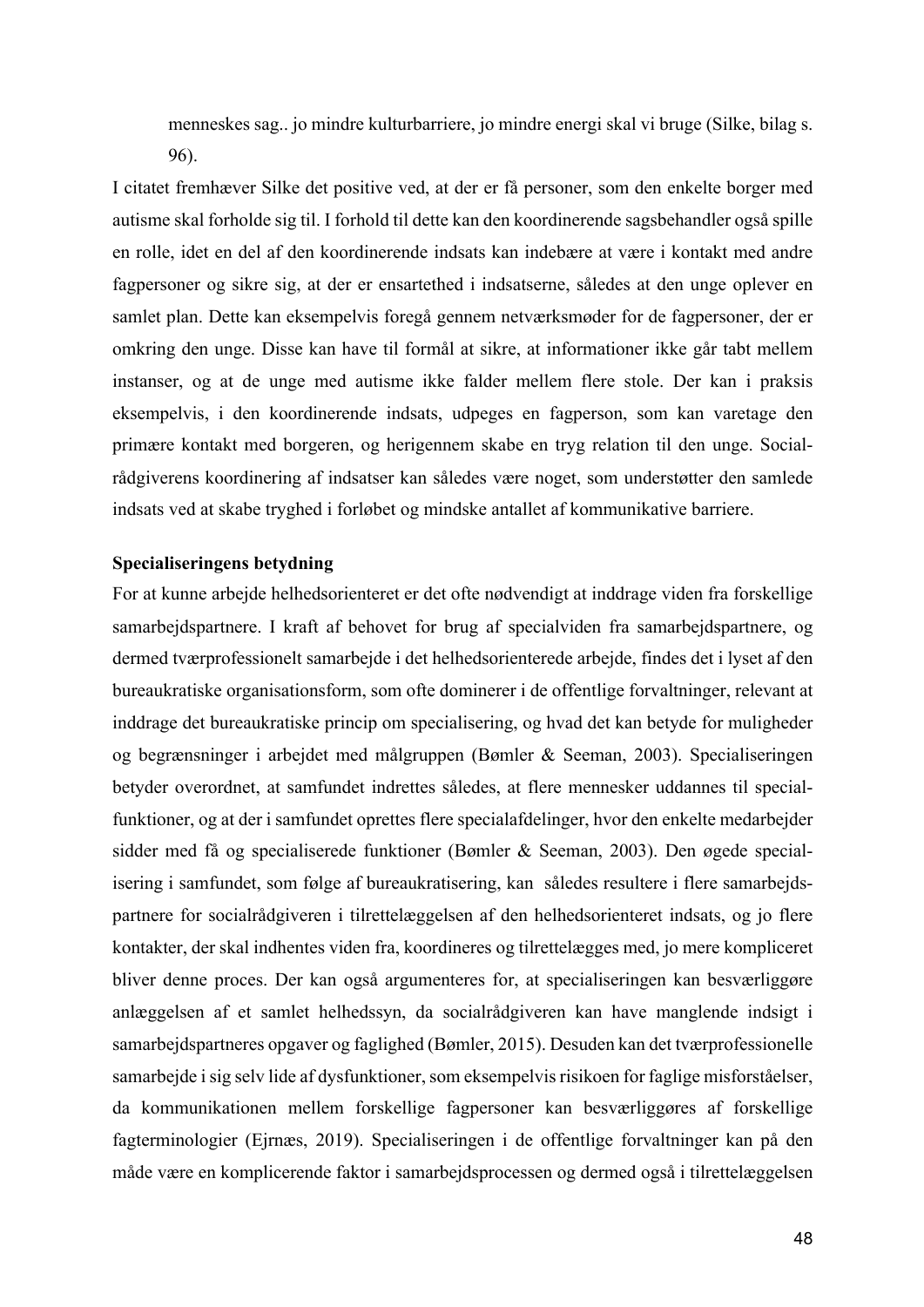af en samlet helhedsorienteret indsats. Omvendt må det antages, at specialiseringen åbner op for adgangen til mere og dybt specialiseret viden, som kan komme den enkelte borger til gavn. På den måde kan specialiseringen øge muligheden for at indhente præcis den viden, som behovet tilsigter i det individuelle forløb.

Netop det, at samle specialiseret viden fra samarbejdspartnere, er noget af det, som informanterne gør brug af i det helhedsorienterede arbejde med målgruppen. Louise fortæller i denne forbindelse, hvordan hun gør brug af faglig sparring med sine samarbejdspartnere:

Ehm... også nogle gange teoretisk omkring, hvad er det lige, fordi nogle gange bruger vi jo også hinanden til sparring, for at finde ud af hvad er det lige, der står på spil her. Ehm, kunne det være det her, kunne det være det her og... kunne du lave en, en stressprofil så vi kan finde ud af, jamen hvad er det egentlig der fylder. Eller kunne du lave en sanseprofil, for at vi kan finde ud af, jamen hvad er det egentlig, hvad er der egentlig af skånebehov (Louise, bilag s. 33-34).

I tråd hermed fortæller Julie også, at hun bruger faglig sparring i sit arbejde med målgruppen: "Vi sparrer meget med hinanden, vi har... fagkonsulenter som vi kan sparre med" (Julie, bilag s. 75). Denne faglige sparring, som Julie og Louise gør brug af, kan forstås som et led i at anlægge et helhedssyn, da den specialiserede viden bidrager med forskellige perspektiver på den unges situation.

#### **Psykiatriens rammer og vilkår**

Målgruppens behov for indsatser hos andre sektorer og forvaltninger gør det relevant at have et blik for samarbejdspartnerens overordnede vilkår, da eksempelvis tidspres i sundhedssektoren i samspil med behovet for en samlet helhedsorienteret indsat, kan påvirke resultatet af det beskæftigelsesrettede arbejde. Adspurgt til Jettes oplevelse af samarbejde, fortæller hun, at hun overvejende har gode samarbejder, men at hun har blik for psykiatriens rammer og vilkår, som en struktur der kan påvirke arbejdet med målgruppen. Til dette udtaler hun:

Der er ikke nogen steder, hvor det… men psykiatrien må jeg sige.. det kan være en lille smule op ad bakke. Men det er også fordi regionspsykiatrien her i Kommune B, har været under, hvad skal man sige, massivt pres i årevis efterhånden, hvor de ikke har personale deroppe, så det har jo også været noget med tid at gøre (Jette, bilag s. 53).

I citatet fortæller Jette, at psykiatrien i regionen er presset på grund af mangel på personale. Jettes blik for disse rammer og vilkår kan medvirke til at forståelse af, hvorfor den unges adgang til og behandling i psykiatrien kan være langsommelig. Dertil kan bevidstheden om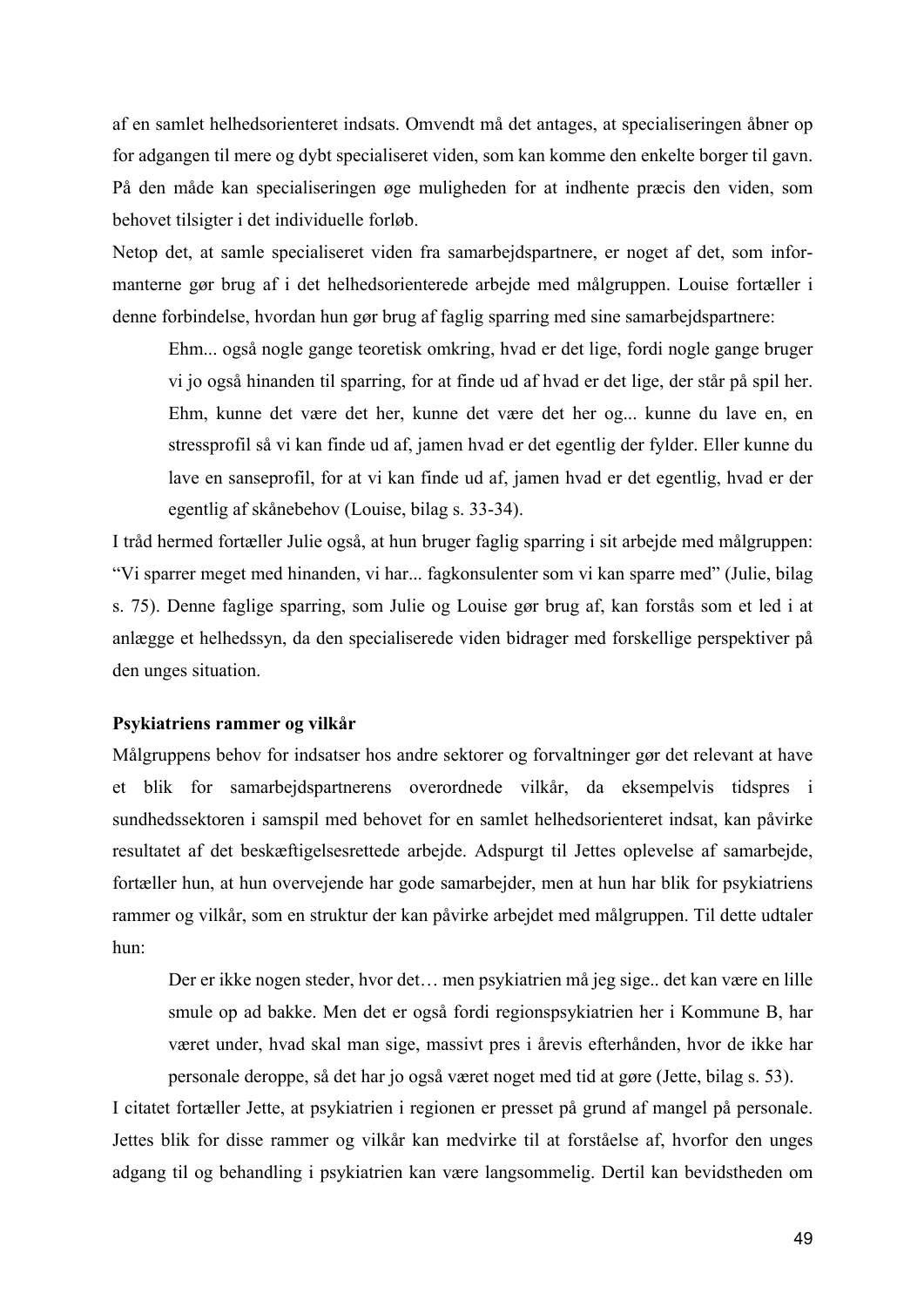rammer og vilkår i psykiatrien også medvirke til en refleksion over, hvordan disse kan påvirke det helhedsorienterede arbejde med målgruppen.

#### Socialrådgivernes overvejelser om samfundsmæssige strukturer og vilkår

I et helhedssyn er det også nødvendigt at inddrage et mere overordnet samfundsmæssigt perspektiv, således der også er blik for, hvordan strukturer i samfundet kan påvirke de unge med autismes muligheder for uddannelse og arbejde. Dette er blandt andet vigtigt, således at de unges udfordringer ikke kun forstås som et produkt af individuelle barrierer, men også som et samspil mellem faktorer på flere forskellige niveauer.

Der er flere eksempler på, at socialrådgiverne, i deres arbejde med målgruppen, inddrager et blik for arbejdsmarkedets udvikling og strukturer. Jette udtaler blandt andet:

Det er jo, øhm, det jo de ting, altså så kan man jo sige … det ville jo også være godt, hvis … øhm, altså nu snakker man jo om det rummelige arbejdsmarked, men det jo ikke sådan helt det jeg oplever sådan 100%, kan man sige. Det kunne jo være godt, hvis der var lidt mere plads til nogen, der sådan lige kunne gå ind og måske have 3 timer om dagen i et lille bestemt område, men de job findes jo ikke mere, og man kan sige, hele lovgivningen er skruet sammen på, at alle skal have en uddannelse, og det er det bare ikke alle der kan (Jette, bilag s. 56).

Jette giver i citatet udtryk for, at hun har blik for arbejdsmarkedsvilkår og den lovgivningsmæssige ramme i det beskæftigelsesrettede arbejde. Julie giver i stil hermed også udtryk for, at hun har blik for arbejdsmarkedets udvikling og struktur. Hun udtaler: "Men, men et eller andet sted så er problemet, set fra mit perspektiv, også at alt er blevet effektiviseret på en måde så selv folk uden diagnoser kan have svært ved at passe ind på arbejdsmarkedet" (Julie interview s.). Her har Julie fokus på, hvordan effektivisering påvirker deltagelsen på arbejdsmarkedet. Louise udtaler sig i det følgende også omkring det samfundsmæssige niveau: "Der bliver flere og flere krav i... alle aspekter af samfundet, og jeg tror også det gør, at flere mennesker med autisme, de brænder ud" (Louise, bilag s. 23) Alle tre socialrådgivere har på denne måde blik for udviklingen på både arbejdsmarkedet og i samfundet, og hvordan denne kan clashe med målgruppens mulighed for at kunne passe ind på arbejdsmarkedet. Socialrådgiverne bruger hermed på forskellig vis viden og refleksion om samfundsmæssige strukturer, hvilket også kan betragtes som værende centralt i at anlægge et helhedssyn, og dermed kunne se de unge med autismes situation i samspil med makrostrukturer.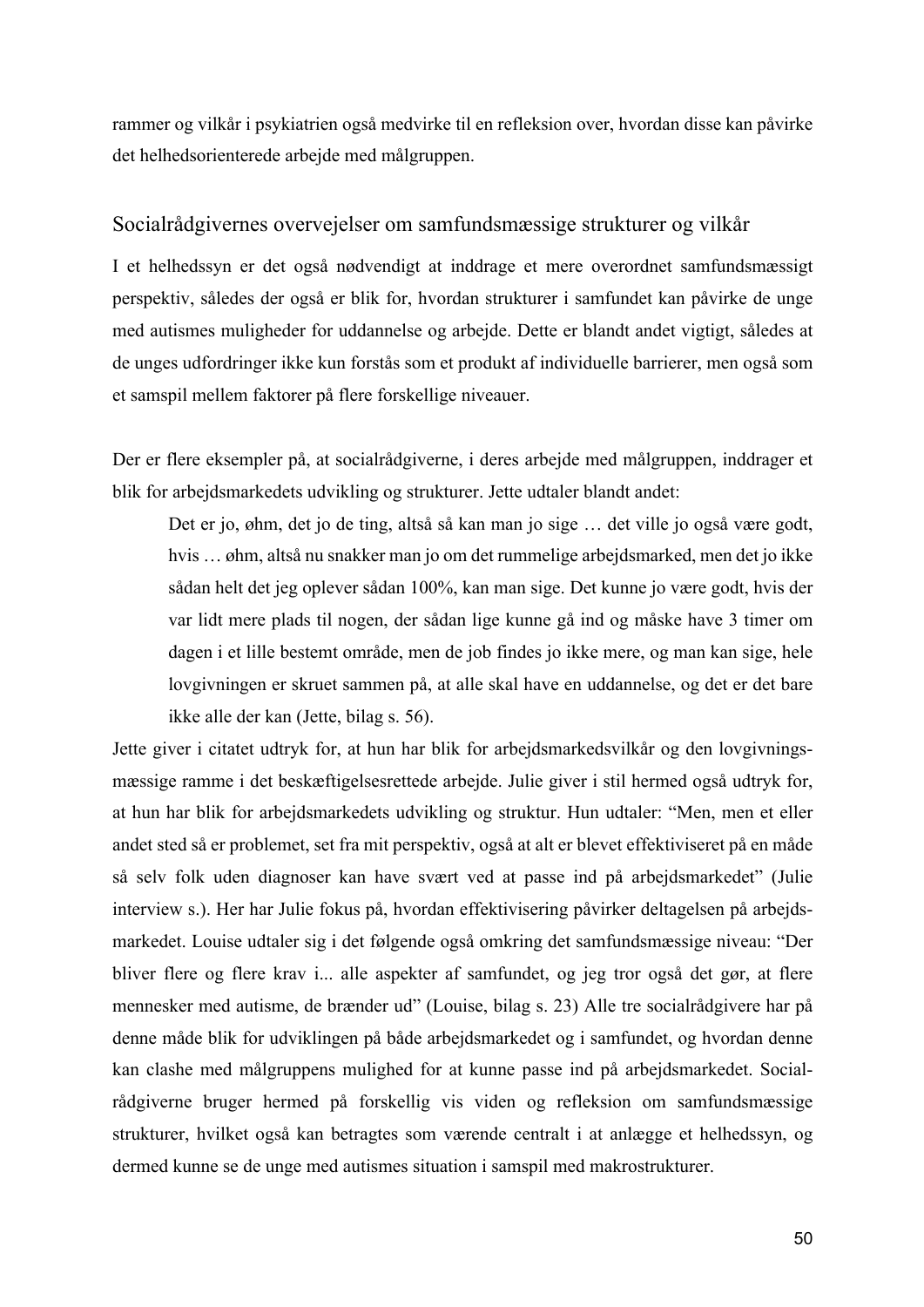## Delkonklusion

Ovenstående analyse omkring helhedssyn har vist, hvordan socialrådgiveren på adskillige måder formår at inddrage et helhedssyn, og dets centrale betydning i arbejdet med målgruppen. Helhedssyn er således et vigtigt element i at kunne arbejde med de komplekse sociale problemer, som denne målgruppe ofte har i kraft af behovet for flere forskelligartede indsatser. I analysen fremgår det også, at socialrådgiverens formåen til at anlægge et helhedssyn og reflektere over dette, kan anses som et værn mod at blive låst fast i forforståelser samt stereotype opfattelser. Det er således af stor betydning, at socialrådgiveren formår at udfordre egne forforståelser, således de unges mulighedsrum åbnes op. Dertil er socialrådgiverens inddragelse af forskelligartet viden og indsatser fra samarbejdspartnere en vigtig brik i at få de unges sag oplyst, og dermed kunne anskue deres situation fra flere vinkler. I forbindelse med tilrettelæggelsen af en helhedsorienteret indsats, hvor der også er brug for indsatser i flere forskellige sektorer, kan det være relevant for socialrådgiveren at have blik for andre sektorers rammer og vilkår, for at kunne reflektere over, og være bevidst omkring, hvordan disse eventuelt kan påvirke den samlede indsats. En væsentlig pointe, som ovenstående delanalyse har bidraget med, er således, at det er vigtigt for socialrådgiveren at kunne reflektere helhedsorienteret, således at de unge med autismes mulighedsrum ikke bliver et produkt af en udelukkende individualistisk eller samfundsorienteret forståelse, men derimod et produkt af et helhedssyn, hvor forskellige perspektiver og niveauer indgår i samspil med hinanden.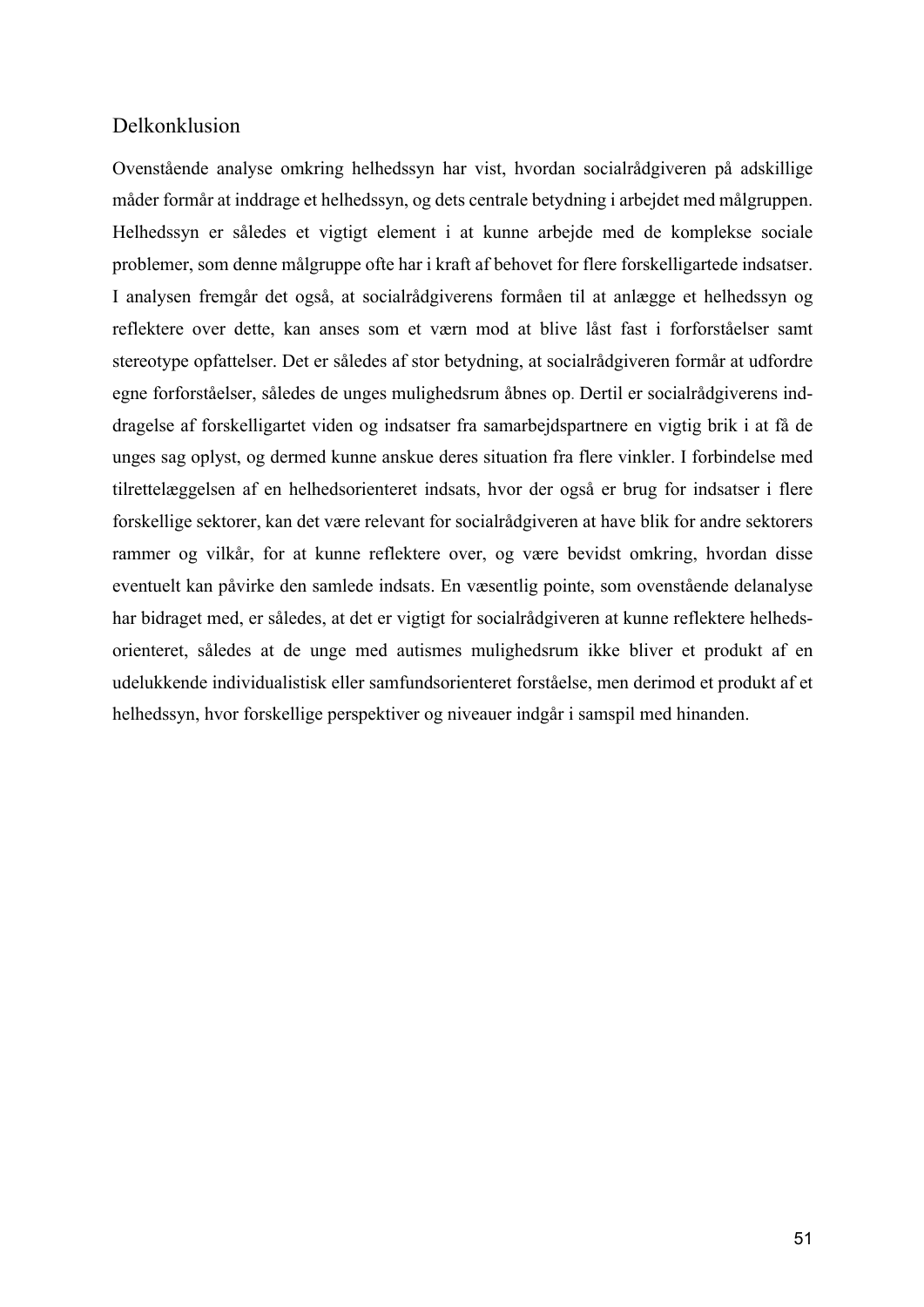## Arbejdsmarkedets rammer og krav

I den følgende analyse ønsker vi at tydeliggøre, hvordan socialrådgiverens rolle kan forstås i arbejdet med at bygge bro til arbejdsmarkedet for de unge med autisme. Til dette vil vi gøre brug af Bourdieus teori om praksis, som redegjort for i teoriafsnittet. Indledningsvist vil vi redegøre for arbejdsmarkedets udvikling og rammer, hvorefter vi vil afdække, hvordan de unges egenskaber kan forstås i relation til arbejdsmarkedet. Endeligt vil vi undersøge, hvordan socialrådgiverens rolle gør sig gældende i arbejdet med at formidle de unge til arbejdsmarkedet.

## Arbejdets betydning og udvikling

Forud for en gennemgang af arbejdets udvikling findes det relevant indledningsvist at redegøre for, hvorfor arbejde kan forstås som værende vigtigt i voksne menneskers liv. Som nævnt i indledningen har arbejdet en central betydning for mange områder af et menneskes liv. Historisk set har arbejdet en stor betydning, idet mennesket altid har arbejdet for at kunne forsørge sig selv. Arbejdet er en kilde til at opnå færdigheder og udvikling på centrale områder, og er blandt andet en betydningsfuld kilde til anerkendelse gennem deltagelse i et socialt, værdibaseret arbejdsfællesskab, hvor medarbejderen opnår anerkendelse for sin indsats og engagement fra både ledelse og kolleger. Denne anerkendelse er væsentlig for den enkeltes selvværd og tilfredshed. Derudover er arbejdet betydningsfuldt i forhold til at opnå et socialt netværk, og til at deltage i et socialt fællesskab. Desuden er der også et kulturelt aspekt i forhold til arbejdets betydning, som indebærer, at vi i Danmark har en stærk kultur for lønarbejde, ligesom det at kunne forsørge sig selv økonomisk også er en vigtig faktor i forhold til arbejdet (Sylvestersen, 2014).

For at forstå arbejdsmarkedets rammer og krav findes det relevant kort at redegøre for, hvordan arbejdsmarkedet er i udvikling. I de senere år har den teknologiske udvikling haft indflydelse på, at der stilles højere kvalifikationskrav til medarbejdere. Samtidig har globaliseringen medvirket, at virksomheder udflyttes til lande, hvor produktionsomkostningerne er lavere end i Danmark, da det bedre kan betale sig. Dette medfører imidlertid, at der skabes øgede krav til effektivitet og kvalifikationer blandt medarbejderne, hvilket stiller ufaglærte medarbejdere i en dårligere position (Mathiasen, 2015). Kravene til arbejdstagerne bærer dermed præg af øgede krav til præstation, produktivitet og ansvar. Ligeledes efterspørges evner i forhold til samarbejde og kommunikation, og arbejdet tilrettelægges i højere grad i mindre grupper, hvor medarbejderne er gensidigt afhængige af hinanden. Denne udvikling kan være med til at stille de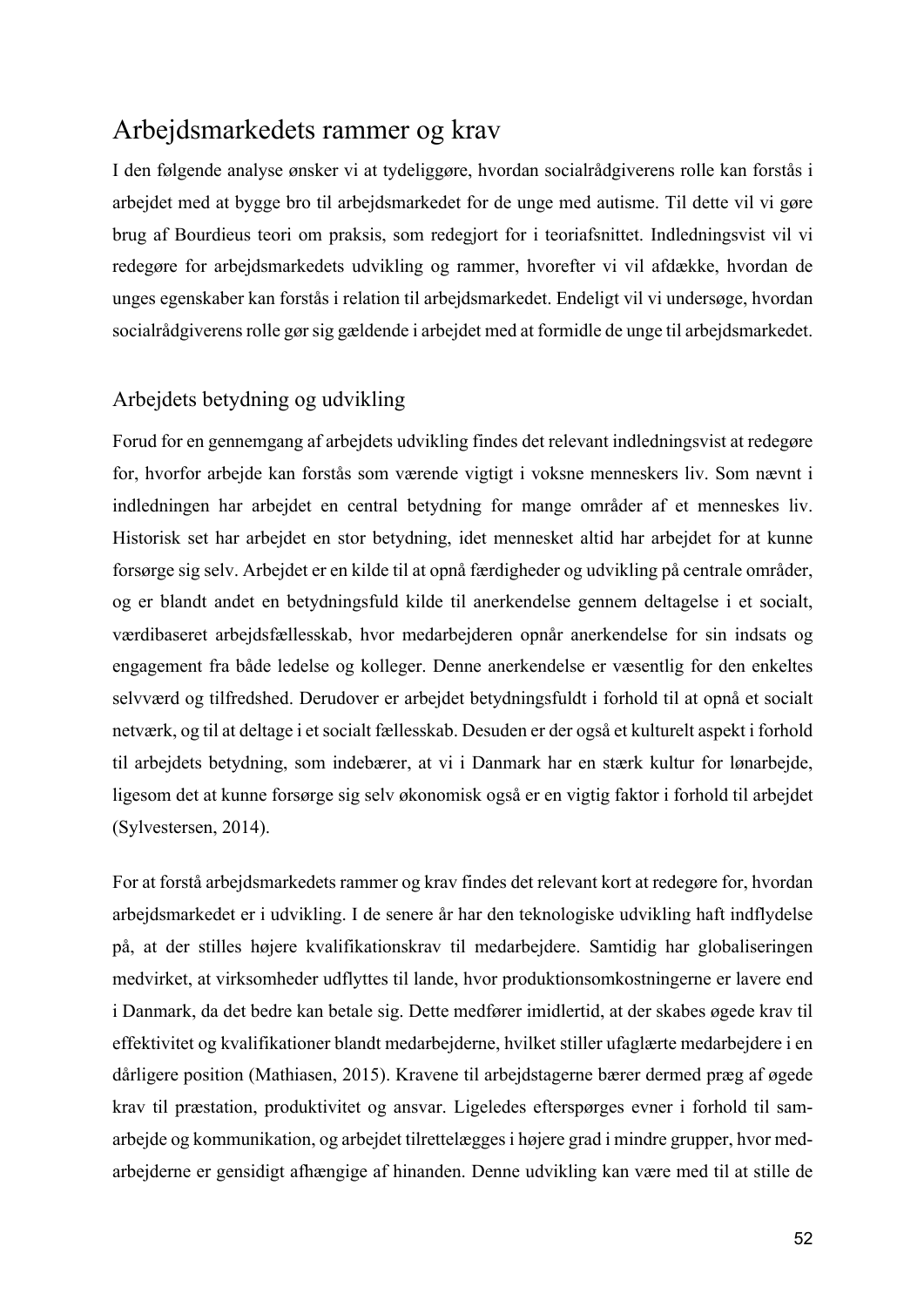medarbejdere, som ikke kan præstere det samme som kollegerne, i en marginaliseret position. Desuden er krav til medarbejderne om fleksibilitet, livslang læring og udvikling også kendetegnet ved vores nuværende samfund, idet der er en forventning om omstilling og forandring (Sylvestersen, 2014).

#### De unges position på arbejdsmarkedet

I det følgende vil vi undersøge, hvordan socialrådgiverne beskriver arbejdsmarkedet i relation til målgruppen, og herunder anvende Bourdieus begreb om felt og kapital til at opnå en forståelse af, hvordan socialrådgiverne forstår deres og de unges position på arbejdsmarkedsfeltet. I interviewene beskriver socialrådgiverne generelt arbejdsmarkedet som et, hvor det går stærkt, og hvor tingene er uforudsigelige. De beskriver, at det rummelige arbejdsmarked ikke altid afspejles i praksis, og at det kan være svært for denne målgruppe af unge at tilpasse sig arbejdsmarkedet i dag. Dette kommer blandt andet til udtryk i følgende citat, hvor Julie spørges til, hvorvidt det kan være svært at finde det rette match på arbejdsmarkedet til de unge med autisme:

Det er et arbejdsmarked hvor vi har travlt alle sammen. Og man kører, sådan, stærkt, sådan. Og de har brug for noget forudsigelighed, og det kræver jo, at du har tiden til at planlægge det. Ehm, så på den måde, så kan det være svært at finde de... de rette match (Julie, bilag s. 65).

Julie adspørges til, hvad der skal til for at skabe en bedre beskæftigelsesindsats for målgruppen. Hertil svarer hun:

Men, men et eller andet sted så er problemet, set fra mit perspektiv også, at alt er blevet effektiviseret på en måde, så selv folk uden diagnoser kan have svært ved at passe ind på arbejdsmarkedet. Og så har vi en gruppe der har, har nogle særlige hensyn, og det bliver rigtig svært at finde de pladser der skal til, og det er altid dem, der skal tilpasse sig, og ikke omvendt, sådan. Og, og det er jo egentlig det, deres udfordringer går på, så... sådan, i det store perspektiv, kunne jeg godt drømme om et mere rummeligt arbejdsmarked for os alle sammen (Julie, bilag s. 82).

Jette adspørges også til, hvad der skal til for at skabe en bedre beskæftigelsesindsats for målgruppen. Hertil deler hun synspunkt med Julie, idet hun udtaler:

Altså nu snakker man jo om det rummelige arbejdsmarked, men det jo ikke sådan helt det jeg oplever sådan 100 %, kan man sige. Det kunne jo være godt, hvis der var lidt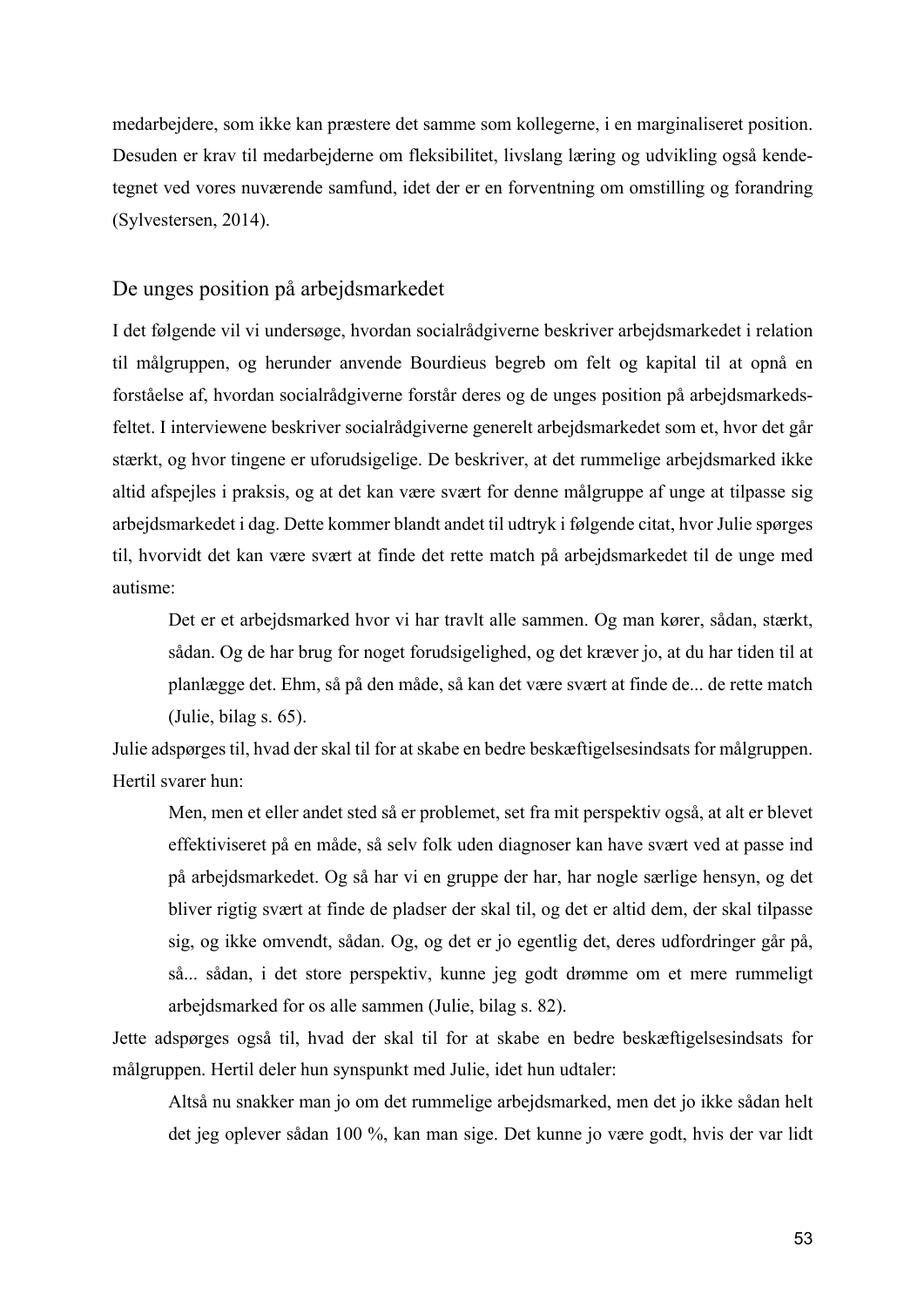mere plads til nogen, der sådan lige kunne gå ind og måske have 3 timer om dagen i et lille bestemt område, men de job findes jo ikke mere (Jette, bilag s. 56).

Begge socialrådgivere beskriver, at det kan være svært at finde det rette match mellem arbejdsmarkedet og den unge med autisme. I relation til Bourdieus begreb om kapitaler, kan socialrådgivernes beskrivelser være med til at skabe et billede af, at arbejdsmarkedets udvikling har den betydning, at målgruppens borgere ikke har den mængde og fordeling af kapitaler, som det kræves, for at opnå adgang til arbjedsmarkedsfeltet. Louise adspørges også til arbejdsmarkedet, hvortil hun har et anderledes perspektiv. Hun udtaler:

Altså, når jeg skal have mine i praktik, der går ikke lang tid, før de får en praktik, så jeg har egentlig et rigtig godt indtryk af et arbejdsmarked, som er åbent overfor det... overfor målgruppen. Og jo mere ærlige borgerne er, de behøves ikke at sige at de har en autismediagnose, men hvis de er ærlige omkring deres skånebehov, jo bedre kan arbejdsgiveren også tage hensyn til dem. (Louise, bilag s. 25)

Louise oplever, i modsætning til de andre socialrådgivere, at det er et arbejdsmarked, som er åbent overfor målgruppen. Louises udtalelse kan dermed også ses som et udtryk for, at hun oplever arbejdsgivere, som gerne vil tage et socialt ansvar og tilpasse arbejdspladsens rammer og krav til de unge med autisme for dermed at give dem adgang til arbejdsmarkedsfeltet igennem den konkrete virksomhed. Louise udtaler dog i samme citat også, at borgerne har skånehensyn, og at de ikke behøver fortælle, at de har en autismediagnose. Denne udtalelse er med til at forstærke billedet af, at målgruppen kræver særlige rammer på arbejdsmarkedet, og ikke kan tilpasse sig ordinære krav, samt at autismediagnosen i sig selv kan være med til at skabe barrierer på arbejdsmarkedet.

Silke adspørges ligeledes til hendes synspunkter omkring unge med autismes barrierer på arbejdsmarkedet, og om arbejdsmarkedets rammer og krav. Silke fortæller, at det særligt er manglende viden omkring, hvilke rammer der skal til for at ansætte en person med autisme, og hvilke ressourcer personer med autisme kan have, som skaber barrierer på arbejdsmarkedet. Hun mener, at mennesker med autisme fravælges på arbejdsmarkedet på baggrund af manglende viden og diskrimination med udgangspunkt i stereotype forestillinger om autisme. Silke udtaler blandt andet:

Jamen hvis arbejdsgiverne ikke ved hvad, det indebærer at ansætte et autistisk menneske og øh.. arbejdsgiverne kun kender til det her meget meget forvrængede perspektiv at autister, hvorfor skulle man så ansætte dem, hvis det er … altså, enten så er vi nødt til at lade være med at fortælle om vores diagnose, når vi søger job, for eller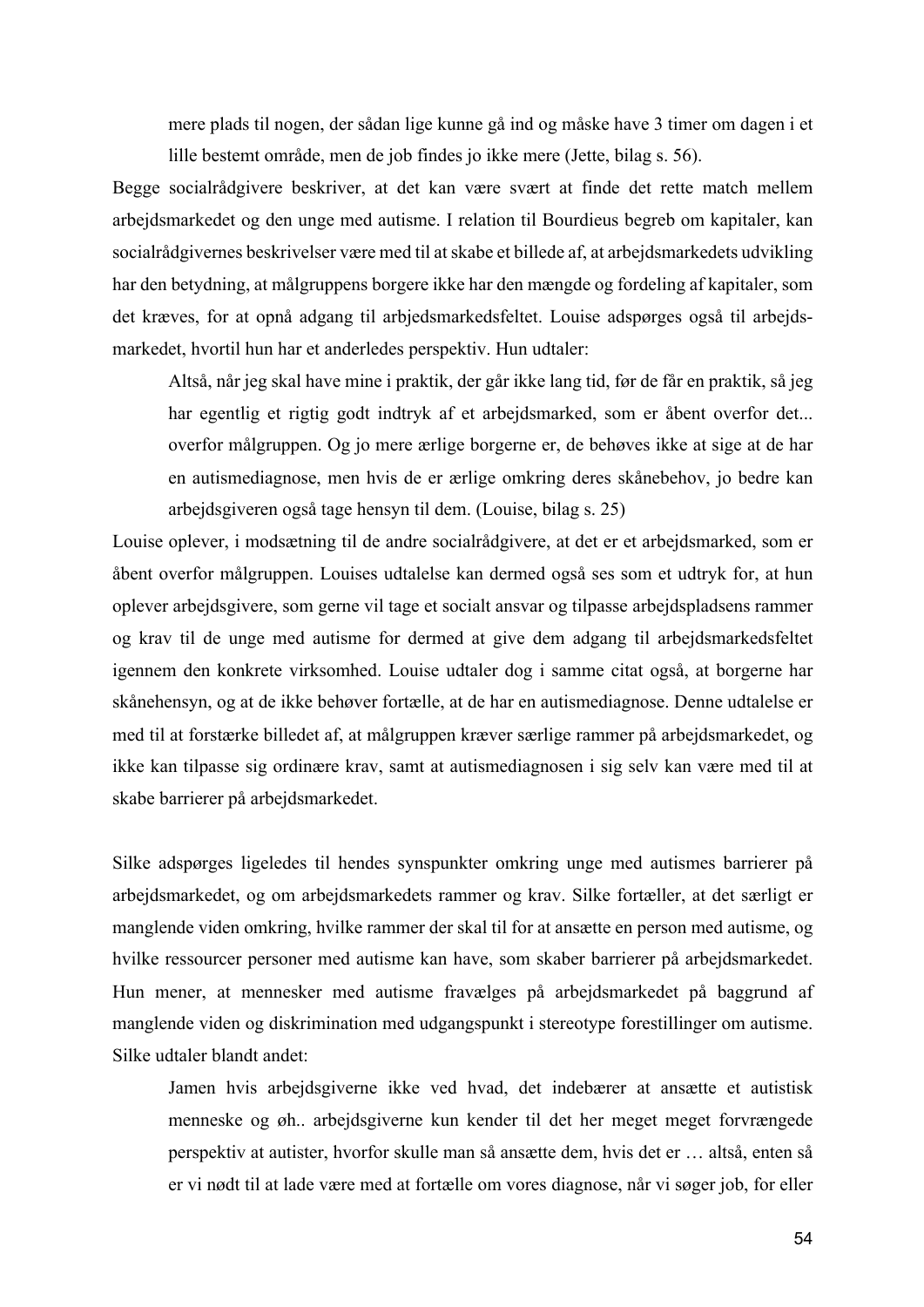så får vi ikke et arbejde, eller også så bliver vi valgt fra på baggrund af de her fordomme, og det her forvrængede billede af autister. Og man kan jo dårligt bebrejde arbejdsgiverne, fordi hvis du har en neurotypisk kandidat, hvor du ved, hvad du får, og du ved, hvad de kan, og du har en autistisk kandidat, hvor at alt du ved, det er 'okay, enten så er de super handicappede, eller også så har de superkræfter, og jeg kunne ikke se nogen superkræfter i det her CV' så vælger man den kandidat, hvor man ved, hvad det er, man får (Silke, bilag s. 94).

Silke fremhæver i ovenstående citat, at der er nogle forestillinger i samfundet, som gør det svært for mennesker med autisme at opnå ansættelse, ligesom hun fremhæver, at forståelsen af mennesker med autisme i samfundet har indflydelse på de unges muligheder for at opnå beskæftigelse. I relation til Bourdieus begreber om felt og kapitaler, kan det udledes af citatet, at arbejdsgiverne, som har en magt på arbejdsmarkedsfeltet, har en manglende viden, som gør, at de unge med autisme tillægges kapitalsammensætninger, der ikke er overensstemmelse med de kapitaler, der værdsættes på feltet. Dette kan medføre, at de unge ikke får mulighed for at opnå adgang til feltet, og at de dermed ikke opnår mulighed for at have indflydelse på, hvilke kapitaler der værdsættes på arbejdsmarkedsfeltet. Den manglende indflydelse på de værdsatte kapitaler kan medføre, at de unge med autisme fastholdes i en marginaliseret position, hvor de står udenfor arbejdsmarkedet.

#### De unges ressourcer og barrierer i et beskæftigelsesperspektiv

Som beskrevet i analysen vedrørende helhedssyn, er socialrådgiverne generelt optagede af, at de unge beskrives som individuelle personer, og at de ønsker at tage udgangspunkt i den enkelte unge med autisme. Det findes dog relevant at undersøge nogle af de egenskaber, som socialrådgiverne alligevel tillægger de unge i kraft af autismen, og som har betydning for deres arbejdsevne. For at opnå en dybere forståelse af, hvilke ressourcer og barrierer de unge med autisme har på arbejdsmarkedet, vil vi i det følgende anvende Bourdieus begreber om kapital og sætte disse i relation til rammer og krav på arbejdsmarkedsfeltet.

#### **Egenskaber på uddannelsesområdet**

Vi finder det særligt relevant at undersøge socialrådgivernes beskrivelse af de unges kapitaler i forhold til uddannelse, da uddannelse er en væsentlig faktor på arbejdsmarkedsfeltet og et udtryk for kulturel kapital. I forhold til de unges uddannelsesmuligheder udtaler Jette i interviewet: "Altså for eksempel hvis nu, der kommer nogle ind direkte fra en særlig tilrettelagt uddannelse, hvor de jo ofte kommer fra når de har autisme" (Jette, bilag s. 41). Jette nævner i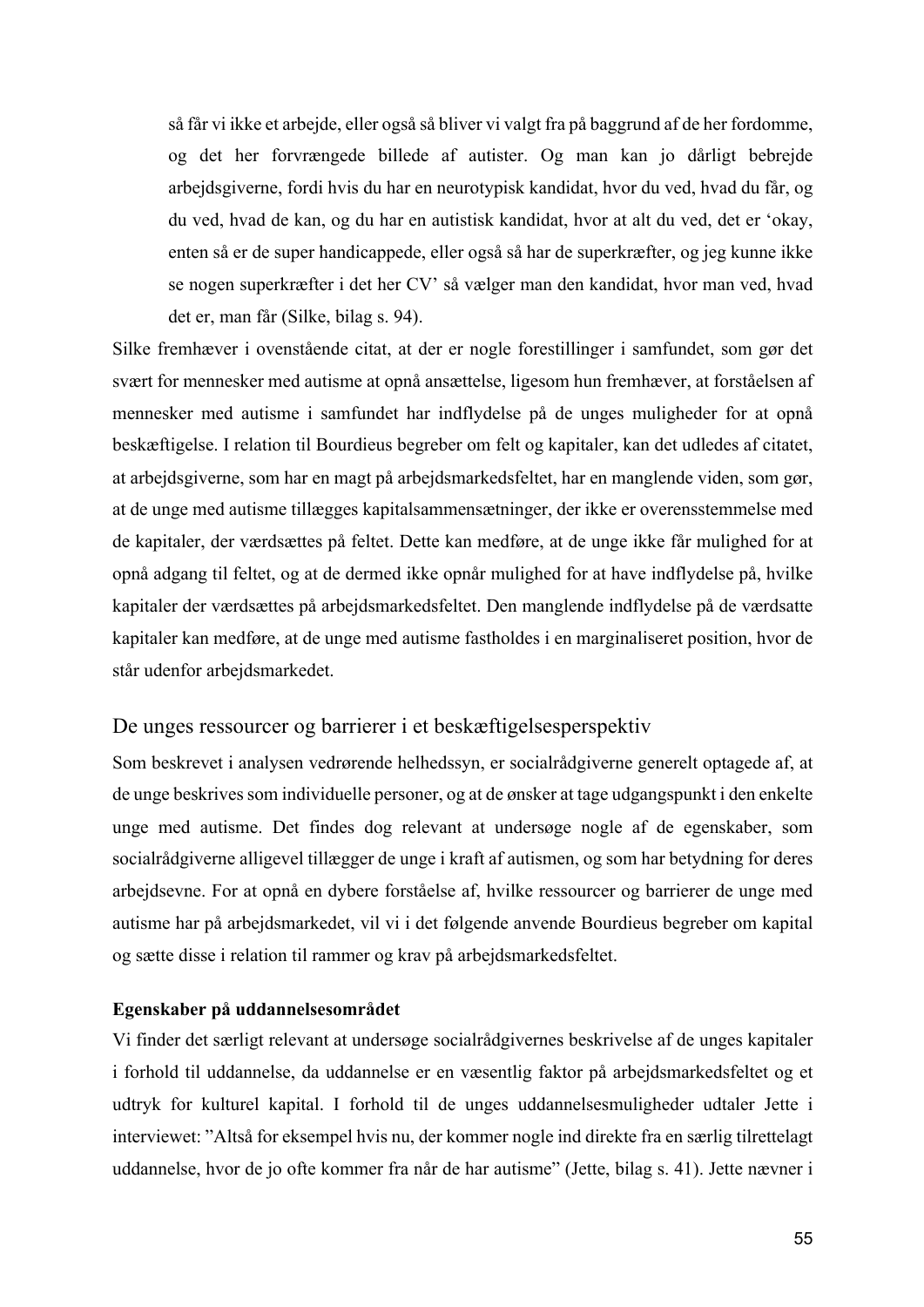citatet en særligt tilrettelagt uddannelse (STU), som er en uddannelse for unge under 25 med særlige behov, som ikke kan gennemføre en anden ungdomsuddannelse. En STU er ikke kompetencegivende til anden uddannelse eller arbejde (Børne- & Undervisningsministeriet, u.d.). Dette er med til at indikere, at Jette anser gruppen af aktivitetsparate unge med autisme som værende i målgruppen for STU, og ikke i målgruppen for ordinær uddannelse, og at hun dermed også tillægger de unge en lav grad af kulturel kapital i forhold til uddannelse. Jette udtaler ligeledes:

Jeg har jo de her trin i uddannelsespålægget... Vi kan jo køre i årevis med, at 'nu skal du også komme med et ønske til uddannelse', men de har sgu ingen ønsker til uddannelse, fordi de kan ikke. Sådan noget der, det synes jeg altså er fuldstændig pip, jeg synes det hele fint, at der skal være nogle mål også noget, men det skal være noget, at den unge kan forholde sig til. Altså det skal være noget der ligesom giver mening, og det, så man i hvert fald udfordret, når man skal sidde og forklare en autist: 'det her det giver mening at du skal komme med et ønske til uddannelse, jeg ved at du ikke kan' (Jette, bilag s. 56).

I ovenstående citat giver Jette udtryk for, at hun ikke vurderer, at uddannelsespålægget er relevant for de unge i denne målgruppe. I citatet indikerer hun dermed igen, at hun ikke vurderer de unge med autisme som værende i stand til at deltage i ordinær uddannelse. Julie udtaler sig ligeledes omkring de unge med autisme i uddannelsessystemet:

Når de kommer hertil, så har de jo, i hvert fald som minimum levet i 18 år, hvor de ikke har passet ind i noget. Så de har dårlige erfaringer. Så det er også dem vi som... en ting er selve diagnosen, men der er jo rigtig meget usikkerhed, som jo også skal trænes i at vise, det kan godt være, at du ikke har passet ind i det normale skolesystem, eller hvad det nu har været du har... men, derfor kan det godt være, at der er andet, du passer ind i (Julie, bilag s. 68).

Julie udtaler, at hun ikke oplever, at de unge passer ind i samfundet, og herunder skolesystemet. Julies citat kan også give et billede af, at hun har en forestilling om, at de unges lave kulturelle kapital omhandler, at de ikke passer ind i det ordinære skolesystem, og at dette fører til usikkerhed hos den enkelte.

Silke udtaler sig ligeledes om de unge i uddannelsessystemet. Her siger hun følgende:

Øhm... og så er der jo også, altså, hele, altså, man kan ikke snakke arbejdsmarked uden også at snakke om uddannelsesaspektet, ikk'. At øhm, at man kan sige, allerede fra folkeskolen, der er vi sat tilbage, fordi at vi har sværere ved at komme i det rette skoletilbud. Lykkes det os at komme igennem folkeskolen, så skal man igennem noget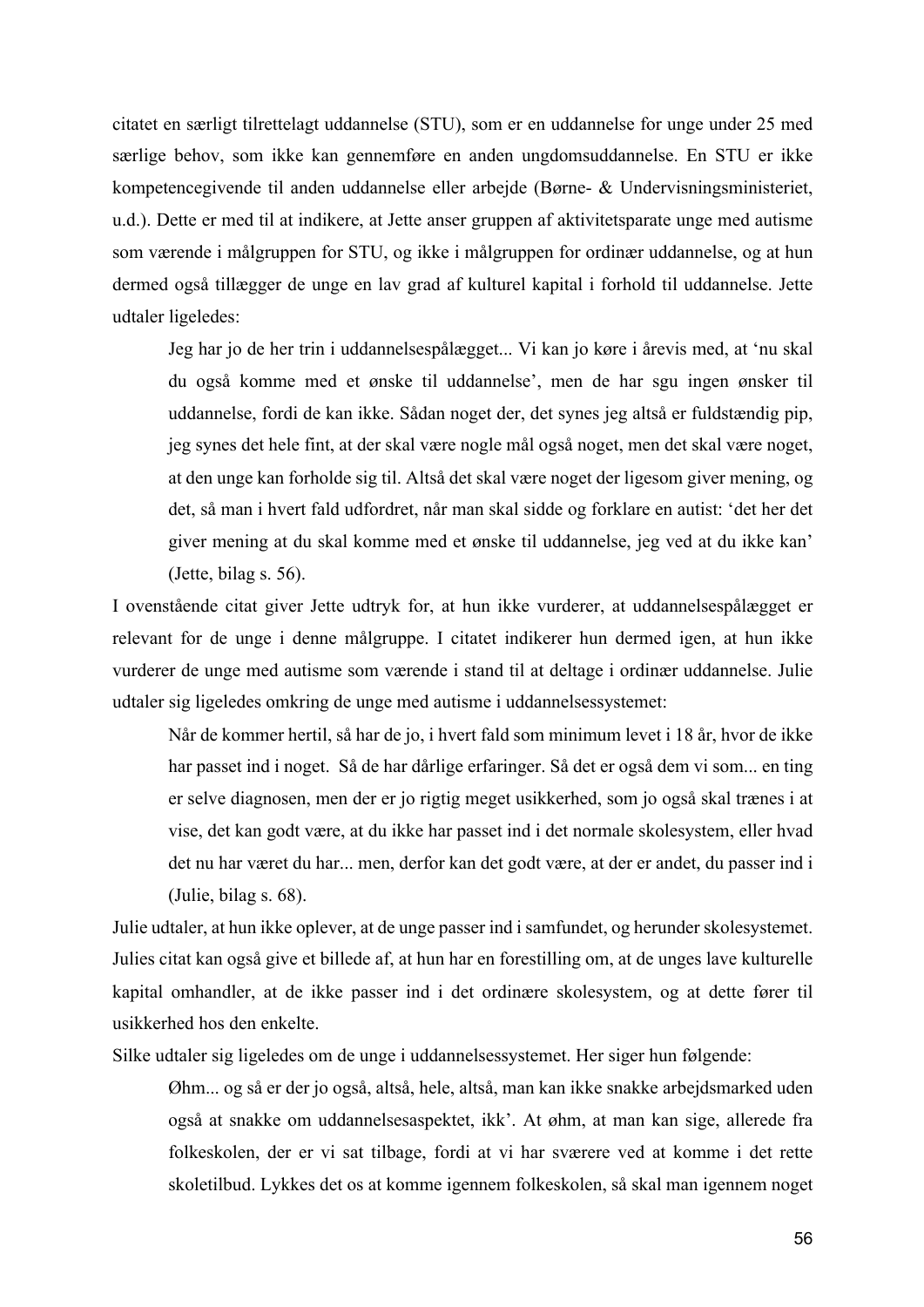ungdomsuddannelse, hvor det er rigtig svært at finde et tilbud, der passer til en, og hvor der er ordentlig støtte. Øhm... vi har for eksempel kun 13 ASF klasser i hele landet.. øhm... med, hvor så har de 1-2 klasser, med plads til 12 i hver, øhm, og det skal dække alle autistiske unge i hele Danmark.. æhmm.. det er ikke særlig realistisk. Øhm, vælger man at tage en erhvervsuddannelse, så er det endnu endnu endnu sværere at få en læreplads, hvis man lykkes med at komme igennem grundforløbet, ømh... det er sværere at få støtte på erhvervsuddannelse, fordi at øhm, ham tømreren nede på hjørnet, han har sgu ikke ligefrem et helt hold af SPS-konsulenter ansat på samme måde som man lidt nemmere kan med en større bolig institution. Kommer man så igennem enten et gymnasie eller en erhvervsuddannelse, eller anden ungdomsuddannelse, så er der, altså universitetet, det er også super ufleksibelt. Det er svært at få lov at studere på nedsat tid, det er svært at få bevilget handicaptillæg (Silke, bilag s. 86).

Silke beskriver et uddannelsessystem, som ikke er indrettet til at tilgodese de unge med autisme. Ligesom med arbejdsmarkedet beskrives det også her, at de unge har nogle særlige behov, som kræver, at der skabes nogle særlige rammer. Problemet opstår, når disse rammer ikke skabes og at en hel gruppe af mennesker sættes i en marginaliseret position, fordi der ikke skabes mulighed for at opnå en stærkere uddannelsesmæssig kulturel kapital. Den manglende kulturelle kapital, og de manglende muligheder for at forstærke denne, kan dermed være med til at fastholde de unge i, hvad Bourdieu betegner som en domineret position.

#### **Egenskaber på arbejdsmarkedet**

I det følgende vil vi undersøge, hvordan de unge med autismes kapitaler gør sig gældende i forhold til arbejdsmarkedet. Da arbejdsgiverne som nævnt har en stor indflydelse på, hvem der opnår adgang til arbejdsmarkedsfeltet, findes det relevant indledningsvist at inddrage viden om, hvilke egenskaber, der værdsættes på arbejdsmarkedet. Rekrutteringsvirksomheden Praice og konsulenthuset LUNDMANN har udgivet en rapport om screening af medarbejdere i danske virksomheder. Denne er udarbejdet på baggrund af et spørgeskema, som er besvaret af 185 personer, der beskæftiger sig med rekruttering i deres arbejde. Respondenterne er i spørgeskemaet blevet adspurgt til hvilke karakteristika, de tillægger en succesfuld medarbejder, hvoraf de 10 mest populære egenskaber er: Faglig kompetent, engageret, samarbejdsorienteret, selvstændig, social, ansvarsfuld, fleksibel, omstillingsparat, robust og effektiv (Lundmann, 2016, s. 8).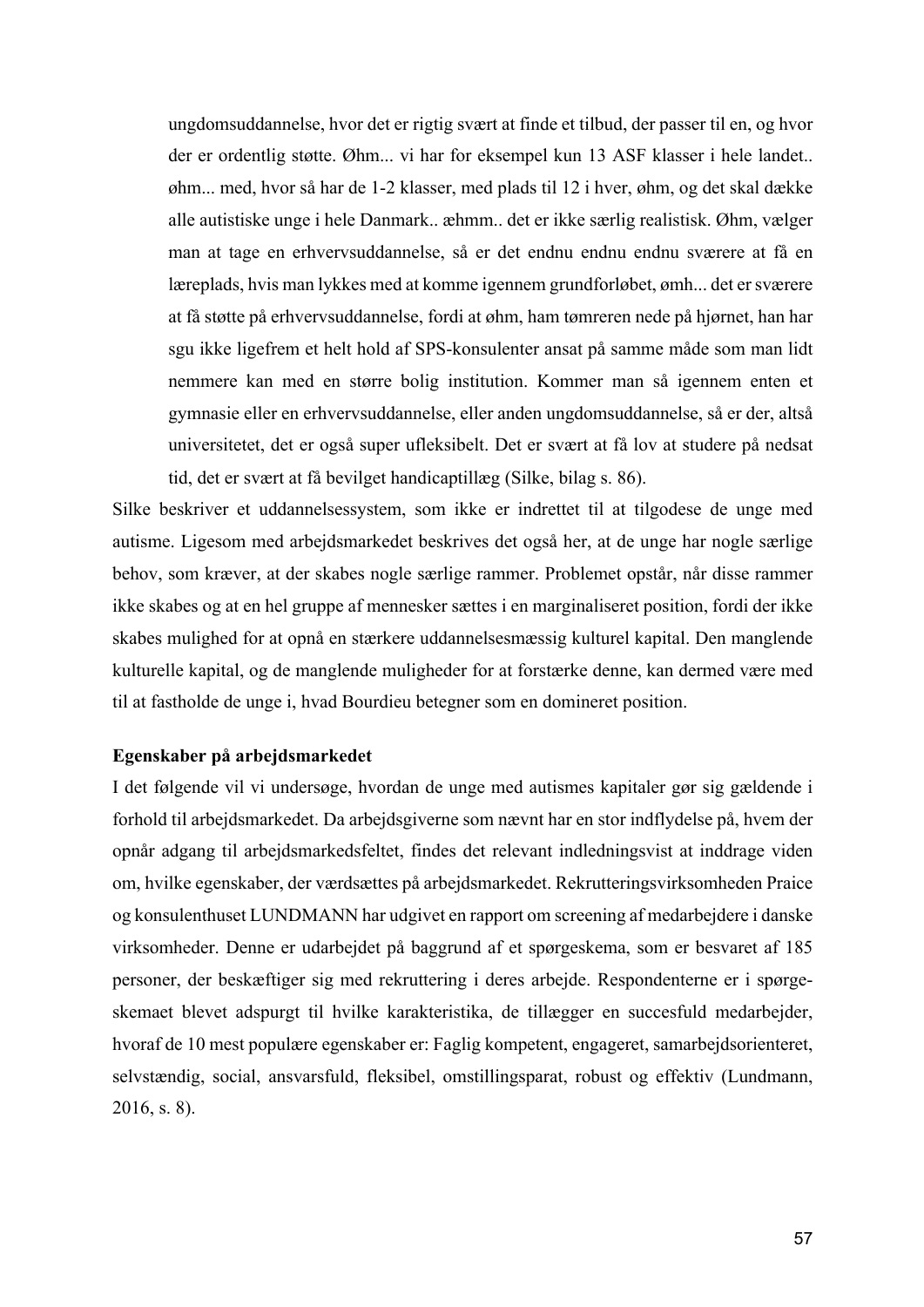Socialrådgiverne beskriver i de foretagne interviews, hvilke barrierer de unge med autisme har for at opnå beskæftigelse. Disse barrierer kan ifølge rådgiverne relatere sig til forskellige former for skånehensyn, herunder et øget behov for struktur og forudsigelighed. Louise udtaler:

nogle gange kan det være svært at imødekomme de her skånebehov, især hvis et af dem, det er, at den her struktur, den må på ingen måde afvige, og så der kommer et eller andet som man ikke lige havde regnet med (Louise, bilag s. 25).

Louise siger ligeledes:

Det der også kan gøre det udfordrende, nogle gange, det er de skånebehov, der kan være, og de kan være meget forskellige. Med nogle af mine, har et skånebehov med, at der ikke må være for mange mennesker, og strukturen skal være fuldstændig fast (Louise, bilag s. 12).

Louises beskriver, at de unge med autisme kan have behov for en meget fast struktur, og at dette kan være svært at imødekomme på arbejdsmarkedet. Socialrådgiverne fremhæver desuden generelt, som det også er påpeget i kommunikationsanalysen, at de unge kan være udfordrede på deres forestillingsevne. Eksempelvis udtaler Jette:

Hvis man har en autismediagnose, så har man jo rigtig svært ved at forestille sig ting, og ofte her i vores gesjæft, så er det jo sådan noget med 'jamen kunne du ikke tænke dig at blive tømrer eller maler, eller et eller andet', altså så bliver det sådan nogen ting som man skal forestille sig, og det kan de fleste autister, det kan de bare ikke (Jette, bilag s. 44)

Jette beskriver i citatet, at de unges udfordringer i forhold til forestillingsevnen kan have betydning for evnen til at forestille sig mulige jobs eller karriereveje, og at dette kan være svært for de unge. De ovenstående beskrivelser er, sammen med andre udtalelser fra interviewene vedrørende de unges behov for netop struktur, forudsigelighed og støtte til at planlægge og opretholde dette, med til at skabe et billede af, at de unge ikke i særlig høj grad besidder de nævnte egenskaber, som værdsættes på arbejdsmarkedsfeltet i form af omstillingsparathed og fleksibilitet. Dette synspunkt understøttes også af de tidligere beskrevne udfordringer, som ligger i diagnosekriterierne for autisme. I relation til Bourdieus begreb om kapitaler, kan ovenstående udfordringer kan ikke tilskrives manglende kulturel kapital i form af forståelse for og tilpasning til feltets normer. De beskrevne udfordringer kan i stedet relatere sig til autismediagnosen, der som bekendt er medfødt og livsvarig. Der kan dog reflekteres over, hvorvidt arbejdsgiverne kan tolke de autistiske karakteristika som manglende kulturel kapital, idet de kan opfattes som en manglende forståelse for arbejdsmarkedsfeltets normer, krav og forventninger.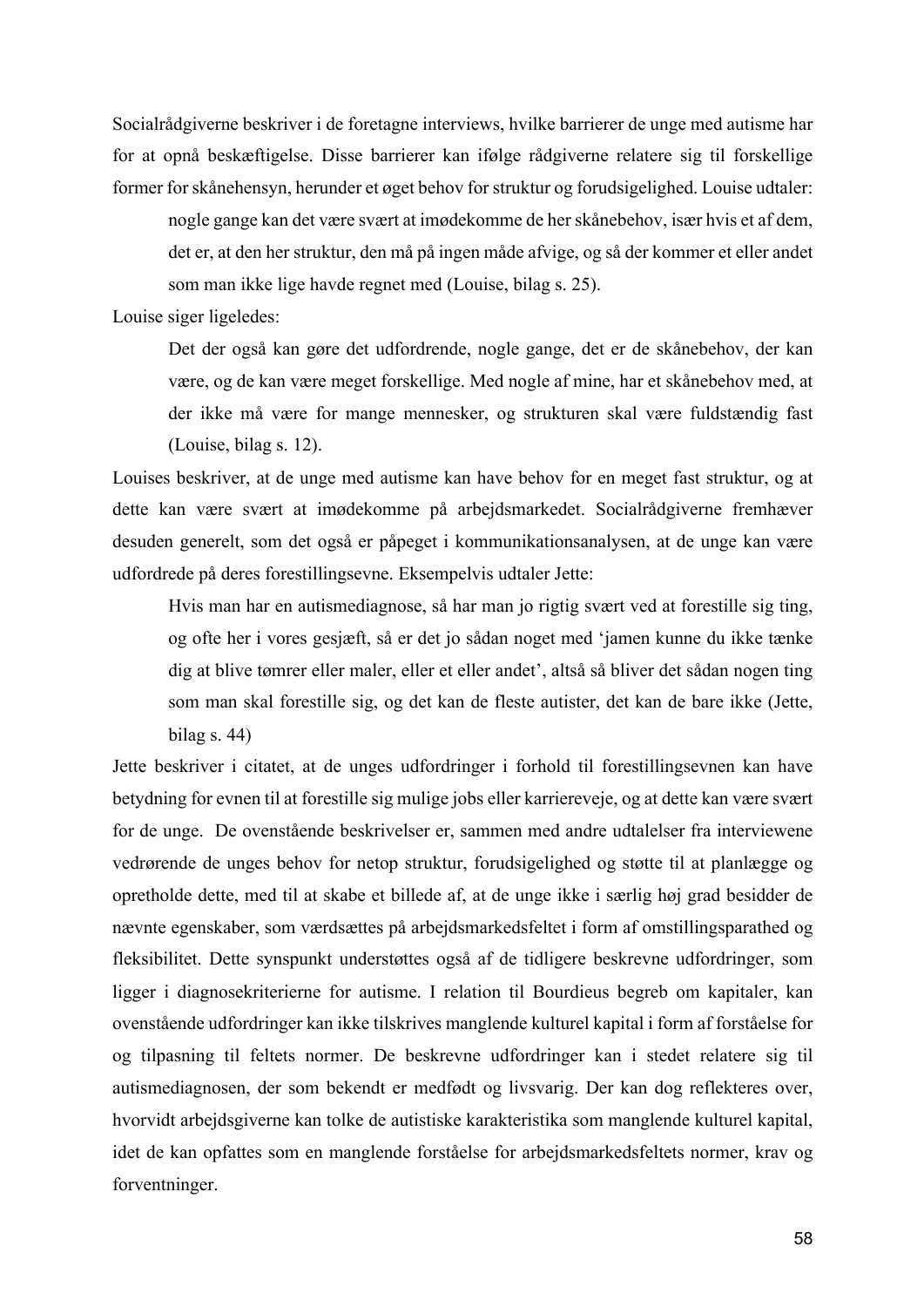Udover den kulturelle kapital, findes det også relevant at overveje, hvordan henholdsvis den økonomiske kapital og den sociale kapital gør sig gældende for de unge i forhold til arbejdsmarkedsfeltet. I forhold til den økonomiske kapital har de unge som udgangspunkt en begrænset økonomisk kapital, idet de er på uddannelseshjælp, som er en af de laveste sociale forsørgelsesydelser. Disse faktorer er med til at sætte begrænsninger for de unges økonomiske muligheder, mens de er på uddannelseshjælp. I relation hertil skal det dog bemærkes, at vi ikke kender til de unges økonomiske baggrund, hvorfor der også kan være personer i målgruppen, som kommer fra en baggrund med en stærk økonomisk kapital, og som derfor alligevel har en vis økonomisk kapital som en del af deres habitus. En stærk økonomisk baggrund kan ifølge Bourdieu være en væsentlig magtfaktor (Wilken, 2011). Silke kommer i interviewet også med en udtalelse, som kan give et indblik i hvordan:

Og generelt hele den her, med at hele autismeområdet er ved at blive delt op i et A-hold og et B-hold, hvor A-holdet er dem, der har penge til at betale eksterne og private til faktisk at hjælpe en, og B-holdet det er dem der ikke har. A-holdet er dem, der har overskud til at anke, når der er noget, der virker forkert og B-holdet det er dem der ikke har. Øhm.. At, at, den opdeling.. den har påvirket mig rigtig meget, fordi jeg ikke kommer fra en særlig ressourcestærk familie. (...) Jeg synes, det er uretfærdigt, at jeg kan høre på medlemmer, der har fået deres diagnose samtidig med mig, og har haft forældre med en anden økonomisk ballast og med en anden indstilling til de her diagnoser, end jeg har haft, og høre hvor meget bedre de har stået i forhold til at kunne komme videre derfra, hvor jeg strandede (Silke, bilag s. 109).

Silkes udtalelse er med til at tydeliggøre, hvordan den økonomiske kapital kan være en magtfaktor. I citatet fremhæver hun, hvordan den økonomiske situation hos forældrene kan være med til at skabe nogle muligheder hos den unge med autisme. En vis grad af økonomisk kapital kan være en forudsætning for, at forældrene har overskud til at investere i barnets kulturelle kapital (Wilken, 2011). Dette kan eksempelvis være i form at, at forældre investerer i særlig undervisning, uddannelse eller særlig autismefaglig rådgivning til den unge. På den måde tydeliggøres det, hvordan den økonomiske kapital kan veksles til andre kapitalformer. I forhold til den sociale kapital hos de unge med autisme, så fylder denne forholdsvis lidt i den indsamlede empiri. På baggrund af analysen, som har haft fokus på de unge med autismes kapitaler i relation til arbejdsmarkedsfeltet, og med udgangspunkt i vores viden om deres tilknytning til arbejdsmarkedet, kan det fremstå usandsynligt at de unge er i besiddelse af en stor mængde social kapital, i forhold til hvad der værdsættes på arbejdsmarkedsfeltet, da dette ville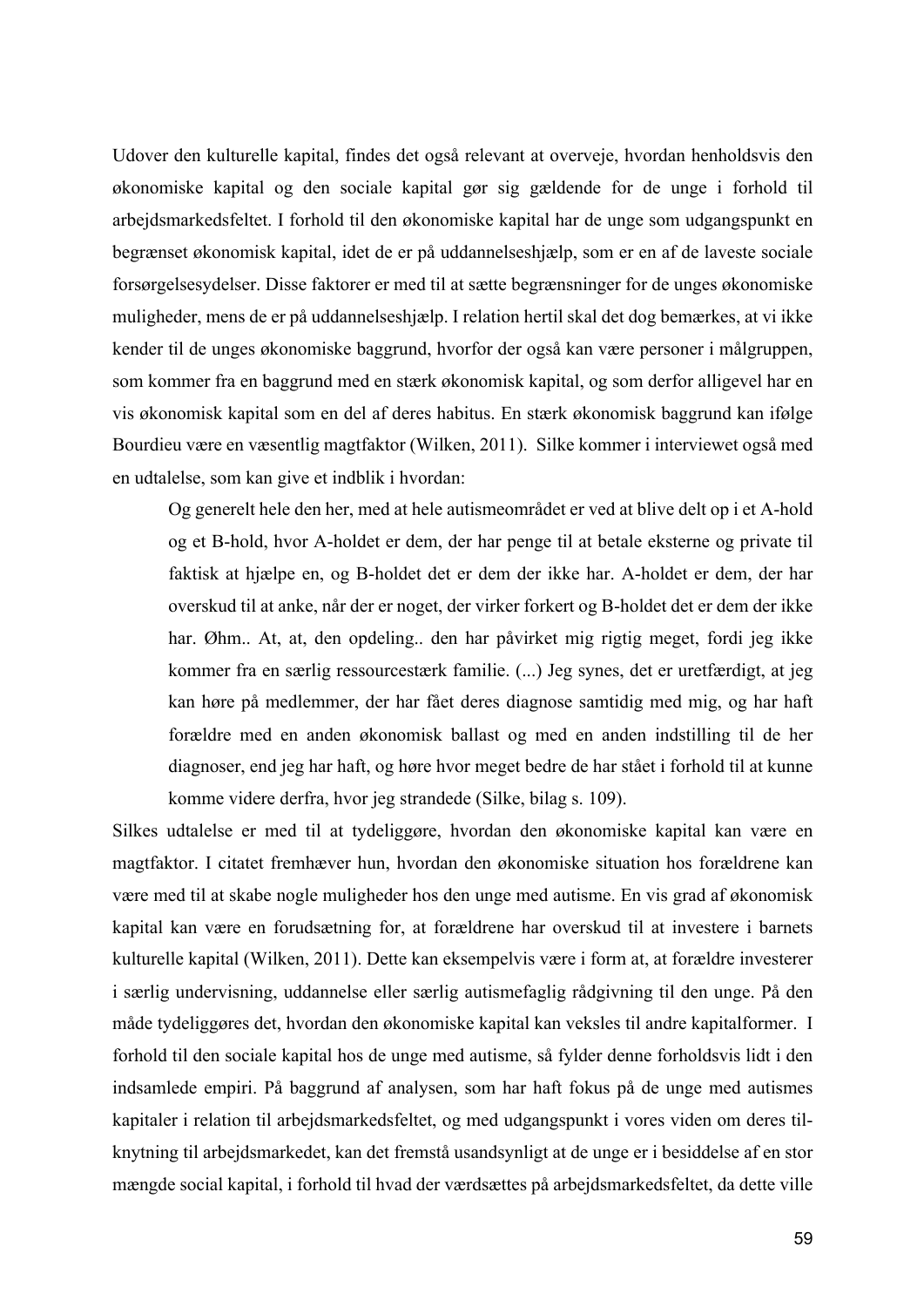indebære et netværk af kontakter og relationer på arbejdsmarkedsfeltet. Desuden kan det overvejes, om de sociale barrierer, som autismen medfører, også kan stå i vejen for at opbygge et stærkt socialt netværk på arbejdsmarkedet.

Autisme er som bekendt en medfødt og livsvarig udviklingsforstyrrelse. De unge med autismes marginaliserede position på arbejdsmarkedet er derfor afhængig af, at arbejdsmarkedet tilpasses dem. I det ovenstående er det gennemgået, hvordan de unge ikke står i en magtfuld position på arbejdsmarkedsfeltet, hvorfor de heller ikke i særlig høj grad har mulighed for at påvirke feltet i en ny retning. De er derfor afhængige af, at magthaverne og de indflydelsesrige på feltet tilpasser rammer og krav til de unge med autisme, så de også opnår adgang og tilknytning til feltet. Dette er med til at placere målgruppen i en domineret position. En magthaver, som kan være med til at skabe denne adgang kan være lovgivningen om kompensation til handicappede i erhverv, som giver mennesker med handicap nogle rettigheder på arbejdsmarkedet, herunder fortrinsret til stillinger på offentlige arbejdspladser, jf. Lov om kompensation til handicappede i erhverv m.v., jf. LBK nr. 108 af 03.02.2020. Derudover kan forskellige interesseorganisationer også være med til at påvirke synspunkter på feltet, som kan være til målgruppens fordel. Endelig kan en magthaver også være virksomheders CSRstrategier, og den værdi det kan skabe for virksomheder at tage et socialt ansvar, hvilket vi vil komme nærmere ind på i projektets diskussion.

Overordnet tydeliggøres det i analysen, at der er en vis diskrepans mellem arbejdsmarkedsfeltets forventninger og de egenskaber og karakteristika, der er ved autisme. Denne kan i relation til vores viden om, hvor få mennesker med autisme, som er i beskæftigelse, være med til at sige noget om de strukturelle magtforhold, der er på spil på feltet, og som ikke afhænger af den enkelte med autismes vilje eller lyst til at opnå adgang til, samt indflydelse og status på, arbejdsmarkedsfeltet. Socialrådgiveren kan i den forbindelse være med til at påvirke arbejdsmarkedet gennem matchet mellem den enkelte ledige og en arbejdsgive, hvor socialrådgiveren er med til at formidle viden og ressourcer vedrørende borgere med autisme i et forsøg på at give de unge adgang til arbejdsmarkedet. Denne rolle og funktion uddybes i det følgende afsnit.

## Socialrådgiverens rolle i formidlingen af de unges ressourcer

Socialrådgiverens magt og ansvar i arbejdet udspiller sig på flere forskellige områder. I de to tidligere delanalyser tydeliggøres det, hvordan socialrådgiveren bærer ansvaret for etableringen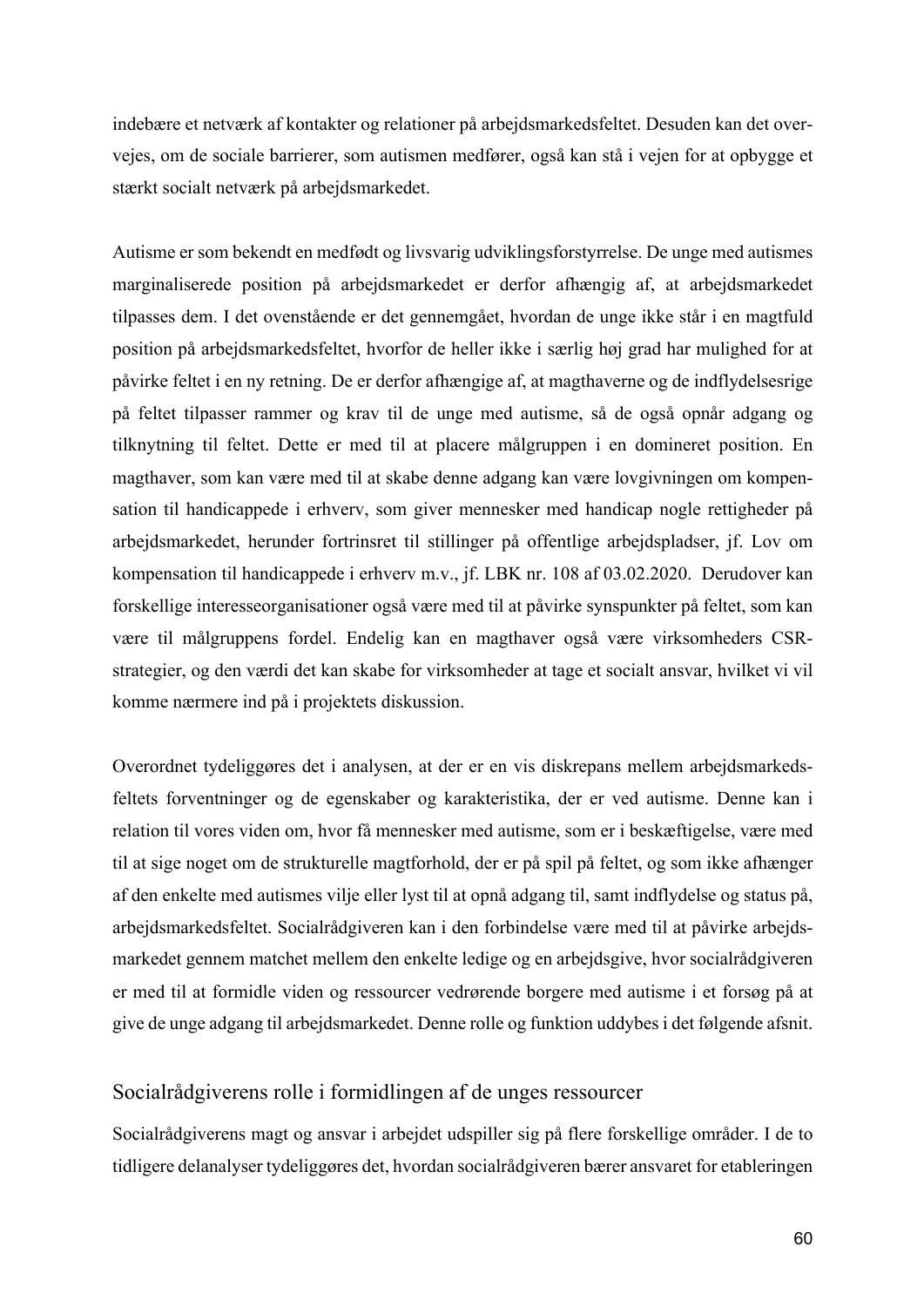af henholdsvis kommunikationen, relationen og helhedssynet, hvilket i sig selv kan forstås som en form for magt. I praksis er socialrådgiverens magt i høj grad reguleret af juridiske rammer og krav til både indsatser og sagsbehandling, og kommunalpolitiske målsætninger og værdier er også med til at danne rammen for socialrådgiverens arbejde. Socialrådgiveren besidder alligevel et fagligt skøn og et handlerum, og det er indenfor dette, at den enkelte socialrådgivers magt udspiller sig i praksis. Det er i det socialfaglige skøn, at sociale problemer defineres og vejes op mod hinanden, og betydningsfulde afgørelser træffes.

#### **Kompetence**

Socialrådgiveren besidder en formaliseret magt i form af den kompetence, som fremgår af lovgivningen, og som kommunalbestyrelsen uddelegerer til de forvaltninger, som socialrådgiverne arbejder under (Andersen, 2016). Hvor omfattende denne kompetence i praksis er hos den enkelte socialrådgiver, er forskellig fra kommune til kommune, og afhænger af graden af egenkompetence i den enkelte afdeling. Der kan være både fordele og ulemper tilknyttet graden af egenkompetence. Louise beskriver i interviewet en af fordelene:

Jeg tror også det er forskelligt fra kommune til kommune hvor meget... ehm, egenkompetence de har, og hvor hurtigt de, kan sætte ting i gang. Ved at vi har en vis grad af egenkompetence, så kan vi også hurtigt gribe den unge, når den unge er motiveret og sige: 'ok, fint. Det sætter vi i gang i morgen' (Louise, bilag s. 30).

Louise beskriver, at hendes egenkompetence betyder, at hun har mulighed for at sætte indsatserne hurtigt i gang, fordi hun ikke skal igennem flere forskellige organisatoriske led for at få et tilbud godkendt. Dette er en fordel ved egenkompetencen, som indebærer, at den unge kan gribes i et motiveret øjeblik, og at indsatser kan iværksættes og stoppes med kort varsel og med udgangspunkt i den unges behov. Det kan overvejes, en for høj grad af egenkompetence kan udgøre en risiko for, at den personafhængighed i indsatsen, som vi tidligere har fundet frem til, forstærkes i en sådan grad, at der kan forekomme forskelsbehandling overfor borgerne i strid med ligebehandlingsprincippet. Ud fra Bourdieus begreber kan den enkelte socialrådgivers egenkompetence forstås som en symbolsk magt i kraft af, at fortolkningen af borgeren problemer og visitationen til tilbud foregår hos den enkelte. Det tilskriver socialrådgiveren et stort ansvar for faglig refleksion og borgerinddragelse i visitationsprocessen, da der ellers ud fra Bourdieus perspektiv vil være en øget risiko for, at borgeren udsættes for symbolsk vold. En lav grad af egenkompetence kan have den fordel, at den kan være med til at sikre en ensretning i sagsbehandlingen og vurderingen af sager. Den lavere grad af egenkompetence kan til gengæld betyde, at socialrådgiverens handlerum indskrænkes,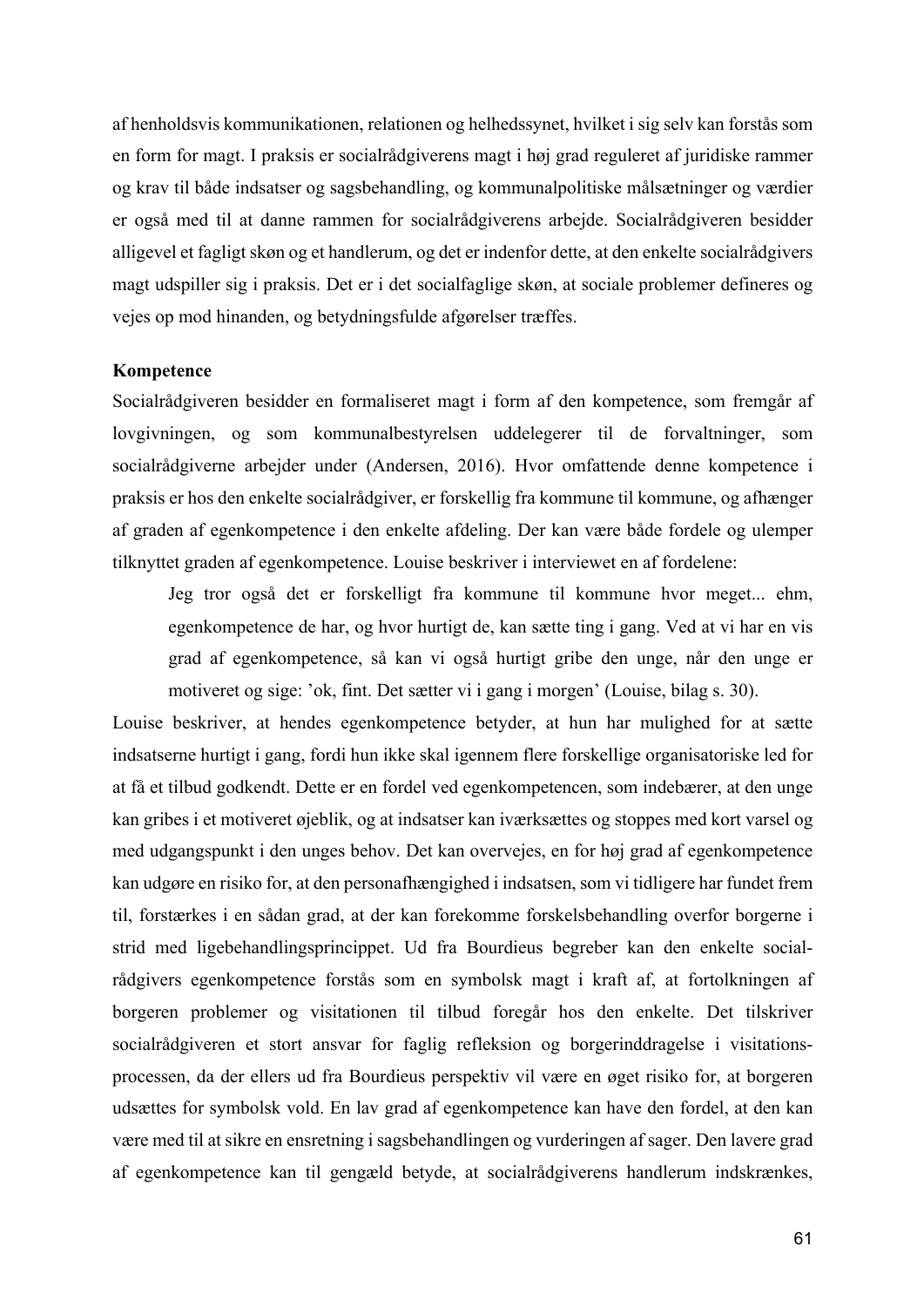ligesom den symbolske magt i højere grad findes i organisationen, hvor den forvaltes af eksempelvis afdelingsledere eller visitationsudvalg. En fordel ved dette kan dog være, at risikoen for et dårligt samarbejde med borgeren mindskes, da det i så fald ikke vil være den enkelte rådgiver, der står til ansvar for afgørelser, som borgeren kan være utilfreds med. Indskrænkningen af socialrådgiverens egenkompetence kan også medføre, at borgeren er i risiko for at opleve symbolsk vold, hvis prædefinerede kriterier for forskellige bevillinger kommer til at overskygge blikket for individuelt tilrettelagte indsatser. I juridisk forstand kan dette føre til, at der foregår skøn under regel, hvor kommunernes interne retningslinjer kommer til at stå i vejen for skønsudøvelsen og den konkrete, individuelle vurdering i hver enkelt sag (Andersen, 2016).

#### **Formidling til arbejdsgivere**

Socialrådgiverens rolle på beskæftigelsesområdet består af at arbejde beskæftigelsesrettet med de unge med det formål at bringe dem i selvforsørgelse, eller alternativt afklare dem til anden forsørgelse. En vigtig samarbejdspartner i dette arbejde, er de lokale virksomheder, da det er i samarbejde med disse, at de unge kan komme i virksomhedspraktikker og afprøve deres kompetencer og interesser på arbejdsmarkedet. Netop processen med at etablere en virksomhedspraktik er en, hvor socialrådgiverens fortolkning af de unge spiller en væsentlig rolle, og hvor der er et reelt samarbejde med arbejdsmarkedet og arbejdsgiverne. Det er i denne proces, at socialrådgiveren kommer til at agere brobygger mellem de unge med autisme, og arbejdsmarkedet. Socialrådgiverens indflydelse på, hvordan den unges ressourcer og skånehensyn fortolkes og formidles til en potentiel arbejdsgiver, kan forstås som en symbolsk magt. Konkret kan dette udspille sig ved, at socialrådgiveren vurderer, hvilke brancher den unge matches til, hvilke skånehensyn der lægges vægt på, og hvordan den unge inddrages i processen. Eksempelvis kan borgere med autisme have problemer med forestillingsevnen, og som konsekvens heraf have svært ved at forestille sig, hvad de gerne vil arbejde med eller uddanne sig indenfor. Her kan socialrådgiveren have en særlig rolle i at støtte de unge i at omdanne interesser eller kompetencer til brugbare færdigheder i forskellige brancher. Louise udtaler sig i følgende citat om netop dette:

Ehm... for der har jeg haft nogle som var meget, meget fastlåste... i hvad de vil... ehm, og så det med forestillingsevnen, det kan også ramme nogle gange, jeg har en lige nu... en rigtig sød ung mand, han ved overhovedet ikke, hvad han vil. Han ved, han gerne vil uddannelse, men han ved ikke hvad. Så der er vi lige nu der, hvor lige nu prøver vi ting af med ham, og finder ud af, hvor vi skal starte. Så lige nu er han i praktik et sted, hvor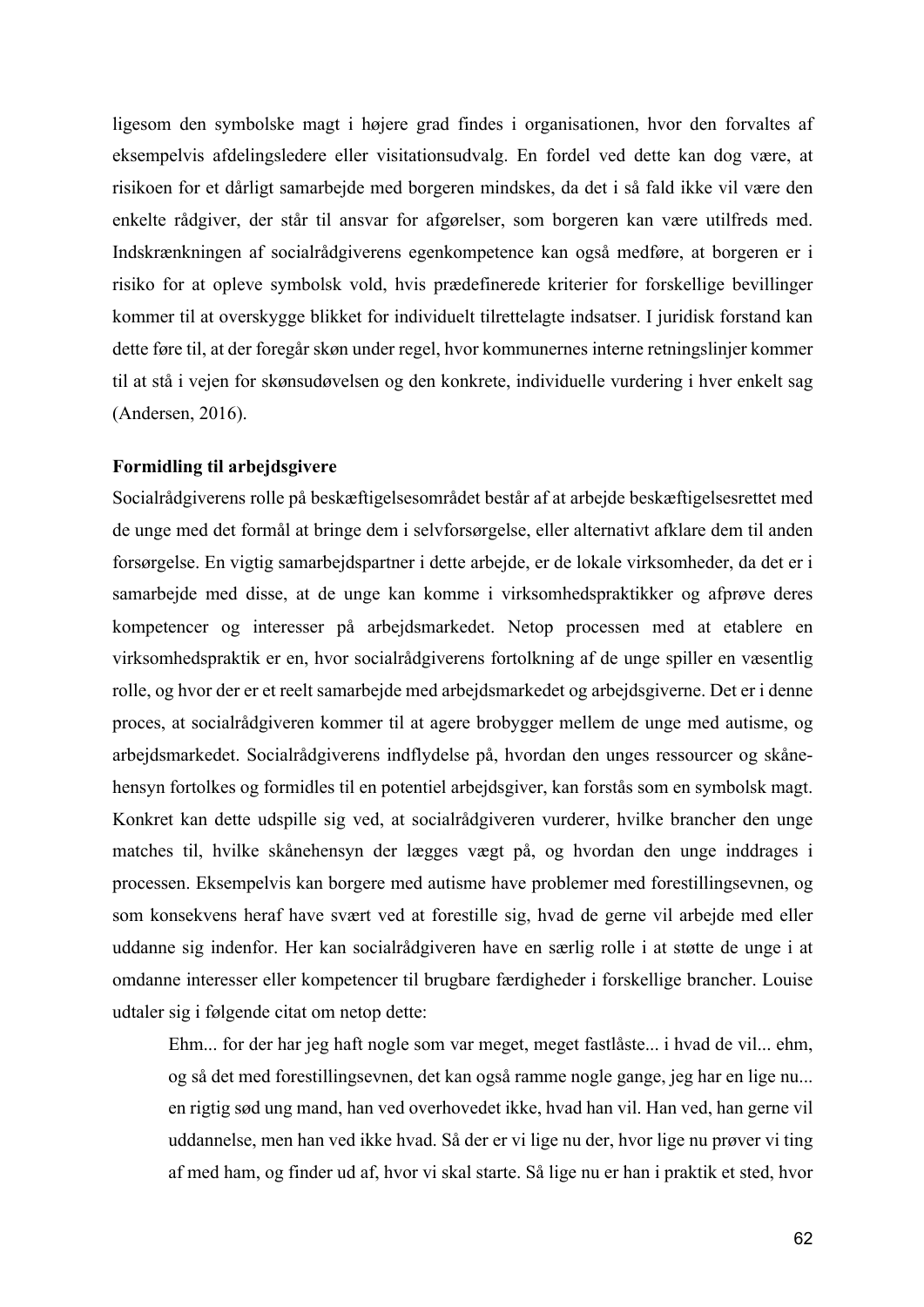han også får noget undervisning, fordi det vil han gerne. Men det fylder rigtig meget for ham, det her med, at han gerne vil i gang med en uddannelse, men ved ikke, sådan, hvad. Så der er det med at finde ud af, ok, hvad kan vi forestille os, hvad er... hvad ressourcer har du, så er det meget det, vi har fokus på. Hvad er dine ressourcer, og hvad er dine skånebehov, selvfølgelig, også så han ikke bliver, eh, belastet. Men så er det det, vi prøver at snakke meget ind i (Louise, bilag s. 12).

Louises citat er med til at tydeliggøre den væsentlige rolle, som socialrådgiveren kan have, når de unge med autisme har svært ved at forestille sig, hvad de skal, og at socialrådgiveren dermed kommer til at have en stærk indflydelse på dette.

Foruden den magt og indflydelse, som socialrådgiveren har, når borgerens færdigheder skal matches og formidles til arbejdsmarkedet, har socialrådgiveren også en særlig rolle i arbejdet med at formidle arbejdsmarkedets rammer og krav til de unge. Socialrådgiverens brobygningsrolle på arbejdsmarkedet kan derfor også udspille sig i arbejdet med at formidle nogle af de normer, som eksisterer på arbejdsmarkedet til de unge og på den måde styrke deres muligheder for inklusion på arbejdsmarkedsfeltet. Dette er både relevant, fordi de unge har en lav grad af tilknytning til og erfaring med arbejdsmarkedet, og fordi de unge med autisme kan have svært ved at aflæse det sociale samspil med andre. Disse faktorer kan have den betydning, at de unge kan have svært ved at navigere i arbejdsmarkedets rammer og krav, og herunder de normer der gælder på arbejdsmarkedsfeltet. Følgende citat fra Julie er med til at tydeliggøre socialrådgiverens rolle og de forskellige hensyn, som socialrådgiveren skal tage i sin vurdering:

Det er et arbejdsmarked, hvor vi har travlt alle sammen. Og man kører, sådan, stærkt, sådan. Og de har brug for noget forudsigelighed, og det kræver jo, at du har tiden til at planlægge det. Ehm, så på den måde, så kan det være svært at finde de... de rette match. Ehm, og måske også noget, vi nogle gange kan komme til at bruge ekstra tid på, fremfor bare at sende dem ud i noget som... som jeg i hvert fald personligt godt kan tænke, det.. det bliver ikke godt det her. Så vil jeg hellere lige bruge det længere tid til vi finder noget, der rent faktisk er godt for dig. Så handler det jo også om at finde et sted, altså... her på stedet, der finder vi selv praktikker, hvor der er nogle kommuner, hvor man har en afdeling, der sidder og finder praktikker. Her kender vi dem jo mere, så jeg kan bedre sige sådan, når jeg mødes med en... leder, eller sådan, et eller andet, vil det... passe godt sammen. Eller vil... vil det, hvis det er en leder der er sådan, meget flyvsk, eller sådan, så vil det måske ikke lige være der. Sådan, de vil være god til en anden gruppe måske, men ikke... den her gruppe. Ehm, så det kræver også et vist kendskab til de forskellige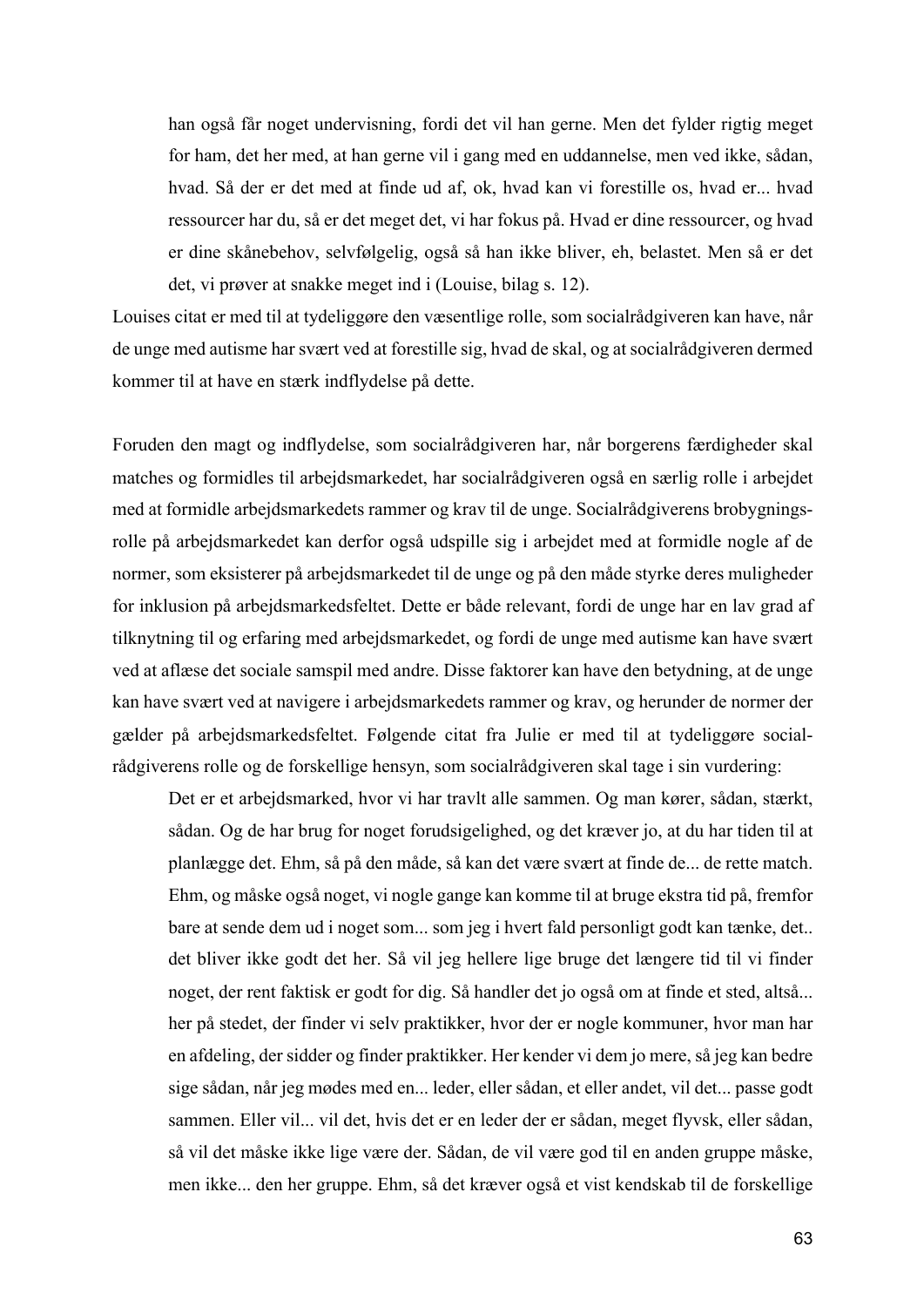virksomheder også. Ehm... så ja, det kan godt være svært, men... men jo klarere vi kender dem, jo mere vi kender deres hensyn, jo nemmere er det også at sige det på forhånd, så man... ikke kommer i situationer hvor det kommer som en overraskelse for virksomheden (Julie, bilag s. 65).

Julie beskriver i citatet, at hun på den ene side skal lede efter en praktikplads, hvor hun vurderer, at ledelsen kan tilgodese den unges skånehensyn, og hvor den unge kan trives. Julie er således med til at vurdere og bestemme en fortolkning af, hvilken type af arbejdsgiver, der matcher den enkelte unge med autisme. Omvendt tager hun også hensyn til arbejdsgiveren, når hun beskriver, at den unges hensyn skal formidles til denne, så virksomheden ikke får en overraskelse. I forhold til dette, er Julie med til at vurdere hvilke hensyn, der er vigtige for arbejdsgiveren, og hvordan disse skal formidles. Det kan således forstås, at socialrådgiveren spiller en væsentlig rolle i dette spændingsfelt mellem den unge og arbejdsgiveren, og at socialrådgiveren besidder en væsentlig symbolsk magt i forhold til at danne bro mellem de to parter. For at undgå, at den symbolske magt ændrer karakter til symbolsk vold, står inddragelse af borgerens perspektiv centralt, da den giver mulighed for, at de unge får indflydelse på de fortolkninger, som socialrådgiveren foretager.

#### **Socialrådgiverens handlerum**

I det ovenstående er det gennemgået, hvilken magt og indflydelse socialrådgiveren har i forhold til de muligheder og tilbud, som de unge med autisme får i beskæftigelsesindsatsen. Afslutningsvist findes det relevant at reflektere over, hvordan socialrådgiverens handlerum udspiller i et bredere perspektiv. I Bourdieus teori lægges der vægt på, hvordan habitus og kapitaler i høj grad dannes gennem opvækstbetingede vilkår vedrørende eksempelvis økonomi, uddannelse og forældres netværk. Der lægges desuden vægt på, hvordan de dominerende og dominerede positioner i samfundet reproducerer sig selv, og at forandringen af disse er en konstant magtkamp om, hvilke kapitaler der værdsættes på et felt (Wilken, 2011). Den enkeltes muligheder forstås derfor som relativt forudbestemte, og dermed svære at forandre. Socialrådgiverens handlerum kan således forstås som forholdsvist begrænset, da mulighederne for at bringe borgere ud af en marginaliseret position på arbejdsmarkedsfeltet er under indflydelse af de magtkampe, som foregår på feltet. I kraft af sin magt og position på feltet deltager socialrådgiveren dog også selv i disse magtkampe, idet rollen som brobygger giver socialrådgiveren mulighed for at formidle og forstærke de ressourcer hos borgerne, som værdsættes på feltet. Derudover kan socialrådgiveren i sit virksomhedssamarbejde også til en vis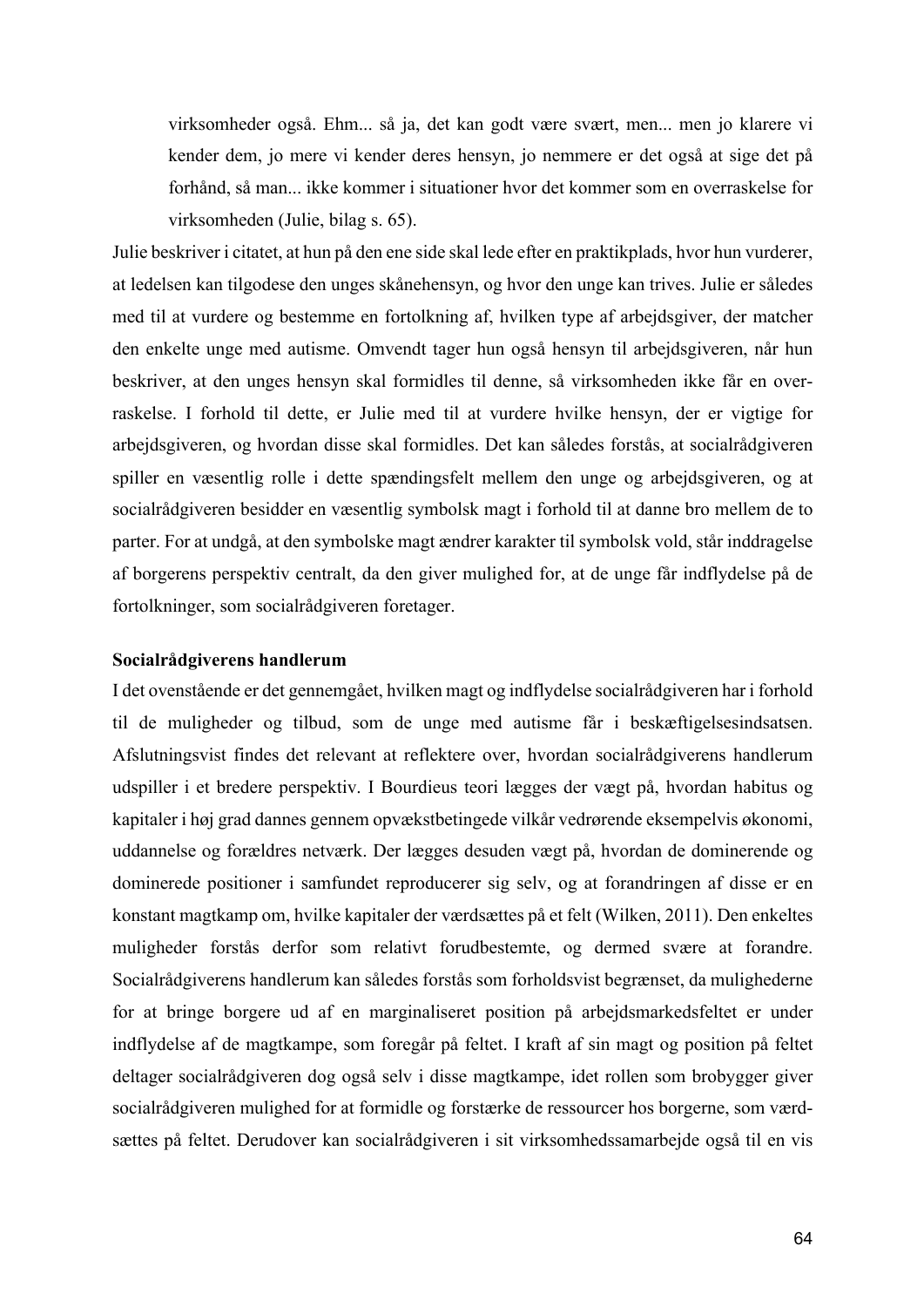grad være med til at ændre billedet af, hvilke ressourcer der skal til for at deltage på arbejdsmarkedet.

## Delkonklusion

I ovenstående analyse vedrørende arbejdsmarkedets rammer og krav, samt socialrådgiverens magt og indflydelse herpå, kan vi indledningsvist konkludere, at arbejdsmarkedet er dynamisk og i udvikling, hvilket kan have konsekvenser for projektets målgruppes muligheder på arbejdsmarkedet. Dette perspektiv er både socialrådgiverne og talsperson for Autisme Ungdom, Silke, med til at understøtte. Analysen viser desuden, at de kapitaler, som de unge med autisme besidder, ikke stemmer overens med de kapitaler, som værdsættes på arbejdsmarkedet. Socialrådgivernes beskrivelser af de unges kulturelle kapital og de træk, der forbindes med autismediagnosen, stemmer ikke overens med de værdsatte kapitaler blandt arbejdsgivere om sociale egenskaber, fleksibilitet, effektivitet og omstillingsparathed. Derudover viser analysen, at socialrådgiverne har en væsentlig rolle i arbejdet med at agere brobygger mellem de unge med autisme og arbejdsmarkedet. Denne rolle indeholder både en formel magt i form af kompetence til at træffe afgørelser, men i rollen er også indlejret en symbolsk magt, som medfører et særligt ansvar. Denne magt udspiller sig både, når socialrådgiveren skal formidle de unges kompetencer til arbejdsmarkedet, og når arbejdsmarkedets rammer, krav og normer skal formidles til de unge. Socialrådgiveren foretager analyser og fortolkninger, som åbner og lukker døre på arbejdsmarkedet, og som har betydning for den enkelt unge. Socialrådgiverens handlerum er dog begrænset af, at de magtfaktorer der er på spil, er ude af socialrådgiverens hænder.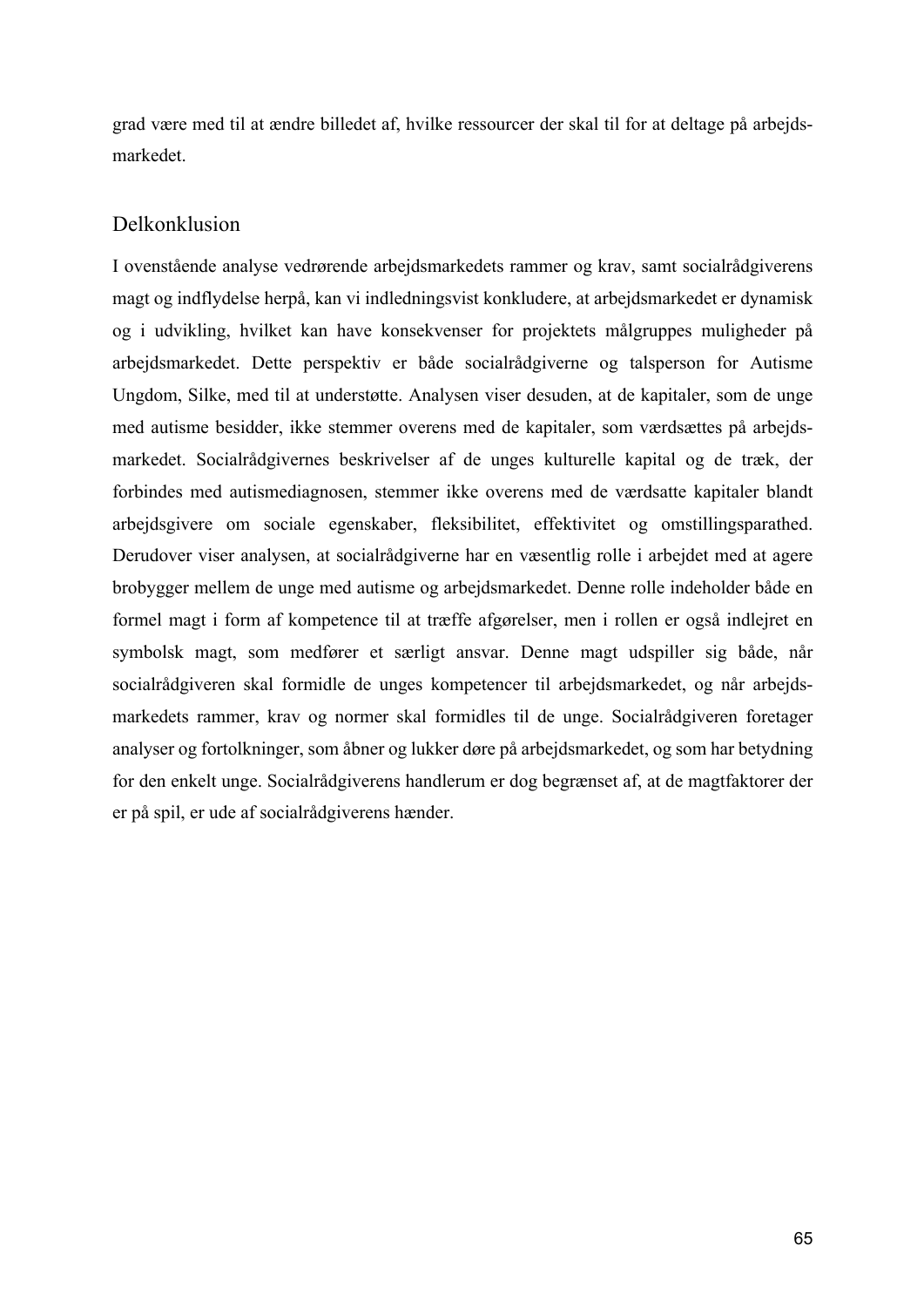# **Virksomhedernes sociale ansvar**

I det følgende afsnit vil vi diskutere socialrådgiverens rolle i relation til virksomhedernes sociale ansvar i at integrere borgere på kanten af arbejdsmarkedet. Projektets analyse har tydeliggjort socialrådgiverens rolle, og dennes betydning, i arbejdet med at bringe unge med autisme i beskæftigelse. Vi har også haft blik for, at en del af forudsætningen for at lykkes med det beskæftigelsesrettede arbejde med unge med autisme, handler om arbejdsgivernes vilje til at tilpasse rammer og krav på arbejdspladsen til denne målgruppes særlige behov.

Vi er i den forbindelse opmærksomme på, at virksomhedernes interesser og prioriteter på nogle punkter er anderledes end socialrådgiverens. Hvor socialrådgiverens arbejde på beskæftigelsesområdet overordnet handler om at finde en plads på arbejdsmarkedet til de unge i målgruppen, så er der nogle andre interesser på spil hos arbejdsgiverne. De skal have deres forretning til at løbe rundt, og deres opgave består ikke i at bringe udsatte ledige i beskæftigelse. Det kan tværtimod kræve ressourcer af arbejdsgiverne at integrere de unge i målgruppen på arbejdsmarkedet. En undersøgelse foretaget af VIVE, som hvert år kortlægger beskæftigelsessituationen for borgere med handicap, har undersøgt, hvilke barrierer personaleledere oplever i forhold til at ansætte borgere med handicap (Amilon, Østergaard & Olsen, 2021). I undersøgelsen svarer 51,2% af personalelederne, at den primære hindring for personalelederne i forhold til at ansætte personer med et handicap er, at det er for tidskrævende, og 31,1% svarer, at det er for økonomisk omkostningsfuldt (Amilon et. al., 2021, s. 74). De oplevede hindringer er med til at danne et billede af, at arbejdsgiverne forstår ansættelsen af borgere med handicap som ressourcekrævende i forhold til både tid og økonomi. I en anden undersøgelse foretaget af analysebureauet DAMVAD for Styrelsen for Arbejdsmarked og Rekruttering, som undersøger drivkræfter og barrierer i forhold til den virksomhedsrettede beskæftigelsesindsats overfor ikke-arbejdsmarkedsparate borgere, fremgår det, at virksomhederne betragter de borgere, som indgår i et virksomhedsrettet forløb, som en udgift for virksomheden (DAMVAD, 2015). Dette er med til at understøtte indikationen om, at virksomhederne ikke oplever det som en økonomisk fordel at indgå i samarbejder om virksomhedsrettede forløb eller ansætte mennesker med handicap. De unge med autisme kan forstås som værende omfattet af målgruppen for de ovenstående undersøgelser, og resultaterne kan dermed understøtte projektets analyses argument om, at der eksisterer nogle barrierer på arbejdsmarkedet, som forhindrer de unge i at deltage. Undersøgelsen vedrørende de virksomhedsrettede forløb giver dog en indikation af, at arbejdsgiverne generelt er positivt indstillede overfor at samarbejde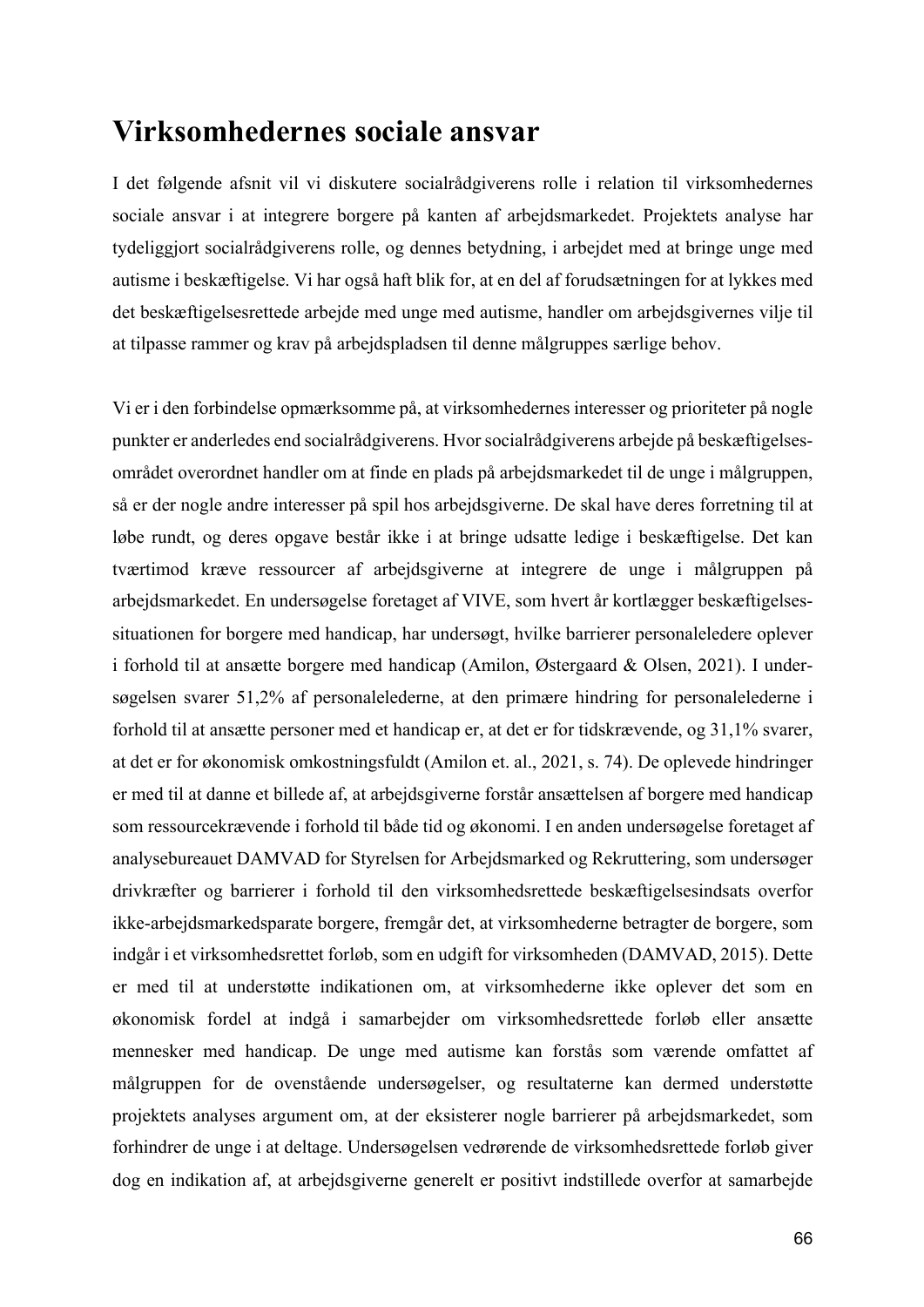med kommunerne om den virksomhedsrettede indsats til ikke-arbejdsmarkedsparate borgere. Her svarer 96% af de adspurgte virksomhedskonsulenter, at de enten er enige eller meget enige i, at virksomhederne generelt er samarbejdsvillige (DAMVAD, 2015). Undersøgelsen viser desuden, at 40% af virksomhederne i undersøgelsen har haft en ikke-arbejdsmarkedsparat borger i et virksomhedsrettet tilbud indenfor de seneste to år (DAMVAD, 2015). Disse resultater er med til at nuancere det ovenstående billede og skabe en forståelse af, at det økonomiske incitament ikke står alene hos virksomhederne, men at der også er et ønske om at tage et socialt ansvar. Dette stemmer overens med, at begge undersøgelser viser, at den primære motivation for virksomhederne, er et ønske om tage et socialt ansvar. Undersøgelsen vedrørende den virksomhedsrettede indsats over for ikke-arbejdsmarkedsparate borgere viser, at 78% af virksomhederne er enten enige eller meget enige i, at det primært er ønsket om at tage et socialt ansvar, der har fået dem til at tage en ikke-arbejdsmarkedsparat borger i aktivering (DAMVAD, 2015). Ligeledes svarer 68,2% af personalelederne i undersøgelsen vedrørende handicap og beskæftigelse, at det at bidrage til samfundet er en af de væsentligste grunde til at ansætte en person med et handicap (Amilon et. al., 2021).

Virksomhedernes sociale ansvar kan forstås gennem begrebet CSR og gennem en forståelse af social ansvarlighed som et politisk og juridisk begreb. CSR står for *Corporate Social Responsibility* og dækker over en virksomheds strategi indenfor eksempelvis social ansvarlighed og inklusion, bæredygtighed, klima eller menneskerettigheder (Bredgaard, 2014, s. 12). De danske virksomheders CSR-strategier er under indflydelse af flere parametre, herunder den danske politik om samfundsansvar, som blandt andet indebærer, at virksomheder af en vis størrelse skal afrapportere omkring deres strategi om samfundsansvar (Bredgaard, 2014). Ordninger som løntilskud, fleks- og skånejob samt virksomhedspraktik også ses som politiske virkemidler i en strategi til at skabe et mere rummeligt arbejdsmarked for borgere, som er langt fra arbejdsmarkedet (Bredgaard, 2014). Derudover anvendes CSR-strategier af virksomheder som en måde at dokumentere, hvordan de tager et socialt ansvar. Dansk Erhverv har i 2020 udgivet en undersøgelse om forventninger til virksomheders samfundsansvar, hvor 779 virksomheder er blevet adspurgt til forventninger og gevinster ved at udvise samfundsansvar. I rapporten svarer 57% af virksomhederne at goodwill hos samarbejdspartnere og politikere er en af gevinsterne ved at udvise samfundsansvar, mens 54% svarer, at det skaber gevinster i forhold til branding og omdømme. Det er derimod kun 28% af virksomhederne, der angiver, at de forventer at kunne opnå en direkte økonomisk gevinst ved at udvise samfundsansvar (Dansk Erhverv, 2020, s 7). Dette er med til at indikere, at det primært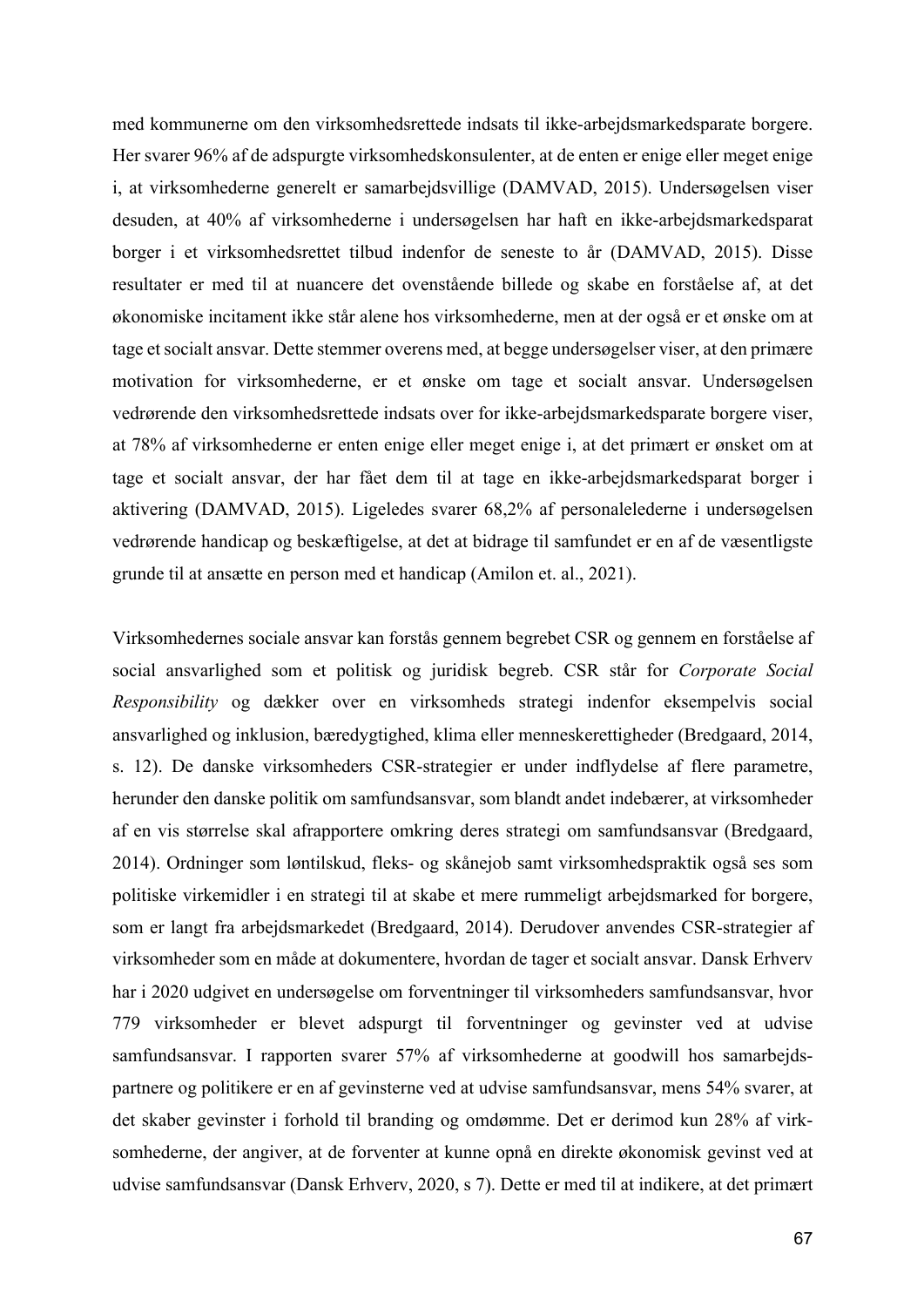er immaterielle faktorer, der opleves som gevinster for virksomhederne, når det omhandler samfundsansvar. Det er også med til at forstærke billedet af, at virksomhederne på trods af det manglende økonomiske incitament alligevel ser nogle fordele i at udvise samfundsansvar. Strategier om social ansvarlighed er således med til at skabe fokus på andre vigtige faktorer ved en virksomhed end det økonomiske aspekt. Gennem de senere år har virksomhederne oplevet et stigende forventningspres til at udvise samfundsansvar (Dansk Erhverv, 2020). Ifølge undersøgelsen fra Dansk Erhverv kommer det største pres fra politikere og ny lovgivning, idet 72% af de adspurgte virksomheder har angivet netop denne faktor som en kilde til forventningspres. Derudover oplever 64% pres fra egen bestyrelse og direktion, mens 62% oplever et øget pres fra medarbejderne. Over 50% svarer også, at de oplever det øgede pres fra enten offentlige kunder, samarbejdspartnere, erhvervs- eller privatkunder (Dansk Erhverv, 2020). Der er således ikke kun et stigende fokus fra politisk side, men også fra virksomhederne selv og deres kunder.

Som tidligere beskrevet, kan arbejdsmarkedets udvikling have haft en negativ effekt på målgruppens muligheder for at opnå tilknytning til arbejdsmarkedet. Globalisering og outsourcing af arbejdspladser til udlandet har medført en lavere efterspørgsel på ufaglært arbejdskraft, som de unge med autisme ofte vil være. Det kan dog overvejes, om det øgede fokus på CSR kan være med til at skabe muligheder for de unge med autisme. Gennem det øgede fokus på social ansvarlighed, kan der skabes et større incitament for, at flere virksomheder tager del i det sociale ansvar i forhold til at skabe et rummeligt arbejdsmarked. Selvom CSR kan have en positiv effekt på målgruppens muligheder for beskæftigelse, kan der dog også reflekteres over de bagvedliggende incitamenter, det kan skabe hos virksomhederne. Hvis ansættelsen af de unge er drevet af en pligtfølelse skabt fra politisk hånd, eller ambitionen om at skabe en særlig virksomhedsprofil, der værdsættes af kunderne, kan de unge komme til at agere brikker i en strategi om social ansvarlighed. De unge kan således blive interessante for virksomhederne at ansætte, ikke nødvendigvis fordi de har den arbejdsmæssige kapacitet, som virksomhederne ønsker, men fordi de kan medvirke til at opfylde virksomhedernes CSRstrategi. Det kan dog være svært at forestille sig, at denne udvikling og integration kan ske på andre måder med de tidligere nævnte egenskaber, der værdsættes på det nuværende arbejdsmarked. Spørgsmålet er dermed, hvorvidt det i praksis vil være underordnet, hvilket incitament virksomhederne har for at ansætte de unge med autisme. Det væsentligste hensyn må være, hvorvidt det kan bidrage til at skabe et mere rummeligt arbejdsmarked, hvor de unge kan opnå tilknytning til arbejdsmarkedet, og de goder det medfører. Der bør dog generelt lægges vægt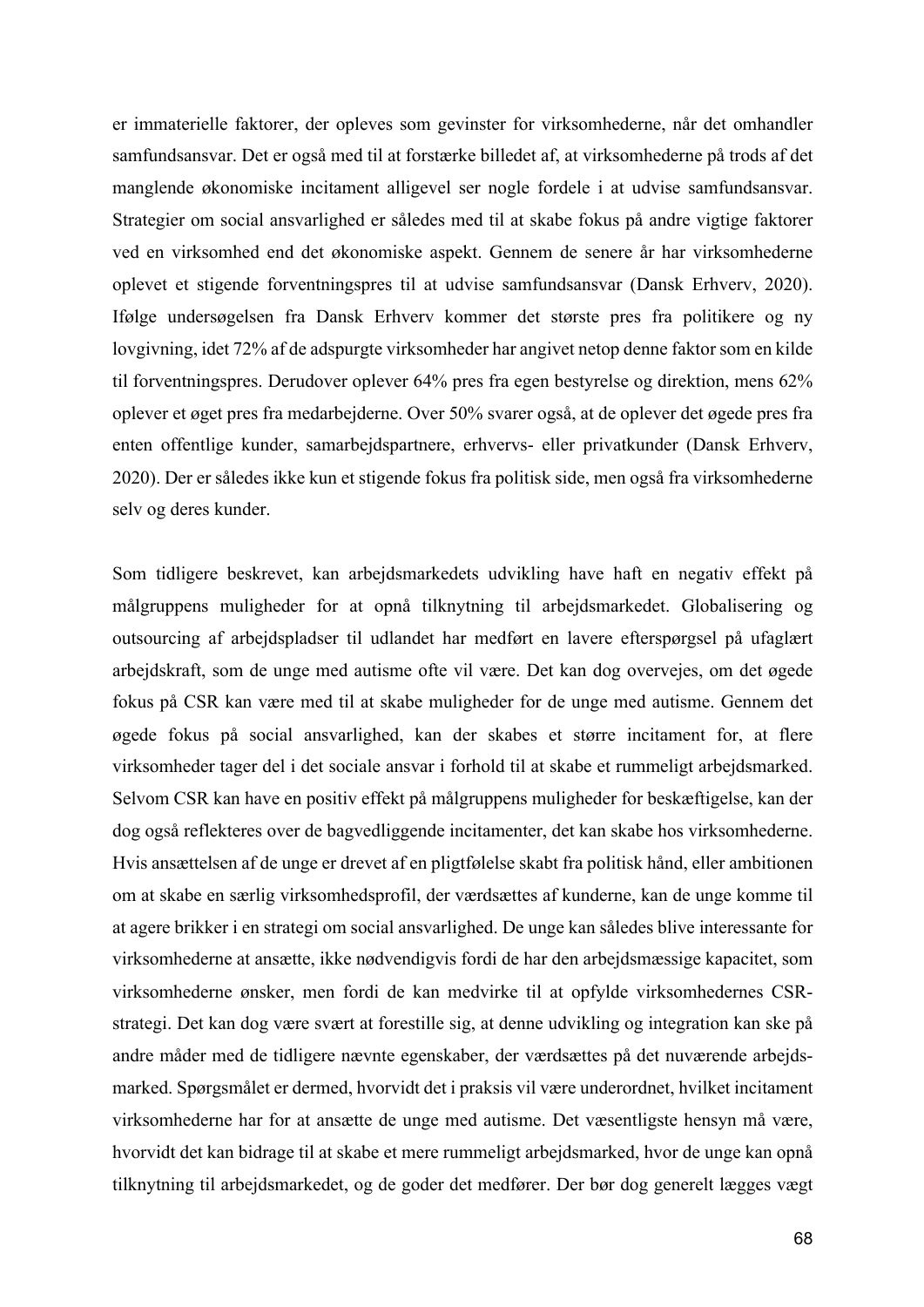på, at virksomhederne som udgangspunkt ønsker at bidrage til samfundet og udvise socialt ansvar, og at dette ønske ikke nødvendigvis hænger sammen med en bestemt CSR-politik eller strategi.

I ovenstående perspektiv er det umiddelbart svært at se, hvordan socialrådgiveren kan spille en afgørende rolle, da der er stærkere kræfter på spil, som regulerer arbejdsmarkedet. Dette er blandt andet det politiske og juridiske aspekt, men også samfundets diskurser, og hvad der værdsættes og efterspørges i samfundet. Socialrådgiverens rolle fremtræder dermed mindre betydningsfuld, når den stilles overfor arbejdsmarkedet som en helhed. Socialrådgiverens rolle indebærer i det beskæftigelsesrettede arbejde at skabe plads på arbejdsmarkedet, og med at matche den enkelte borger til den enkelte virksomhed, og udspiller sig dermed i høj grad på individniveau. Spørgsmålet er imidlertid, hvorvidt socialrådgiverens rolle alligevel indebærer et særligt ansvar. Et af Dansk Socialrådgiverforenings professionsetiske principper omhandler et ansvar for at fremme social retfærdighed (Dansk Socialrådgiverforening, 2011). Dette kan forstås som socialrådgiveren i jobcenterets ansvar for at sikre og fremme den enkelte borgers adgang til arbejdsmarkedet, men også som et bredere samfundsmæssigt ansvar for at sikre borgerne lige adgang til arbejdsmarkedet og være en stemme for dem, som ikke selv har mulighed for at have indflydelse. På den ene side er socialrådgiveren bare en lønmodtager, men på den anden side indebærer socialrådgiverprofessionen et indblik i et udsnit af virkeligheden, som de færreste måske kender til. Der kan dermed reflekteres over, hvorvidt socialrådgiverens etiske ansvar kun omhandler den enkelte virksomhed og borger, eller om ansvaret også rækker ud over det og ind i et mere samfundsmæssigt ansvar for at fremme ligestilling og rettigheder for udsatte borgere.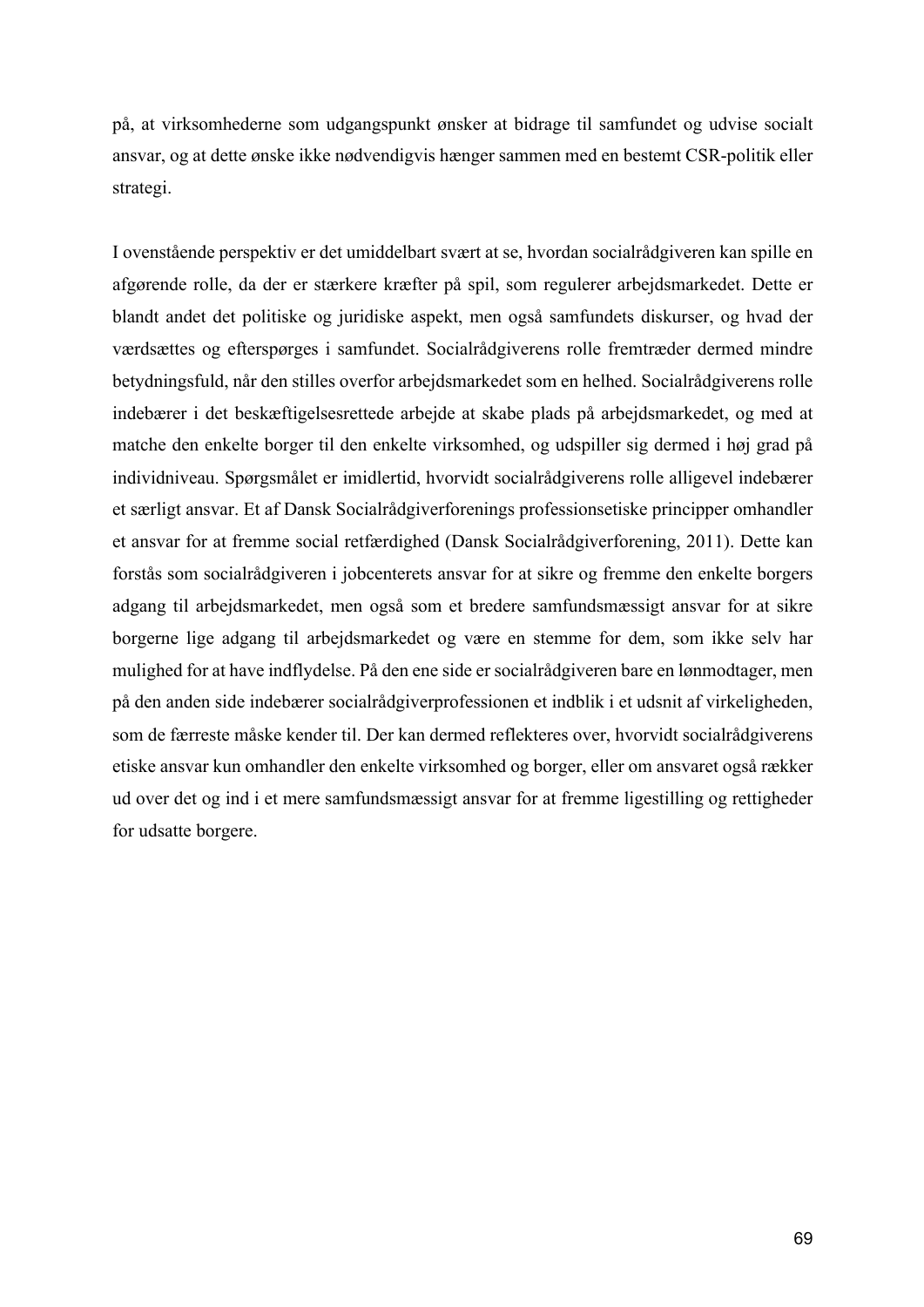# **Handleforslag**

På baggrund af projektets undersøgelse og analyse, vil vi det følgende præsentere nogle mulige handleforslag og opmærksomhedspunkter til den fremadrettede praksis i arbejdet med unge med autisme.

Analysen vedrørende arbejdsmarkedets rammer og krav har vist, at de unge med autismes ressourcer ikke nødvendigvis matcher arbejdsmarkedets rammer og krav. Den har desuden vist at socialrådgiverens rolle har en betydning i det beskæftigelsesrettede arbejde, når de unges ressourcer skal formidles til mulige arbejdsgivere. Analysen har desuden vist, at de unge med autisme også har begrænsede muligheder for at have indblik i de normer og krav, der stilles på arbejdsmarkedet. Dette resulterer i følgende to handleforslag til praksis:

### Socialrådgiveren skal formidle og oplyse om ressourcer og skånebehov til arbejdsgivere

Socialrådgiveren kan som bekendt have en særlig rolle som brobygger mellem den unge med autisme og mulige arbejdsgivere, som indebærer et særligt ansvar for formidlingen af de unges ressourcer. Det kan helt konkret indbefatte, at socialrådgiveren formidler viden om autisme til mulige arbejdsgivere, eller at socialrådgiveren hjælper og støtter arbejdsgiverne i at se løsninger på udfordringer i forhold til at tilpasse arbejdspladsen til den unges skånehensyn. Det kan for eksempel være i forhold til strukturering af arbejdsdagen, afskærmning fra sanseindtryk eller øget behov for pauser. Som nævnt i diskussionen forudsætter socialrådgiverens succes i arbejdet med at bringe unge med autisme ind på arbejdsmarkedet også, at virksomhederne er villige til at tage et socialt ansvar og dermed har en vilje til at ansætte dem. Handleforslaget indebærer dermed et samspil mellem virksomhedernes vilje til at ansætte unge med autisme og socialrådgiverens ansvar i at videreformidle dem til arbejdsmarkedet.

### Socialrådgiveren skal oversætte arbejdsmarkedets rammer og krav

Som nævnt i projektet, har de unge med autisme ofte en lav grad af tilknytning og erfaringer med arbejdsmarkedet, og som beskrevet i analysen, har socialrådgiveren dermed et særligt ansvar for at hjælpe de unge med at oversætte de rammer og krav, der knytter sig hertil. Dette indebærer helt konkret, at socialrådgiveren skal støtte de unge i at forstå arbejdsmarkedsfeltets uskrevne regler. Det kan også omhandle, at socialrådgiveren støtter den unge i at undersøge mulige brancher ved at se forskellige arbejdspladser, så den unge med autisme får et visuelt og rent fysisk indblik i forskellige arbejdsområder eller uddannelser.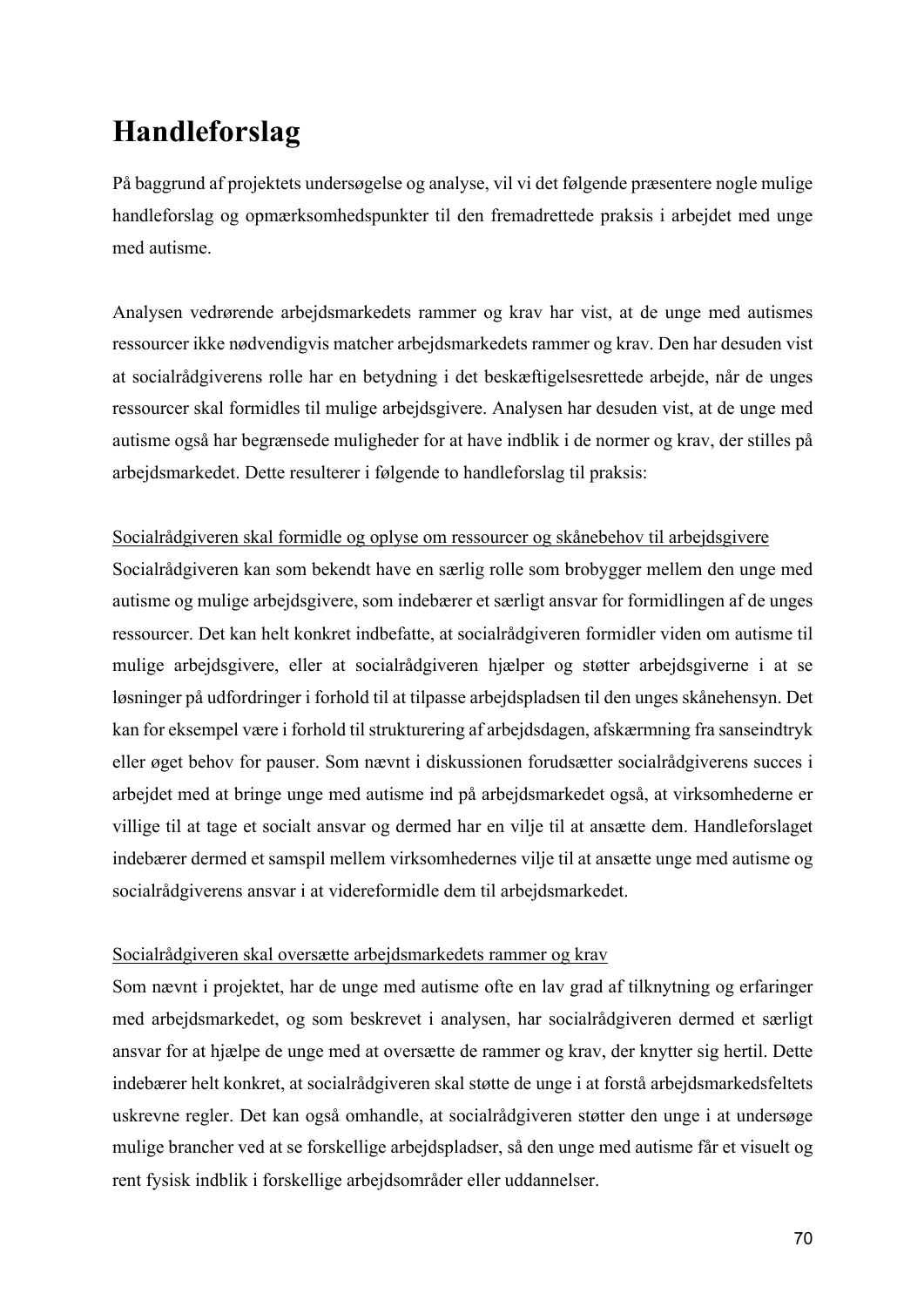Vores delanalyser ud fra begreberne kommunikation, relation og helhedssyn har ligeledes givet anledning til nogle handleforslag, som vil blive præciseret i det følgende. Resultatet af analysen har blandt andet vist, hvordan kommunikation, relation og helhedssyn er centrale elementer i det beskæftigelsesrettede arbejde med unge med autisme. Resultatet af analysen vedrørende kommunikation, er med til at tydeliggøre vigtigheden af socialrådgiverens bevidsthed omkring sit ansvar i forhold til at facilitere en kommunikation, som er tilpasset de unge med autisme og deres forudsætninger for at kommunikere og udtrykke sig på. Derudover fremhæves det i analysen, at socialrådgiveren skal tage ansvar for at opbygge en tillidsfuld relationen til den unge, men samtidig sørge for, at denne ikke bliver for nær, således at den unge bliver så afhængig af relationen, at det kan have en negativ indflydelse på vedkommendes liv. Dette har blandt andet ført til følgende handleforslag, som socialrådgiveren skal være opmærksom på:

### Socialrådgiveren skal være særligt opmærksom på kommunikationen

I projektet har vi opnået viden om, at personer med autisme kan have udfordringer med kommunikation og det sociale samspil, og i den forbindelse ofte har svært ved at forstå andres måde at udtrykke sig på, og dertil også kan have svært ved at udtrykke sig. Derfor er det særligt vigtigt, at socialrådgiveren forholder sig opmærksomt og reflekteret til kommunikationen, og hvordan denne så vidt muligt kan foregå på den enkelte unges præmisser. Det kan eksempelvis være en fordel, ikke at være for afhængig af den nonverbale kommunikation, som den unge både kan have svært ved at aflæse og selv at vise. Ved at socialrådgiveren er bevidst og reflekterende, samt tilpasser kommunikation til de unge med autisme, øges muligheden for en bedre relation. Opmærksomheden på kommunikationen med de unge kan på den måde være central for arbejdet, da netop relationen til de unge, ifølge vores analyse, kan have en væsentlig betydning i det beskæftigelsesrettede arbejde. I delanalysen om kommunikation konkluderes det, at socialrådgiverens viden om autisme, har en væsentlig betydning for at kunne tilpasse kommunikationen. Derfor skal ovenstående handleforslag også ses i sammenhæng med et behov for, at socialrådgiveren besidder denne viden i arbejdet med unge med autisme.

### Socialrådgiveren skal inddrage den unge i sagsbehandlingen under hensyn til den enkeltes kommunikative vilkår

Som nævnt i det ovenstående skal socialrådgiveren være særligt opmærksom på kommunikationen, da personer med autisme ofte har udfordringer med kommunikationen og det sociale samspil med andre. I forbindelse hermed er det også vigtigt, at kommunikationen tilpasses de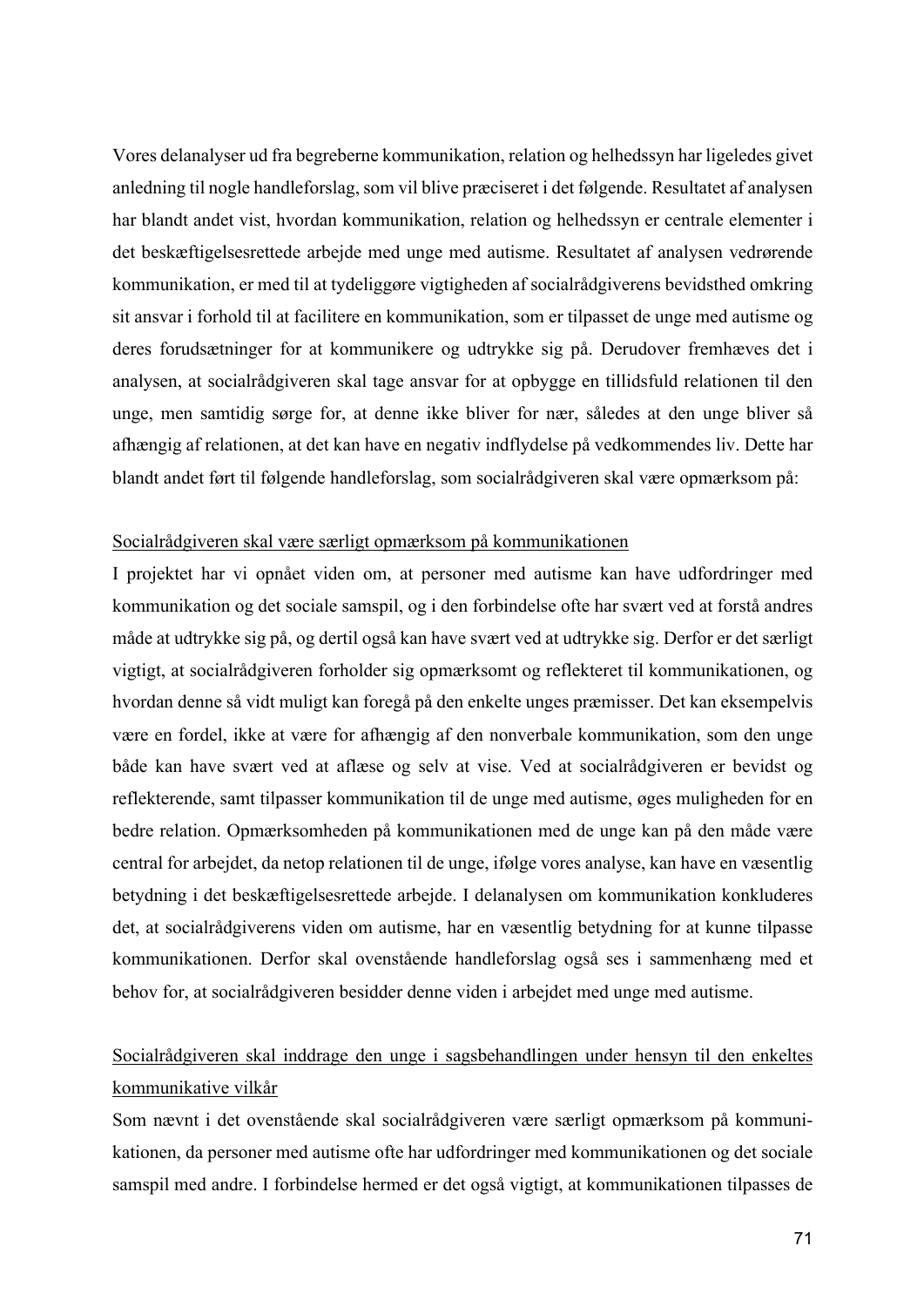unge, således de får en reel mulighed for at give deres ønsker og behov tilkende, og på den måde får mulighed for at blive inddraget i egen sag. Kravet om at tilrettelægge sagsbehandlingen således, at borgeren har mulighed for at deltage, følger også af dialogprincippet, og kan således i det konkrete arbejde med personer med autisme ske ved at tilpasse kommunikationen. Det kan eksempelvis være, at socialrådgiveren skal hjælpe med at konkretisere rammer og muligheder, førend at den unge reelt har en mulighed for at udtrykke konkrete ønsker og behov.

De ovenstående handleforslag tager udgangspunkt i analysens generelle symptombillede af autisme. I praksis bør der dog altid tages udgangspunkt i den enkeltes situation og behov, som sammen med en generel viden om autisme, kan give et retvisende billede af, hvordan socialrådgiveren relationelt og kommunikativt skal forholde sig til den unge. Dette munder således ud i et sidste handleforslag, som er baseret på den viden, som vi har opnået gennem analysen omkring socialrådgiverens brug af helhedssyn:

#### Socialrådgiveren skal modvirke at stereotype opfattelser af personer med autisme

Som nævnt i analysen vedrørende helhedssyn, kan der være nogle stereotype forståelser og fordomme om personer med autisme, hvorfor det kan være vigtigt, at socialrådgiveren er særligt opmærksom på at arbejde ud fra et individuelt og fordomsfrit syn på de unge med autisme, således den unge ikke bliver defineret ud fra stereotype og misvisende forståelser. Dertil må socialrådgiveren være opmærksom på, at selvom generel viden om autisme kan være med til at forstå de unges generelle udfordringer, er det vigtigt ikke udelukkende at forstå borgeren ud fra autismediagnosen, da hvert enkelt individ altid vil have sine særegne behov og livsvilkår.

Formålet med de fremsatte handleforslag er at bidrage med adskillige perspektiver på hvordan socialrådgiveren kan arbejde og styrke det beskæftigelsesrettede arbejdet med unge med autisme. Samlet har formålet med forslagene således også været at tydeliggøre og styrke socialrådgiverens rolle i arbejdet. Ovenstående handleforslag er således dette projekts refleksioner og bidrag til det fremtidige arbejde med målgruppen i praksis.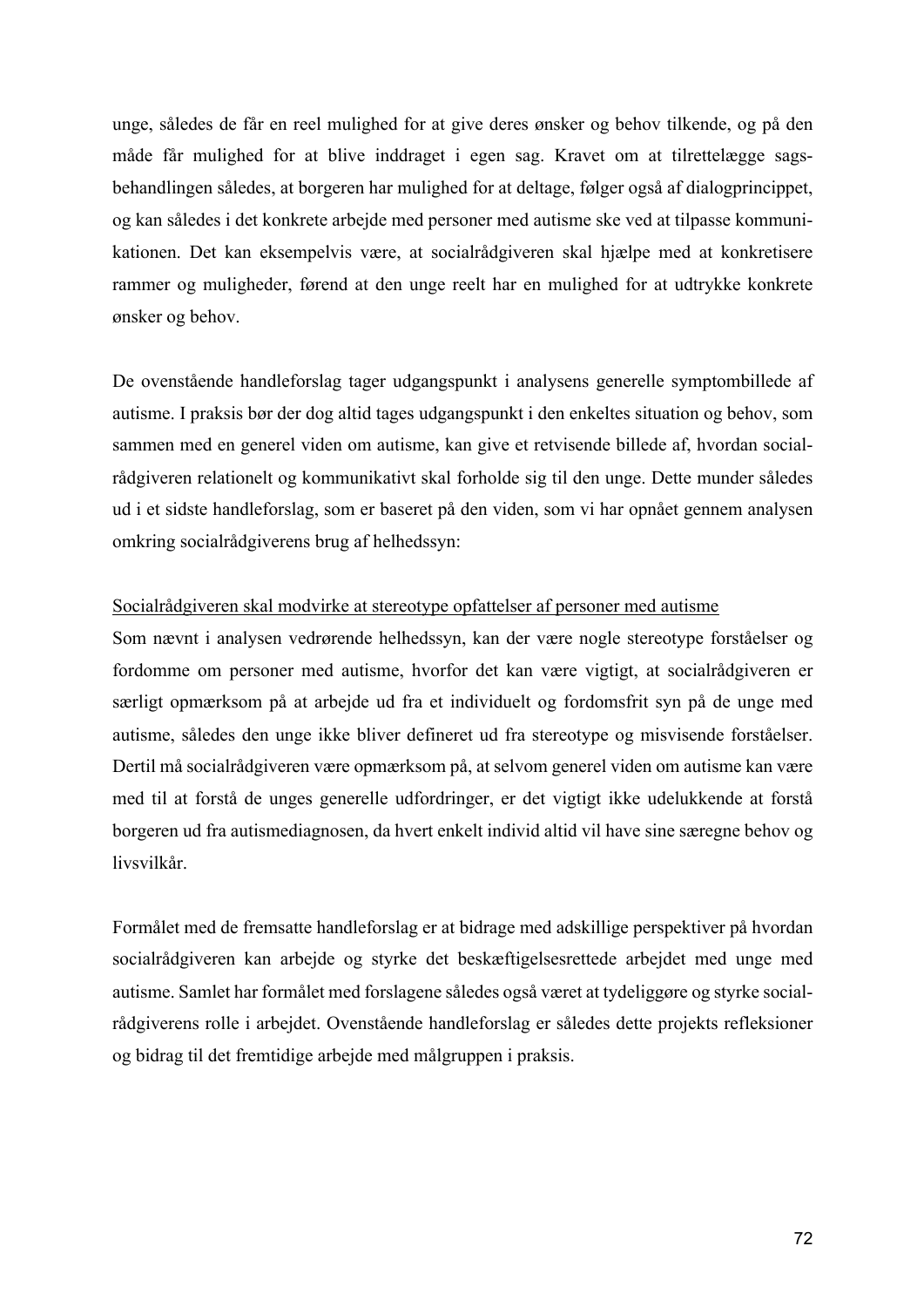## **Konklusion**

Nærværende projekt tager udgangspunkt i problemformuleringen: *Hvordan kan vi forstå socialrådgiverens rolle og dennes betydning i for arbejdet med unge med autisme i beskæftigelsesindsatsen?* I det følgende, vil vi opsummere den viden, som vi har opnået gennem projektet, med henblik på at besvare vores problemformulering.

På baggrund af projektets problemformulering, og i kraft af projektets hermeneutiske tilgang, har vi gennem projektet forsøgt at finde frem til en forståelse af socialrådgiverens rolle i det beskæftigelsesrettede arbejde med unge med autisme. Dette har vi gjort ved at inddrage udtalelser fra tre socialrådgivere og talspersonen fra Autisme Ungdom, Silke Ena Svarre, som sammen med inddragelse af eksisterende viden, centrale begreber og teori, har bidraget med et perspektiv på, hvordan socialrådgiverens rolle og dennes betydning kan forstås. Projektets resultater har således ikke til formål at give et generelt svar på, hvad socialrådgiverens rolle indebærer i det beskæftigelsesrettede arbejde med unge med autisme, men har i stedet til formål at give en forståelse af denne, baseret på et udsnit af virkeligheden.

På baggrund af projektet kan det konkluderes, at kommunikation og relationen har en central betydning for socialrådgiverens arbejde med unge med autisme. I projektet har vi opnået viden om, at personer med autisme kan have særlige udfordringer med det kommunikative og sociale samspil. På baggrund af analysen, med inddragelse af socialrådgivernes udtalelser, kan vi konkludere, at det indgår i socialrådgiverens rolle at sørge for at tilpasse kommunikationen til den enkelte persons kommunikative vilkår. Dette kan indebære, at socialrådgiveren skal være opmærksom på sin egen udtryksform i mødet med de unge, og samtidig forholde sig til de unges måde at udtrykke sig på. Det at kunne kommunikere på de unge med autismes præmisser, kan også betragtes som et vigtigt skridt i at opfylde socialrådgiverens juridiske forpligtelse i kraft af dialogprincippet om at sikre inddragelsen borgeren, således at de kan medvirke ved egen sag. En tilpasning i de kommunikative præmisser kan således være nødvendig førend de unge i realiteten har mulighed for at udtrykke sig, og på den måde medvirke i egen sag. Eksempelvis har vi opnået en indsigt i, at personer med autisme ofte har nedsat forestillingsevne, hvorfor det helt konkret kan være relevant at hjælpe de unge med at konkretisere deres individuelle behov for indsatser, frem for at de unge bliver efterladt til selv at skulle konkretisere dette i en for åben ramme. Vi har derudover fundet frem til, på baggrund af socialrådgiverens og Silkes udtalelser, at den enkelte socialrådgivers viden og faglighed,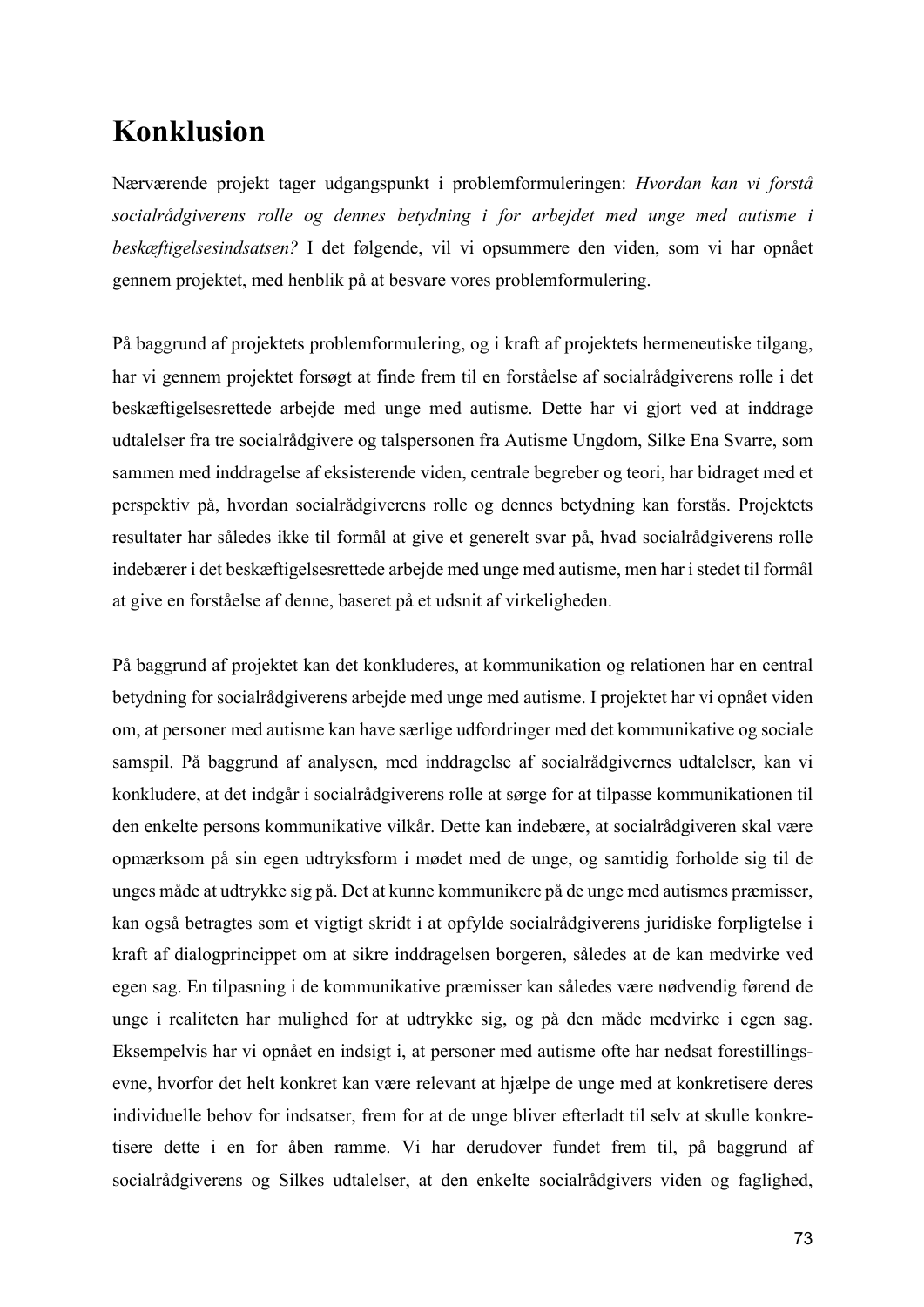vurderes at være af særlig betydning, hvorfor indsatsen bærer præg af at være personafhængig. I forhold til at opbygge en relation til de unge, har vi fundet frem til, at socialrådgiverens autismespecifikke viden har en særlig betydning, da den gør socialrådgiveren i stand til at kunne møde og kommunikere med de unge med autisme på en hensigtsmæssig måde. Hertil har vi opnået en forståelse af, at socialrådgiveren har et ansvar for at opbygge en bæredygtig relation til de unge med autisme. Dette ansvar kan blandt andet indebære kompetencer i at reflektere etisk over relationen, da det kan have den betydning, at det mindsker risikoen for, at relationen bliver for nær og uundværlig for den unge. Socialrådgiverens rolle i relation til arbejdet med de unge med autisme, kan således forstås som værende præget af en afvejning og tilpasning af det kommunikative og relationelle samspil.

Derudover kan det konkluderes, at socialrådgiverens kompetence og rolle i at kunne anlægge et helhedssyn, har stor betydning for socialrådgiverens arbejde med komplekse sociale problemer, som de unge med autisme ofte har i kraft at behovet for forskelligartede indsatser. På baggrund af socialrådgivernes udtalelser, har vi opnået en forståelse af, at socialrådgiverens rolle i anlæggelsen af et helhedssyn, og refleksion over de unges situation, har en central betydning for arbejdet, og er en vigtig faktor i at modvirke låste forforståelser samt ensidige og stereotype opfattelser af personer med autisme. Desuden kan det, at socialrådgiveren formår at udfordre egne forforståelser, forstås som et væsentligt element i at åbne de unge med autismes mulighedsrum op. I anlæggelsen af et helhedssyn er det ligeledes nødvendigt at inddrage forskelligartet viden fra andre professionelle, hvilket også må anses som en nødvendighed i at oplyse den unges sag. I forbindelse med behovet for indsatser i andre sektorer, og tilrettelæggelsen af en helhedsorienteret indsats, kan det være relevant, at socialrådgiveren er bevidst omkring andre sektorers rammer og vilkår. På den måde bliver socialrådgiveren i stand til at kunne reflektere over disses betydning for den samlede indsats. Generelt kan det konkluderes, at vi på baggrund af analysen har opnået en forståelse af, at socialrådgiverens evne til helhedsorienteret refleksion har den betydning, at de unges mulighedsbetingelser ikke bliver et produkt af et enkelt snævert perspektiv, men derimod et produkt af forskelligartede perspektiver, som anses i samspil med hinanden.

På baggrund af analysen vedrørende arbejdsmarkedets rammer og krav har vi opnået en forståelse af, at arbejdsmarkedets udvikling kan have en betydning for de unge med autismes muligheder på arbejdsmarkedet. Det kan ud fra analysen konkluderes, at de karakteristika og levevilkår, som forbindes med målgruppen, ikke nødvendigvis stemmer overens med de egen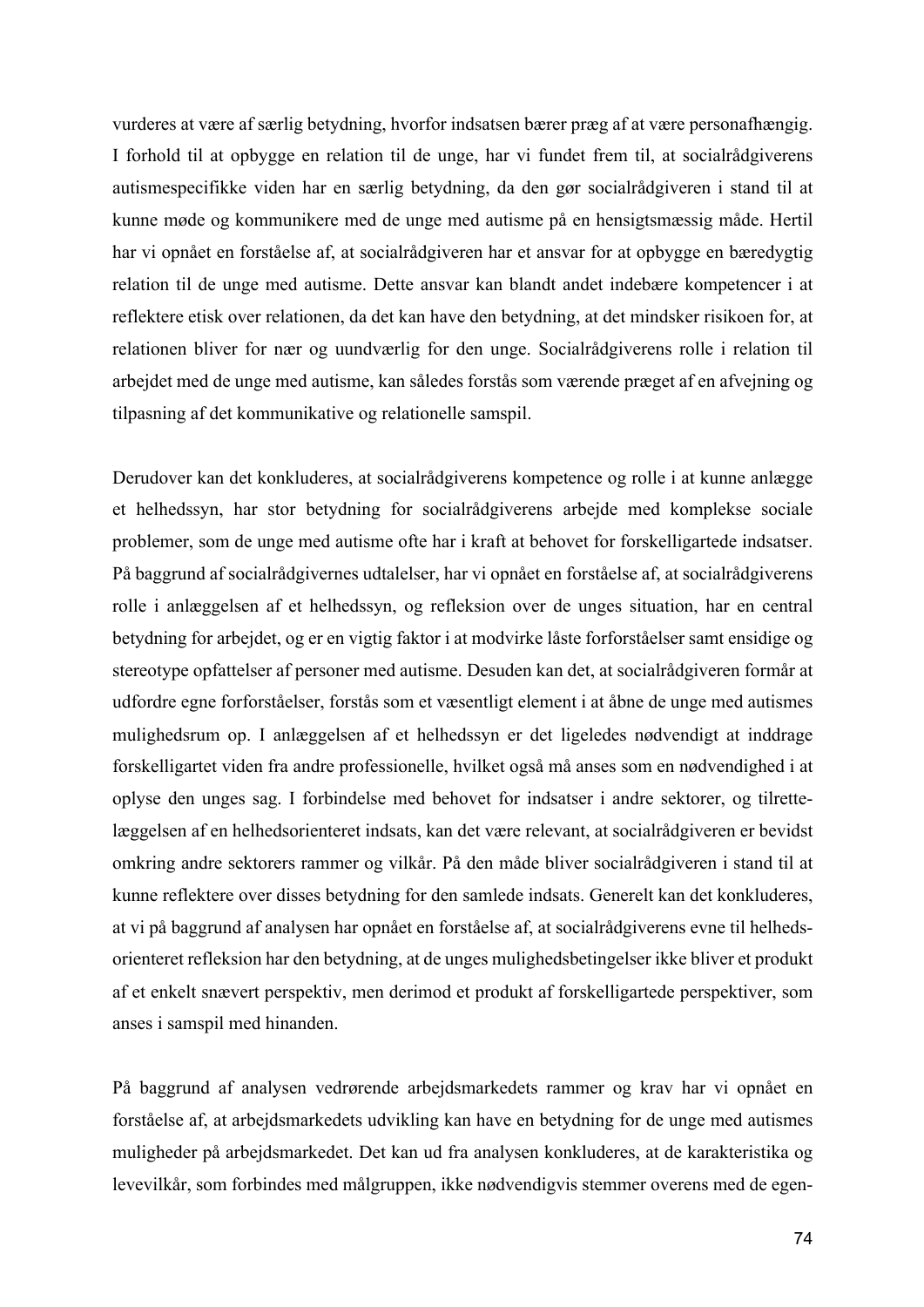skaber, som værdsættes på arbejdsmarkedet. Dette ses blandt andet ved, at de interviewede socialrådgivere ikke tillægger de unge stærke ressourcer i relation til uddannelse, og heller ikke i forhold til arbejdsmarkedet. Analysens resultater bidrager desuden med en forståelse af, at socialrådgiveren har en væsentlig rolle som brobygger mellem den unge med autisme og arbejdsmarkedet. Socialrådgiverens rolle har således en særlig betydning, både i formidlingen af de unges ressourcer til arbejdsmarkedet, og i forhold til at formidle arbejdsmarkedets rammer og krav til de unge. På baggrund af analysen har vi opnået en forståelse af, at socialrådgiveren besidder en formel magt, som giver kompetence til at træffe afgørelse, men socialrådgiverens magt kan også udspille sig i form af ansvaret for at oversætte og fortolke rammer og krav mellem den unge med autisme og arbejdsgiverne. Socialrådgiverens fortolkninger har dermed den betydning, at de kan medvirke til at åbne og lukke døre for de unge på arbejdsmarkedet.

På baggrund af diskussionen har vi opnået en forståelse af, at virksomhederne også spiller en afgørende rolle i forhold til de unges muligheder på arbejdsmarkedet. Den inddragede empiri tyder på, at virksomhederne oplever det som ressourcekrævende at integrere de unge på arbejdsmarkedet, og at dette kan være med til at skabe barrierer. Dog fremhæves det også, at virksomhederne generelt ønsker at tage et socialt ansvar, som kan komme til udtryk gennem virksomhedernes CSR-strategier. Det øgede fokus på virksomhedernes sociale ansvar kan skabe et incitament for at ansætte de unge i målgruppen. Vi har desuden også diskuteret, hvorvidt socialrådgiveren har et professionsetisk ansvar for at modvirke social ulighed på arbejdsmarkedet.

Afslutningsvis, munder projektet ud i nogle konkrete handleforslag, som vi har udarbejdet på baggrund af ovenstående resultater fra henholdsvis analysen og diskussionen. Disse indebærer, at socialrådgiveren skal påtage sig ansvaret for at formidle de unge med autismes ressourcer til arbejdsgivere og ansvaret for at formidle arbejdsmarkedets rammer og krav til de unge. Handleforslagene indebærer desuden, at socialrådgiveren skal være særligt opmærksom på kommunikation og inddragelse af den unge i kommunikationen. Endeligt skal socialrådgiveren påtage sig et ansvar for at modvirke stereotype opfattelser af borgere med autisme gennem et helhedssyn. Overordnet har handleforslagene til formål at bidrage med konkrete anvisninger til praksis, som kan bidrage til et øget fokus og refleksion over socialrådgivernes rolle og dennes betydning i det beskæftigelsesrettede arbejde med unge med autisme.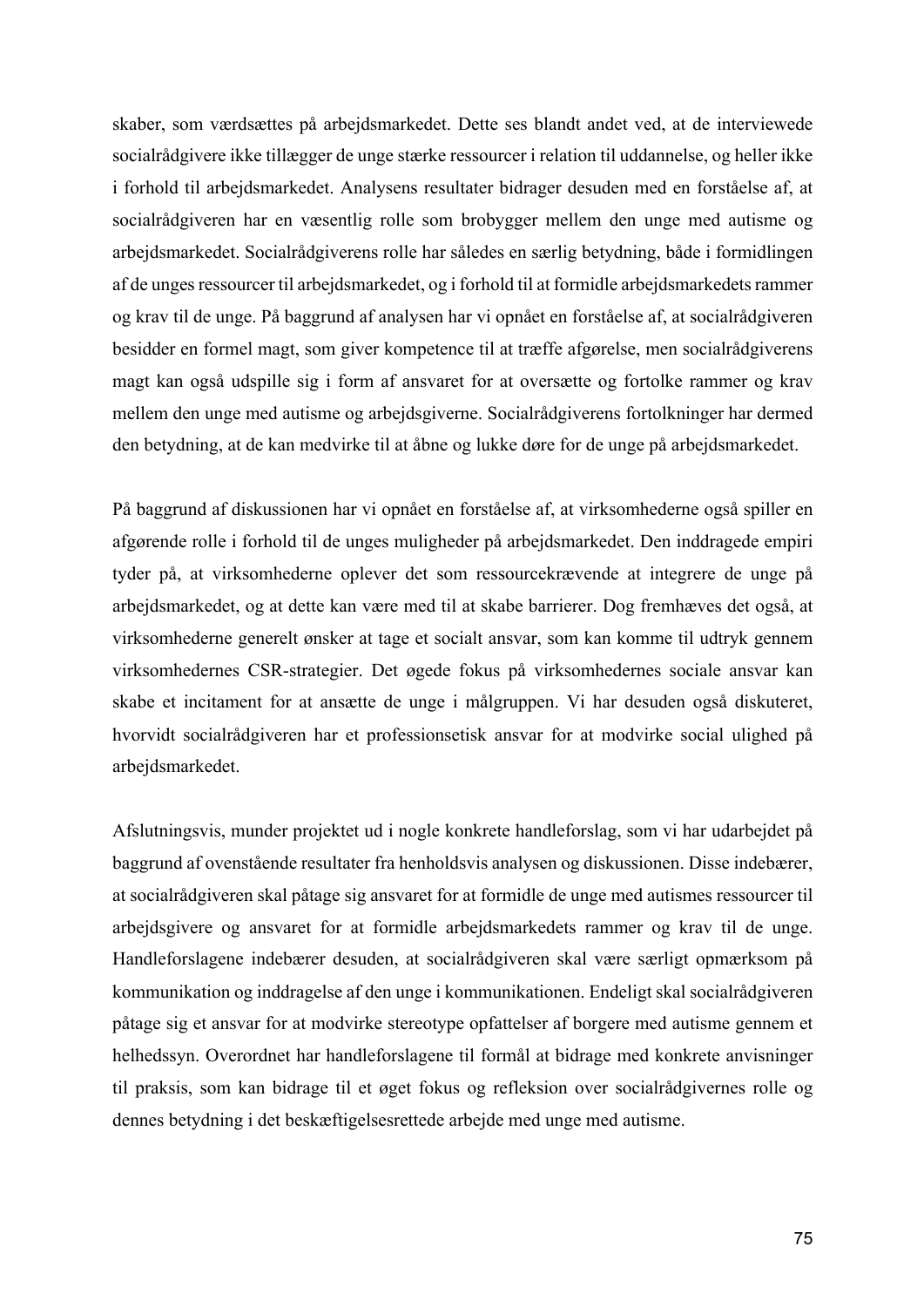### **Litteraturliste**

- Alminde. R, Henriksen, K., Nørmark, L.C. & Andersen, M.S. (2008). *Social analyse og handling: Et refleksionsredskab i socialt arbejde*. København: Hans Reitzels Forlag.
- Amilon, A., Østergaard, S. V. & Olsen, R. F. (2021). *Mennesker med handicap - hverdagsliv og levevilkår 2020.* København: VIVE.
- Andersen, J. (2016). Socialforvaltningsret (6. udg.). København: Jurist- og Økonomforbundets Forlag.
- Autisme Ungdoms Kampagne Udvalg. (u.d.). Politiske løsningsforslag til arbejdsmarkedet. *Autisme Ungdom*. 21. november 2021. https://www.autismeungdom.dk/politisklosning-arbejdsmarked
- Autisme Ungdom. *Hvad er Autisme Ungdom.* 5. januar. 2022. https://www.autismeungdom.dk/om-autisme-ungdom
- Bengtsson, S. (2015). Funktionsnedsættelse/handicap. I P. Bundesen, A. B. Christensen & T. Rasmussen (Red.). *Sociale problemer* (s. 155-177). København: Hans Reitzels Forlag.
- Bertelsen, P. (2016). *Personlighedspsykologi* (2. udg.). Frederiksberg: Frydenlund.
- Beskæftigelsesministeriet. *Reform af kontanthjælpssystemet*. 5. januar 2021. https://bm.dk/arbejdsomraader/politiske-aftaler/politiske-aftaler/2013/reform-afkontanthjaelpssystemet/
- Bredgaard, T. (2014). *Virksomhedernes sociale ansvar - Et studie i politisk forandring*. Aalborg: Aalborg Universitetsforlag.
- Bredgaard, T., Jørgensen, H., Madsen, P. & Rasmussen S. (2017). *Dansk arbejdsmarkedspolitik* (2.udg.). København: Jurist- og Økonomforbundets Forlag.
- Boye, S. (2016). Antallet af børn med autisme er steget med 40 procent. *Danske Kommuner.* 4. januar 2021. http://www.danskekommuner.dk/nyhedsarkiv/2019/januar/11/antalletaf-born-med-autisme-er-steget-med-40-procent/
- Bømler, T. (2015). Det sociale arbejdes organisering. København: Hans Reitzels Forlag.
- Bømler, T. & Seemann, J. (2003). Bureaukratiet som organisationsform. I T. Bømler (Red.). *Sociale organisationer i en omstillingstid* (s. 26-52). København: Hans Reitzels Forlag.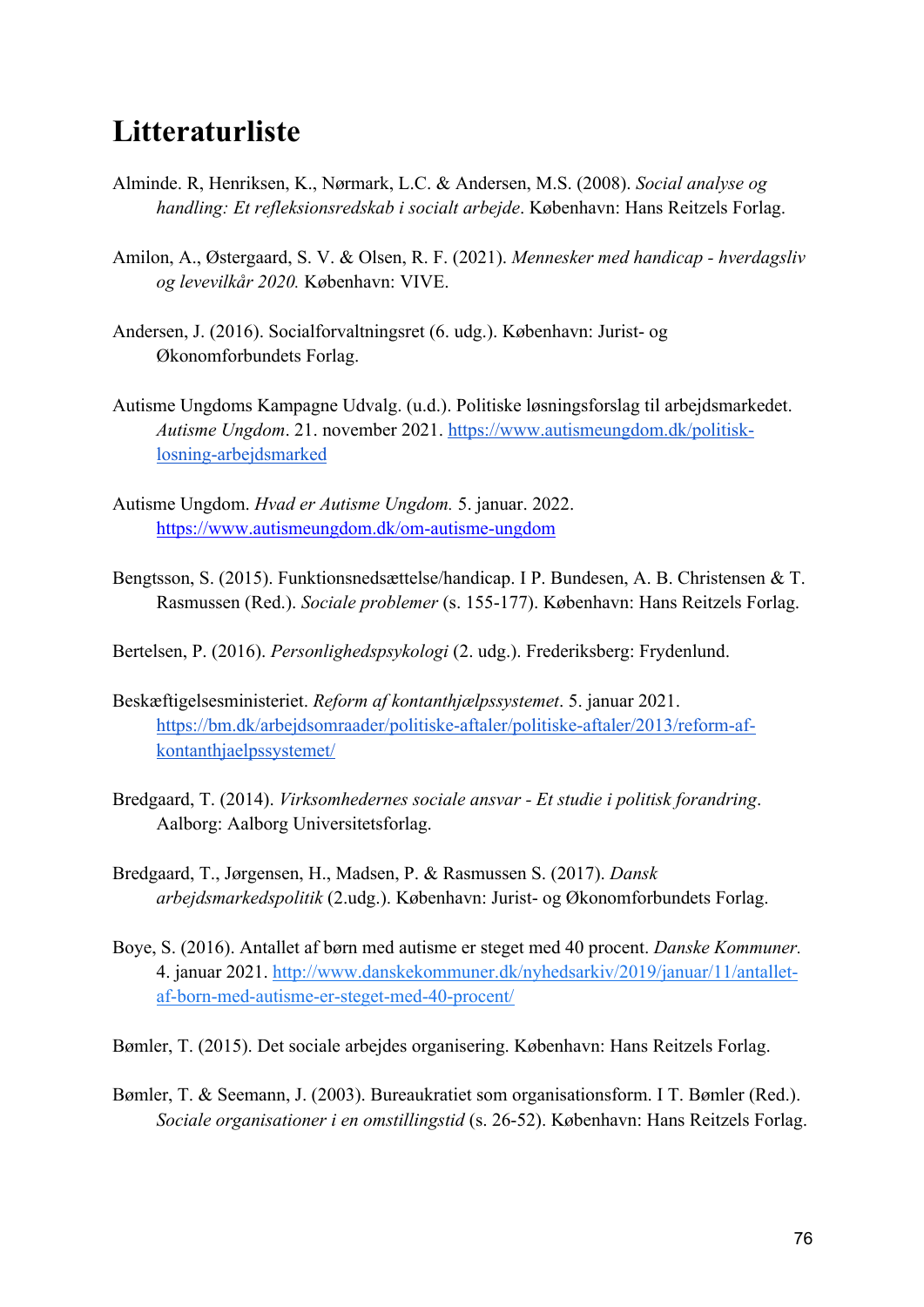- Børne- & Undervisningsministeriet. *Om ungdomsuddannelse for unge med særlige behov (STU)*. 5. januar 2022. https://www.uvm.dk/saerligt-tilrettelagtungdomsuddannelse/om-stu
- Carlsen, L. T. (2018). Forskningsetik i praksis. I S. P. Olesen & M. Monrad (Red.). *Forskningsmetode i socialt arbejde* (s. 253-272). København: Forfatterne & Hans Reitzels Forlag.
- Christensen, M. (2021). Hermeneutik forståelse, fortolkning og mening. I M. Christensen, R. E. Jørgensen, N. H. Lysen & C. Rosenberg (Red.). *Videnskabsteori og socialt arbejde - en grundbog* (s. 115- 132). Frederiksberg: Forfatterne & Samfundslitteratur.
- DAMVAD (2015). *Analyse af drivkræfter og barrierer for den virksomhedsrettede indsats for ikke-arbejdsmarkedsparate borgere*. DAMVAD.
- Dansk Erhverv (2020). *Forventninger til virksomheders samfundsansvar - pres og muligheder.* Dansk Erhverv.
- Dansk Socialrådgiverforening (2011). *Professionsetik*. Dansk Socialrådgiverforening.
- Ejrnæs, M. (2019). Tværprofessionelt samarbejdes formål funktioner og dysfunktioner. I A. Matthiesen, S. F. Gerholt, A. M. Møller & B. Zeeberg (Red.). Bedre møder på tværs: facilitering, processer og beslutninger (s. 31-52). Frederiksberg: Samfundslitteratur
- Dall, T. (2015). Langtidsledighed. I P. Bundesen, A. B. Christensen & T. Rasmussen (Red.), *Sociale problemer* (s. 257-280). København: Hans Reitzels Forlag.
- Dansk Socialrådgiverforening (u.d.). *DS's professionsetik*. 5. januar 2021. https://socialraadgiverne.dk/fag-og-debat/faglige-fokusomraader/professionsetik/dsprofessionsetik/
- Djurhuus, L. (2016). Skriftlighed i socialt arbejde. I R. Posborg, H. Nørrelykke & H. Antczak (Red.). *Socialrådgivning og socialt arbejde: en grundbog* (s. 283-324) København: Hans Reitzels Forlag
- Eide. T. & Eide. H. (2007). Kommunikation i praksis: relationer, samspil og etik i socialfagligt arbejde. Århus: Forlaget Klim.
- Haarder, M. (2011) Helhedssyn et begrebs udvikling i M. Haarder & M. A. Nissen (Red.). *Helhedssyn i socialt arbejde*. (s. 27-45) København: Akademisk Forlag.
- Haarder, M. & Nissen, M. (2011) Forord i M. Haarder & M. A. Nissen (Red.). Helhedssyn i socialt arbejde. (s. 11-24) København: Akademisk Forlag.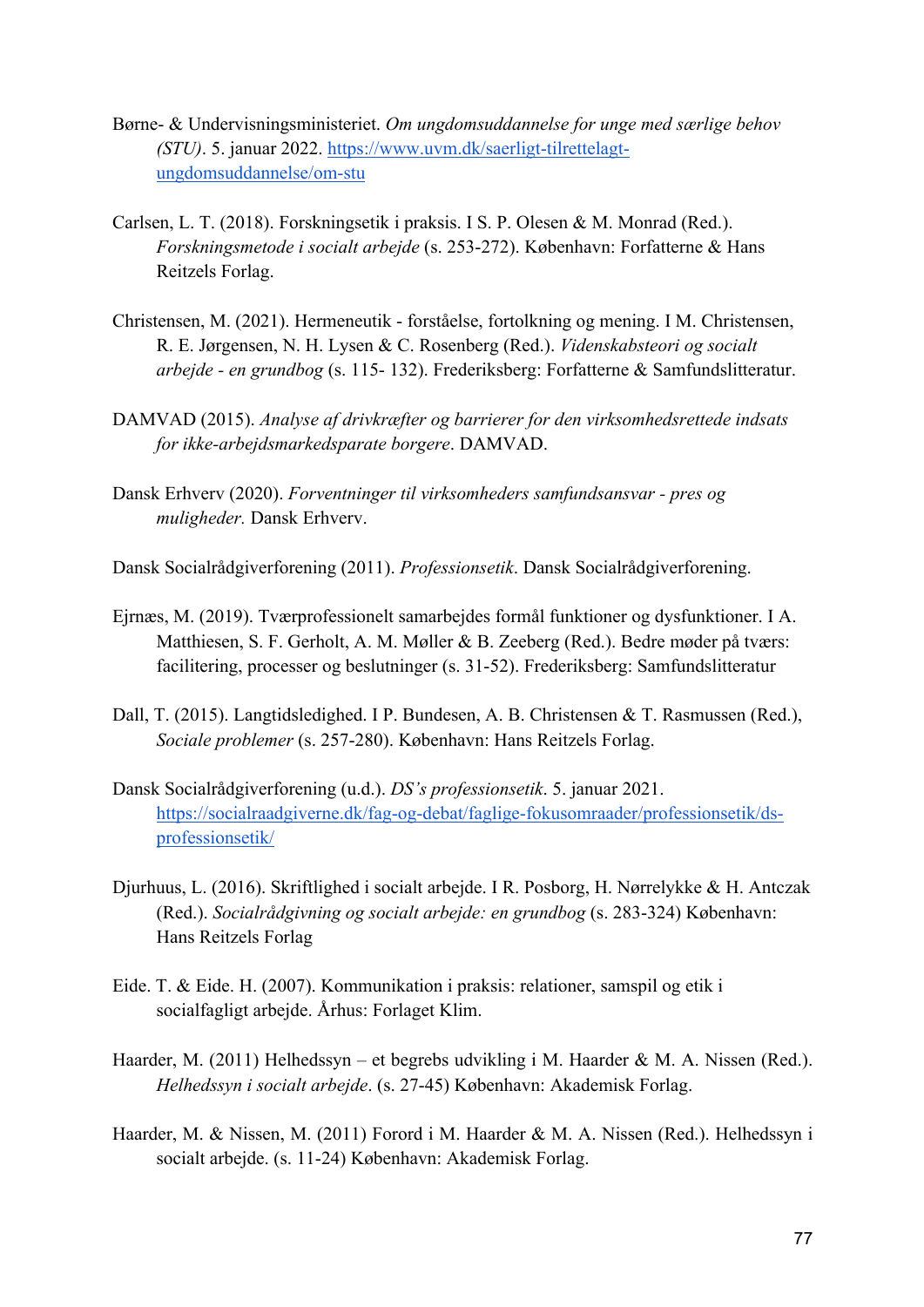- Hansen, L. (2016a). Beskæftigelsesområdet og socialt arbejde. I R. Posborg, H. Nørrelykke & H. Antczak (Red.). *Socialrådgivning og socialt arbejde: en grundbog* (s. 395-427). København: Hans Reitzels Forlag
- Hansen, L. (2016b). Kommunikation og samtale. I M. Goli & L. Hansen (Red.). *Beskæftigelsespolitik og socialt arbejde: i teori og praksis* (s. 357-381). København: Hans Reitzels Forlag.
- Indenrigs og boligministeriet. *Kommunalreformen i 2007*. 5. januar 2021. https://im.dk/arbejdsomraader/kommunal-og-regionaloekonomi/kommunale-opgaverog-struktur/kommunalreformen-i-2007
- Ingemann, J. H., Kjeldsen, L., Nørup, I. & Rasmussen, S. (2018). *Kvalitative undersøgelser i praksis: Viden om mennesker og samfund*. Frederiksberg: Forfatterne & Samfundslitteratur.
- Jacobsen, K., Callesen, K., Larsen, E., Kessing, L., & Kjeldsen, H.C. (2021). Autisme hos voksne. *Lægehåndbogen*. 5. januar 2021. https://www.sundhed.dk/sundhedsfaglig/laegehaandbogen/psykiatri/tilstande-ogsygdomme/oevrige-sygdomme/autisme-hos-voksne/
- Kaufmanas, C.H., Beyer, J., Jørgensen, M. & Kaas, M. (2014). *Mennesker med autisme: Social indsatser, der virker*. Odense: Socialstyrelsen.
- Kvale, S., & Brinkmann, S. (2015). *Interview: Det kvalitative forskningsinterview som forskningsmetode* (3. Udg.). København: Hans Reitzels Forlag.
- Kyung, M., & Christiansen, J. (2008). *Integrering af normaltbegavede med autisme spektrum forstyrrelser på arbejdsmarkedet* (2. Udg.). Center for Autisme.
- Landsforeningen Autisme. *Om autisme.* 5. januar 2021. https://www.autismeforening.dk/omautisme/
- Landsforeningen Autisme. *National handleplan for beskæftigelse af mennesker med autisme*. 29. maj, 2019. https://www.autismeforening.dk/news/nyheder-2019/landsforeningenautisme-foreslaar-handlingsplan-paa-job-til-autister/
- Larsen, N. B. (2013). Pierre Bourdieu praksis, magt og sociale skel. I S. J. Hansen (Red.). *Sociologi i socialrådgivning og socialt arbejde* (s. 92-112). København: Hans Reitzels Forlag.

Lundmann, L. (2016). *Screeningsrapport - en kritisk analyse af screeningstendenser i danske virksomheder i 2016*. Praice & Lundmann.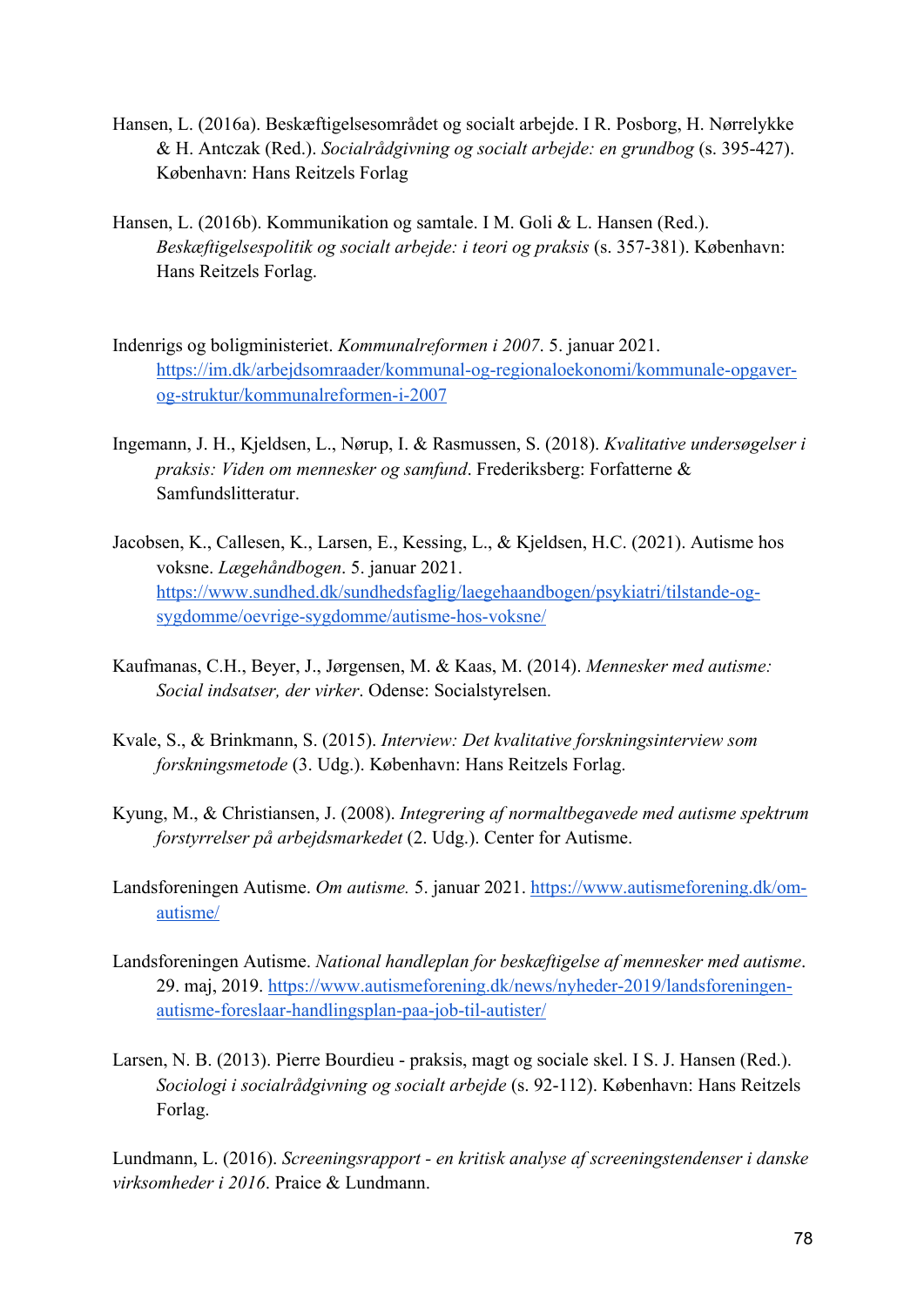- Lysen, N. H., & Christensen, M. (2021). Skabelse og anvendelse af videnskabelig viden. I N. H. Lysen & M. Christensen (Red.). *Videnskabsteori og socialt arbejde - en grundbog* (s. 19-50). Frederiksberg: Forfatterne & Samfundslitteratur.
- Mathiasen, A. V. (2015). *Arbejdsmarkedspolitik* (9. Udg.). København: Handelshøjskolens Forlag.
- Murakami, A. (2016). Tilgange i det beskæftigelsesrettede sociale arbejde. I M. Goli & L. Hansen (Red.). *Beskæftigelsespolitik og socialt arbejde: i teori og praksis* (s. 277-300). København: Hans Reitzels Forlag.
- Møller, I. (2016). De fire socialreformer i moderne tid. I I. Møller & J. Larsen (Red.) *Socialpolitik* (s. 93-126). København: Hans Reitzels Forlag.
- Nyhuus, H. (2020a). Børn med autisme definition. *Socialstyrelsen*. 5. januar 2021. https://vidensportal.dk/handicap/born-med-autisme/definition
- Nyhuus, H. (2020b). Børn med autisme målgruppe. *Socialstyrelsen*. 5. januar 2021. https://vidensportal.dk/handicap/born-med-autisme/malgruppe
- Nyhuus, H. (2020c). Børn med autisme omfang. *Socialstyrelsen*. 5. januar 2021. https://vidensportal.dk/handicap/born-med-autisme/omfang
- Nyhuus, H. & Hansen, D. E. (2020). Børn med autisme autisme og komorbiditet. *Socialstyrelsen*. 5. januar 2021. https://vidensportal.dk/handicap/born-med-autisme/autisme-og-komorbiditet
- Porsborg, R. & Hoff, K. (2016). Socialrådgivning rådgivning og vejledning. I R. Posborg, H. Nørrelykke & H. Antczak (Red.). *Socialrådgivning i socialt arbejde: en grundbog* (s. 221-254). København: Hans Reitzels Forlag.
- Post, B. (2016). Målgrupper i beskæftigelsesindsatsen. I M. Goli & L. Hansen (Red.). *Beskæftigelsespolitik og socialt arbejde: i teori og praksis* (s. 301-325). København: Hans Reitzels Forlag.
- Sheldrick-Michel, T. M. (2017). Autismespektrumforstyrrelse hos voksne. I E. Simonsen & B. Møhl (Red.). *Grundbog i psykiatri* (2. udg.) (s. 595-608). København: Hans Reitzels Forlag.
- Socialstyrelsen (u.d.-a). Om autisme. 5. januar 2021. https://socialstyrelsen.dk/handicap/autisme/omautisme?fbclid=IwAR2oWOficdOrhvK47fykxo0iPZPHifQsahj544eujBlfijCPbJ8N2bqj nm4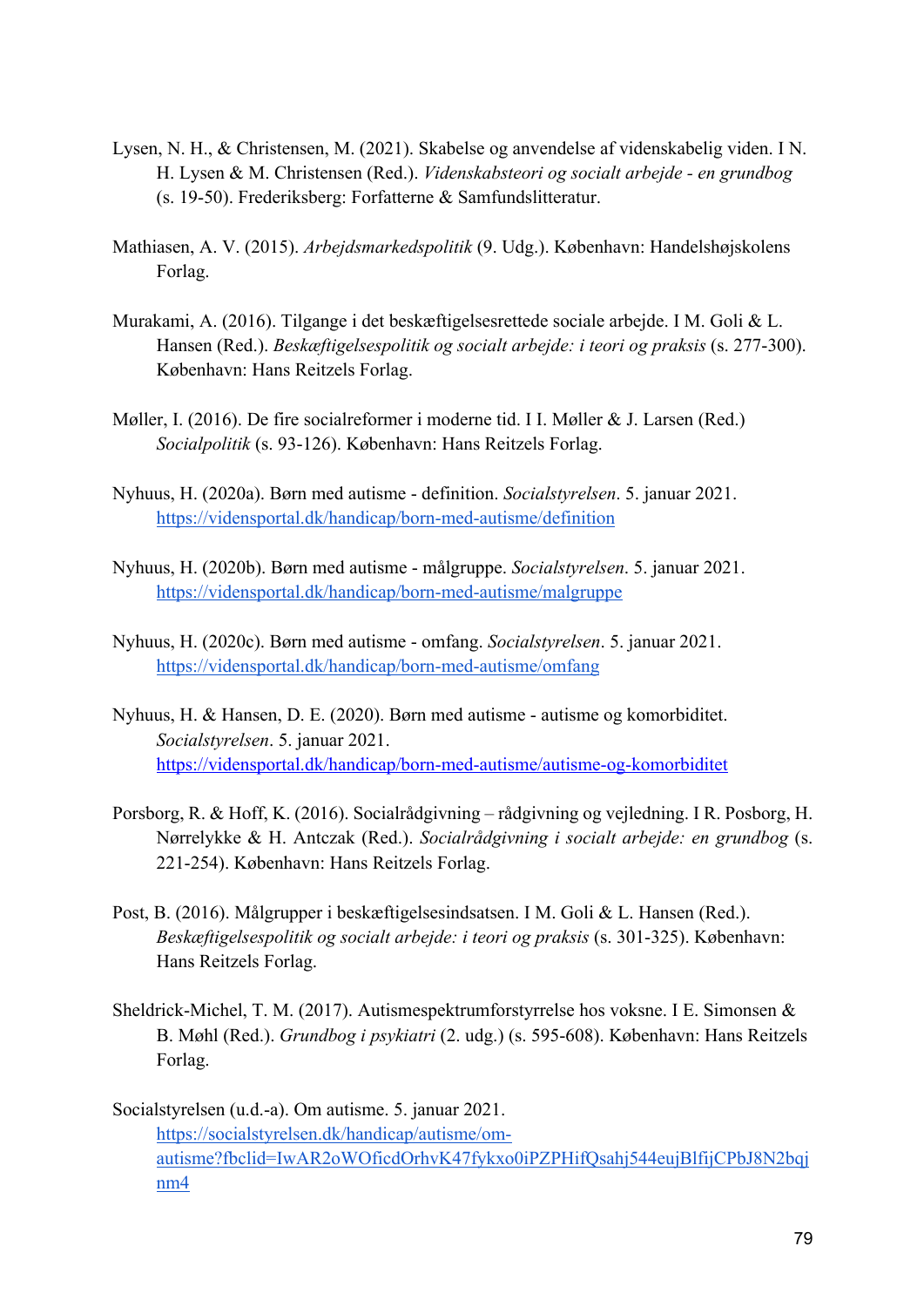Socialstyrelsen (u.d.-b). Om VISO. 5. januar 2021. https://socialstyrelsen.dk/viso/om-viso

- Styrelsen for Arbejdsmarked og Rekruttering, (u.d.-a) *Beskæftigelsesreformen*. 5. januar 2021. https://star.dk/reformer/beskaeftigelsesreformen/
- Styrelsen for Arbejdsmarked og Rekruttering, (u.d.-b) *Om jobreformen fase I*. 5. januar 2021. https://star.dk/reformer/jobreform-fase-i/om-reformen/

Sylvestersen, J. (2014). Arbejdets betydning. I L. Jensen, L. Petersen & G. Stokholm (Red.). *Rehabilitering - teori og praksis* (s. 279-296). København: Munksgaard.

- Tanggaard, L., & Brinkmann, S. (2015). Interviewet: Samtalen som forskningsmetode. I L. Tanggaard & S. Brinkmann (Red.). *Kvalitative metoder* (s. 29-53). København K: Forfatterne & Hans Reitzels Forlag.
- Thagaard, T. (2004). *Systematik: En indføring i kvalitativ metode*. København K: Akademisk Forlag.
- Uggerhøj, L. (2011). Kan helhedssyn ligesom kartofler gå til det hele? Om helhedssyn og perspektiver i socialt arbejde. I M. Haarder & M. A. Nissen (Red.). *Helhedssyn i socialt arbejde* (s. 239-262). København: Akademisk Forlag.
- VIVE OG PwC (2020a). *Unge med autisme og overgangen til et selvstændigt liv: Målgruppekortlægning - notat*. VIVE & PwC.
- VIVE & PwC (2020b). *Unge med autisme og overgangen til et selvstændigt liv: Kortlægning af praksis - notat.* VIVE & PwC.

Wilken, L. (2011). *Bourdieu for begyndere* (2. udg.). Frederiksberg: Samfundslitteratur.

### Juridiske kilder

### **Lovgivning**

Lov om en aktiv beskæftigelsesindsats (LAB). Lovbek. nr. 548 af 07.05.2019

Lov om en aktiv socialpolitik (LAS). Lovbek. nr. 241 af 12.02.2021

- Lov om organisering og understøttelse af beskæftigelsesindsatsen m.v. (Organiseringsloven). Lovbek. nr. 1482 af 23.12.2014
- Lov om retssikkerhed og administration på det sociale område (RSL). Lovbek. nr. 1121 af 04.08.2021